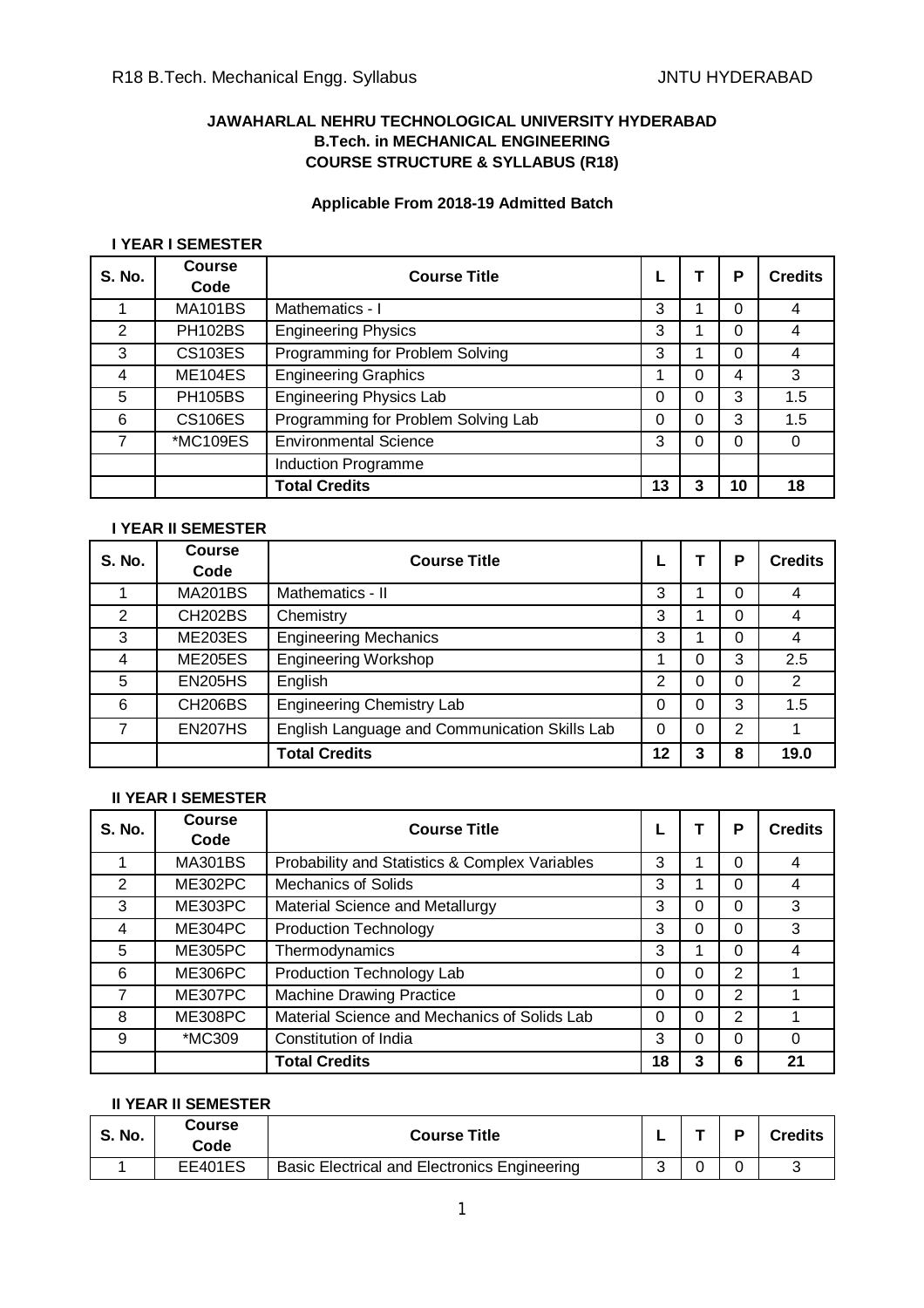# R18 B.Tech. Mechanical Engg. Syllabus JNTU HYDERABAD

| 2  | ME402PC        | Kinematics of Machinery                          | 3  |   | O |    |
|----|----------------|--------------------------------------------------|----|---|---|----|
| 3  | ME403PC        | Thermal Engineering - I                          | 3  |   | 0 |    |
| 4  | ME404PC        | Fluid Mechanics and Hydraulic Machines           | 3  |   | 0 |    |
| 5  | <b>ME405PC</b> | Instrumentation and Control Systems              | 3  | 0 | 0 | 3  |
| 6  | <b>EE409ES</b> | Basic Electrical and Electronics Engineering Lab | 0  | 0 | 2 |    |
|    | ME407PC        | Fluid Mechanics and Hydraulic Machines Lab       | 0  | 0 | 2 |    |
| 8  | ME408PC        | Instrumentation and Control Systems Lab          | 0  | 0 | 2 |    |
| 10 | *MC409         | <b>Gender Sensitization Lab</b>                  | 0  | 0 | 2 |    |
|    |                | <b>Total Credits</b>                             | 15 |   | 8 | 21 |

# **III YEAR I SEMESTER**

| <b>S. No.</b> | <b>Course</b><br>Code | <b>Course Title</b>                                |          |   | P              | <b>Credits</b> |
|---------------|-----------------------|----------------------------------------------------|----------|---|----------------|----------------|
|               | ME501PC               | <b>Dynamics of Machinery</b>                       | 3        |   | $\Omega$       | 4              |
| 2             | <b>ME502PC</b>        | Design of Machine Members-I                        | 3        | 0 | 0              | 3              |
| 3             | <b>ME503PC</b>        | Metrology & Machine Tools                          | 3        | 0 | 0              | 3              |
| 4             | <b>SM504MS</b>        | <b>Business Economics &amp; Financial Analysis</b> | 3        | 0 | 0              | 3              |
| 5             | <b>ME505PC</b>        | <b>Thermal Engineering-II</b>                      | 3        | 0 | $\Omega$       | 3              |
| 6             | <b>ME506PC</b>        | <b>Operations Research</b>                         | 3        | 0 | 0              | 3              |
| 7             | ME507PC               | <b>Thermal Engineering Lab</b>                     | 0        | 0 | $\overline{2}$ |                |
| 8             | <b>ME508PC</b>        | Metrology & Machine Tools Lab                      | 0        | 0 | $\overline{2}$ |                |
| 9             | ME509PC               | Kinematics & Dynamics Lab                          | $\Omega$ | 0 | 2              |                |
| 10            | *MC510                | <b>Intellectual Property Rights</b>                | 3        | 0 | $\Omega$       | 0              |
|               |                       | <b>Total Credits</b>                               | 21       |   | 6              | 22             |

# **III YEAR II SEMESTER**

| S. No | <b>Course Code</b> | <b>Course Title</b>               |          |   | Р | <b>Credits</b> |
|-------|--------------------|-----------------------------------|----------|---|---|----------------|
|       | ME601PC            | Design of Machine Members-II      | 3        | ი | 0 | 3              |
| 2     | <b>ME602PC</b>     | <b>Heat Transfer</b>              | 3        |   | 0 | 4              |
| 3     | ME603PC            | CAD & CAM                         | 3        |   | 0 | 3              |
| 4     |                    | Professional Elective - I         | 3        | ი | 0 | 3              |
| 5     |                    | Open Elective - I                 | 3        | 0 | 0 | 3              |
| 6     | ME604PC            | <b>Finite Element Methods</b>     | 3        | 0 | 0 | 3              |
| 7     | <b>ME605PC</b>     | Heat Transfer Lab                 | $\Omega$ | 0 | 2 |                |
| 8     | ME606PC            | CAD & CAM Lab                     | $\Omega$ | 0 | 2 |                |
| 9     | EN608HS            | Advanced Communication Skills lab | 0        | ი | 2 |                |
| 10    | *MC609             | <b>Environmental Science</b>      | 3        | ი | O | ∩              |
|       |                    | <b>Total Credits</b>              | 21       |   | 6 | 22             |

# **IV YEAR I SEMESTER**

| <b>S. No.</b> | <b>Course</b><br>Code | <b>Course Title</b>                                 |   |   | D | <b>Credits</b> |
|---------------|-----------------------|-----------------------------------------------------|---|---|---|----------------|
|               | <b>ME701PC</b>        | Refrigeration & Air Conditioning                    | 3 |   | 0 | 3              |
| 2             |                       | Professional Elective - II                          | 3 |   |   | 3              |
| 3             |                       | Professional Elective - III                         | 3 | 0 | O |                |
| 4             |                       | Professional Elective - IV                          | 3 |   | O | 3              |
| 5             |                       | Open Elective - II                                  | 3 |   |   | 3              |
| 6             | ME702PC               | Industrial Oriented Mini Project/ Summer Internship | 0 |   |   | $2^*$          |
|               | ME703PC               | Seminar                                             |   |   |   |                |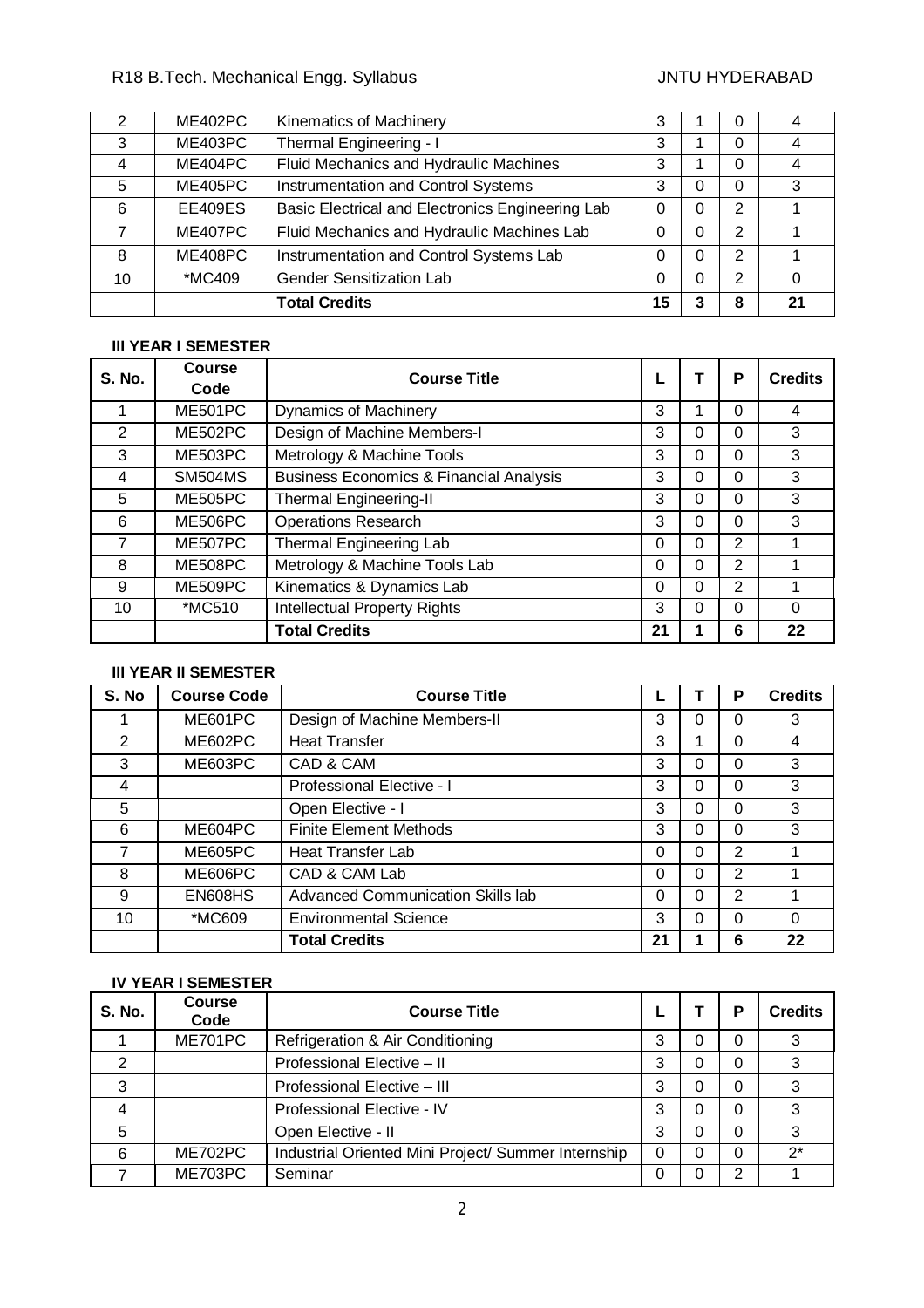| $\sim$<br>ME<br>4۱)<br>∼ | -<br><br>, olect '<br>. -  age -<br>∼ |  | $\cdots$   |   |
|--------------------------|---------------------------------------|--|------------|---|
|                          | lits<br>$\sim$ for $\sim$<br>υια<br>. |  | م ا<br>. . | ົ |

#### **IV YEAR II SEMESTER**

| <b>S. No.</b> | <b>Course</b><br>Code | <b>Course Title</b>        |        | D  | <b>Credits</b> |
|---------------|-----------------------|----------------------------|--------|----|----------------|
|               |                       | Professional Elective - V  | っ<br>C |    | ົ              |
| ⌒             |                       | Professional Elective - VI | っ<br>w |    |                |
|               |                       | Open Elective - III        |        |    |                |
|               | ME801PC               | Project Stage - II         |        | 14 |                |
|               |                       | <b>Total Credits</b>       |        |    | 16             |

#### **\*MC - Environmental Science – Should be Registered by Lateral Entry Students Only. \*MC – Satisfactory/Unsatisfactory**

**Note:** Industrial Oriented Mini Project/ Summer Internship is to be carried out during the summer vacation between 6th and 7th semesters. Students should submit report of Industrial Oriented Mini Project/ Summer Internship for evaluation.

#### **Professional Elective - I**

| ME611PE | Unconventional Machining Processes |
|---------|------------------------------------|
| ME612PE | Machine Tool Design                |
| ME613PE | Production Planning & Control      |

# **Professional Elective – II**

|         | ----                        |
|---------|-----------------------------|
| ME711PE | Additive Manufacturing      |
| ME712PE | Automation in Manufacturing |
| ME713PE | MEMS                        |
|         |                             |

#### **Professional Elective – III**

| ME721PE | Power Plant Engineering  |
|---------|--------------------------|
| ME722PE | Automobile Engineering   |
| ME723PE | Renewable Energy Sources |

#### **Professional Elective – IV**

| ME731PE | <b>Computational Fluid Dynamics</b> |
|---------|-------------------------------------|
| ME732PE | Furbo Machinerv                     |
| ME733PE | <b>Fluid Power Systems</b>          |

#### **Professional Elective – V**

| <b>ME811PE</b> | Industrial Robotics          |
|----------------|------------------------------|
| <b>ME812PE</b> | <b>Mechanical Vibrations</b> |
| <b>MM813PE</b> | <b>Composite Materials</b>   |

#### **Professional Elective – VI**

| <b>ME821PE</b> | Industrial Management                |
|----------------|--------------------------------------|
| ME822PE        | Production and Operations Management |
| ME823PE        | ' ribology                           |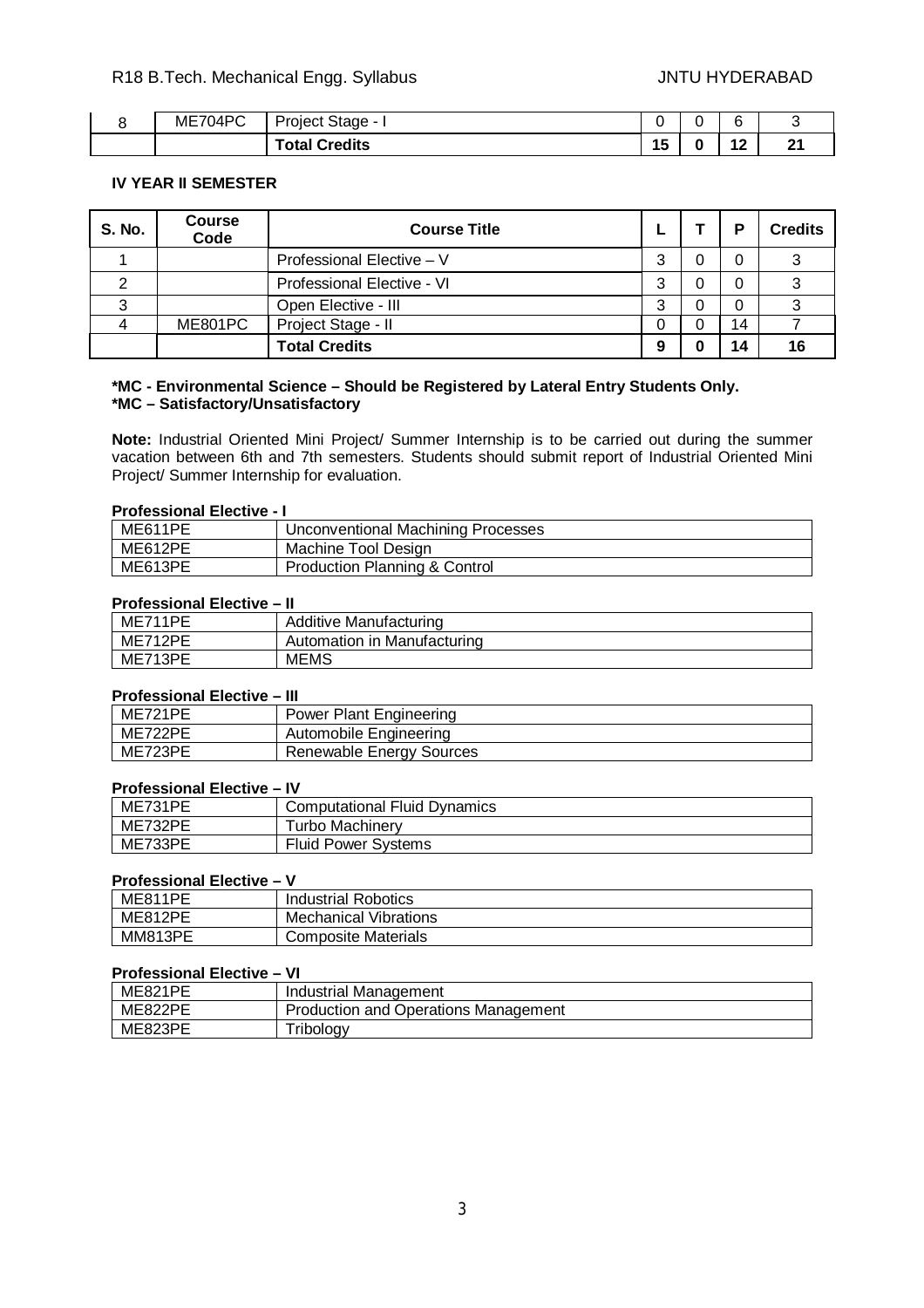# **MA101BS: MATHEMATICS - I**

#### **B.Tech. I Year I Sem. L T/P/D C**

**3 1/0/0 4**

# **Course Objectives:** To learn

- Types of matrices and their properties.
- Concept of a rank of the matrix and applying this concept to know the consistency and solving the system of linear equations.
- Concept of Eigen values and eigenvectors and to reduce the quadratic form to canonical form
- Concept of Sequence.
- Concept of nature of the series.
- Geometrical approach to the mean value theorems and their application to the mathematical problems
- Evaluation of surface areas and volumes of revolutions of curves.
- Evaluation of improper integrals using Beta and Gamma functions.
- Partial differentiation, concept of total derivative
- Finding maxima and minima of function of two and three variables.

**Course Outcomes:** After learning the contents of this paper the student must be able to

- Write the matrix representation of a set of linear equations and to analyse the solution of the system of equations
- Find the Eigen values and Eigen vectors
- Reduce the quadratic form to canonical form using orthogonal transformations.
- Analyse the nature of sequence and series.
- Solve the applications on the mean value theorems.
- Evaluate the improper integrals using Beta and Gamma functions
- Find the extreme values of functions of two variables with/ without constraints.

#### **UNIT-I: Matrices**

Matrices: Types of Matrices, Symmetric; Hermitian; Skew-symmetric; Skew-Hermitian; orthogonal matrices; Unitary Matrices; rank of a matrix by Echelon form and Normal form, Inverse of Non-singular matrices by Gauss-Jordan method; System of linear equations; solving system of Homogeneous and Non-Homogeneous equations. Gauss elimination method; Gauss Seidel Iteration Method.

#### **UNIT-II: Eigen values and Eigen vectors**

Linear Transformation and Orthogonal Transformation: Eigen values and Eigenvectors and their properties: Diagonalization of a matrix; Cayley-Hamilton Theorem (without proof); finding inverse and power of a matrix by Cayley-Hamilton Theorem; Quadratic forms and Nature of the Quadratic Forms; Reduction of Quadratic form to canonical forms by Orthogonal Transformation

#### **UNIT-III: Sequences & Series**

Sequence: Definition of a Sequence, limit; Convergent, Divergent and Oscillatory sequences.

Series: Convergent, Divergent and Oscillatory Series; Series of positive terms; Comparison test, p-test, D-Alembert's ratio test; Raabe's test; Cauchy's Integral test; Cauchy's root test; logarithmic test. Alternating series: Leibnitz test; Alternating Convergent series: Absolute and Conditionally Convergence.

#### **UNIT-IV: Calculus**

Mean value theorems: Rolle's theorem, Lagrange's Mean value theorem with their Geometrical Interpretation and applications, Cauchy's Mean value Theorem. Taylor's Series.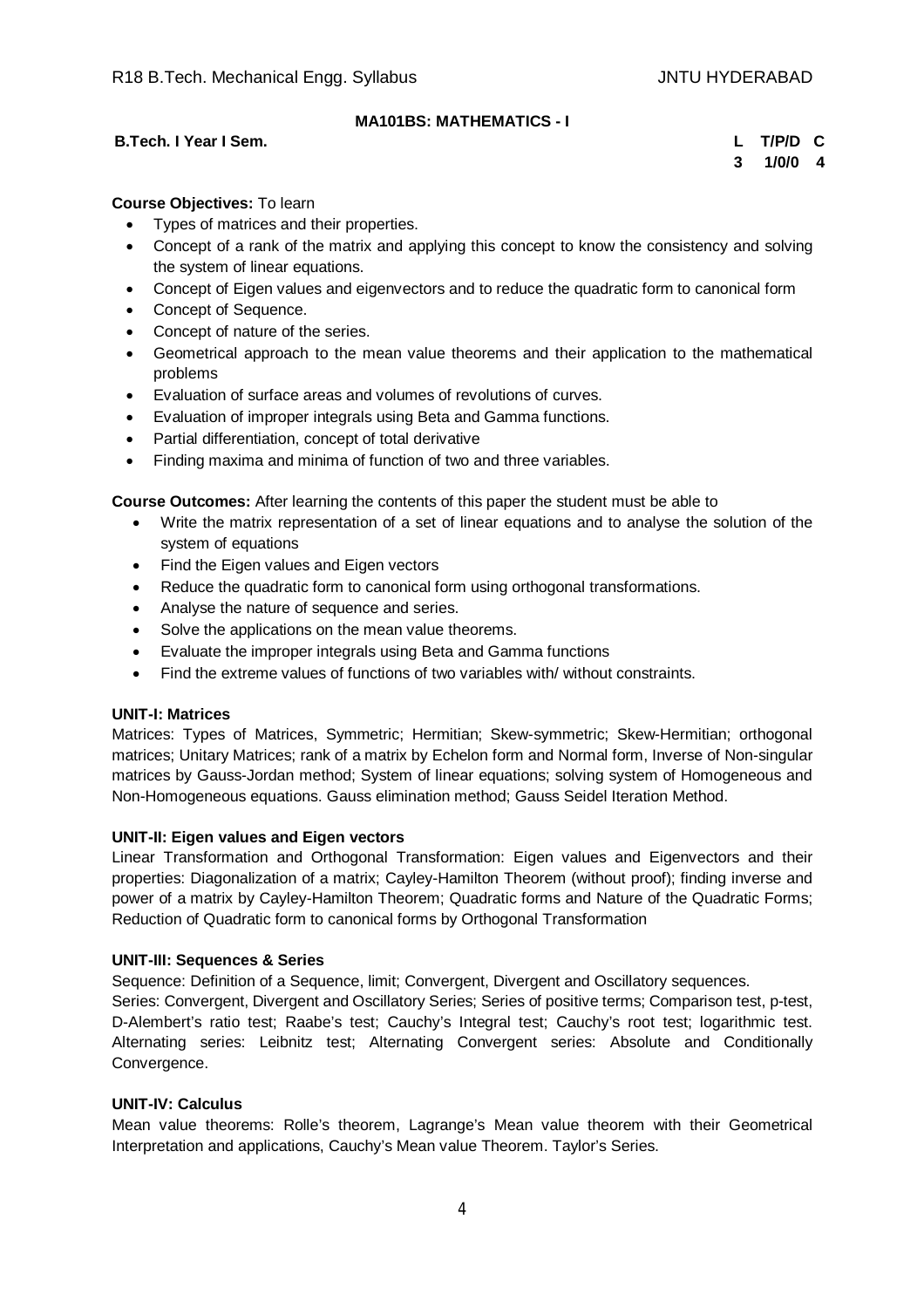Applications of definite integrals to evaluate surface areas and volumes of revolutions of curves (Only in Cartesian coordinates), Definition of Improper Integral: Beta and Gamma functions and their applications.

#### **UNIT-V: Multivariable calculus (Partial Differentiation and applications)**

Definitions of Limit and continuity.

Partial Differentiation; Euler's Theorem; Total derivative; Jacobian; Functional dependence & independence, Maxima and minima of functions of two variables and three variables using method of Lagrange multipliers.

#### **TEXT BOOKS:**

- 1. B.S. Grewal, Higher Engineering Mathematics, Khanna Publishers, 36<sup>th</sup> Edition, 2010
- 2. Erwin Kreyszig, Advanced Engineering Mathematics, 9<sup>th</sup> Edition, John Wiley & Sons, 2006.
- 3. G.B. Thomas and R.L. Finney, Calculus and Analytic geometry, 9<sup>th</sup> Edition, Pearson, Reprint, 2002.

- 1. N.P. Bali and Manish Goyal, A text book of Engineering Mathematics, Laxmi Publications, Reprint, 2008.
- 2. Ramana B.V., Higher Engineering Mathematics, Tata McGraw Hill New Delhi, 11<sup>th</sup> Reprint, 2010.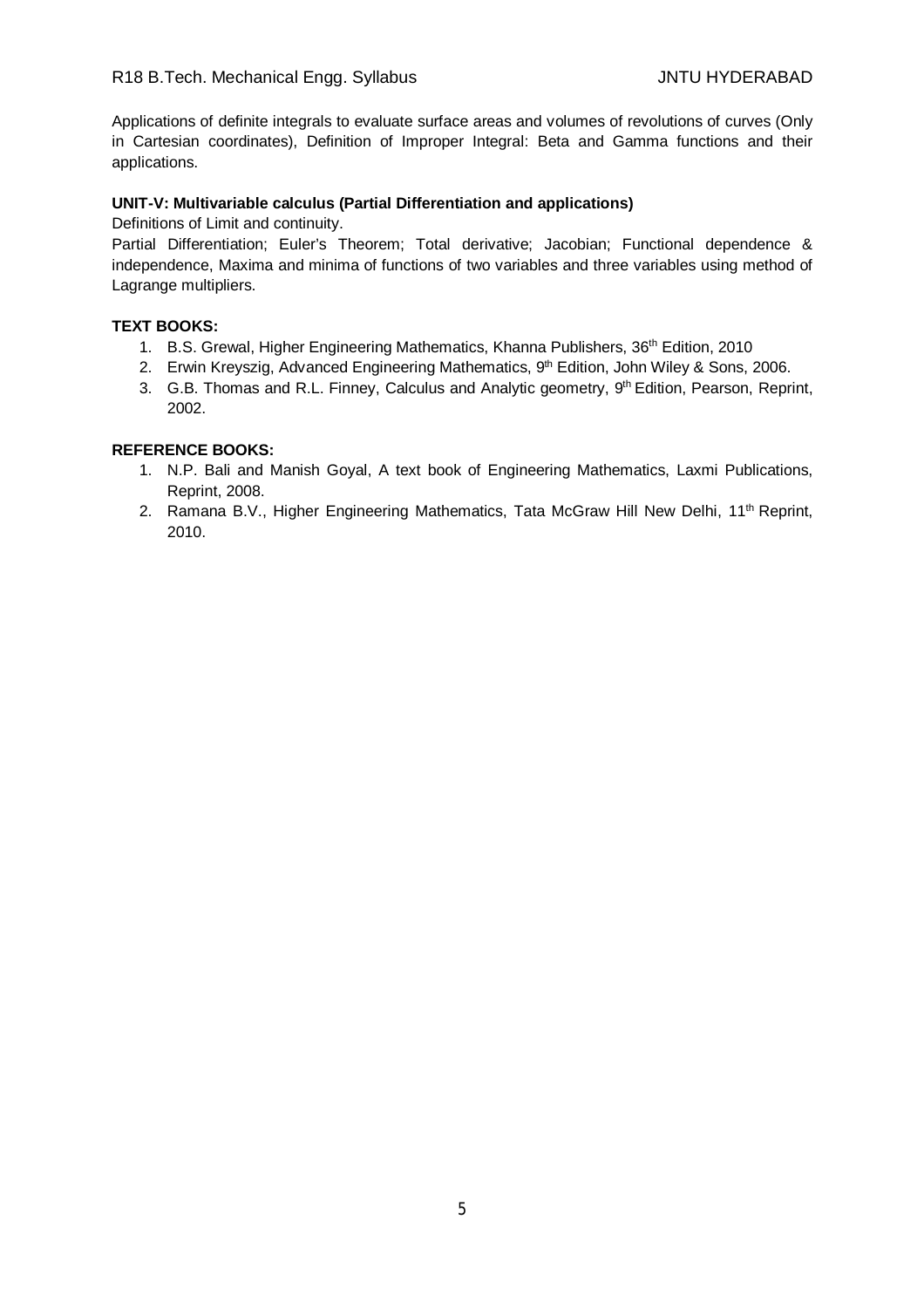# **B.Tech. I Year I Sem. L T/P/D C**

# **PH102BS: ENGINEERING PHYSICS**

**3 1/0/0 4**

# **Course Objectives:**

- The course aims at making students to understand the basic concepts of Principles of Physics in a broader sense with a view to lay foundation for the various engineering courses.
- Students will be able to demonstrate competency and understanding of the concepts found in Mechanics, Harmonic Oscillations, Waves in one dimension, wave Optics, Lasers, Fiber Optics and a broad base of knowledge in physics.
- The main purpose of this course is to equip engineering undergraduates with an understanding of the scientific method, so that they may use the training beneficially in their higher pursuits.
- Today the need is to stress principles rather than specific procedures, to select areas of contemporary interest rather than of past interest, and to condition the student to the atmosphere of change he will encounter during his carrier.

**Course outcomes:** Upon graduation, the graduates will have:

- The knowledge of Physics relevant to engineering is critical for converting ideas into technology.
- An understanding of Physics also helps engineers understand the working and limitations of existing devices and techniques, which eventually leads to new innovations and improvements.
- In the present course, the students can gain knowledge on the mechanism of physical bodies upon the action of forces on them, the generation, transmission and the detection of the waves, Optical Phenomena like Interference, diffraction, the principles of lasers and Fibre Optics.
- Various chapters establish a strong foundation on the different kinds of characters of several materials and pave a way for them to use in at various technical and engineering applications.

#### **UNIT-I: Introduction to Mechanics**

Transformation of scalars and vectors under Rotation transformation, Forces in Nature, Newton's laws and its completeness in describing particle motion, Form invariance of Newton's second law, Solving Newton's equations of motion in polar coordinates, Problems including constraints and friction, Extension to cylindrical and spherical coordinates.

#### **UNIT-II: Harmonic Oscillations**

Mechanical and electrical simple harmonic oscillators, Complex number notation and phasor representation of simple harmonic motion, Damped harmonic oscillator: heavy, critical and light damping, Energy decay in a damped harmonic oscillator, Quality factor, Mechanical and electrical oscillators, Mechanical and electrical impedance, Steady state motion of forced damped harmonic oscillator, Power observed by oscillator.

#### **UNIT-III: Waves in one dimension**

Transverse wave on a string, The wave equation on a string, Harmonic waves, Reflection and transmission of waves at a boundary, Impedance matching, Standing waves and their Eigen frequencies, Longitudinal waves and the wave equations for them, Acoustic waves and speed of sound, Standing sound waves.

#### **UNIT-IV: Wave Optics**

Huygen's principle, Superposition of waves and interference of light by wave front splitting and amplitude splitting, Young's double slit experiment, Newton's rings, Michelson's interferometer, Mach-Zehnder interferometer, Fraunhofer diffraction from a single slit and circular aperture, Diffraction grating- resolving power.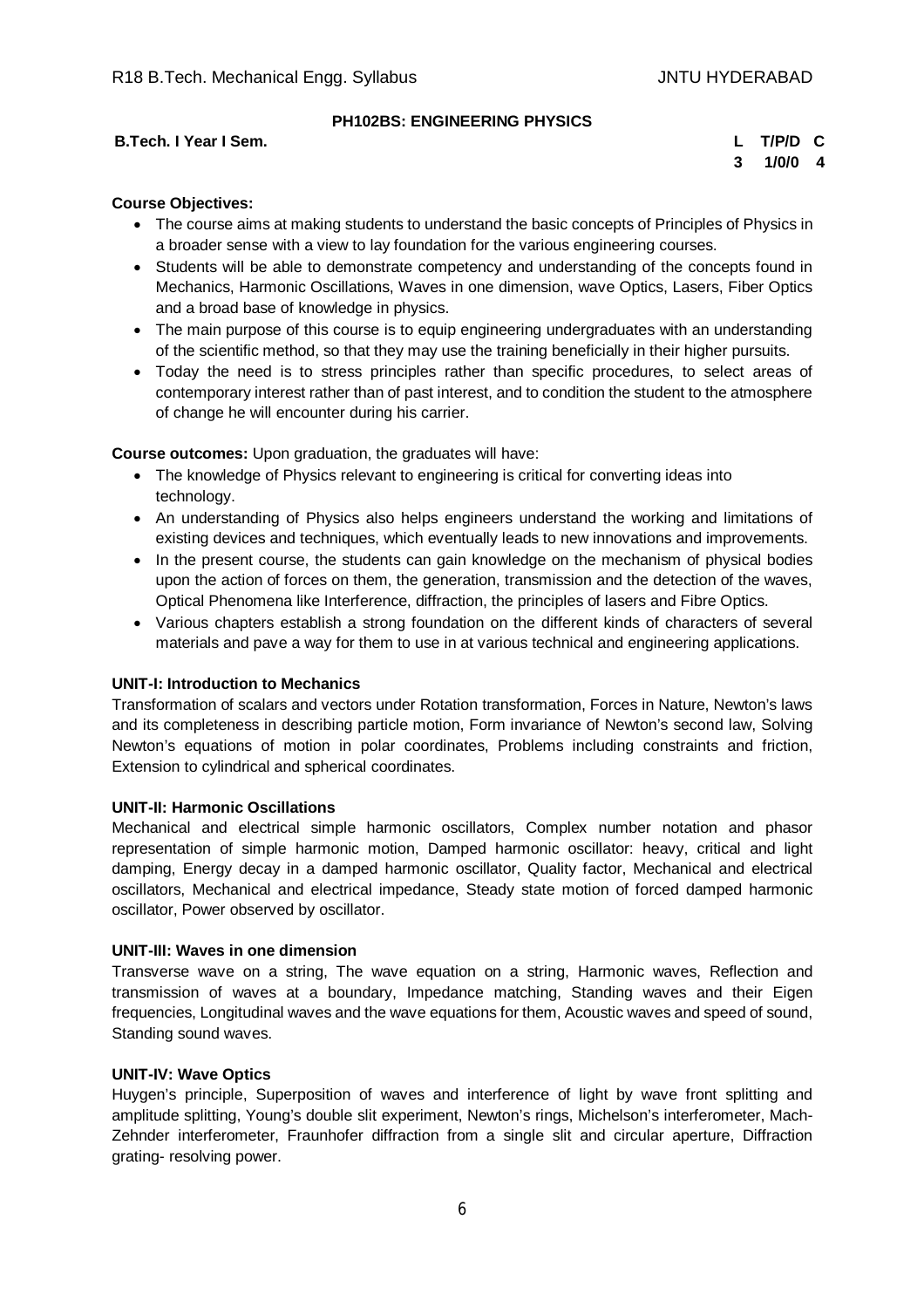# R18 B.Tech. Mechanical Engg. Syllabus JNTU HYDERABAD

#### **UNIT-V: Lasers and Fibre Optics**

Lasers: Introduction to interaction of radiation with matter, Coherence, Principle and working of Laser, Population inversion, Pumping, Types of Lasers: Ruby laser, Carbon dioxide (CO<sub>2</sub>) laser, He-Ne laser, Applications of laser. Fibre Optics: Introduction, Optical fibre as a dielectric wave guide, Total internal reflection, Acceptance angle, Acceptance cone and Numerical aperture, Step and Graded index fibres, Losses associated with optical fibres, Applications of optical fibres.

# **TEXT BOOKS:**

- 1. Engineering Mechanics, 2<sup>nd</sup> ed.- MK Harbola, Cengage Learning
- 2. I. G. Main, "Vibrations and waves in physics', 3<sup>rd</sup> Edn, Cambridge University Press, 2018.
- 3. Ajoy Ghatak, "Optics", McGraw Hill Education, 2012

- 1. H. J. Pain, "The physics of vibrations and waves", Wiley, 2006
- 2. O. Svelto, "Principles of Lasers"
- 3. "Introduction to Mechanics", M.K.Verma, Universities Press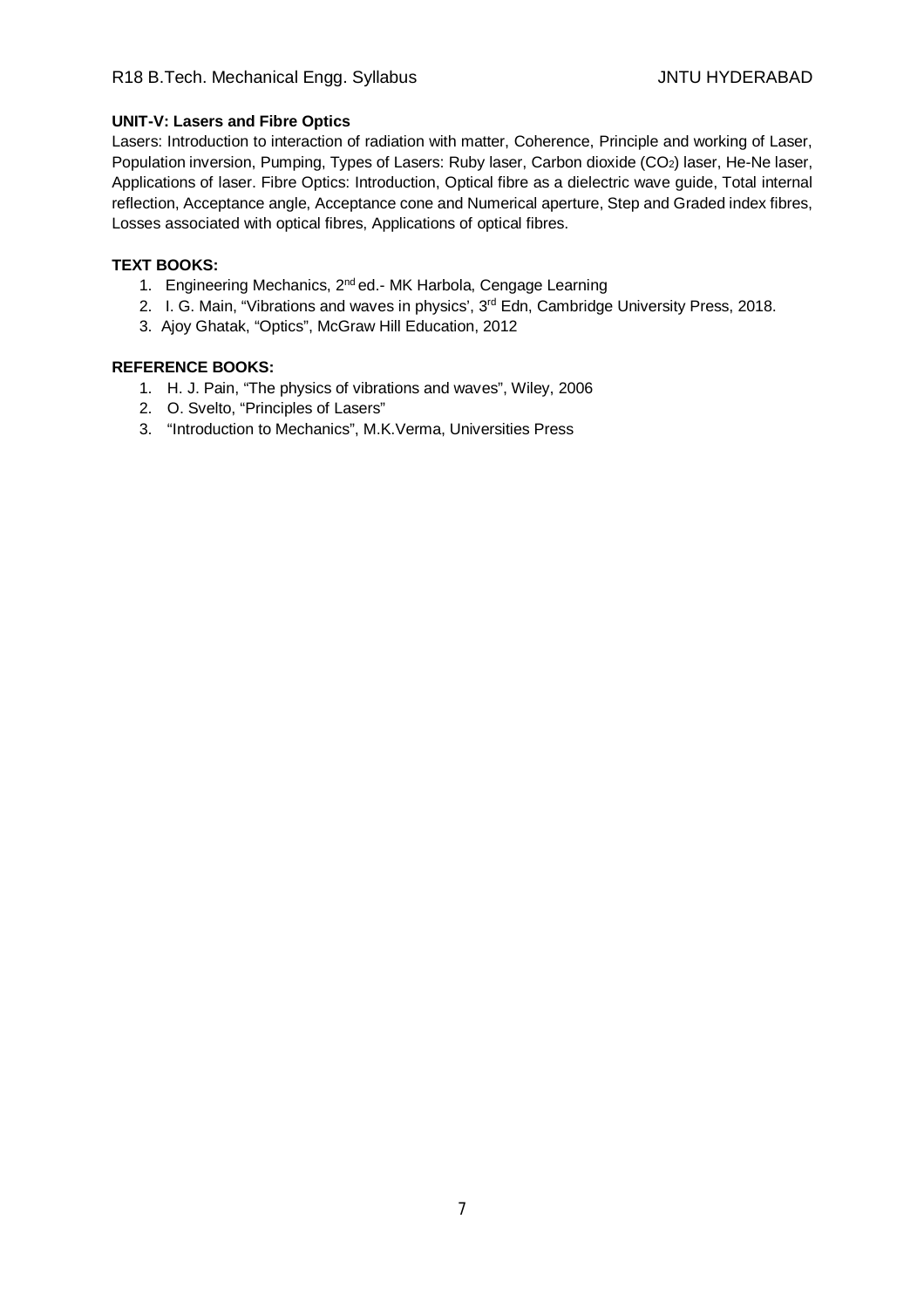# **CS103ES/CS203ES: PROGRAMMING FOR PROBLEM SOLVING**

#### **B.Tech. I Year I Sem. L T/P/D C**

#### **Course Objectives:**

- To learn the fundamentals of computers.
- To understand the various steps in program development.
- To learn the syntax and semantics of C programming language.
- To learn the usage of structured programming approach in solving problems.

#### **Course Outcomes:** The student will learn

- To write algorithms and to draw flowcharts for solving problems.
- To convert the algorithms/flowcharts to C programs.
- To code and test a given logic in C programming language.
- To decompose a problem into functions and to develop modular reusable code.
- To use arrays, pointers, strings and structures to write C programs.
- Searching and sorting problems.

#### **UNIT - I: Introduction to Programming**

Introduction to components of a computer system: disks, primary and secondary memory, processor, operating system, compilers, creating, compiling and executing a program etc., Number systems Introduction to Algorithms: steps to solve logical and numerical problems. Representation of Algorithm, Flowchart/Pseudo code with examples, Program design and structured programming Introduction to C Programming Language: variables (with data types and space requirements), Syntax and Logical Errors in compilation, object and executable code , Operators, expressions and precedence, Expression evaluation, Storage classes (auto, extern, static and register), type conversion, The main method and command line arguments

Bitwise operations: Bitwise AND, OR, XOR and NOT operators

Conditional Branching and Loops: Writing and evaluation of conditionals and consequent branching with if, if-else, switch-case, ternary operator, goto, Iteration with for, while, do-while loops

I/O: Simple input and output with scanf and printf, formatted I/O, Introduction to stdin, stdout and stderr. Command line arguments

#### **UNIT - II: Arrays, Strings, Structures and Pointers:**

Arrays: one- and two-dimensional arrays, creating, accessing and manipulating elements of arrays Strings: Introduction to strings, handling strings as array of characters, basic string functions available in C (strlen, strcat, strcpy, strstr etc.), arrays of strings

Structures: Defining structures, initializing structures, unions, Array of structures

Pointers: Idea of pointers, Defining pointers, Pointers to Arrays and Structures, Use of Pointers in selfreferential structures, usage of self-referential structures in linked list (no implementation) Enumeration data type

#### **UNIT - III: Preprocessor and File handling in C:**

Preprocessor: Commonly used Preprocessor commands like include, define, undef, if, ifdef, ifndef Files: Text and Binary files, Creating and Reading and writing text and binary files, Appending data to existing files, Writing and reading structures using binary files, Random access using fseek, ftell and rewind functions.

#### **UNIT - IV: Function and Dynamic Memory Allocation:**

Functions: Designing structured programs, Declaring a function, Signature of a function, Parameters and return type of a function, passing parameters to functions, call by value, Passing arrays to functions, passing pointers to functions, idea of call by reference, Some C standard functions and libraries

**3 1/0/0 4**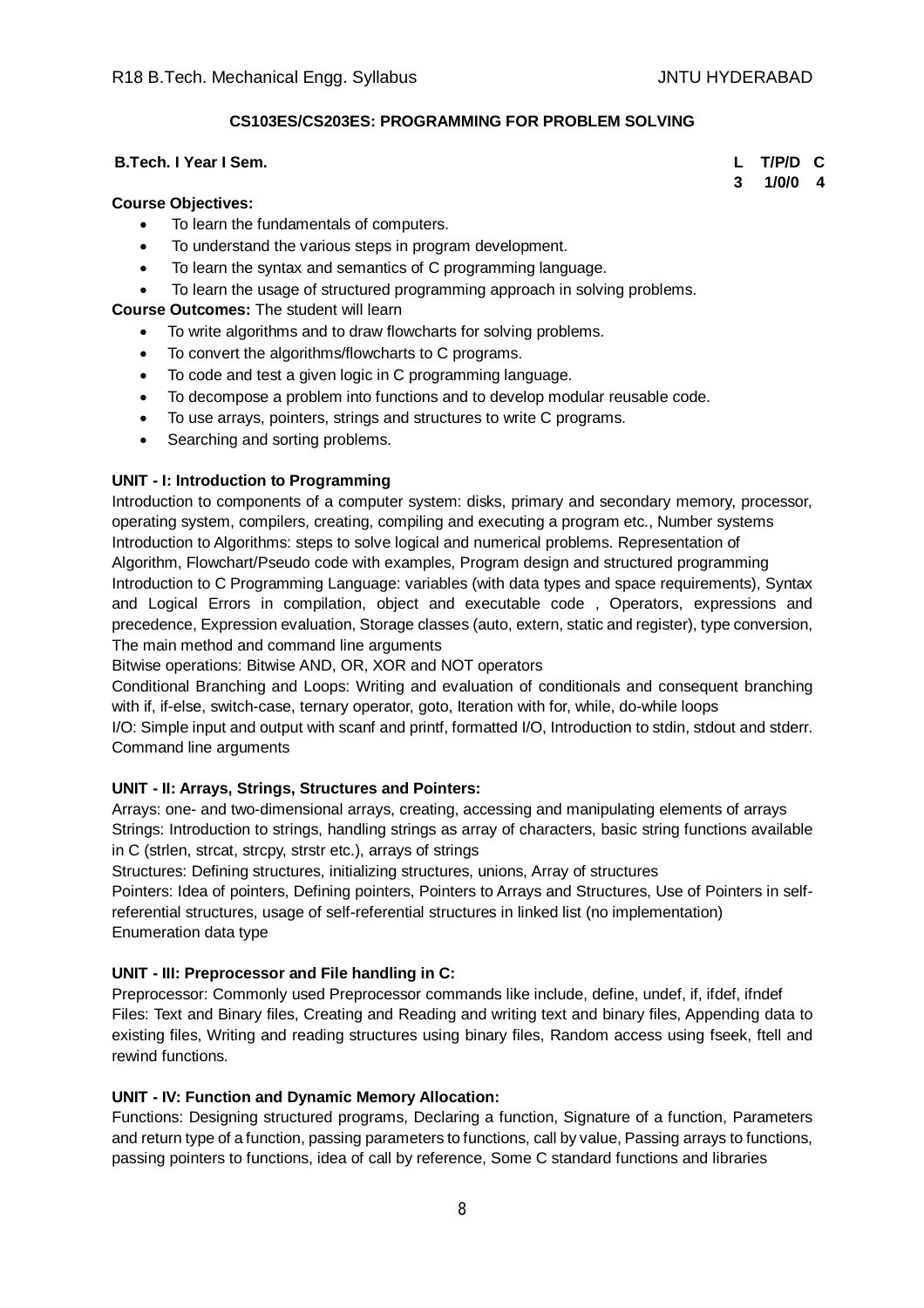Recursion: Simple programs, such as Finding Factorial, Fibonacci series etc., Limitations of Recursive functions

Dynamic memory allocation: Allocating and freeing memory, Allocating memory for arrays of different data types

# **UNIT - V: Introduction to Algorithms:**

Algorithms for finding roots of a quadratic equations, finding minimum and maximum numbers of a given set, finding if a number is prime number, etc.

Basic searching in an array of elements (linear and binary search techniques),

Basic algorithms to sort array of elements (Bubble, Insertion and Selection sort algorithms),

Basic concept of order of complexity through the example programs

# **TEXT BOOKS:**

- 1. Byron Gottfried, Schaum's Outline of Programming with C, McGraw-Hill
- 2. B.A. Forouzan and R.F. Gilberg C Programming and Data Structures, Cengage Learning, (3rd Edition)

- 1. Brian W. Kernighan and Dennis M. Ritchie, The C Programming Language, Prentice
- 2. Hall of India
- 3. R.G. Dromey, How to solve it by Computer, Pearson (16<sup>th</sup> Impression)
- 4. Programming in C, Stephen G. Kochan, Fourth Edition, Pearson Education.
- 5. Herbert Schildt, C: The Complete Reference, Mc Graw Hill, 4<sup>th</sup> Edition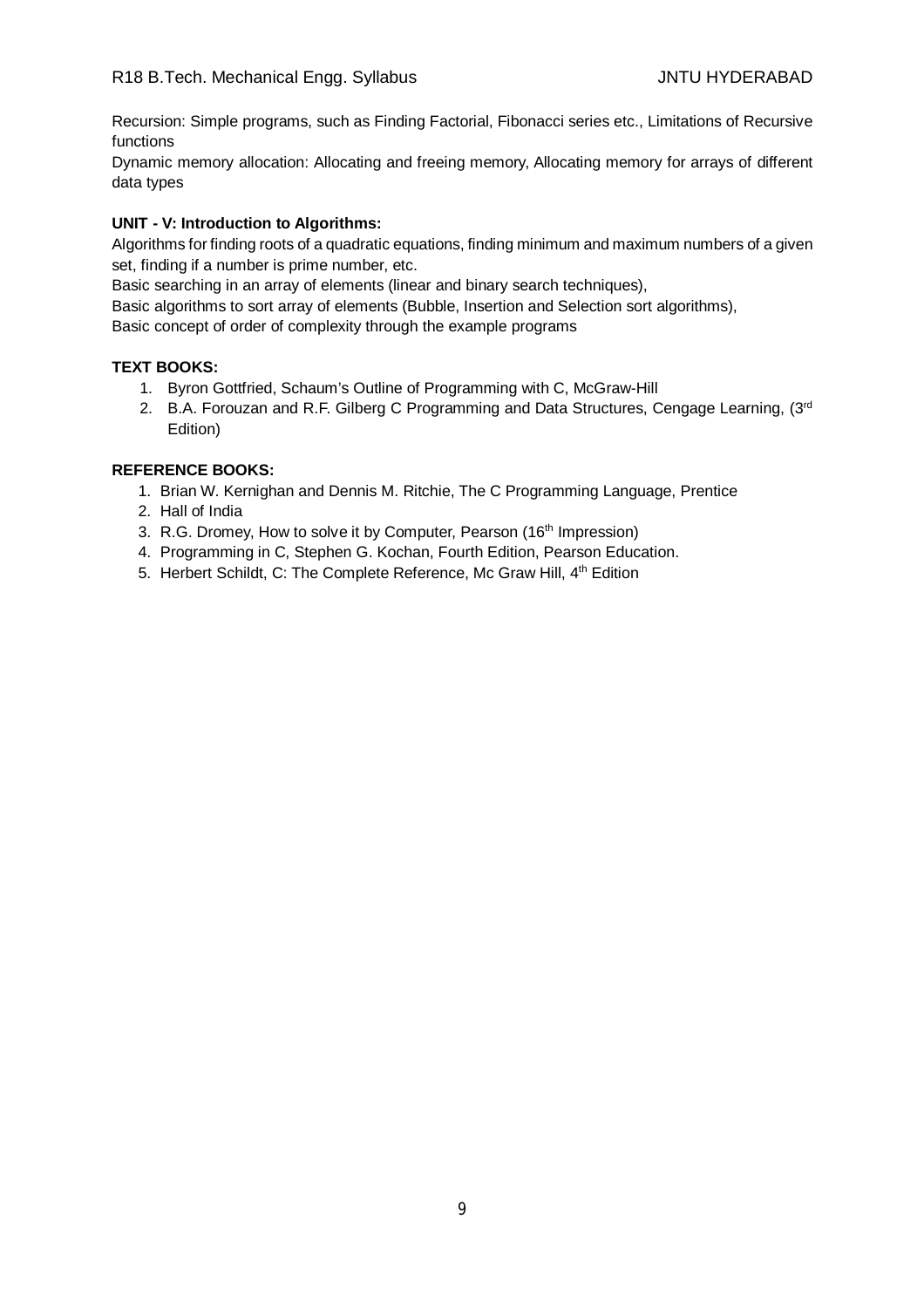# **ME104ES/ME204ES: ENGINEERING GRAPHICS**

#### **B.Tech. I Year I Sem. L T/P/D C**

**1 0/0/4 3**

# **Pre-requisites: Nil**

**Course objectives:**

- To provide basic concepts in engineering drawing.
- To impart knowledge about standard principles of orthographic projection of objects.
- To draw sectional views and pictorial views of solids.

**Course Outcomes:** At the end of the course, the student will be able to:

- Preparing working drawings to communicate the ideas and information.
- Read, understand and interpret engineering drawings.

# **UNIT – I**

**Introduction to Engineering Drawing:** Principles of Engineering Graphics and their Significance, Conic Sections including the Rectangular Hyperbola – General method only. Cycloid, Epicycloid and Hypocycloid, Scales – Plain & Diagonal.

#### **UNIT- II**

**Orthographic Projections:** Principles of Orthographic Projections – Conventions – Projections of Points and Lines, Projections of Plane regular geometric figures. Auxiliary Planes.

# **UNIT – III**

Projections of Regular Solids – Auxiliary Views - Sections or Sectional views of Right Regular Solids – Prism, Cylinder, Pyramid, Cone – Auxiliary views – Sections of Sphere

#### **UNIT – IV**

Development of Surfaces of Right Regular Solids – Prism, Cylinder, Pyramid and Cone, Intersection of Solids: Intersection of – Prism vs Prism- Cylinder Vs Cylinder

#### **UNIT – V**

**Isometric Projections:** Principles of Isometric Projection – Isometric Scale – Isometric Views – Conventions – Isometric Views of Lines, Plane Figures, Simple and Compound Solids – Isometric Projection of objects having non- isometric lines. Isometric Projection of Spherical Parts. Conversion of Isometric Views to Orthographic Views and Vice-versa –Conventions

#### **Introduction to CAD: (For Internal Evaluation Weightage only):**

Introduction to CAD Software Package Commands. - Free Hand Sketches of 2D- Creation of 2D Sketches by CAD Package

#### **TEXT BOOKS:**

- 1. Engineering Drawing N.D. Bhatt / Charotar
- 2. Engineering Drawing / N. S. Parthasarathy and Vela Murali/ Oxford

- 1. Engineering Drawing / Basant Agrawal and McAgrawal/ McGraw Hill
- 2. Engineering Drawing/ M. B. Shah, B.C. Rane / Pearson.
- 3. Computer Aided Engineering Drawing K Balaveera Reddy et al CBS Publishers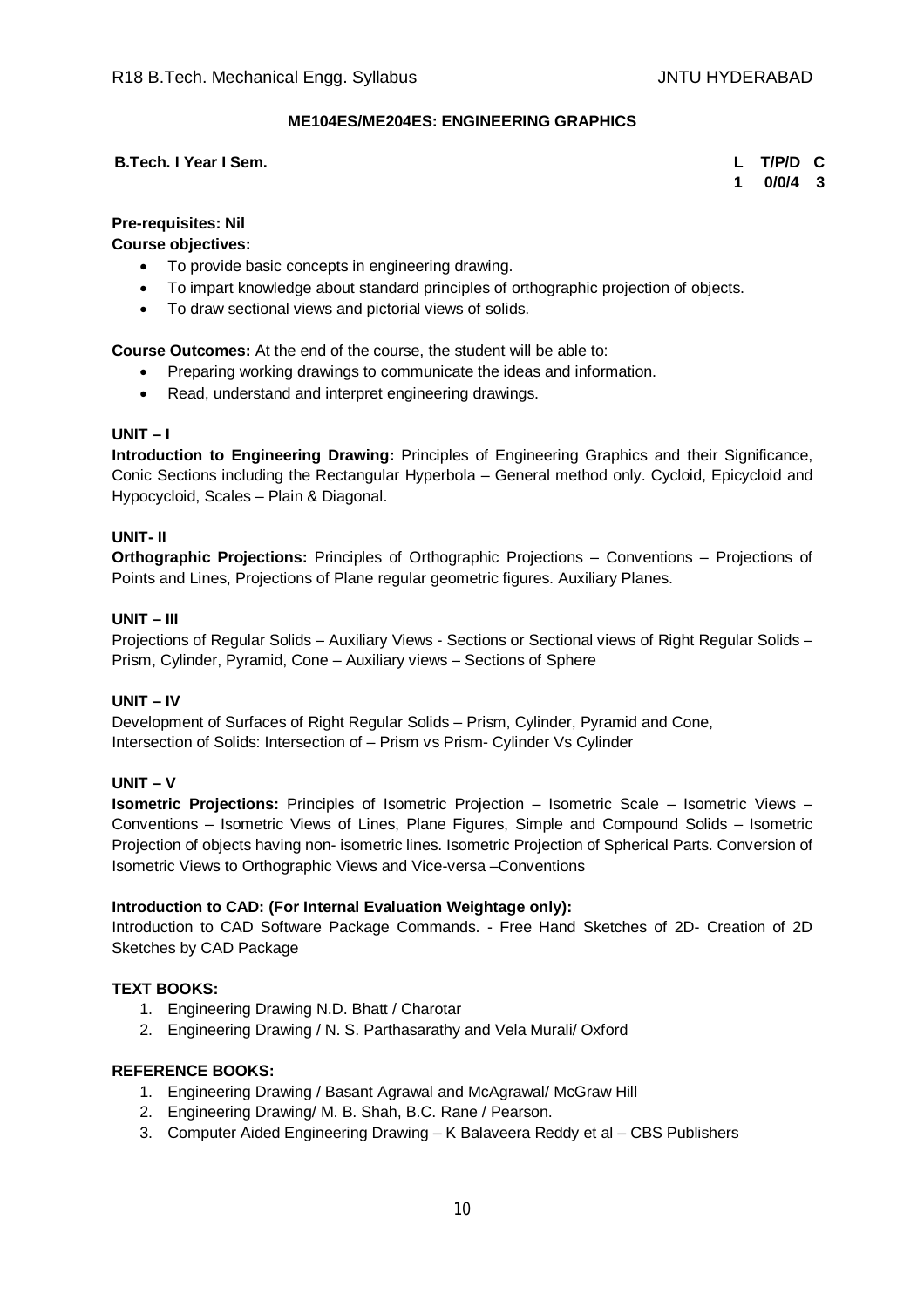# **PH105BS: ENGINEERING PHYSICS LAB**

| B.Tech. I Year I Sem. | L T/P/D C       |  |
|-----------------------|-----------------|--|
|                       | $0$ $0/3/0$ 1.5 |  |

#### **List of Experiments:**

- 1. Melde's experiment: To determine the frequency of a vibrating bar or turning fork using Melde's arrangement.
- 2. Torsional pendulum: To determine the rigidity modulus of the material of the given wire using torsional pendulum.
- 3. Newton's rings: To determine the radius of curvature of the lens by forming Newton's rings.
- 4. Diffraction grating: To determine the number of lines per inch of the grating.
- 5. Dispersive power: To determine the dispersive power of prism by using spectrometer.
- 6. Coupled Oscillator: To determine the spring constant by single coupled oscillator.
- 7. LCR Circuit: To determine quality factor and resonant frequency of LCR circuit.
- 8. LASER: To study the characteristics of LASER sources.
- 9. Optical fibre: To determine the bending losses of Optical fibres.
- 10. Optical fibre: To determine the Numerical aperture of a given fibre.

#### **Note: Any 8 experiments are to be performed**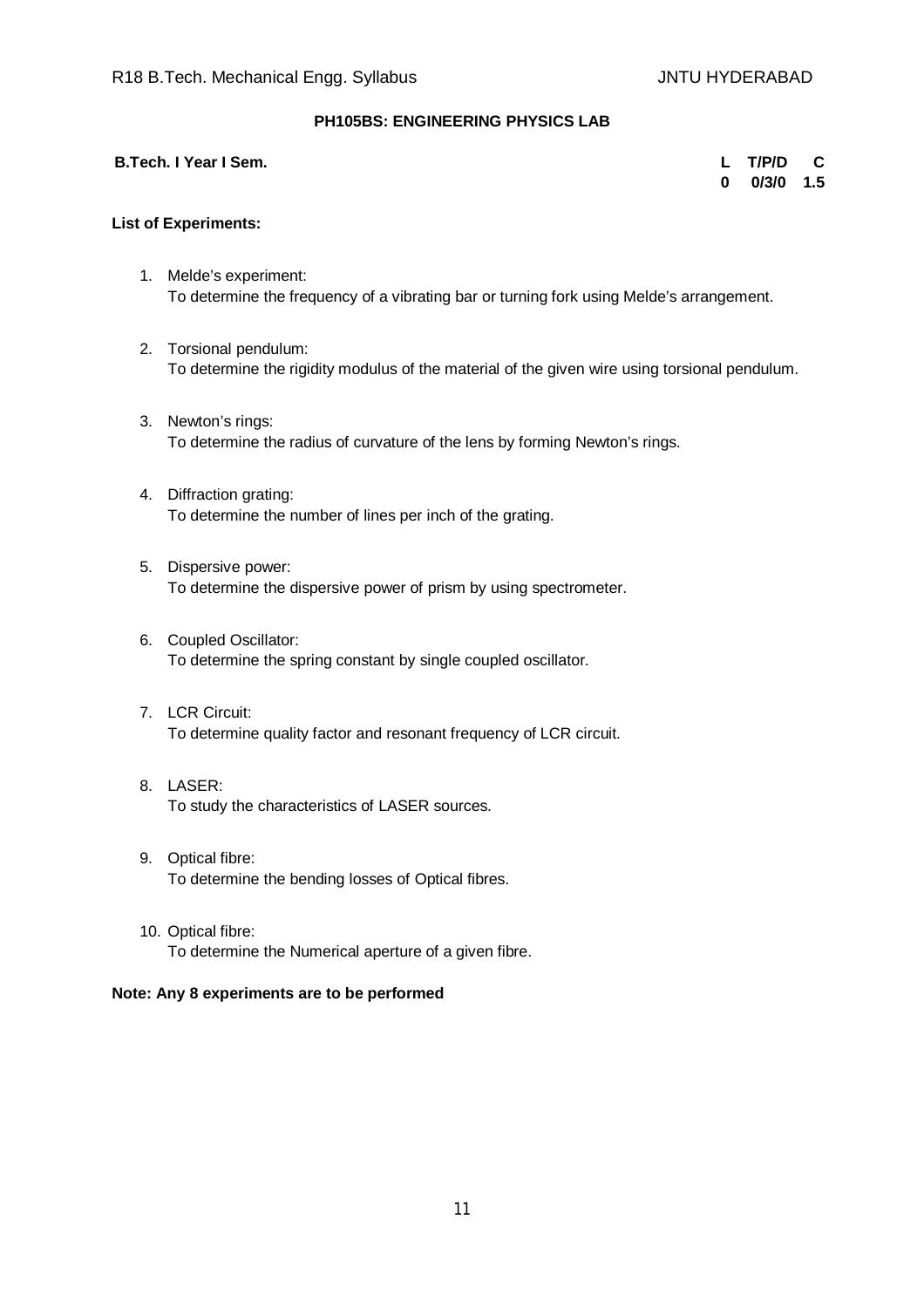# **CS106ES/CS206ES: PROGRAMMING FOR PROBLEM SOLVING LAB**

## **B.Tech. I Year I Sem. L T/P/D C**

**0 0/3/0 1.5**

*[Note:The programs may be executed using any available Open Source/ Freely available IDE Some of the Tools available are: CodeLite: <https://codelite.org/> Code::Blocks: <http://www.codeblocks.org/> DevCpp : <http://www.bloodshed.net/devcpp.html> Eclipse: <http://www.eclipse.org> This list is not exhaustive and is NOT in any order of preference]*

# **Course Objectives:** The students will learn the following:

- To work with an IDE to create, edit, compile, run and debug programs
- To analyze the various steps in program development.
- To develop programs to solve basic problems by understanding basic concepts in C like operators, control statements etc.
- To develop modular, reusable and readable C Programs using the concepts like functions, arrays etc.
- To Write programs using the Dynamic Memory Allocation concept.
- To create, read from and write to text and binary files

# **Course Outcomes:** The candidate is expected to be able to:

- formulate the algorithms for simple problems
- translate given algorithms to a working and correct program
- correct syntax errors as reported by the compilers
- identify and correct logical errors encountered during execution
- represent and manipulate data with arrays, strings and structures
- use pointers of different types
- create, read and write to and from simple text and binary files
- modularize the code with functions so that they can be reused

#### **Practice sessions:**

- a. Write a simple program that prints the results of all the operators available in C (including pre/ post increment , bitwise and/or/not , etc.). Read required operand values from standard input.
- b. Write a simple program that converts one given data type to another using auto conversion and casting. Take the values form standard input.

#### **Simple numeric problems:**

- a. Write a program for fiend the max and min from the three numbers.
- b. Write the program for the simple, compound interest.
- c. Write program that declares Class awarded for a given percentage of marks, where mark  $<40\%$  = Failed, 40% to  $<60\%$  = Second class, 60% to  $<70\%$  = First class,  $>=70\%$  = Distinction. Read percentage from standard input.
- d. Write a program that prints a multiplication table for a given number and the number of rows in the table. For example, for a number 5 and rows  $= 3$ , the output should be:
- e.  $5 \times 1 = 5$
- f.  $5 \times 2 = 10$
- a.  $5 \times 3 = 15$
- h. Write a program that shows the binary equivalent of a given positive number between 0 to 255.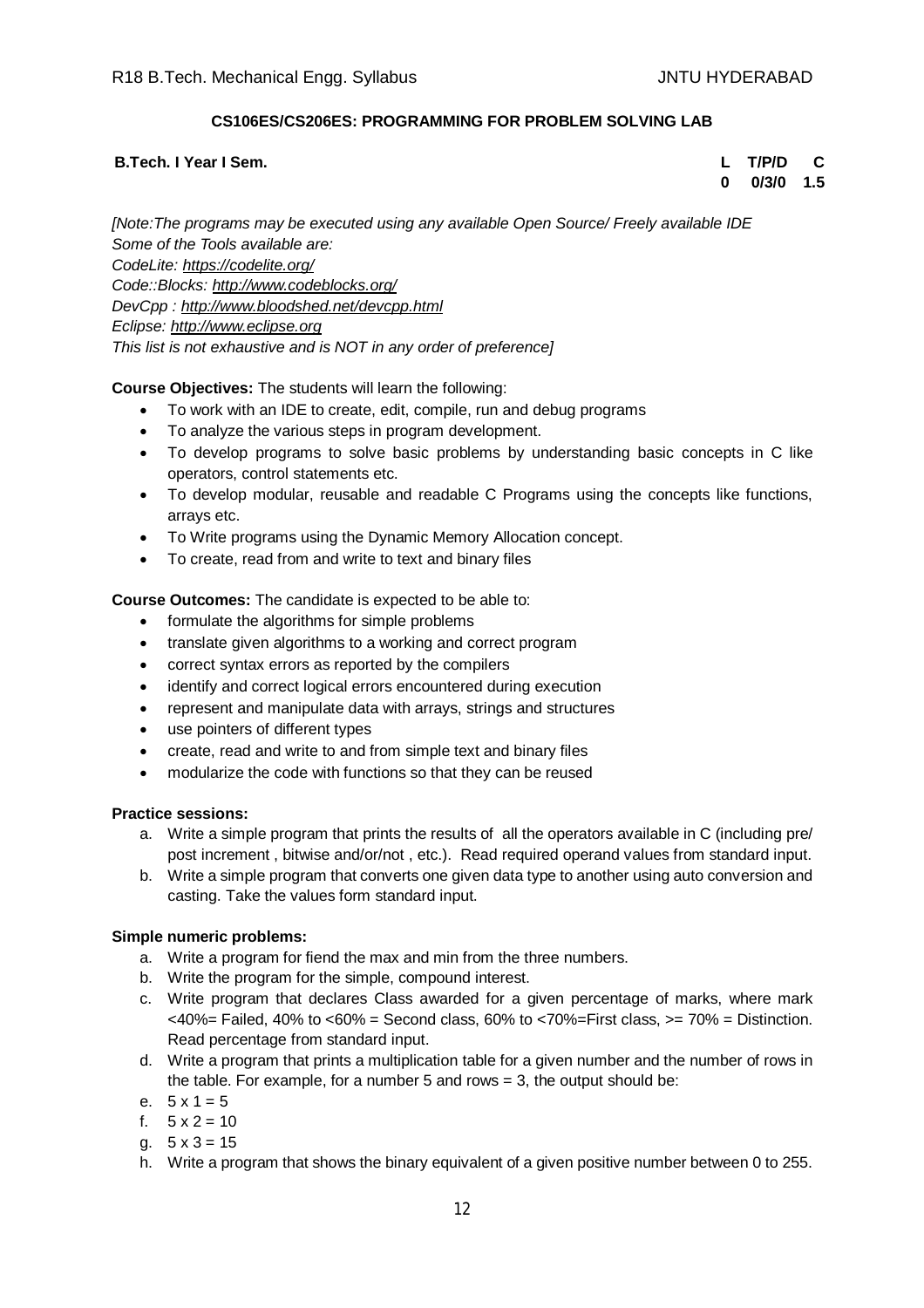# **Expression Evaluation:**

- a. A building has 10 floors with a floor height of 3 meters each. A ball is dropped from the top of the building. Find the time taken by the ball to reach each floor. (Use the formula  $s = ut+(1/2)at^2$ where u and a are the initial velocity in m/sec  $(= 0)$  and acceleration in m/sec $\gamma$ 2  $(= 9.8 \text{ m/s}\gamma$ 2)).
- b. Write a C program, which takes two integer operands and one operator from the user, performs the operation and then prints the result. (Consider the operators  $+,$ , $^*$ , $',$ , % and use Switch Statement)
- c. Write a program that finds if a given number is a prime number
- d. Write a C program to find the sum of individual digits of a positive integer and test given number is palindrome.
- e. A Fibonacci sequence is defined as follows: the first and second terms in the sequence are 0 and 1. Subsequent terms are found by adding the preceding two terms in the sequence. Write a C program to generate the first n terms of the sequence.
- f. Write a C program to generate all the prime numbers between 1 and n, where n is a value supplied by the user.
- g. Write a C program to find the roots of a Quadratic equation.
- h. Write a C program to calculate the following, where x is a fractional value.
- i.  $1-x/2 +x^2/4-x^3/6$
- j. Write a C program to read in two numbers, x and n, and then compute the sum of this geometric progression: 1+x+x^2+x^3+………….+x^n. For example: if n is 3 and x is 5, then the program computes 1+5+25+125.

#### **Arrays and Pointers and Functions:**

- a. Write a C program to find the minimum, maximum and average in an array of integers.
- b. Write a functions to compute mean, variance, Standard Deviation, sorting of n elements in single dimension array.
- c. Write a C program that uses functions to perform the following:
- d. Addition of Two Matrices
- e. ii. Multiplication of Two Matrices
- f. iii. Transpose of a matrix with memory dynamically allocated for the new matrix as row and column counts may not be same.
- g. Write C programs that use both recursive and non-recursive functions
- h. To find the factorial of a given integer.
- i. ii. To find the GCD (greatest common divisor) of two given integers.
- j. iii. To find x<sup>^</sup>n
- k. Write a program for reading elements using pointer into array and display the values using array.
- l. Write a program for display values reverse order from array using pointer.
- m. Write a program through pointer variable to sum of n elements from array.

#### **Files:**

- a. Write a C program to display the contents of a file to standard output device.
- b. Write a C program which copies one file to another, replacing all lowercase characters with their uppercase equivalents.
- c. Write a C program to count the number of times a character occurs in a text file. The file name and the character are supplied as command line arguments.
- d. Write a C program that does the following: It should first create a binary file and store 10 integers, where the file name and 10 values are given in the command line. (hint: convert the strings using atoi function)

Now the program asks for an index and a value from the user and the value at that index should be changed to the new value in the file. (hint: use fseek function)

The program should then read all 10 values and print them back.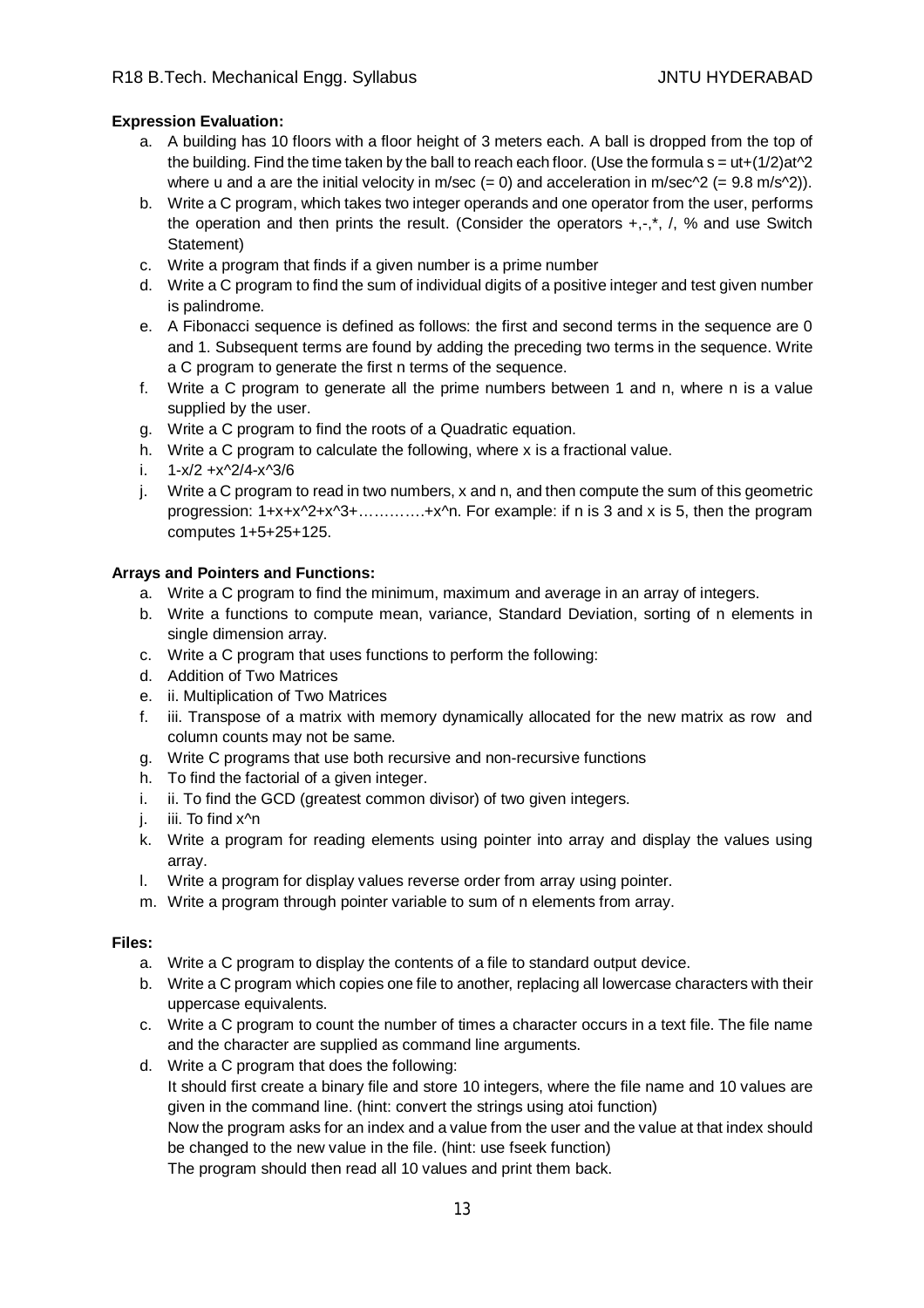e. Write a C program to merge two files into a third file (i.e., the contents of the first file followed by those of the second are put in the third file).

# **Strings:**

- a. Write a C program to convert a Roman numeral ranging from I to L to its decimal equivalent.
- b. Write a C program that converts a number ranging from 1 to 50 to Roman equivalent
- c. Write a C program that uses functions to perform the following operations:
- d. To insert a sub-string in to a given main string from a given position.
- e. ii. To delete n Characters from a given position in a given string.
- f. Write a C program to determine if the given string is a palindrome or not (Spelled same in both directions with or without a meaning like madam, civic, noon, abcba, etc.)
- g. Write a C program that displays the position of a character ch in the string S or  $-1$  if S doesn't contain ch.
- h. Write a C program to count the lines, words and characters in a given text.

# **Miscellaneous:**

- a. Write a menu driven C program that allows a user to enter n numbers and then choose between finding the smallest, largest, sum, or average. The menu and all the choices are to be functions. Use a switch statement to determine what action to take. Display an error message if an invalid choice is entered.
- b. Write a C program to construct a pyramid of numbers as follows:

| 1   | *     |     |      | *        |
|-----|-------|-----|------|----------|
| 12  | $* *$ | 23  | 22   | $* *$    |
| 123 | * * * | 456 | 333  | * * *    |
|     |       |     | 4444 | $* *$    |
|     |       |     |      | $^\star$ |
|     |       |     |      |          |

#### **Sorting and Searching:**

- a. Write a C program that uses non recursive function to search for a Key value in a given
- b. list of integers using linear search method.
- c. Write a C program that uses non recursive function to search for a Key value in a given
- d. sorted list of integers using binary search method.
- e. Write a C program that implements the Bubble sort method to sort a given list of
- f. integers in ascending order.
- g. Write a C program that sorts the given array of integers using selection sort in descending order
- h. Write a C program that sorts the given array of integers using insertion sort in ascending order
- i. Write a C program that sorts a given array of names

#### **Suggested Reference Books for solving the problems:**

- i. Byron Gottfried, Schaum's Outline of Programming with C, McGraw-Hill
- ii. B.A. Forouzan and R.F. Gilberg C Programming and Data Structures, Cengage Learning,  $(3<sup>rd</sup>$ Edition)
- iii. Brian W. Kernighan and Dennis M. Ritchie, The C Programming Language, Prentice
- iv. Hall of India
- v. R.G. Dromey, How to solve it by Computer, Pearson (16<sup>th</sup> Impression)
- vi. Programming in C, Stephen G. Kochan, Fourth Edition, Pearson Education.
- vii. Herbert Schildt, C: The Complete Reference, Mc Graw Hill, 4<sup>th</sup> Edition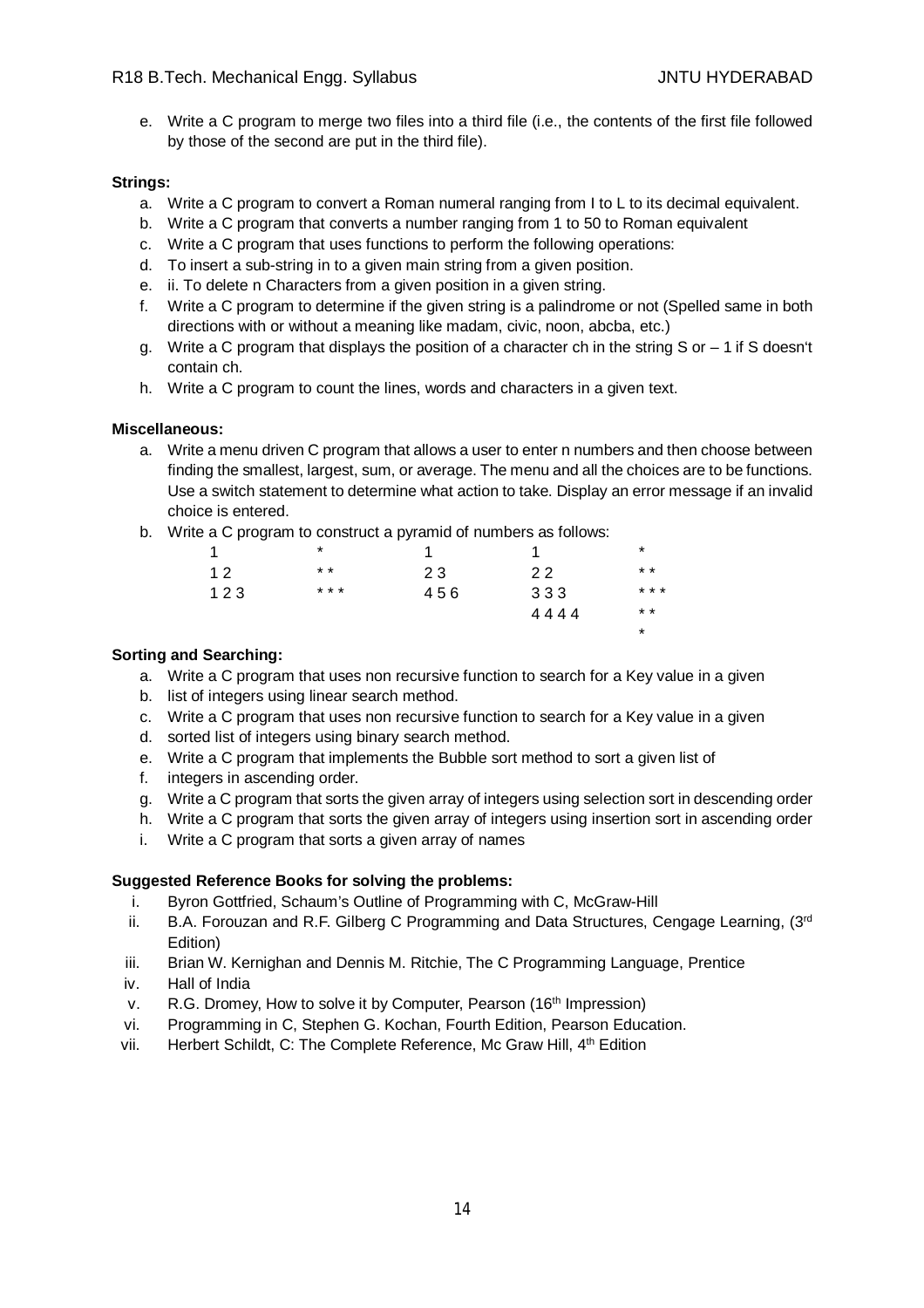# **\*MC109ES: ENVIRONMENTAL SCIENCE**

#### **B.Tech. I Year I Sem. L T/P/D C**

**3 0/0/0 0**

# **Course Objectives:**

- Understanding the importance of ecological balance for sustainable development.
- Understanding the impacts of developmental activities and mitigation measures.
- Understanding the environmental policies and regulations

#### **Course Outcomes:**

 Based on this course, the Engineering graduate will understand /evaluate / develop technologies on the basis of ecological principles and environmental regulations which in turn helps in sustainable development

#### **UNIT-I**

**Ecosystems:** Definition, Scope, and Importance of ecosystem. Classification, structure, and function of an ecosystem, Food chains, food webs, and ecological pyramids. Flow of energy, Biogeochemical cycles, Bioaccumulation, Biomagnification, ecosystem value, services and carrying capacity, Field visits.

#### **UNIT-II**

**Natural Resources: Classification of Resources:** Living and Non-Living resources, **water resources:** use and over utilization of surface and ground water, floods and droughts, Dams: benefits and problems. **Mineral resources:** use and exploitation, environmental effects of extracting and using mineral resources, **Land resources:** Forest resources, **Energy resources:** growing energy needs, renewable and non-renewable energy sources, use of alternate energy source, case studies.

#### **UNIT-III**

**Biodiversity and Biotic Resources:** Introduction, Definition, genetic, species and ecosystem diversity. Value of biodiversity; consumptive use, productive use, social, ethical, aesthetic and optional values. India as a mega diversity nation, Hot spots of biodiversity. Field visit. Threats to biodiversity: habitat loss, poaching of wildlife, man-wildlife conflicts; conservation of biodiversity: In-Situ and Ex-situ conservation. National Biodiversity act.

#### **UNIT-IV**

**Environmental Pollution and Control Technologies: Environmental Pollution:** Classification of pollution, **Air Pollution:** Primary and secondary pollutants, Automobile and Industrial pollution, Ambient air quality standards. **Water pollution:** Sources and types of pollution, drinking water quality standards. **Soil Pollution:** Sources and types, Impacts of modern agriculture, degradation of soil. **Noise Pollution:**  Sources and Health hazards, standards, **Solid waste:** Municipal Solid Waste management, composition and characteristics of e-Waste and its management. **Pollution control technologies:** Wastewater Treatment methods: Primary, secondary and Tertiary.

Overview of air pollution control technologies, Concepts of bioremediation. **Global Environmental Issues and Global Efforts: C**limate change and impacts on human environment. Ozone depletion and Ozone depleting substances (ODS). Deforestation and desertification. International conventions / Protocols: Earth summit, Kyoto protocol, and Montréal Protocol. NAPCC-GoI Initiatives.

#### **UNIT-V**

**Environmental Policy, Legislation & EIA:** Environmental Protection act, Legal aspects Air Act- 1981, Water Act, Forest Act, Wild life Act, Municipal solid waste management and handling rules, biomedical waste management and handling rules, hazardous waste management and handling rules. EIA: EIA structure, methods of baseline data acquisition. Overview on Impacts of air, water, biological and Socio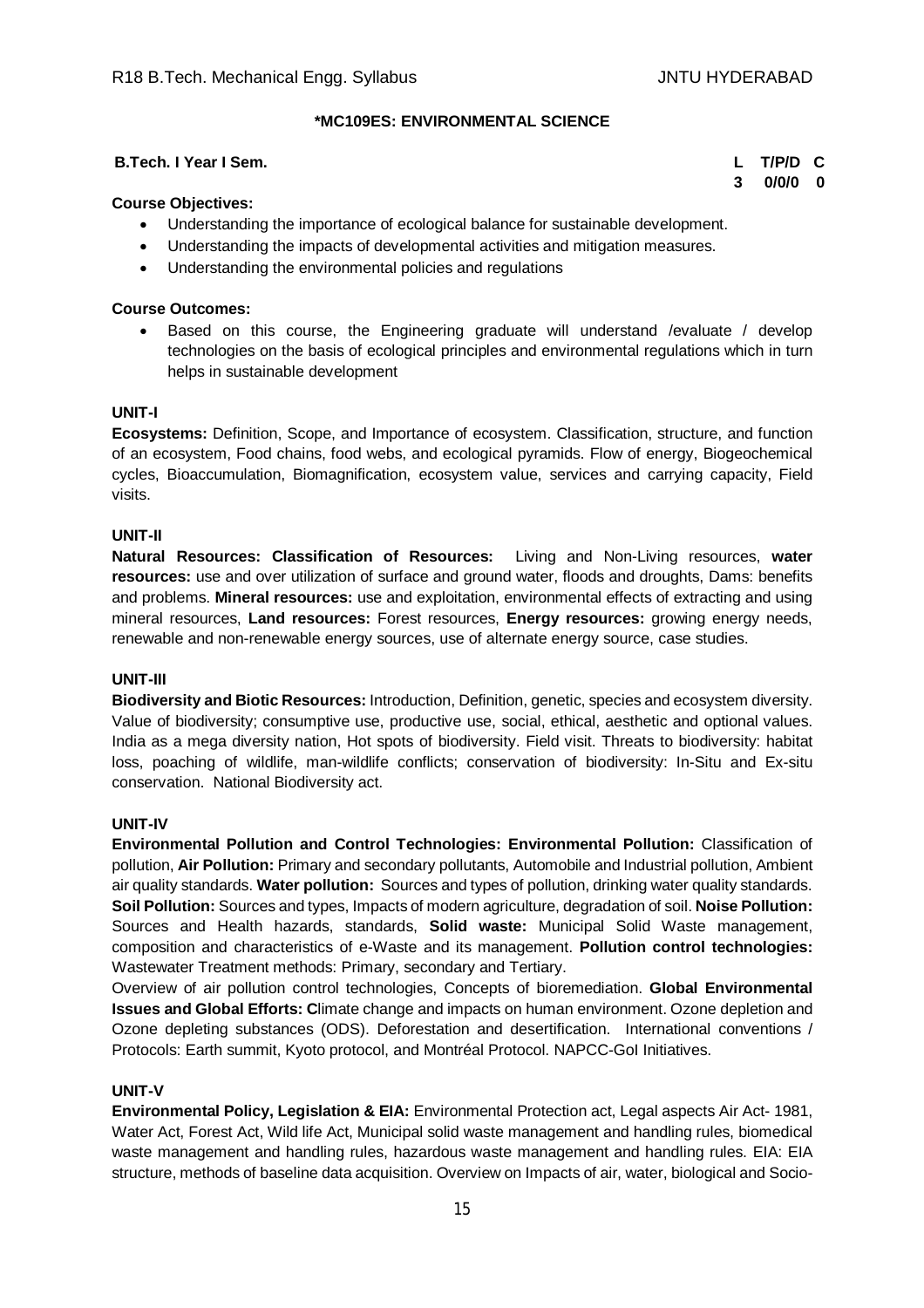economical aspects. Strategies for risk assessment, Concepts of Environmental Management Plan (EMP). **Towards Sustainable Future:** Concept of Sustainable Development Goals, Population and its explosion, Crazy Consumerism, Environmental Education, Urban Sprawl, Human health, Environmental Ethics, Concept of Green Building, Ecological Foot Print, Life Cycle assessment (LCA), Low carbon life style.

#### **TEXT BOOKS:**

- 1 Textbook of Environmental Studies for Undergraduate Courses by Erach Bharucha for University Grants Commission.
- 2 Environmental Studies by R. Rajagopalan, Oxford University Press.

- 1. Environmental Science: towards a sustainable future by Richard T. Wright. 2008 PHI Learning Private Ltd. New Delhi.
- 2. Environmental Engineering and science by Gilbert M. Masters and Wendell P. Ela. 2008 PHI Learning Pvt. Ltd.
- 3. Environmental Science by Daniel B. Botkin & Edward A. Keller, Wiley INDIA edition.
- 4. Environmental Studies by Anubha Kaushik, 4<sup>th</sup> Edition, New age international publishers.
- 5. Text book of Environmental Science and Technology Dr. M. Anji Reddy 2007, BS Publications.
- 6. Introduction to Environmental Science by Y. Anjaneyulu, BS. Publications.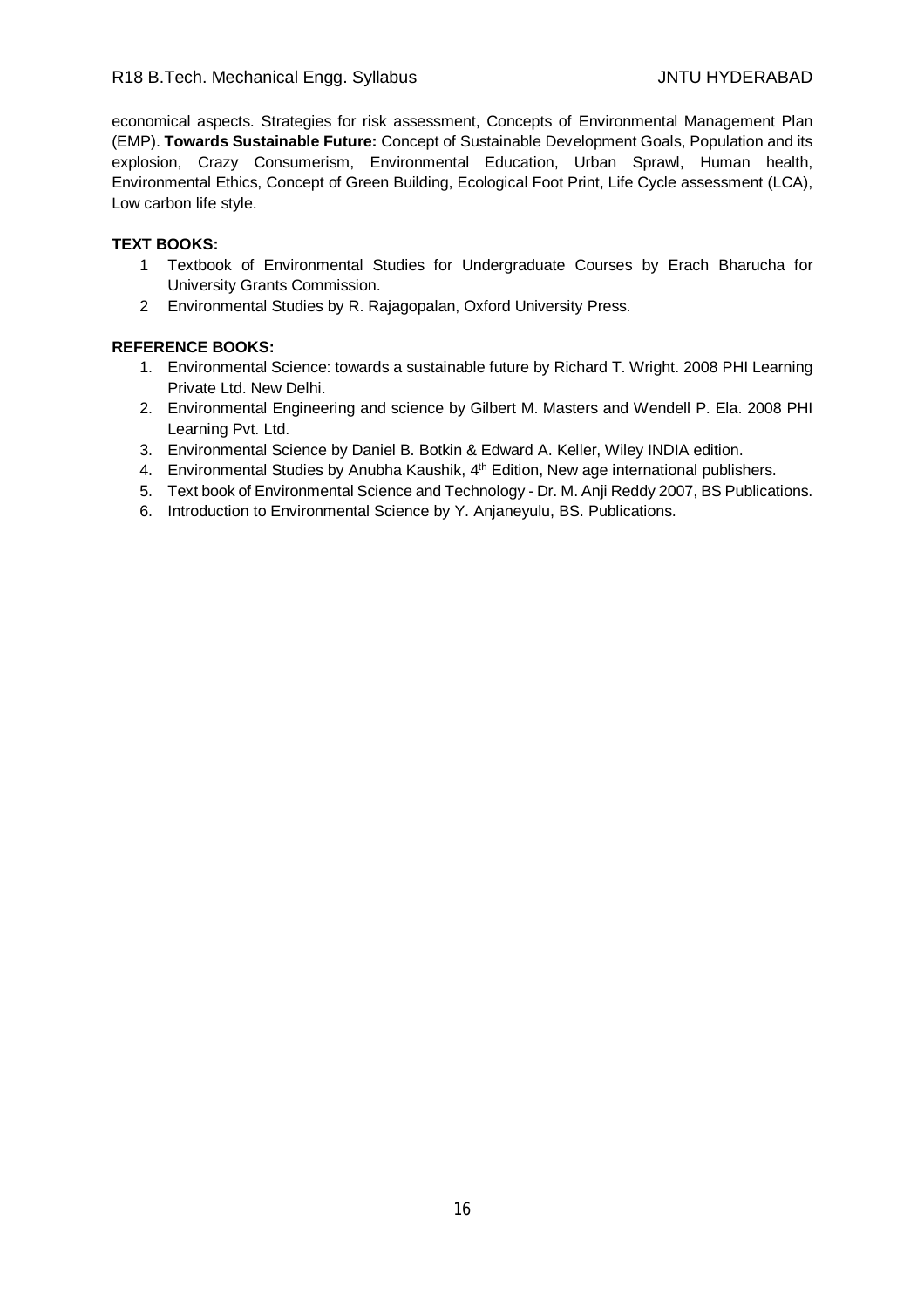# **MA201BS: MATHEMATICS - II**

#### **B.Tech. I Year II Sem. L T/P/D C**

**3 1/0/0 4**

#### **Course Objectives:** To learn

- Methods of solving the differential equations of first and higher order.
- Evaluation of multiple integrals and their applications
- The physical quantities involved in engineering field related to vector valued functions
- The basic properties of vector valued functions and their applications to line, surface and volume integrals

**Course Outcomes:** After learning the contents of this paper the student must be able to

- Identify whether the given differential equation of first order is exact or not
- Solve higher differential equation and apply the concept of differential equation to real world problems
- Evaluate the multiple integrals and apply the concept to find areas, volumes, centre of mass and Gravity for cubes, sphere and rectangular parallelopiped
- Evaluate the line, surface and volume integrals and converting them from one to another

# **UNIT-I: First Order ODE**

Exact, linear and Bernoulli's equations; Applications: Newton's law of cooling, Law of natural growth and decay; Equations not of first degree: equations solvable for p, equations solvable for y, equations solvable for x and Clairaut's type.

# **UNIT-II: Ordinary Differential Equations of Higher Order**

Second order linear differential equations with constant coefficients: Non-Homogeneous terms of the type  $e^{ax}$ , sin  $ax$ , cos  $ax$ , polynomials in  $x$ ,  $e^{ax}V(x)$  and  $xV(x)$ ; method of variation of parameters; Equations reducible to linear ODE with constant coefficients: Legendre's equation, Cauchy-Euler equation.

#### **UNIT-III: Multivariable Calculus (Integration)**

Evaluation of Double Integrals (Cartesian and polar coordinates); change of order of integration (only Cartesian form); Evaluation of Triple Integrals: Change of variables (Cartesian to polar) for double and (Cartesian to Spherical and Cylindrical polar coordinates) for triple integrals.

Applications: Areas (by double integrals) and volumes (by double integrals and triple integrals), Centre of mass and Gravity (constant and variable densities) by double and triple integrals (applications involving cubes, sphere and rectangular parallelopiped).

#### **UNIT-IV: Vector Differentiation**

Vector point functions and scalar point functions. Gradient, Divergence and Curl. Directional derivatives, Tangent plane and normal line. Vector Identities. Scalar potential functions. Solenoidal and Irrotational vectors.

#### **UNIT-V: Vector Integration**

Line, Surface and Volume Integrals. Theorems of Green, Gauss and Stokes (without proofs) and their applications.

#### **TEXT BOOKS:**

- 1. B.S. Grewal, Higher Engineering Mathematics, Khanna Publishers, 36th Edition, 2010
- 2. Erwin kreyszig, Advanced Engineering Mathematics, 9<sup>th</sup> Edition, John Wiley & Sons, 2006
- 3. G.B. Thomas and R.L. Finney, Calculus and Analytic geometry, 9th Edition, Pearson, Reprint, 2002.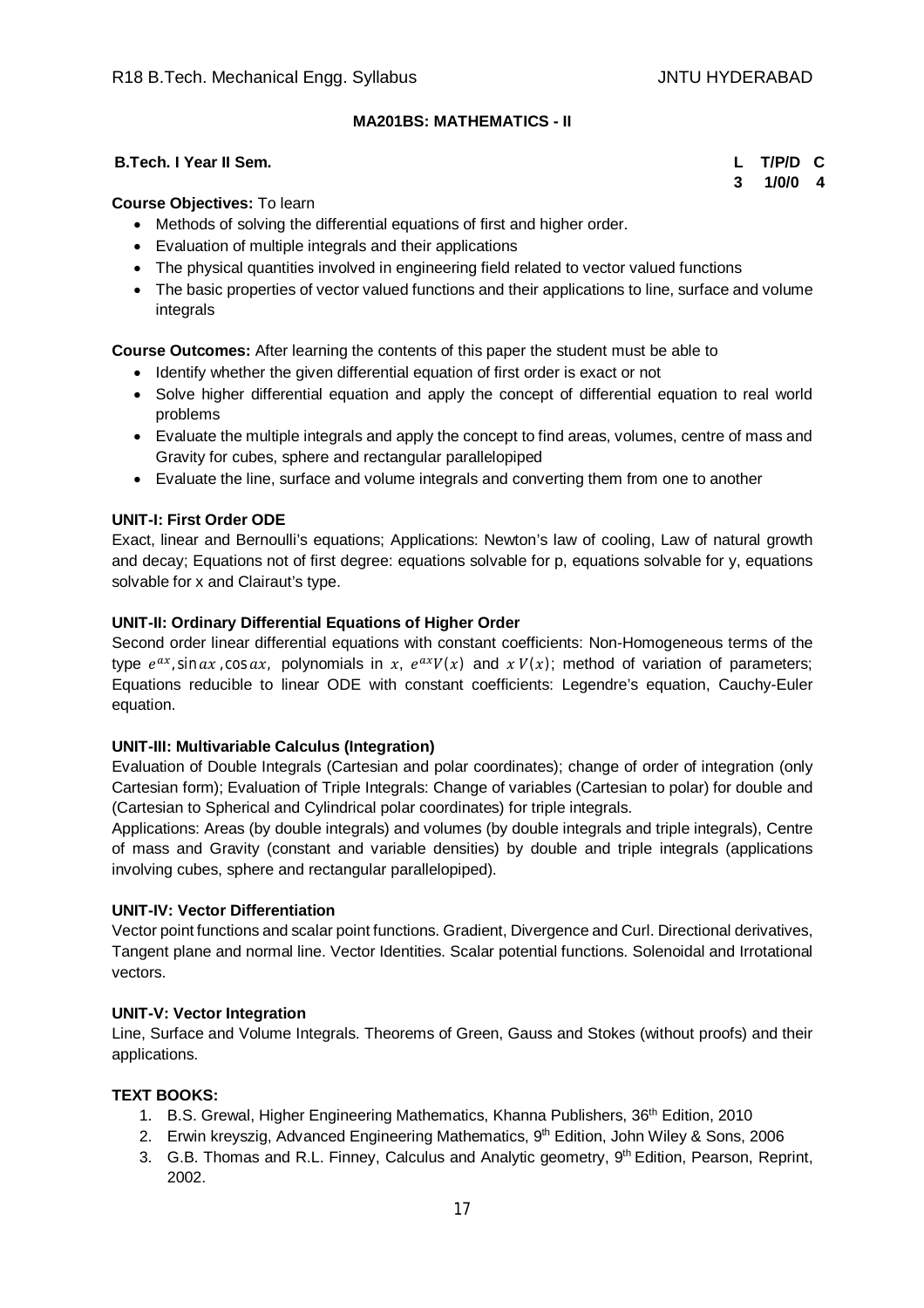- 1. Paras Ram, Engineering Mathematics, 2nd Edition, CBS Publishes
- 2. S. L. Ross, Differential Equations, 3rd Ed., Wiley India, 1984.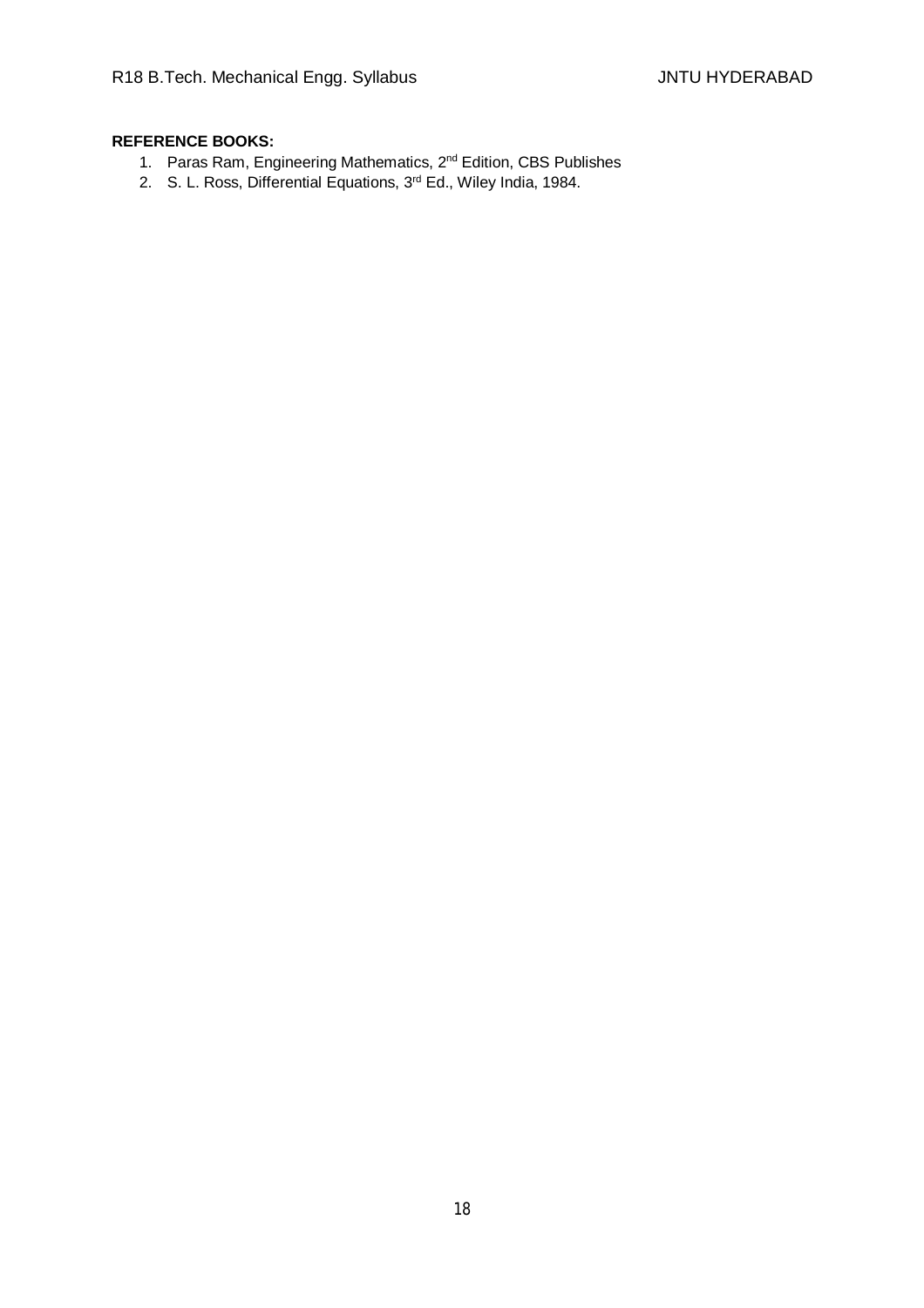# **CH102BS/CH202BS: CHEMISTRY**

#### **B.Tech. I Year II Sem. L T/P/D C**

**3 1/0/0 4**

# **Course Objectives:**

- To bring adaptability to the concepts of chemistry and to acquire the required skills to become a perfect engineer.
- To impart the basic knowledge of atomic, molecular and electronic modifications which makes the student to understand the technology based on them.
- To acquire the knowledge of electrochemistry, corrosion and water treatment which are essential for the Engineers and in industry.
- To acquire the skills pertaining to spectroscopy and to apply them for medical and other fields.
- To impart the knowledge of stereochemistry and synthetic aspects useful for understanding reaction pathways

**Course Outcomes:** The basic concepts included in this course will help the student to gain:

- The knowledge of atomic, molecular and electronic changes, band theory related to conductivity.
- The required principles and concepts of electrochemistry, corrosion and in understanding the problem of water and its treatments.
- The required skills to get clear concepts on basic spectroscopy and application to medical and other fields.
- The knowledge of configurational and conformational analysis of molecules and reaction mechanisms.

#### **UNIT - I:**

**Molecular structure and Theories of Bonding:** Atomic and Molecular orbitals. Linear Combination of Atomic Orbitals (LCAO), molecular orbitals of diatomic molecules, molecular orbital energy level diagrams of  $N_2$ ,  $O_2$  and  $F_2$  molecules.  $\pi$  molecular orbitals of butadiene and benzene.

Crystal Field Theory (CFT): Salient Features of CFT – Crystal Field Splitting of transition metal ion dorbitals in Tetrahedral, Octahedral and square planar geometries. Band structure of solids and effect of doping on conductance.

#### **UNIT - II:**

**Water and its treatment:** Introduction – hardness of water – Causes of hardness - Types of hardness: temporary and permanent – expression and units of hardness – Estimation of hardness of water by complexometric method. Potable water and its specifications. Steps involved in treatment of water – Disinfection of water by chlorination and ozonization. Boiler feed water and its treatment – Calgon conditioning, Phosphate conditioning and Colloidal conditioning. External treatment of water – Ion exchange process. Desalination of water – Reverse osmosis. Numerical problems.

#### **UNIT - III:**

**Electrochemistry and corrosion:** Electro chemical cells – electrode potential, standard electrode potential, types of electrodes – calomel, Quinhydrone and glass electrode. Nernst equation Determination of pH of a solution by using quinhydrone and glass electrode. Electrochemical series and its applications. Numerical problems. Potentiometric titrations. Batteries – Primary (Lithium cell) and secondary batteries (Lead – acid storage battery and Lithium ion battery).

Causes and effects of corrosion – theories of chemical and electrochemical corrosion – mechanism of electrochemical corrosion, Types of corrosion: Galvanic, water-line and pitting corrosion. Factors affecting rate of corrosion, Corrosion control methods- Cathodic protection – Sacrificial anode and impressed current cathodic methods. Surface coatings – metallic coatings – methods of application. Electroless plating of Nickel.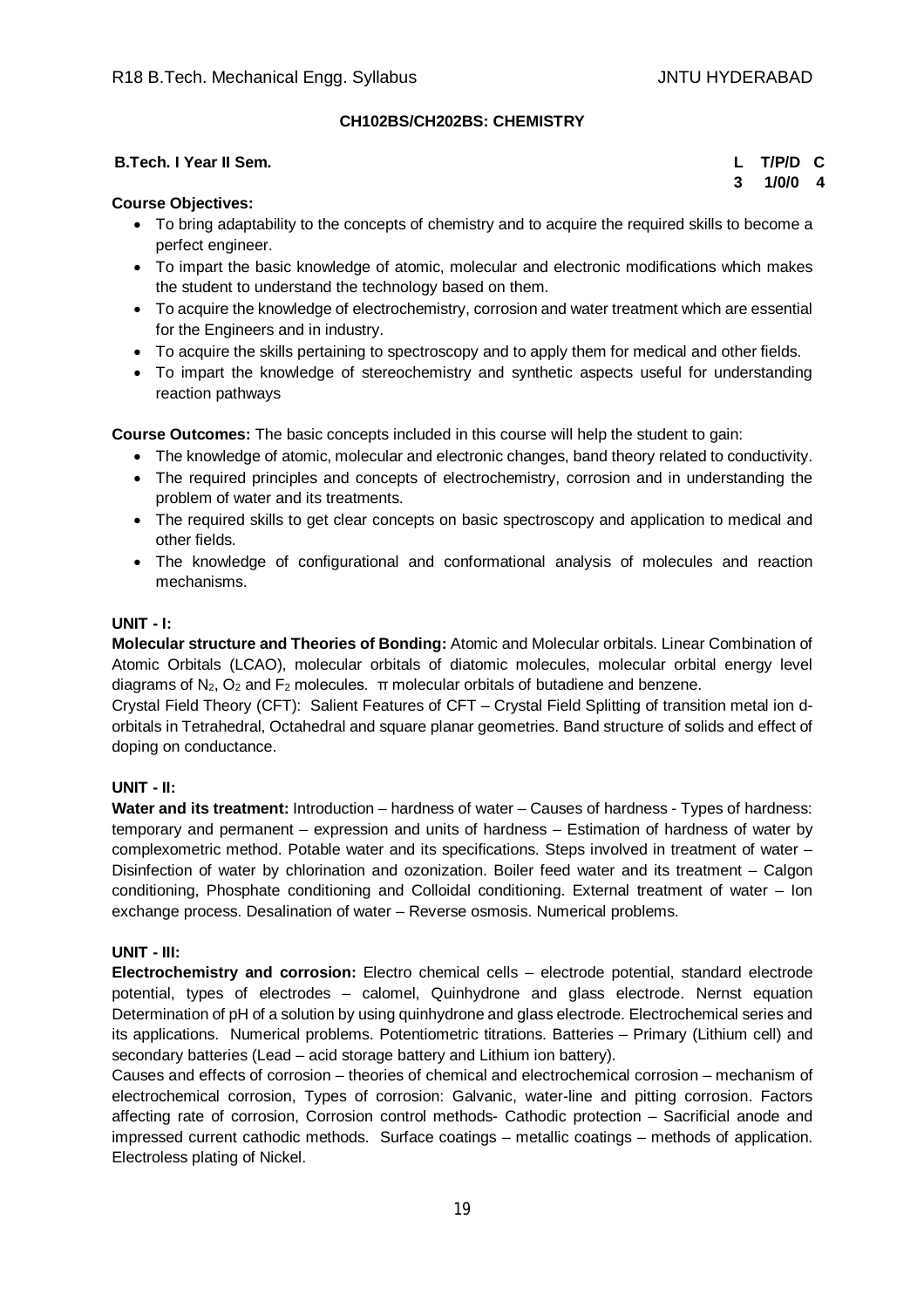### **UNIT - IV:**

**Stereochemistry, Reaction Mechanism and synthesis of drug molecules:** Introduction to representation of 3-dimensional structures, Structural and stereoisomers, configurations, symmetry and chirality. Enantiomers, diastereomers, optical activity and Absolute configuration. Conformation alanalysis of n- butane.

Substitution reactions: Nucleophilic substitution reactions: Mechanism of  $S_N1$ ,  $S_N2$  reactions. Electrophilic and nucleophilic addition reactions: Addition of HBr to propene. Markownikoff and anti Markownikoff's additions. Grignard additions on carbonyl compounds. Elimination reactions: Dehydro halogenation of alkylhalides. Saytzeff rule. Oxidation reactions: Oxidation of alcohols using KMnO<sub>4</sub> and chromic acid.

Reduction reactions: reduction of carbonyl compounds using LiAlH<sup>4</sup> & NaBH4. Hydroboration of olefins. Structure, synthesis and pharmaceutical applications of Paracetamol and Aspirin.

#### **UNIT - V:**

**Spectroscopic techniques and applications:** Principles of spectroscopy, selection rules and applications of electronic spectroscopy. vibrational and rotational spectroscopy. Basic concepts of Nuclear magnetic resonance Spectroscopy, chemical shift. Introduction to Magnetic resonance imaging.

# **TEXT BOOKS:**

- 1. Physical Chemistry, by P.W. Atkins
- 2. Engineering Chemistry by P.C.Jain & M.Jain; Dhanpat Rai Publishing Company (P) Ltd., New Delhi.
- 3. Fundamentals of Molecular Spectroscopy, by C.N. Banwell
- 4. Organic Chemistry: Structure and Function by K.P.C. Volhardt and N.E. Schore, 5<sup>th</sup> Edition.
- 5. University Chemistry, by B.M. Mahan, Pearson IV Edition.
- 6. Engineering Chemistry (NPTEL Web-book), by B.L. Tembe, Kamaluddin and M.S. Krishnan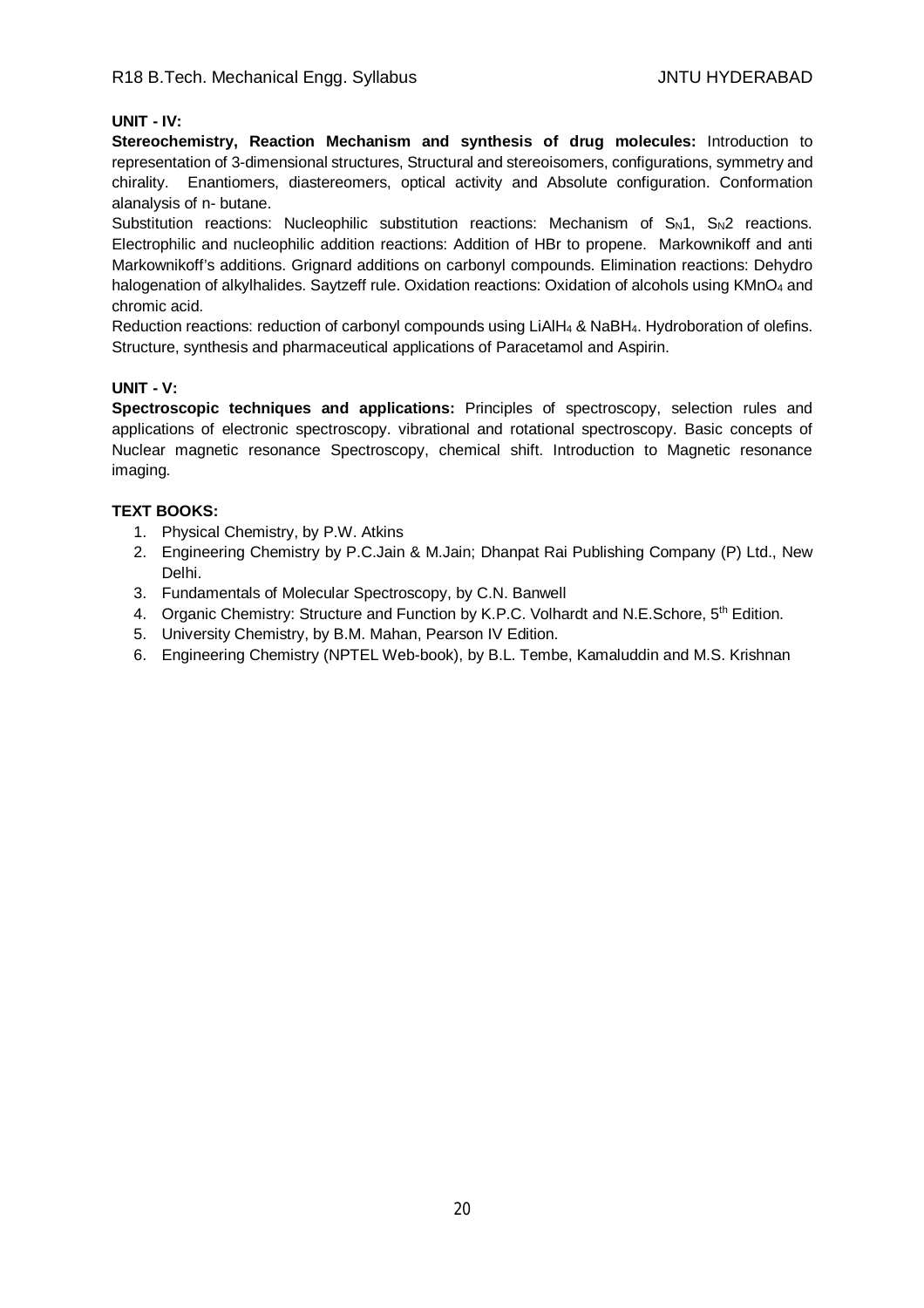# **ME203ES: ENGINEERING MECHANICS**

#### **B.Tech. I Year II Sem. L T/P/D C**

**3 1/0/0 4**

# **Course Objectives:** The objectives of this course are to

- Explain the resolution of a system of forces, compute their resultant and solve problems using equations of equilibrium
- Perform analysis of bodies lying on rough surfaces.
- Locate the centroid of a body and compute the area moment of inertia and mass moment of inertia of standard and composite sections
- Explain kinetics and kinematics of particles, projectiles, curvilinear motion, centroidal motion and plane motion of rigid bodies.
- Explain the concepts of work-energy method and its applications to translation, rotation and plane motion and the concept of vibrations

# **Course Outcomes:** At the end of the course, students will be able to

- Determine resultant of forces acting on a body and analyse equilibrium of a body subjected to a system of forces.
- Solve problem of bodies subjected to friction.
- Find the location of centroid and calculate moment of inertia of a given section.
- Understand the kinetics and kinematics of a body undergoing rectilinear, curvilinear, rotatory motion and rigid body motion.
- Solve problems using work energy equations for translation, fixed axis rotation and plane motion and solve problems of vibration.

#### **UNIT-I:**

Introduction to Engineering Mechanics - Force Systems: Basic concepts, Particle equilibrium in 2-D & 3-D; Rigid Body equilibrium; System of Forces, Coplanar Concurrent Forces, Components in Space – Resultant- Moment of Forces and its Application; Couples and Resultant of Force System, Equilibrium of System of Forces, Free body diagrams, Equations of Equilibrium of Coplanar Systems and Spatial Systems; Static Indeterminacy

#### **UNIT-II:**

**Friction:** Types of friction, Limiting friction, Laws of Friction, Static and Dynamic Friction; Motion of Bodies, wedge friction, screw jack & differential screw jack;

Centroid and Centre of Gravity -Centroid of Lines, Areas and Volumes from first principle, centroid of composite sections; Centre of Gravity and its implications. – Theorem of Pappus

#### **UNIT-III:**

Area moment of inertia- Definition, Moment of inertia of plane sections from first principles, Theorems of moment of inertia, Moment of inertia of standard sections and composite sections; Product of Inertia, Parallel Axis Theorem, Perpendicular Axis Theorem

Mass Moment of Inertia: Moment of Inertia of Masses - Transfer Formula for Mass Moments of Inertia – Mass moment of inertia of composite bodies.

#### **UNIT-IV:**

Review of particle dynamics- Rectilinear motion; Plane curvilinear motion (rectangular, path, and polar coordinates). 3-D curvilinear motion; Relative and constrained motion; Newton's 2nd law (rectangular, path, and polar coordinates). Work-kinetic energy, power, potential energy. Impulse-momentum (linear, angular); Impact (Direct and oblique).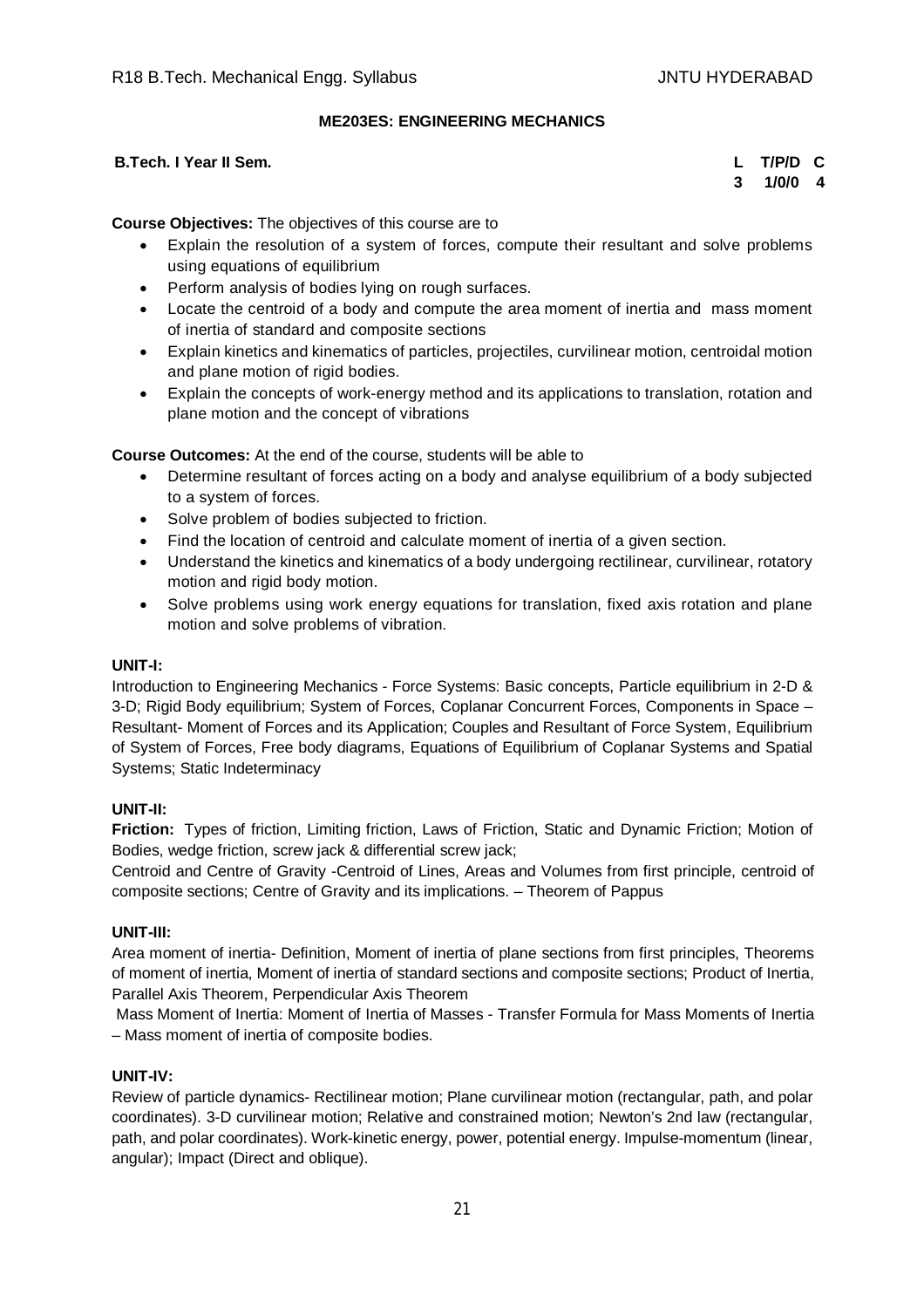#### **UNIT-V:**

Kinetics of Rigid Bodies -Basic terms, general principles in dynamics; Types of motion, Instantaneous centre of rotation in plane motion and simple problems; D'Alembert's principle and its applications in plane motion and connected bodies; Work Energy principle and its application in plane motion of connected bodies; Kinetics of rigid body rotation

# **TEXT BOOKS:**

- 1. Shames and Rao (2006), Engineering Mechanics, Pearson Education
- 2. Reddy Vijay Kumar K. and J. Suresh Kumar (2010), Singer's Engineering Mechanics Statics & Dynamics

- 1. Timoshenko S.P and Young D.H., "Engineering Mechanics", McGraw Hill International Edition, 1983.
- 2. Andrew Pytel, Jaan Kiusalaas, "Engineering Mechanics", Cengage Learning, 2014.
- 3. Beer F.P & Johnston E.R Jr. Vector, "Mechanics for Engineers", TMH, 2004.
- 4. Hibbeler R.C & Ashok Gupta, "Engineering Mechanics", Pearson Education, 2010.
- 5. Tayal A.K., "Engineering Mechanics Statics & Dynamics", Umesh Publications, 2011.
- 6. Basudeb Bhattacharyya, "Engineering Mechanics", Oxford University Press, 2008.
- 7. Meriam. J. L., "Engineering Mechanics", Volume-II Dynamics, John Wiley & Sons, 2008.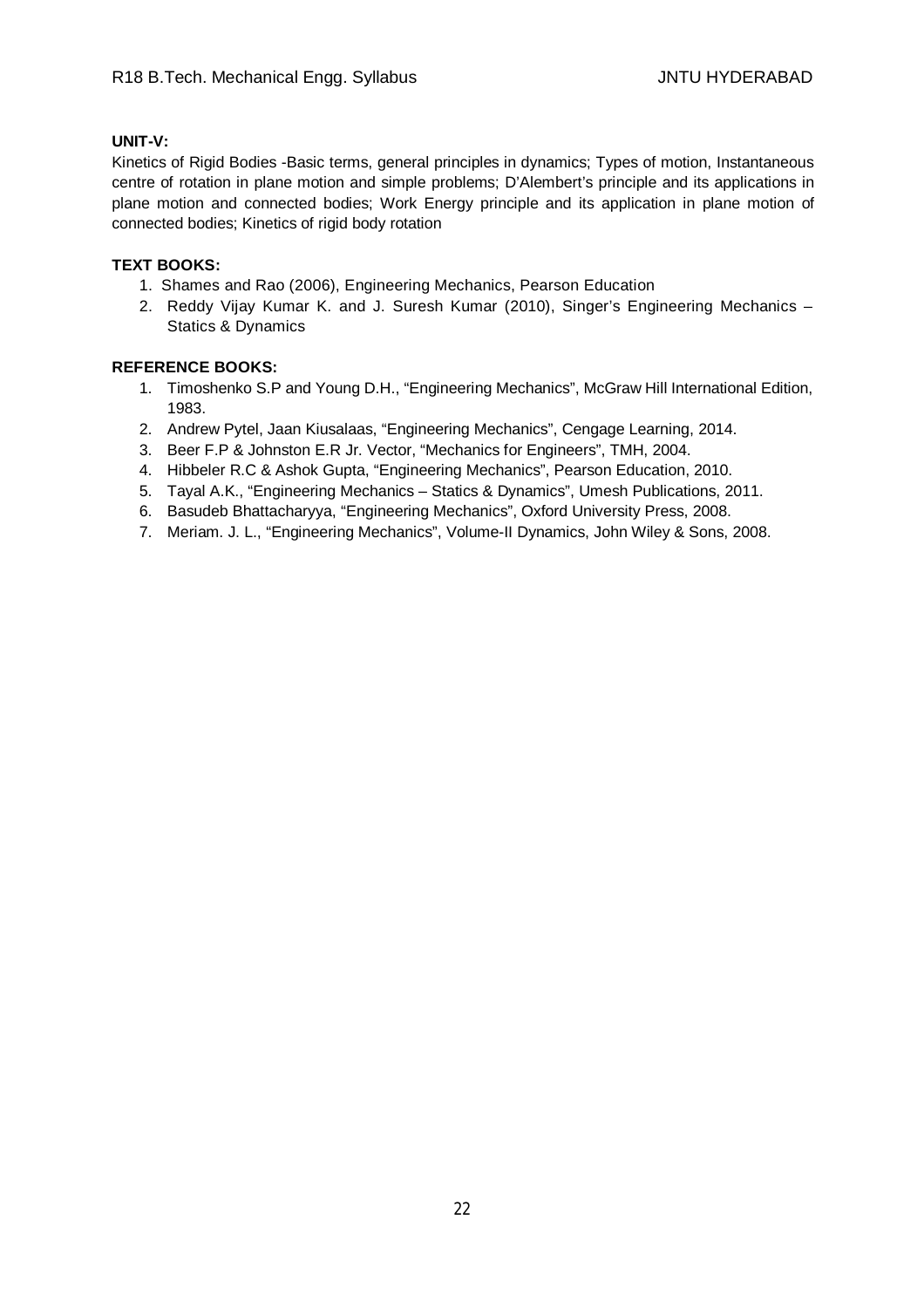# **ME105ES/ME205ES: ENGINEERING WORKSHOP**

#### **B.Tech. I Year II Sem. L T/P/D C**

**1 0/3/0 2.5**

#### **Pre-requisites**: Practical skill

# **Course Objectives:**

- To Study of different hand operated power tools, uses and their demonstration.
- To gain a good basic working knowledge required for the production of various engineering products.
- To provide hands on experience about use of different engineering materials, tools, equipments and processes those are common in the engineering field.
- To develop a right attitude, team working, precision and safety at work place.
- It explains the construction, function, use and application of different working tools, equipment and machines.
- To study commonly used carpentry joints.
- To have practical exposure to various welding and joining processes.
- Identify and use marking out tools, hand tools, measuring equipment and to work to prescribed tolerances.

**Course Outcomes:** At the end of the course, the student will be able to:

- Study and practice on machine tools and their operations
- Practice on manufacturing of components using workshop trades including pluming, fitting, carpentry, foundry, house wiring and welding.
- Identify and apply suitable tools for different trades of Engineering processes including drilling, material removing, measuring, chiseling.
- Apply basic electrical engineering knowledge for house wiring practice.

# **1. TRADES FOR EXERCISES:**

# **At least two exercises from each trade:**

- I. Carpentry (T-Lap Joint, Dovetail Joint, Mortise & Tenon Joint)
- II. Fitting (V-Fit, Dovetail Fit & Semi-circular fit)
- III. Tin-Smithy (Square Tin, Rectangular Tray & Conical Funnel)
- IV. Foundry (Preparation of Green Sand Mould using Single Piece and Split Pattern)
- V. Welding Practice (Arc Welding & Gas Welding)
- VI. House-wiring (Parallel & Series, Two-way Switch and Tube Light)
- VII. Black Smithy (Round to Square, Fan Hook and S-Hook)

# **2. TRADES FOR DEMONSTRATION & EXPOSURE:**

Plumbing, Machine Shop, Metal Cutting (Water Plasma), Power tools in construction and Wood Working

# **TEXT BOOKS:**

- 1. Workshop Practice /B. L. Juneja / Cengage
- 2. Workshop Manual / K. Venugopal / Anuradha.

- 1. Work shop Manual P. Kannaiah/ K. L. Narayana/ SciTech
- 2. Workshop Manual / Venkat Reddy/ BSP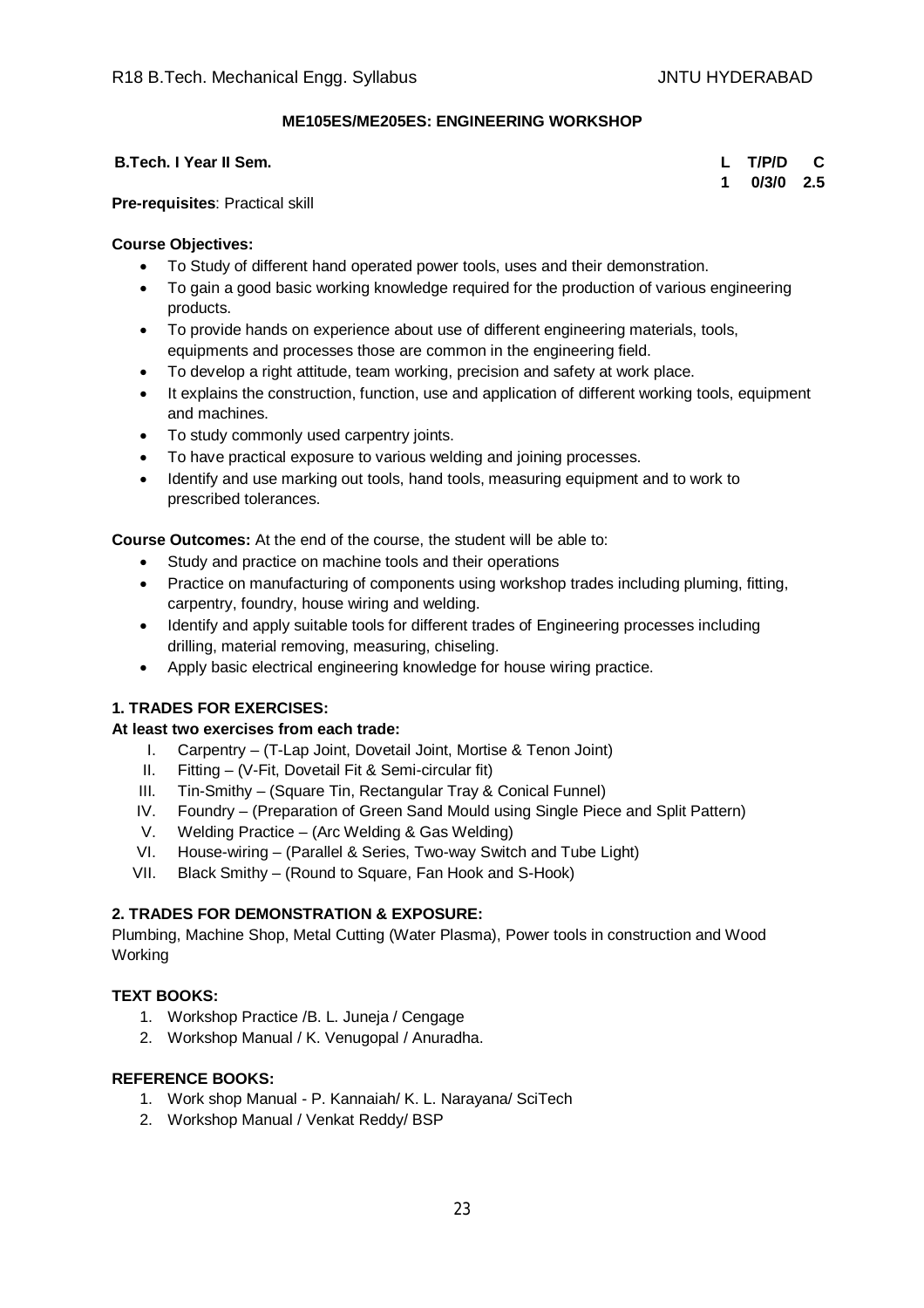### **EN105HS/EN205HS: ENGLISH**

#### **B.Tech. I Year II Sem. L T/P/D C**

**2 0/0/0 2**

# **INTRODUCTION**

In view of the growing importance of English as a tool for global communication and the consequent emphasis on training students to acquire language skills, the syllabus of English has been designed to develop linguistic, communicative and critical thinking competencies of Engineering students.

In English classes, the focus should be on the skills development in the areas of vocabulary, grammar, reading and writing. For this, the teachers should use the prescribed text for detailed study. The students should be encouraged to read the texts leading to reading comprehension and different passages may be given for practice in the class. The time should be utilized for working out the exercises given after each excerpt, and also for supplementing the exercises with authentic materials of a similar kind, for example, newspaper articles, advertisements, promotional material etc. *The focus in this syllabus is on skill development, fostering ideas and practice of language skills in various contexts and cultures.*

#### **Learning Objectives:** The course will help to

- Improve the language proficiency of students in English with an emphasis on Vocabulary, Grammar, Reading and Writing skills.
- Equip students to study academic subjects more effectively and critically using the theoretical and practical components of English syllabus.
- Develop study skills and communication skills in formal and informal situations.

#### **Course Outcomes:** Students should be able to

- Use English Language effectively in spoken and written forms.
- Comprehend the given texts and respond appropriately.
- Communicate confidently in various contexts and different cultures.
- Acquire basic proficiency in English including reading and listening comprehension, writing and speaking skills.

#### **UNIT –I**

**'The Raman Effect' from the prescribed textbook 'English for Engineers' published by Cambridge University Press.**

**Vocabulary Building**: The Concept of Word Formation --The Use of Prefixes and Suffixes.

**Grammar:** Identifying Common Errors in Writing with Reference to Articles and Prepositions.

**Reading:** Reading and Its Importance- Techniques for Effective Reading.

**Basic Writing Skills:** Sentence Structures -Use of Phrases and Clauses in Sentences- Importance of Proper Punctuation- Techniques for writing precisely – **Paragraph writing** – Types, Structures and Features of a Paragraph - Creating Coherence-Organizing Principles of Paragraphs in Documents.

#### **UNIT –II**

**'Ancient Architecture in India' from the prescribed textbook 'English for Engineers' published by Cambridge University Press.**

**Vocabulary:** Synonyms and Antonyms.

**Grammar:** Identifying Common Errors in Writing with Reference to Noun-pronoun Agreement and Subject-verb Agreement.

**Reading:** Improving Comprehension Skills – Techniques for Good Comprehension

**Writing:** Format of a Formal Letter-**Writing Formal Letters** E.g.., Letter of Complaint, Letter of Requisition, Job Application with Resume.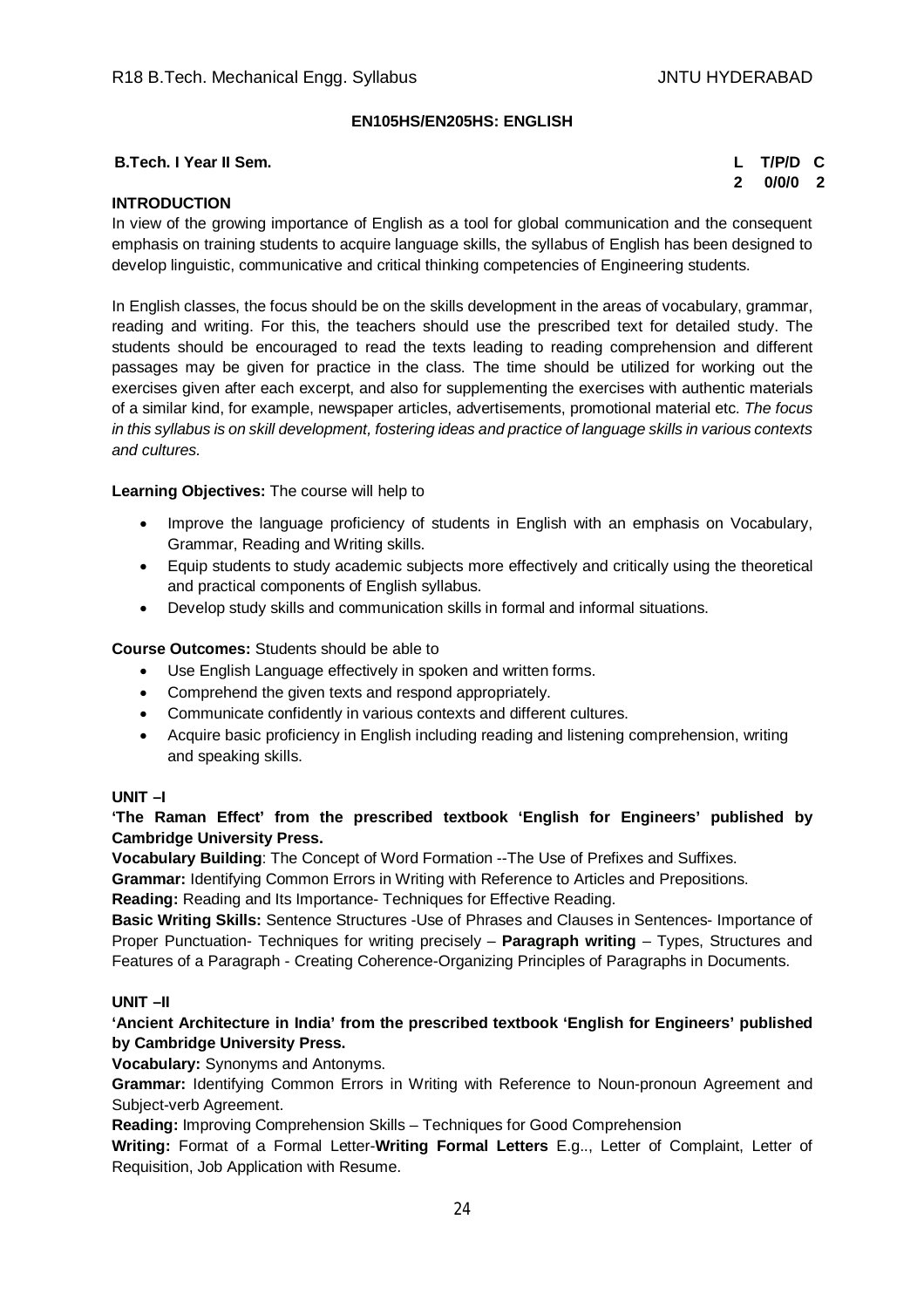#### **UNIT –III**

**'Blue Jeans' from the prescribed textbook 'English for Engineers' published by Cambridge University Press.**

**Vocabulary**: Acquaintance with Prefixes and Suffixes from Foreign Languages in English to form Derivatives-Words from Foreign Languages and their Use in English.

**Grammar:** Identifying Common Errors in Writing with Reference to Misplaced Modifiers and Tenses. **Reading:** Sub-skills of Reading- Skimming and Scanning

**Writing**: Nature and Style of Sensible Writing- **Defining- Describing** Objects, Places and Events – **Classifying**- Providing Examples or Evidence

# **UNIT –IV**

**'What Should You Be Eating' from the prescribed textbook 'English for Engineers' published by Cambridge University Press.**

**Vocabulary**: Standard Abbreviations in English

**Grammar:** Redundancies and Clichés in Oral and Written Communication.

**Reading**: Comprehension**-** Intensive Reading and Extensive Reading

**Writing: Writing Practices-**-Writing Introduction and Conclusion - Essay Writing-Précis Writing.

#### **UNIT –V**

**'How a Chinese Billionaire Built Her Fortune' from the prescribed textbook 'English for Engineers' published by Cambridge University Press.**

**Vocabulary**: Technical Vocabulary and their usage

**Grammar:** Common Errors in English

**Reading:** Reading Comprehension-Exercises for Practice

**Writing: Technical Reports**- Introduction – Characteristics of a Report – Categories of Reports

Formats- Structure of Reports (Manuscript Format) -Types of Reports - Writing a Report.

#### **TEXT BOOK:**

1. Sudarshana, N.P. and Savitha, C. (2018). English for Engineers. Cambridge University Press.

- 1. Swan, M. (2016). Practical English Usage. Oxford University Press.
- 2. Kumar, S and Lata, P. (2018). Communication Skills. Oxford University Press.
- 3. Wood, F.T. (2007). Remedial English Grammar. Macmillan.
- 4. Zinsser, William. (2001). On Writing Well. Harper Resource Book.
- 5. Hamp-Lyons, L. (2006). Study Writing. Cambridge University Press.
- 6. Exercises in Spoken English. Parts I –III. CIEFL, Hyderabad. Oxford University Press.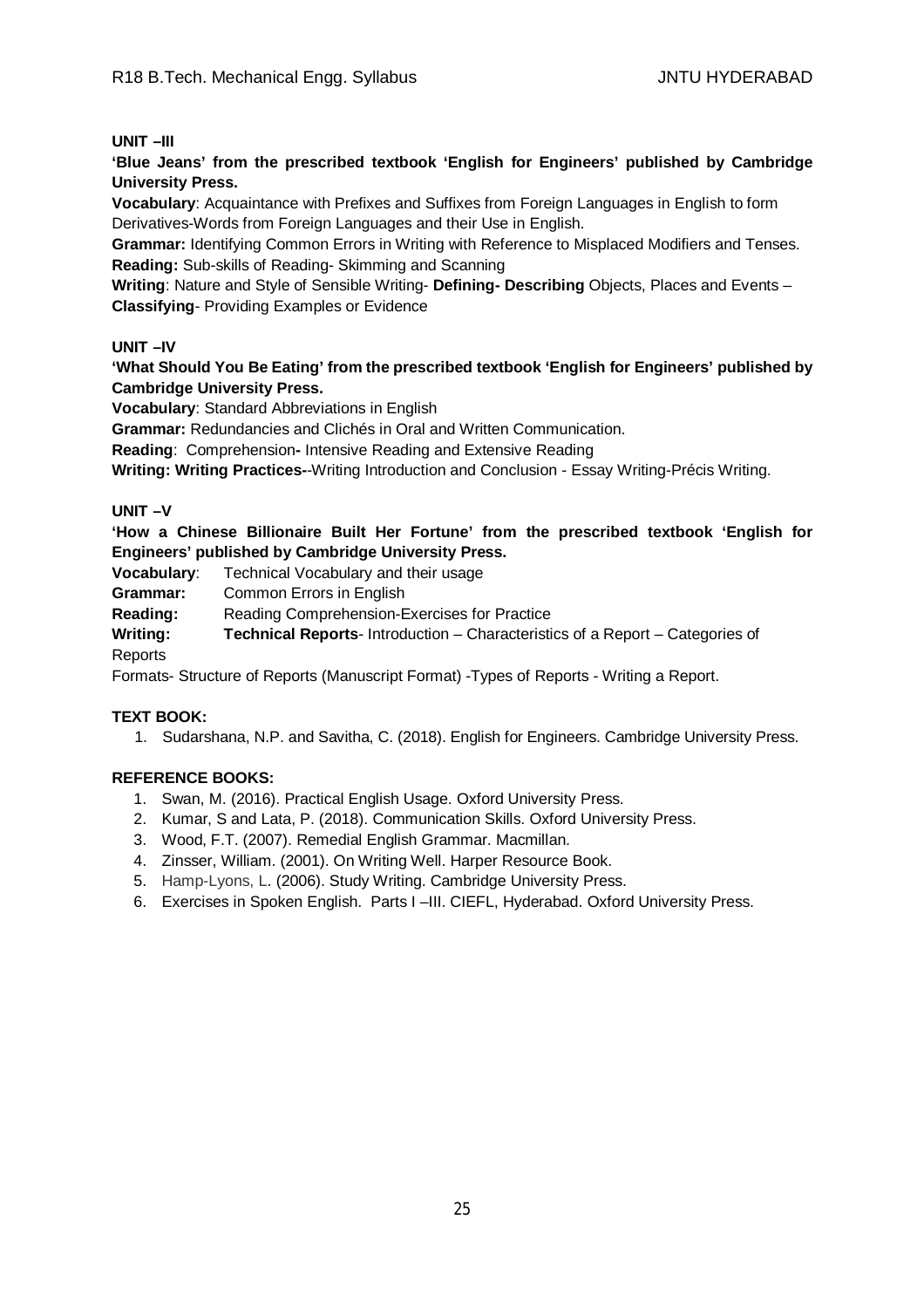# **CH106BS/CH206BS: ENGINEERING CHEMISTRY LAB**

#### **B.Tech. I Year II Sem. L T/P/D C**

**0 0/3/0 1.5**

**Course Objectives:** The course consists of experiments related to the principles of chemistry required for engineering student. The student will learn:

- Estimation of hardness and chloride content in water to check its suitability for drinking purpose.
- To determine the rate constant of reactions from concentrations as an function of time.
- The measurement of physical properties like adsorption and viscosity.
- To synthesize the drug molecules and check the purity of organic molecules by thin layer chromatographic (TLC) technique.

**Course Outcomes:** The experiments will make the student gain skills on:

- Determination of parameters like hardness and chloride content in water.
- Estimation of rate constant of a reaction from concentration time relationships.
- Determination of physical properties like adsorption and viscosity.
- Calculation of  $R_f$  values of some organic molecules by TLC technique.

# **List of Experiments:**

- 1. Determination of total hardness of water by complexometric method using EDTA
- 2. Determination of chloride content of water by Argentometry
- 3. Estimation of an HCl by Conductometric titrations
- 4. Estimation of Acetic acid by Conductometric titrations
- 5. Estimation of HCl by Potentiometric titrations
- 6. Estimation of  $Fe^{2+}$  by Potentiometry using KMnO<sub>4</sub>
- 7. Determination of rate constant of acid catalysed hydrolysis of methyl acetate
- 8. Synthesis of Aspirin and Paracetamol
- 9. Thin layer chromatography calculation of  $R_f$  values. eg ortho and para nitro phenols
- 10. Determination of acid value of coconut oil
- 11. Verification of freundlich adsorption isotherm-adsorption of acetic acid on charcoal
- 12. Determination of viscosity of castor oil and ground nut oil by using Ostwald's viscometer.
- 13. Determination of partition coefficient of acetic acid between n-butanol and water.
- 14. Determination of surface tension of a give liquid using stalagmometer.

- 1. Senior practical physical chemistry, B.D. Khosla, A. Gulati and V. Garg (R. Chand & Co., Delhi)
- 2. An introduction to practical chemistry, K.K. Sharma and D. S. Sharma (Vikas publishing, N. Delhi)
- 3. Vogel's text book of practical organic chemistry 5<sup>th</sup> edition
- 4. Text book on Experiments and calculations in Engineering chemistry S.S. Dara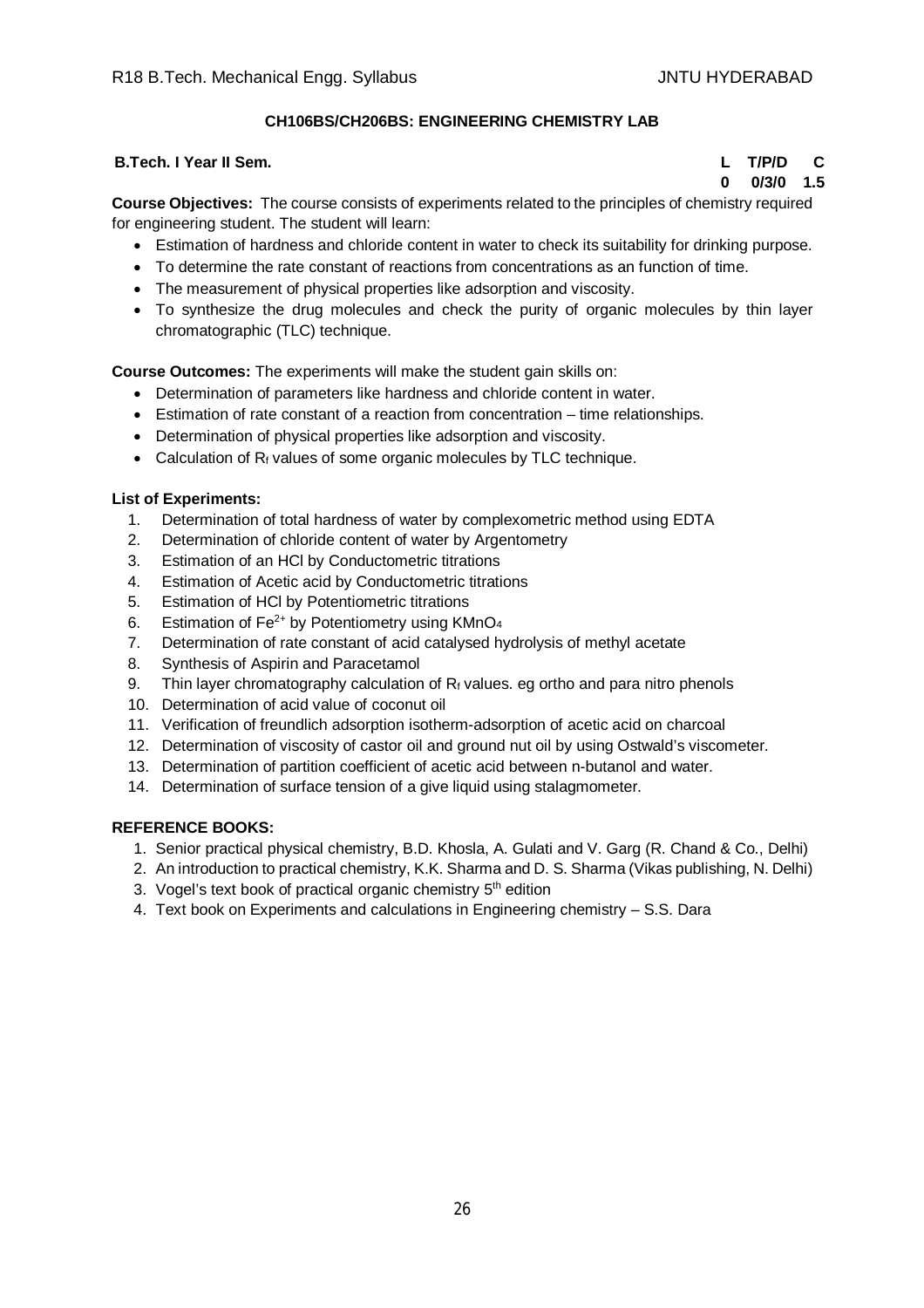#### **EN107HS/EN207HS: ENGLISH LANGUAGE AND COMMUNICATION SKILLS LAB**

#### **B.Tech. I Year II Sem. L T/P/D C**

# **0 0/2/0 1**

The **Language Lab** focuses on the production and practice of sounds of language and familiarizes the students with the use of English in everyday situations both in formal and informal contexts.

#### **Course Objectives:**

- $\geq$  To facilitate computer-assisted multi-media instruction enabling individualized and independent language learning
- $\geq$  To sensitize students to the nuances of English speech sounds, word accent, intonation and rhythm
- $\geq$  To bring about a consistent accent and intelligibility in students' pronunciation of English by providing an opportunity for practice in speaking
- $\approx$  To improve the fluency of students in spoken English and neutralize their mother tongue influence
- $\geq$  To train students to use language appropriately for public speaking and interviews

**Learning Outcomes:** Students will be able to attain

- **EXECT** Better understanding of nuances of English language through audio-visual experience and group activities
- $\triangle$  Neutralization of accent for intelligibility
- $\bullet$  Speaking skills with clarity and confidence which in turn enhances their employability skills

### **Syllabus**

**English Language and Communication Skills Lab (ELCS) shall have two parts:**

- **a. Computer Assisted Language Learning (CALL) Lab**
- **b. Interactive Communication Skills (ICS) Lab**

#### **Listening Skills**

**Objectives** 

- 1. To enable students develop their listening skills so that they may appreciate its role in the LSRW skills approach to language and improve their pronunciation
- *2.* To equip students with necessary training in listening so that they can comprehend the speech of people of different backgrounds and regions

*Students should be given practice in listening to the sounds of the language, to be able to recognize them and find the distinction between different sounds, to be able to mark stress and recognize and use the right intonation in sentences.*

- Listening for general content
- Listening to fill up information
- Intensive listening
- Listening for specific information

#### **Speaking Skills**

**Objectives** 

- 1. To involve students in speaking activities in various contexts
- 2. To enable students express themselves fluently and appropriately in social and professional contexts
- Oral practice: Just A Minute (JAM) Sessions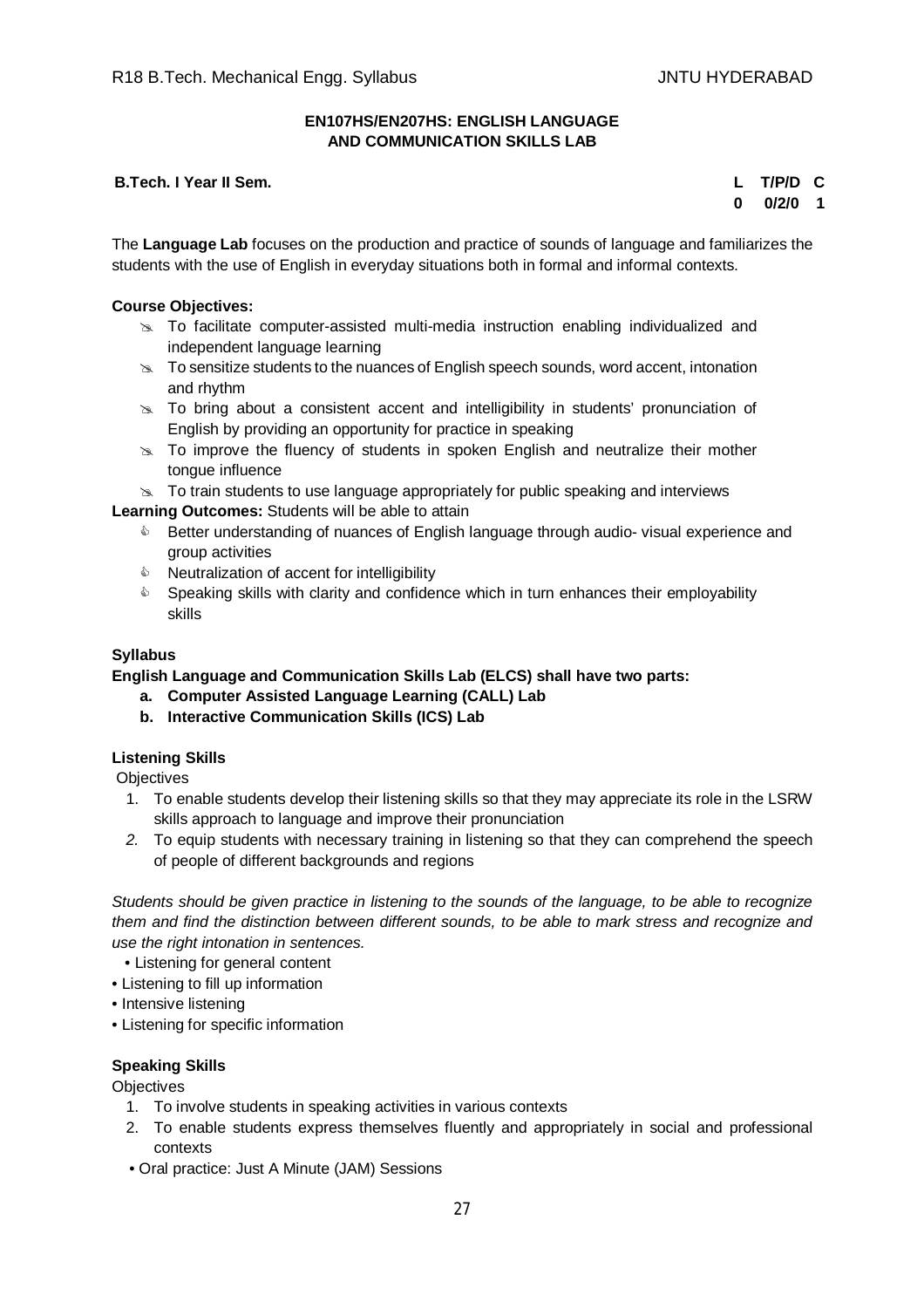- Describing objects/situations/people
- Role play Individual/Group activities
- **The following course content is prescribed for the English Language and Communication Skills Lab based on Unit-6 of AICTE Model Curriculum 2018 for B.Tech First English. As the syllabus is very limited, it is required to prepare teaching/learning materials by the teachers collectively in the form of handouts based on the needs of the students in their respective colleges for effective teaching/learning and timesaving in the Lab)**

#### **Exercise – I**

# **CALL Lab**:

*Understand:* Listening Skill- Its importance – Purpose- Process- Types- Barriers of Listening. *Practice*: Introduction to Phonetics – Speech Sounds – Vowels and Consonants.

# **ICS Lab**:

*Understand:* Communication at Work Place*-* Spoken vs. Written language.

*Practice:* Ice-Breaking Activity and JAM Session- Situational Dialogues – Greetings – Taking Leave – Introducing Oneself and Others.

# **Exercise – II**

# **CALL Lab**:

*Understand:* Structure of Syllables – Word Stress and Rhythm– Weak Forms and Strong Forms in Context.

*Practice:* Basic Rules of Word Accent - Stress Shift - Weak Forms and Strong Forms in Context. **ICS Lab**:

*Understand:* Features of Good Conversation – Non-verbal Communication.

*Practice:* Situational Dialogues – Role-Play- Expressions in Various Situations –Making Requests and Seeking Permissions - Telephone Etiquette.

# **Exercise - III**

# **CALL Lab:**

*Understand:* Intonation-Errors in Pronunciation-the Influence of Mother Tongue (MTI).

*Practice:* Common Indian Variants in Pronunciation *–* Differences in British and American Pronunciation.

#### **ICS Lab**:

*Understand:* How to make Formal Presentations. *Practice:* Formal Presentations.

#### **Exercise – IV**

# **CALL Lab**:

*Understand:* Listening for General Details. *Practice:* Listening Comprehension Tests.

# **ICS Lab**:

*Understand:* Public Speaking – Exposure to Structured Talks. *Practice:* Making a Short Speech – Extempore.

#### **Exercise – V CALL Lab:**

*Understand:* Listening for Specific Details. *Practice:* Listening Comprehension Tests. **ICS Lab**: *Understand:* Interview Skills*. Practice:* Mock Interviews.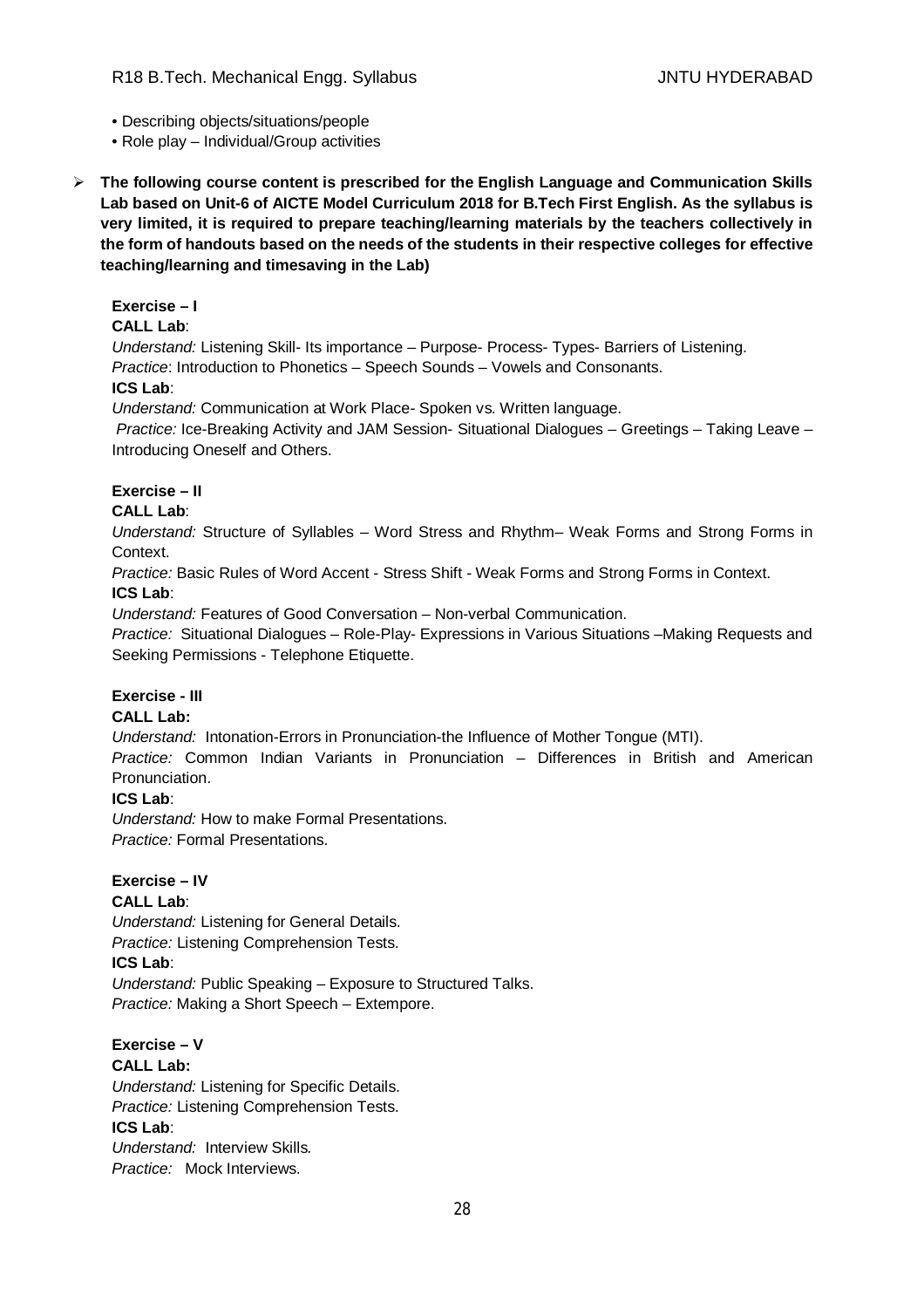#### **\*\*\*\*\*\*\*\*\*\*\*\*\*\***

# **Minimum Requirement of infrastructural facilities for ELCS Lab:**

#### **1. Computer Assisted Language Learning (CALL) Lab:**

**The Computer Assisted Language Learning Lab** has to accommodate 40 students with 40 systems, with one Master Console, LAN facility and English language learning software for self- study by students.

# **System Requirement (Hardware component):**

*Computer network with LAN facility (minimum 40 systems with multimedia) with the following specifications:*

- i) Computers with Suitable Configuration
- ii) High Fidelity Headphones
- **2. Interactive Communication Skills (ICS) Lab:**

**The Interactive Communication Skills Lab:** A Spacious room with movable chairs and audio-visual aids with a Public-Address System, a LCD and a projector etc.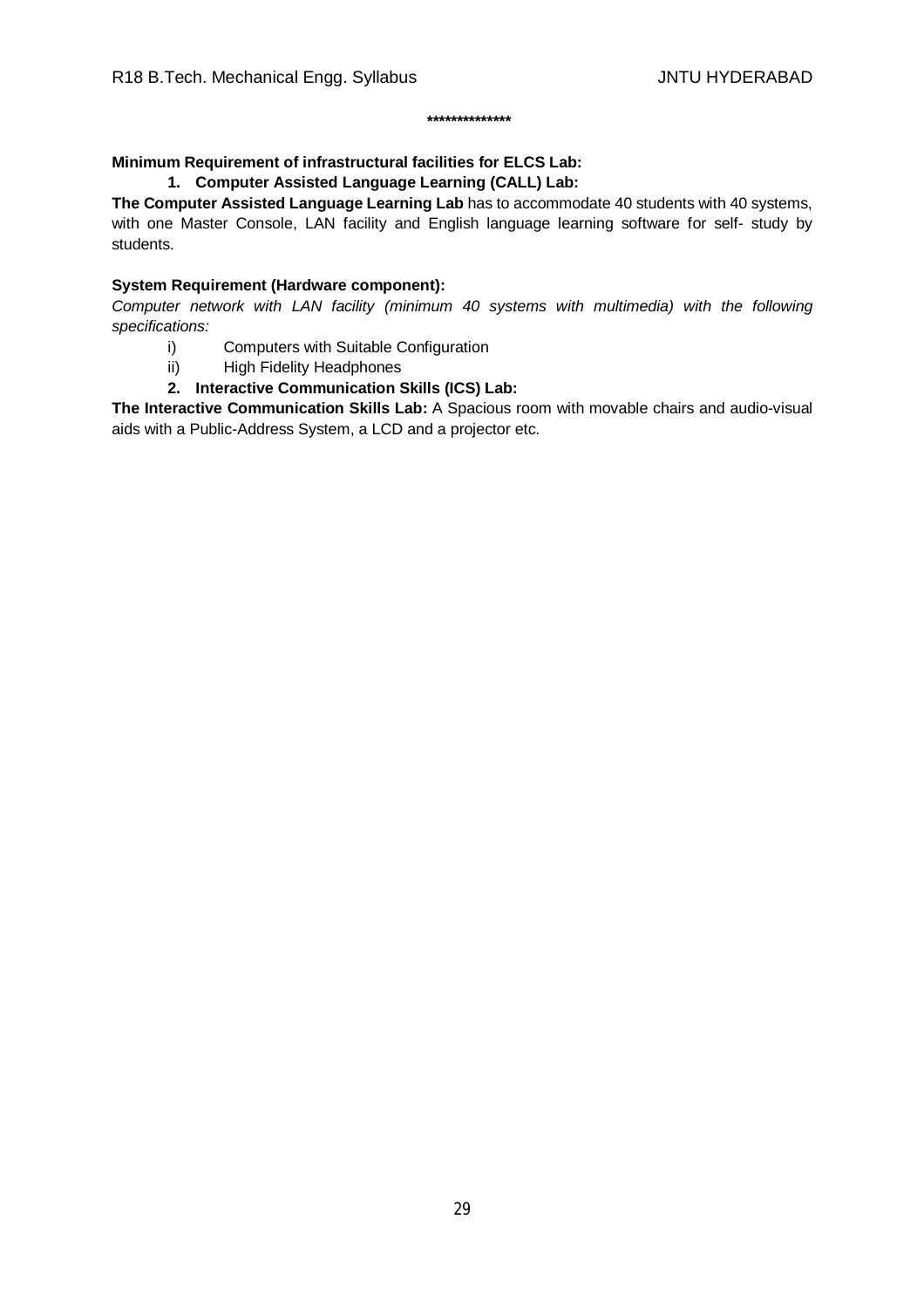#### **MA301BS: PROBABILITY AND STATISTICS & COMPLEX VARIABLES**

**B.Tech. II Year I Sem. L T/P/D C**

**3 1/0/0 4**

**Pre-requisites:** Mathematical Knowledge at pre-university level

#### **Course Objectives:** To learn

- The ideas of probability and random variables and various discrete and continuous probability distributions and their properties.
- The basic ideas of statistics including measures of central tendency, correlation and regression.
- The statistical methods of studying data samples.
- Differentiation and integration of complex valued functions.
- Evaluation of integrals using Cauchy's integral formula and Cauchy's residue theorem.
- Expansion of complex functions using Taylor's and Laurent's series.

# **Course outcomes:** After learning the contents of this paper the student must be able to

- Formulate and solve problems involving random variables and apply statistical methods for analysing experimental data.
- Analyse the complex function with reference to their analyticity, integration using Cauchy's integral and residue theorems.
- Taylor's and Laurent's series expansions of complex function.

#### **UNIT - I: Basic Probability 8 L**

Probability spaces, conditional probability, independent events, and Bayes' theorem. Random variables: Discrete and continuous random variables, Expectation of Random Variables, Moments, Variance of random variables

#### **UNIT - II: Probability distributions 10 L**

Binomial, Poisson, evaluation of statistical parameters for these distributions, Poisson approximation to the binomial distribution

Continuous random variables and their properties, distribution functions and density functions, Normal and exponential, evaluation of statistical parameters for these distributions

#### **UNIT - III: Testing of Hypothesis 10 L**

Test of significance: Basic of testing of Hypothesis. Null and alternate Hypothesis, types of errors, level of significance, critical region.

Large sample test for single proportion, difference of proportions, single mean, difference of means; small sample tests: Test for single mean, difference of means and test for ratio of variances

# **UNIT - IV: Complex Variables (Differentiation) 10 L**

Limit, Continuity and Differentiation of Complex functions, Analyticity, Cauchy-Riemann equations (without proof), finding harmonic conjugate; elementary analytic functions (exponential, trigonometric, logarithm) and their properties.

# **UNIT - V: Complex Variables (Integration) 10 L**

Line integral, Cauchy's theorem, Cauchy's Integral formula, Zeros of analytic functions, Singularities, Taylor's series, Laurent's series; Residues, Cauchy Residue theorem, Conformal mappings, Mobius transformations and their properties.

#### 30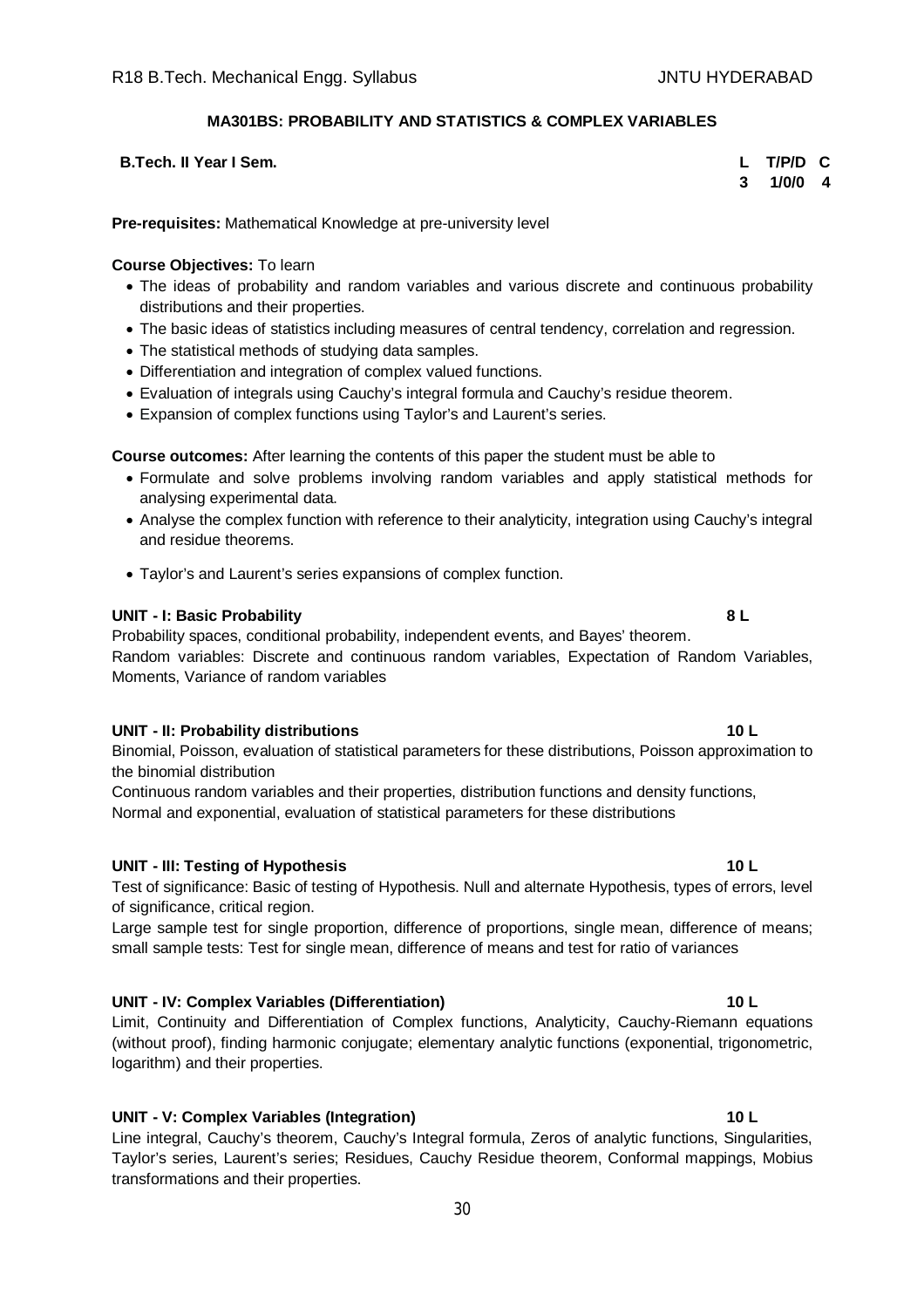# **TEXT BOOKS:**

- 1. B.S. Grewal, Higher Engineering Mathematics, Khanna Publishers, 35th Edition, 2010.
- 2. Ronald E. Walpole, Raymond H. Myers, Sharon L. Myers, keying Ye, Probability and statistics for engineers and scientists, 9<sup>th</sup> Edition, Pearson Publications.
- 3. J. W. Brown and R. V. Churchill, Complex Variables and Applications, 7th Ed., Mc-Graw Hill, 2004.

- 1. Fundamentals of Mathematical Statistics, Khanna Publications, S. C. Gupta and V. K. Kapoor.
- 2. Miller and Freund's, Probability and Statistics for Engineers, 8<sup>th</sup> Edition, Pearson Educations
- 3. S. Ross, A First Course in Probability, 6th Ed., Pearson Education India, 2002.
- 4. Erwin kreyszig, Advanced Engineering Mathematics, 9th Edition, John Wiley & Sons, 2006.
- 5. N.P. Bali and Manish Goyal, A text book of Engineering Mathematics, Laxmi Publications, Reprint, 2010.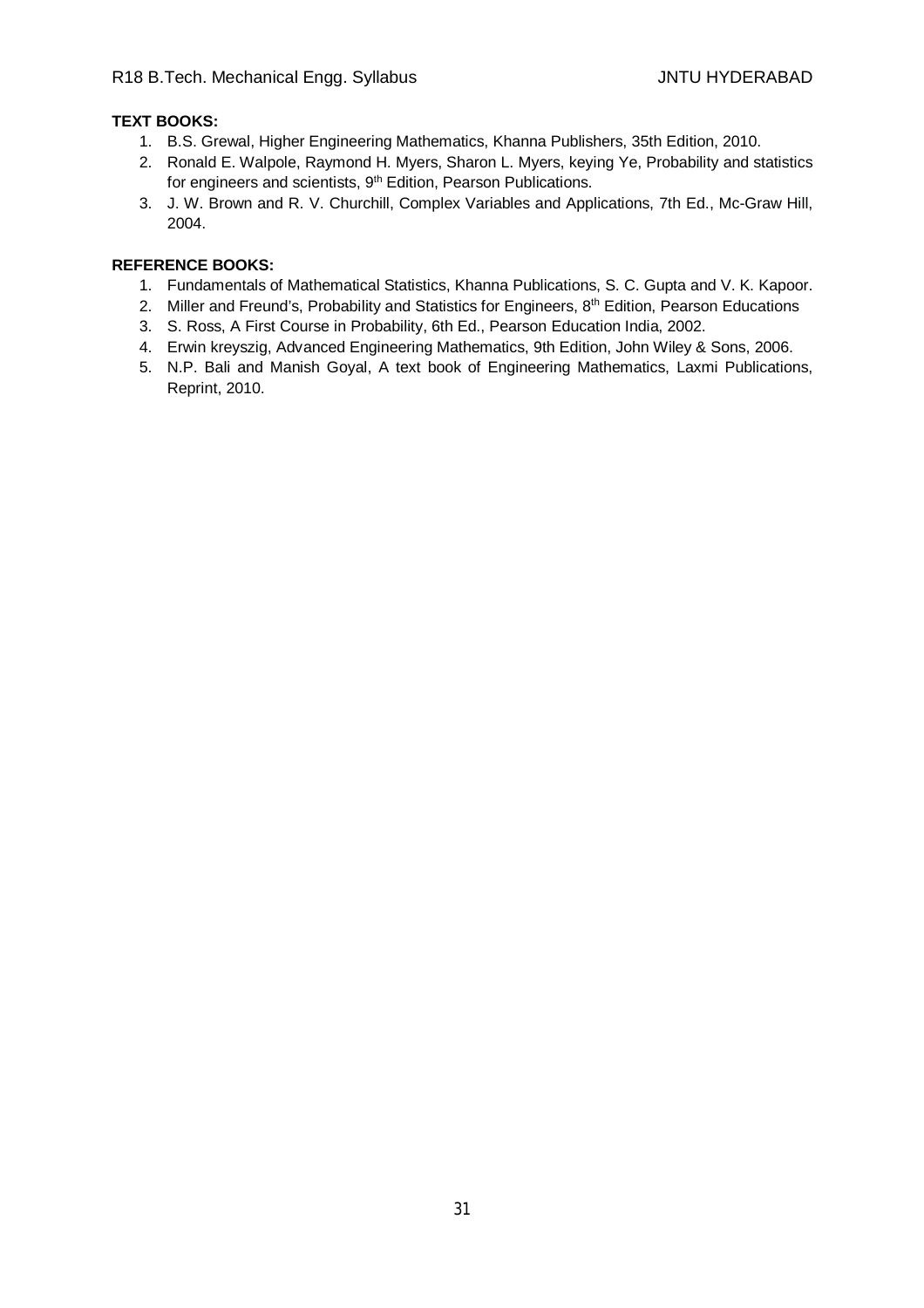#### **ME302PC: MECHANICS OF SOLIDS**

#### **B.Tech. II Year I Sem. L T/P/D C**

# **3 1/0/0 4**

**Course Objectives:** The objective is to learn the fundamental concepts of stress, strain, and deformation of solids with applications to bars, beams, and columns. Detailed study of engineering properties of materials is also of interest. Fundamentals of applying equilibrium, compatibility, and forcedeformation relationships to structural elements are emphasized. The students are introduced to advanced concepts of flexibility and stiffness method of structural analysis. The course builds on the fundamental concepts of engineering mechanics course.

This course will advance the students' development of the following broad capabilities:

- Students will be able to understand basic concepts of stress, strain and their relations based on linear elasticity. Material behaviors due to different types of loading will be discussed.
- Students will be able to understand and know how to calculate stresses and deformation of a bar due to an axial loading under uniform and non-uniform conditions.
- Students will understand how to develop shear-moment diagrams of a beam and find the maximum moment/shear and their locations
- Students will understand how to calculate normal and shear stresses

# **Course Outcomes:**

- Analyze the behavior of the solid bodies subjected to various types of loading;
- Apply knowledge of materials and structural elements to the analysis of simple structures;
- Undertake problem identification, formulation and solution using a range of analytical methods;
- Analyze and interpret laboratory data relating to behavior of structures and the materials they are made of, and undertake associated laboratory work individually and in teams.
- Expectation and capacity to undertake lifelong learning

#### **UNIT – I**

**Simple Stresses & Strains:** Elasticity and plasticity – Types of stresses & strains–Hooke's law– stress – strain diagram for mild steel – Working stress – Factor of safety – Lateral strain, Poisson's ratio & volumetric strain – Elastic moduli & the relationship between them – Bars of varying section – composite bars – Temperature stresses. Strain energy – Resilience – Gradual, sudden, impact and shock loadings.

#### **UNIT – II**

**Shear Force and Bending Moment:** Definition of beam – Types of beams – Concept of shear force and bending moment – S.F and B.M diagrams for cantilever, simply supported and overhanging beams subjected to point loads, u.d.l., uniformly varying loads and combination of these loads – Point of contra flexure – Relation between S.F., B.M and rate of loading at a section of a beam.

#### **UNIT – III**

**Flexural Stresses:** Theory of simple bending – Assumptions – Derivation of bending equation: M/I =  $f/y = E/R$  Neutral axis – Determination bending stresses – section modulus of rectangular and circular sections (Solid and Hollow), I,T, Angle and Channel sections – Design of simple beam sections.

**Shear Stresses:** Derivation of formula – Shear stress distribution across various beams sections like rectangular, circular, triangular, I, T angle sections.

# **UNIT - IV**

**Principal Stresses and Strains:** Introduction – Stresses on an inclined section of a bar under axial loading – compound stresses – Normal and tangential stresses on an inclined plane for biaxial stresses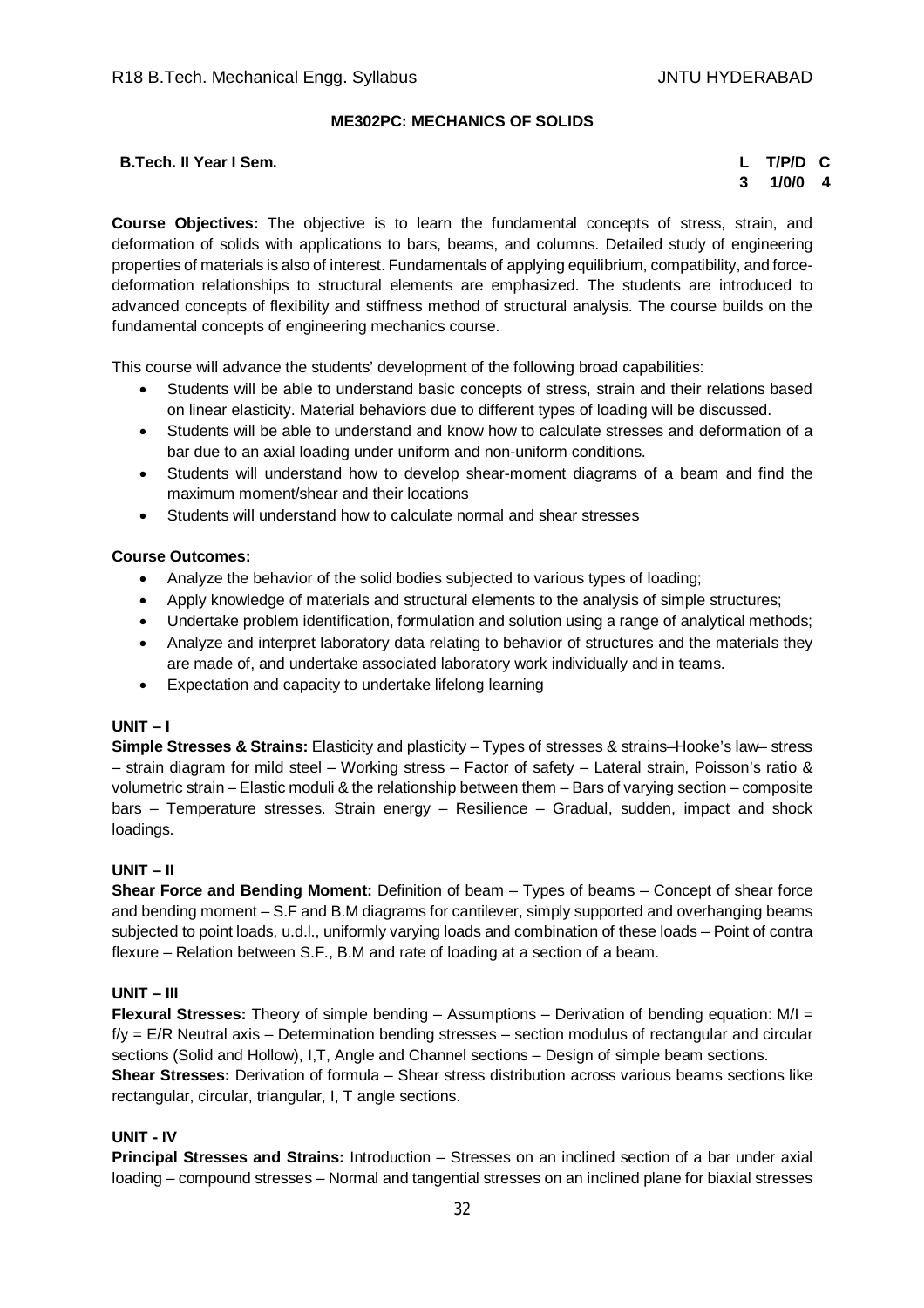– Two perpendicular normal stresses accompanied by a state of simple shear – Mohr's circle of stresses – Principal stresses and strains – Analytical and graphical solutions.

**Theories of Failure**: Introduction – Various theories of failure - Maximum Principal Stress Theory, Maximum Principal Strain Theory, Strain Energy and Shear Strain Energy Theory (Von Mises Theory).

#### **UNIT - V**

**Torsion of Circular Shafts:** Theory of pure torsion – Derivation of Torsion equations: T/J = q/r = Nθ/L – Assumptions made in the theory of pure torsion – Torsional moment of resistance – Polar section modulus – Power transmitted by shafts – Combined bending and torsion and end thrust – Design of shafts according to theories of failure.

**Thin Cylinders:** Thin seamless cylindrical shells – Derivation of formula for longitudinal and circumferential stresses – hoop, longitudinal and Volumetric strains – changes in dia, and volume of thin cylinders– Thin spherical shells.

# **TEXT BOOKS:**

- 1. Strength of materials R.S. Kurmi and Gupta.
- 2. Solid Mechanics, by Popov
- 3. Strength of Materials Ryder. G.H.; Macmillan Long Man Pub.
- 4. Strength of Materials W.A. Nash, TMH

- 1. Strength of Materials -By Jindal, Umesh Publications.
- 2. Analysis of structures by Vazirani and Ratwani.
- 3. Mechanics of Structures Vol –I by H. J. Shah and S. B. Junnarkar, Charotar Publishing House Pvt. Ltd.
- 4. Strength of Materials by D.S Prakash Rao, Universities Press Pvt. Ltd.
- 5. Strength of Materials by S. S. Rattan, Tata McGraw Hill Education Pvt. Ltd.
- 6. Fundamentals of Solid Mechanics by M. L. Gambhir, PHI Learning Pvt. Ltd
- 7. Strength of Materials by R.K Rajput, S. Chand & Company Ltd.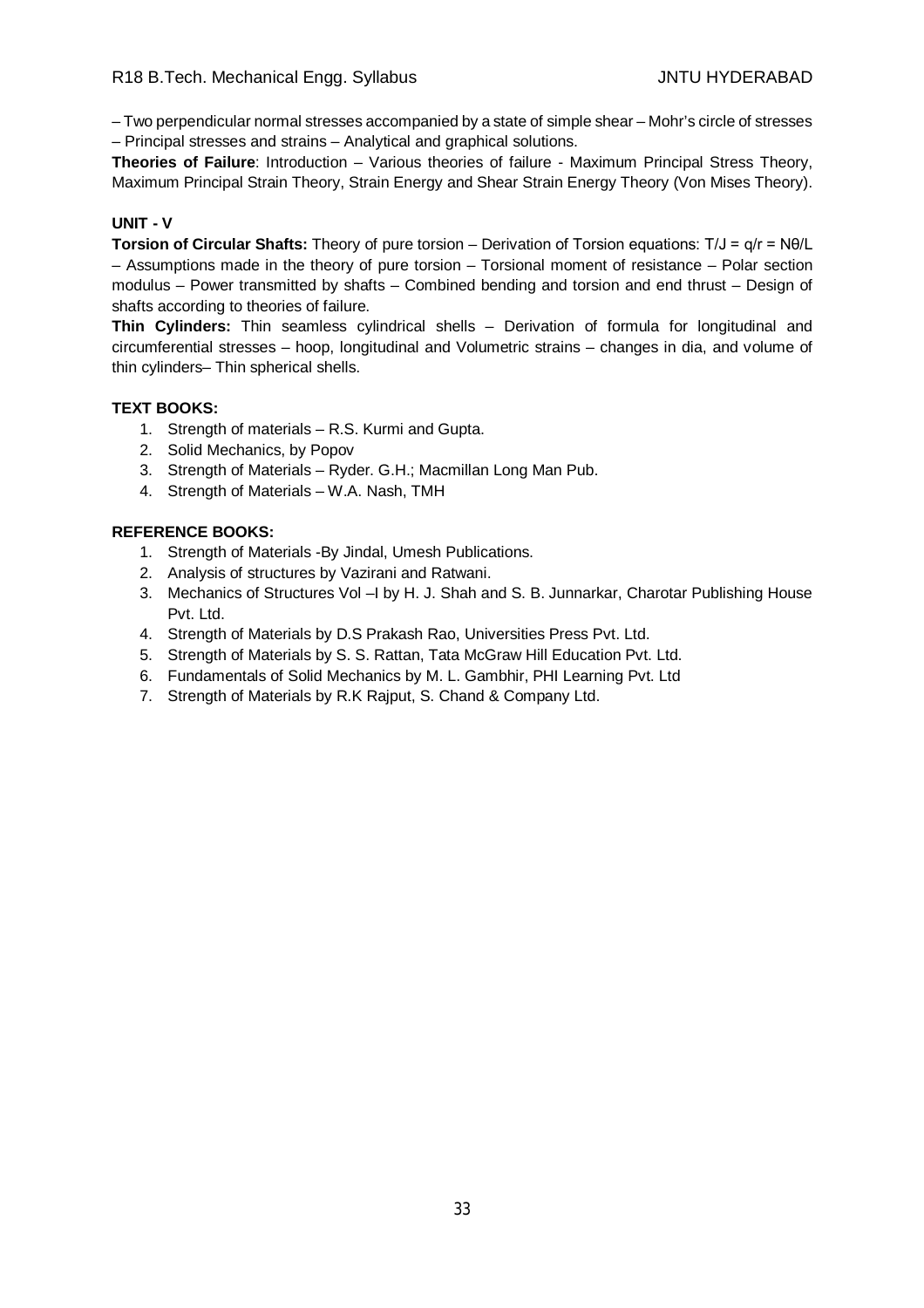#### **ME303PC: MATERIAL SCIENCE AND METALLURGY**

#### **B.Tech. II Year I Sem. L T/P/D C**

**3 0/0/0 3**

#### **UNIT – I**

Crystal Structure: Unit cells, Metallic crystal structures, Ceramics. Imperfection in solids: Point, line, interfacial and volume defects; dislocation strengthening mechanisms and slip systems, critically resolved shear stress.

#### **UNIT – II**

Alloys, substitutional and interstitial solid solutions- Phase diagrams: Interpretation of binary phase diagrams and microstructure development; eutectic, peritectic, peritectoid and monotectic reactions. Iron Iron-carbide phase diagram and microstrctural aspects of ledeburite, austenite, ferrite and cementite, cast iron

#### **UNIT –III**

Heat treatment of Steel: Annealing, Normalising, Hardening, Tempering and Spheroidising, Isothermal transformation diagrams for Fe-C alloys and microstructures development.

#### **UNIT – IV**

Continuous cooling curves and interpretation of final microstructures and properties- austempering, martempering, case hardening, carburizing, nitriding, cyaniding, carbo-nitriding, flame and induction hardening, vacuum and plasma hardening

#### **UNIT – V**

Alloying of steel, properties of stainless steel and tool steels, maraging steels- cast irons; grey, white, malleable and spheroidal cast irons- copper and copper alloys (Brass, bronze and cupro-nickel)- Aluminium and Al-Cu – Mg alloys- Titanium alloys

#### **TEXT BOOKS:**

- 1. V. Raghavan, "Material Science and Engineering', Prentice Hall of India Private Limited, 1999.
- 2. W. D. Callister, 2006, "Materials Science and Engineering-An Introduction", 6th Edition, Wiley India.

- 1. Kenneth G. Budinski and Michael K. Budinski, "Engineering Materials", Prentice Hall of India Private Limited, 4th Indian Reprint, 2002.
- 2. U. C. Jindal, "Engineering Materials and Metallurgy", Pearson, 2011.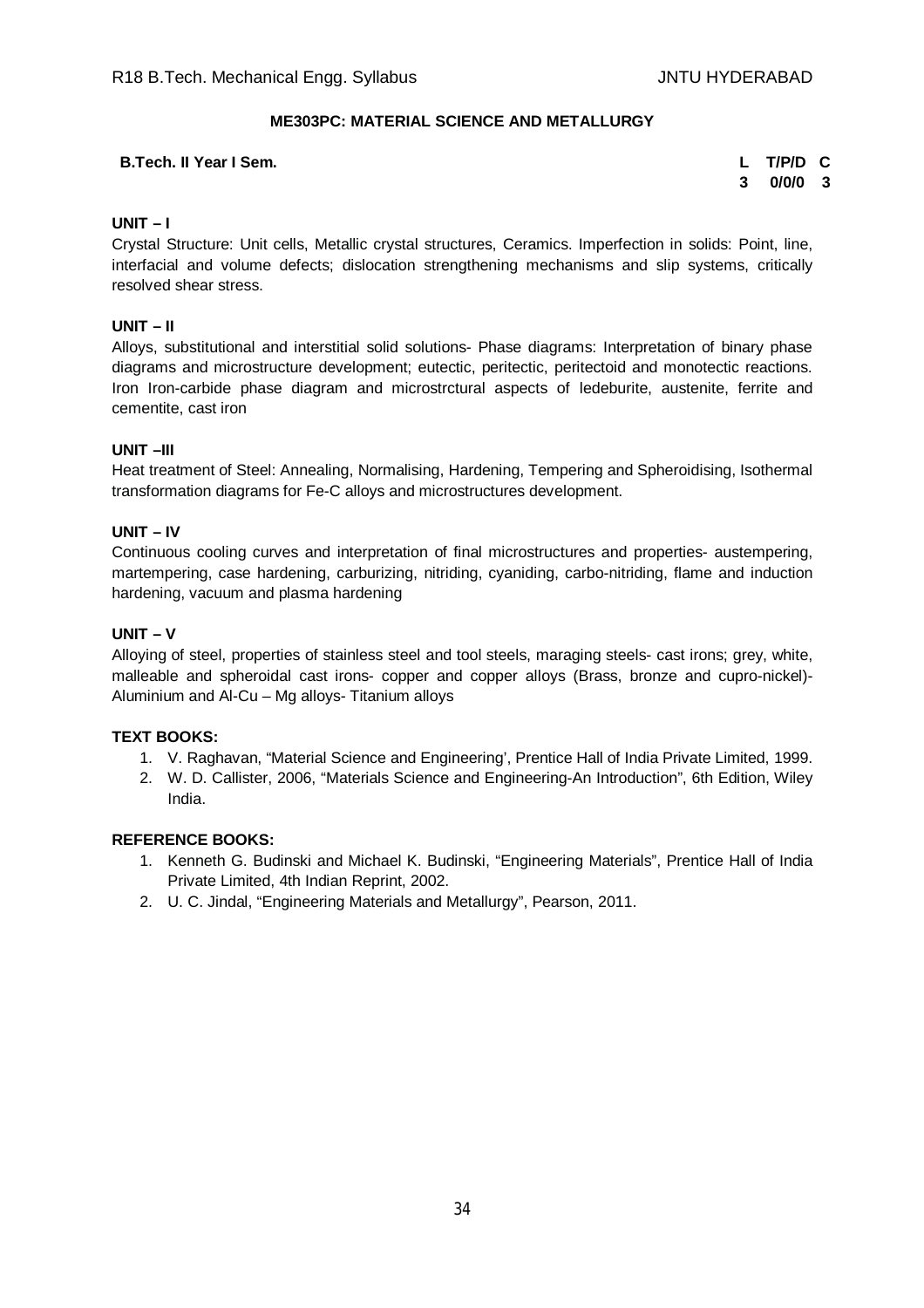### **ME304PC: PRODUCTION TECHNOLOGY**

#### **B.Tech. II Year I Sem. L T/P/D C**

**3 0/0/0 3**

#### **Pre-requisites:** None

#### **Course Objectives:**

- To teach the process-level dependence of manufacturing systems through tolerances
- To expose the students to a variety of manufacturing processes including their suitability and capabilities.
- To teach the important effects that manufacturing processes may have on the material properties of the processed part with a focus on the most common processes.
- To teach the thermal and mechanical aspects, such as force, stress, strain and temperature of the most common processes.
- To provide a technical understanding of common processes to aid in appropriate process selection for the material and required tolerances
- To provide a technical understanding of common processes to aid in appropriate material selection for a predetermined process.

**Course Outcomes**: Student will be able to:

- Understand the idea for selecting materials for patterns.
- Know Types and allowances of patterns used in casting and analyze the components of moulds.
- Design core, core print and gating system in metal casting processes
- Understand the arc, gas, solid state and resistance welding processes.
- Develop process-maps for metal forming processes using plasticity principles.
- Identify the effect of process variables to manufacture defect free products.

#### **UNIT – I**

**Casting:** Steps involved in making a casting – Advantage of casting and its applications; Patterns - Pattern making, Types, Materials used for patterns, pattern allowances; Properties of moulding sands. Methods of Melting - Crucible melting and cupola operation – Defects in castings; Principles of Gating – Requirements – Types of gates, Design of gating systems – Riser – Function, types of Riser and Riser design. Casting processes – Types – Sand moulding, Centrifugal casting, die- casting, Investment casting, shell moulding; Solidification of casting – Solidification of pure metal, Directional Solidification.

#### **UNIT – II**

**Welding:** Classification – Types of welds and welded joints; Welding Positions - Gas welding - Types, oxy-fuel gas cutting – standard time and cost calculations. Arc welding, forge welding, submerged arc welding, Resistance welding, Thermit welding.

#### **UNIT – III**

Inert Gas Welding \_ TIG Welding, MIG welding, Friction welding, Friction Stir Welding, induction welding, explosive welding, Laser Welding; Soldering and Brazing; Heat affected zone in welding. Welding defects – causes and remedies; destructive and non- destructive testing of welds.

#### **UNIT – IV**

Hot working, cold working, strain hardening, recovery, recrystallisation and grain growth. Sheet metal Operations: Stamping, Blanking and piercing, Coining, Strip layout, Hot and cold spinning – Bending and deep drawing. Rolling fundamentals – theory of rolling, types of Rolling mills and products. Forces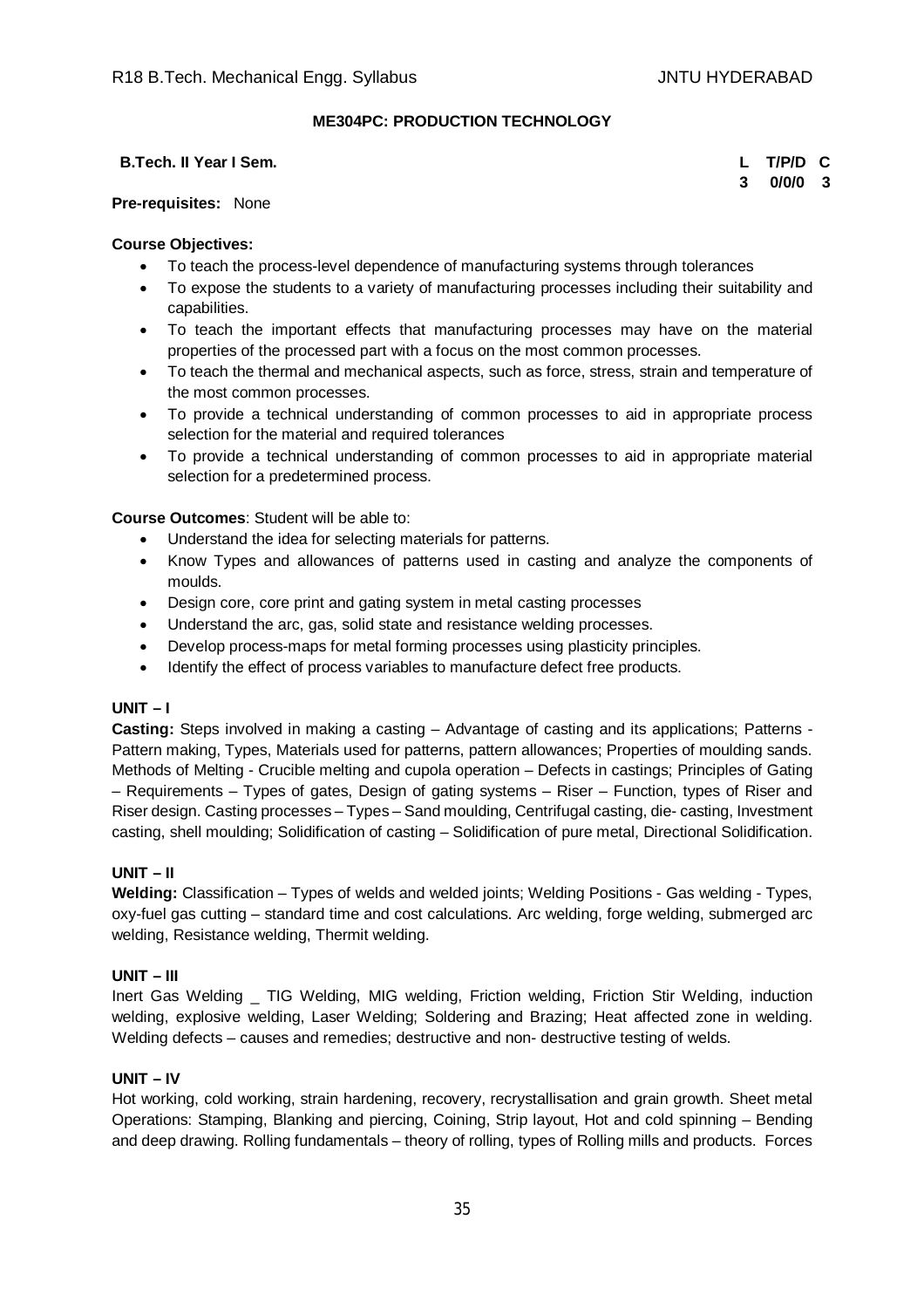in rolling and power requirements. Drawing and its types – wire drawing and Tube drawing –. Types of presses and press tools. Forces and power requirement in the above operations.

#### **UNIT – V**

**Extrusion of Metals:** Basic extrusion process and its characteristics. Hot extrusion and cold extrusion - Forward extrusion and backward extrusion – Impact extrusion – Extruding equipment – Tube extrusion, Hydrostatic extrusion. Forces in extrusion

**Forging Processes:** Forging operations and principles – Tools – Forging methods – Smith forging, Drop Forging – Roll forging – Forging hammers: Rotary forging – forging defects – cold forging, swaging, Forces in forging operations.

**High Energy Rate Forming Processes:** Limitations, Principles of Explosive Forming, Electro-hydraulic Forming, Electro-magnetic forming and rubber pad Forming.

#### **TEXT BOOKS:**

- 1. Manufacturing Technology / P.N. Rao Vol.1 & 2 / Mc Graw Hill
- 2. Manufacturing Engineering & Technology / Serope Kalpakjian / Steven R. Schmid / Pearson

- 1. Metal Casting / T.V Ramana Rao / New Age
- 2. Production Technology / G. Thirupathi Reddy / Scitech
- 3. Manufacturing Processes/ J.P. Kaushish / PHI Publications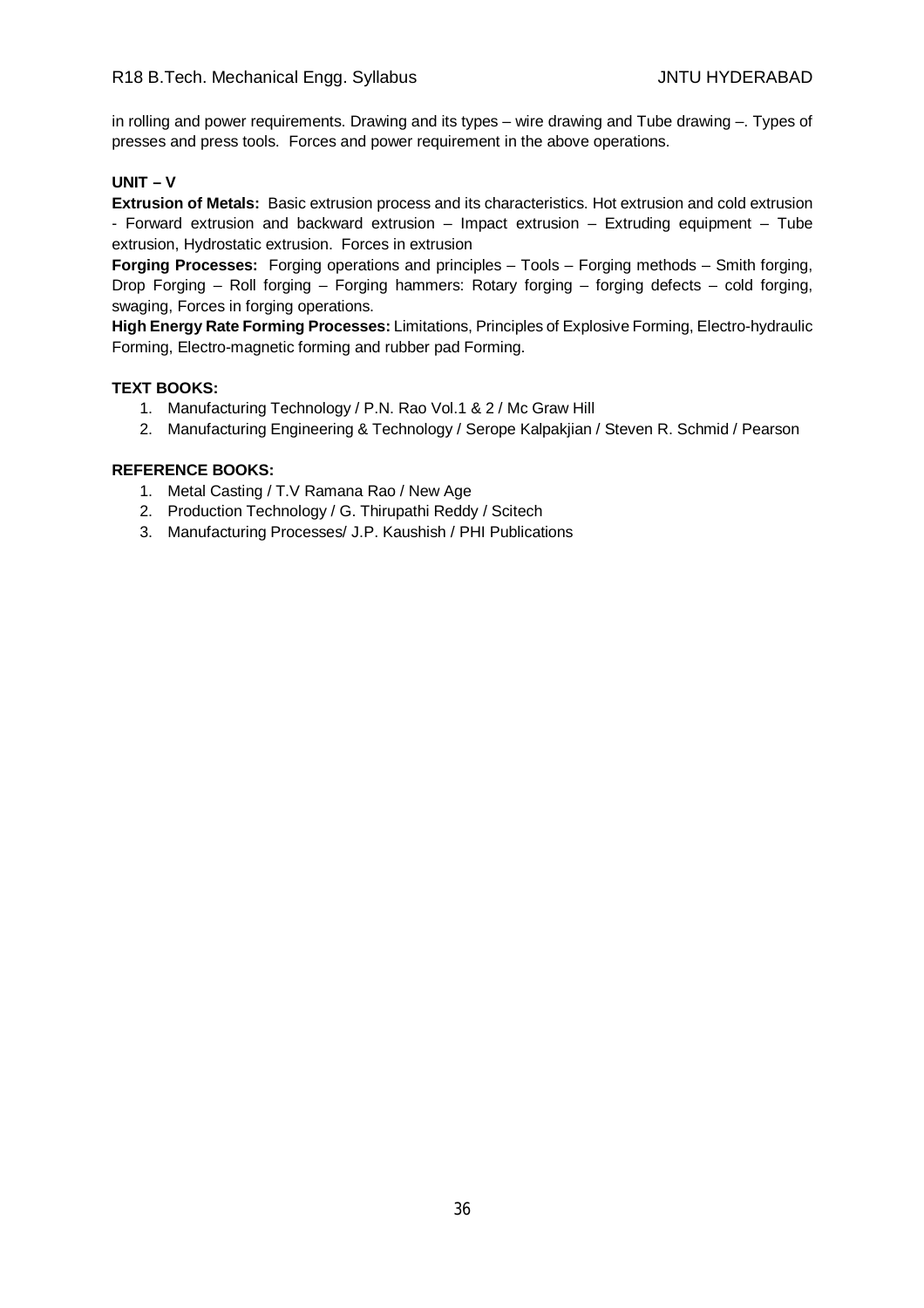## **ME305PC: THERMODYNAMICS**

| B.Tech. II Year I Sem.                                  | L T/P/D C |  |
|---------------------------------------------------------|-----------|--|
|                                                         | 3 1/0/0 4 |  |
| <b>Pre-requisite:</b> Engineering Chemistry and Physics |           |  |

**Course Objective**: To understand the treatment of classical Thermodynamics and to apply the First and Second laws of Thermodynamics to engineering applications

**Course Outcomes**: At the end of the course, the student should be able to Understand and differentiate between different thermodynamic systems and processes. Understand and apply the laws of Thermodynamics to different types of systems undergoing various processes and to perform thermodynamic analysis. Understand and analyze the Thermodynamic cycles and evaluate performance parameters.

## **Tables/Codes: Steam Tables and Mollier Chart, Refrigeration Tables**

## **UNIT – I**

**Introduction: Basic Concepts:** System, Control Volume, Surrounding, Boundaries, Universe, Types of Systems, Macroscopic and Microscopic viewpoints, Concept of Continuum, Thermodynamic Equilibrium, State, Property, Process, Exact & Inexact Differentials, Cycle – Reversibility – Quasi – static Process, Irreversible Process, Causes of Irreversibility – Energy in State and in Transition, Types, Displacement & Other forms of Work, Heat, Point and Path functions, Zeroth Law of Thermodynamics – Concept of Temperature – Principles of Thermometry – Reference Points – Const. Volume gas Thermometer – Scales of Temperature, Ideal Gas Scale

## **UNIT - II**

PMM I - Joule's Experiments – First law of Thermodynamics – Corollaries – First law applied to a Process – applied to a flow system – Steady Flow Energy Equation.

Limitations of the First Law – Thermal Reservoir, Heat Engine, Heat pump , Parameters of performance, Second Law of Thermodynamics, Kelvin-Planck and Clausius Statements and their Equivalence / Corollaries, PMM of Second kind, Carnot's principle, Carnot cycle and its specialties, Thermodynamic scale of Temperature, Clausius Inequality, Entropy, Principle of Entropy Increase – Energy Equation, Availability and Irreversibility – Thermodynamic Potentials, Gibbs and Helmholtz Functions, Maxwell Relations – Elementary Treatment of the Third Law of Thermodynamics

## **UNIT – III**

Pure Substances, p-V-T- surfaces, T-S and h-s diagrams, Mollier Charts, Phase Transformations – Triple point at critical state properties during change of phase, Dryness Fraction – Clausius – Clapeyron Equation Property tables. Mollier charts – Various Thermodynamic processes and energy Transfer – Steam Calorimetry.

Perfect Gas Laws – Equation of State, specific and Universal Gas constants – various Non-flow processes, properties, end states, Heat and Work Transfer, changes in Internal Energy – Throttling and Free Expansion Processes – Flow processes

## **UNIT - IV**

Deviations from perfect Gas Model – Vader Waals Equation of State – Compressibility charts – variable specific Heats – Gas Tables

Mixtures of perfect Gases – Mole Fraction, Mass friction Gravimetric and volumetric Analysis – Dalton's Law of partial pressure, Avogadro's Laws of additive volumes – Mole fraction, Volume fraction and partial pressure, Equivalent Gas const. And Molecular Internal Energy, Enthalpy, sp. Heats and Entropy of Mixture of perfect Gases and Vapour, Atmospheric air - Psychrometric Properties – Dry bulb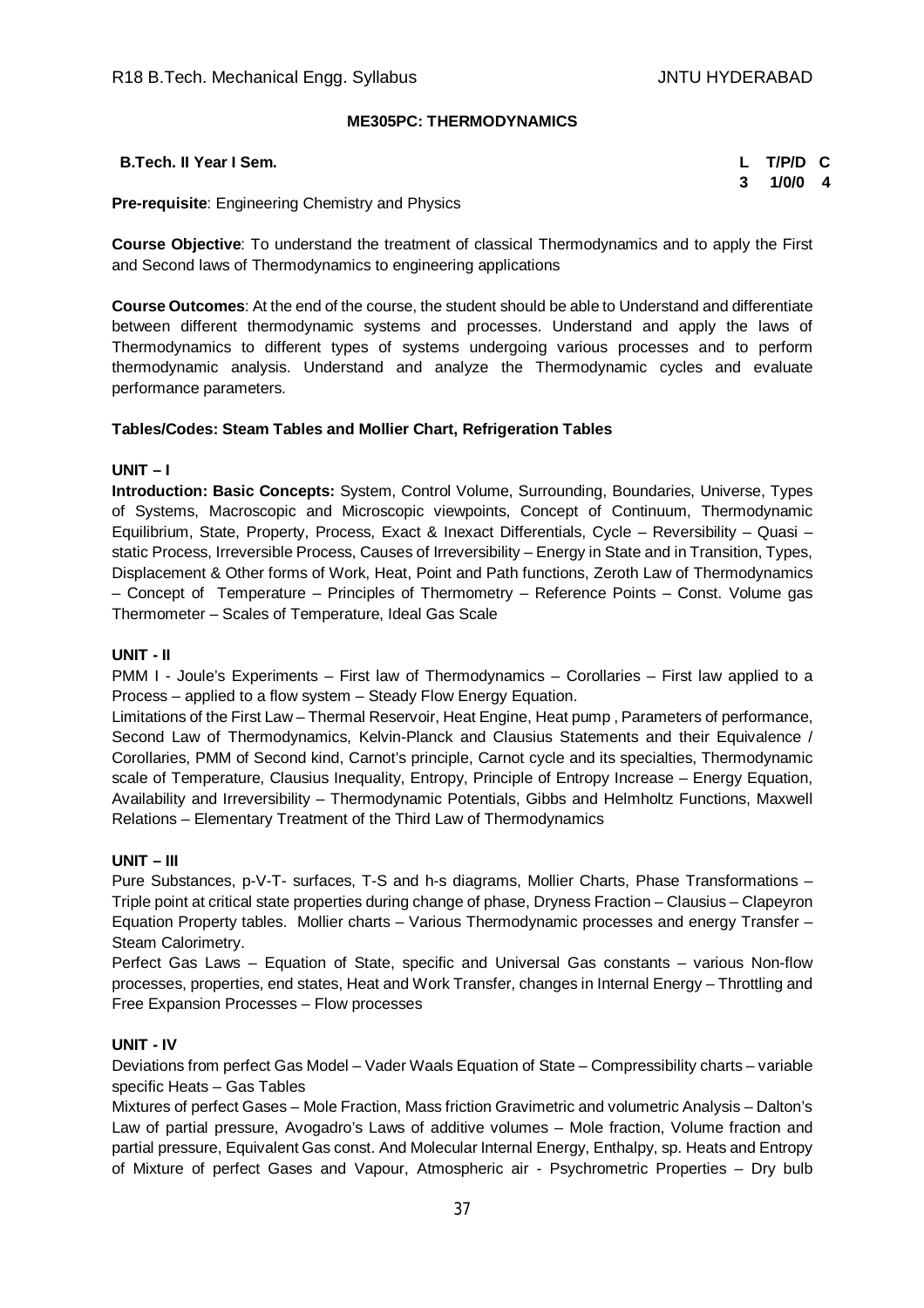Temperature, Wet Bulb Temperature, Dew point Temperature, Thermodynamic Wet Bulb Temperature, Specific Humidity, Relative Humidity, saturated Air, Vapour pressure, Degree of saturation – Adiabatic Saturation, Carrier's Equation – Psychrometric chart.

## **UNIT - V**

**Power Cycles:** Otto, Diesel, Dual Combustion cycles, Sterling Cycle, Atkinson Cycle, Ericsson Cycle, Lenoir Cycle – Description and representation on P–V and T-S diagram, Thermal Efficiency, Mean Effective Pressures on Air standard basis – comparison of Cycles.

#### **Refrigeration Cycles:**

Brayton and Rankine cycles – Performance Evaluation – combined cycles, Bell-Coleman cycle, Vapour compression cycle-performance Evaluation.

## **TEXT BOOKS:**

- 1. Engineering Thermodynamics / PK Nag / Mc Graw Hill
- 2. Thermodynamics for Engineers / Kenneth A. Kroos ; Merle C. Potter/ Cengage

- 1. Engineering Thermodynamics / Chattopadhyay/ Oxford
- 2. Engineering Thermodynamics / Rogers / Pearson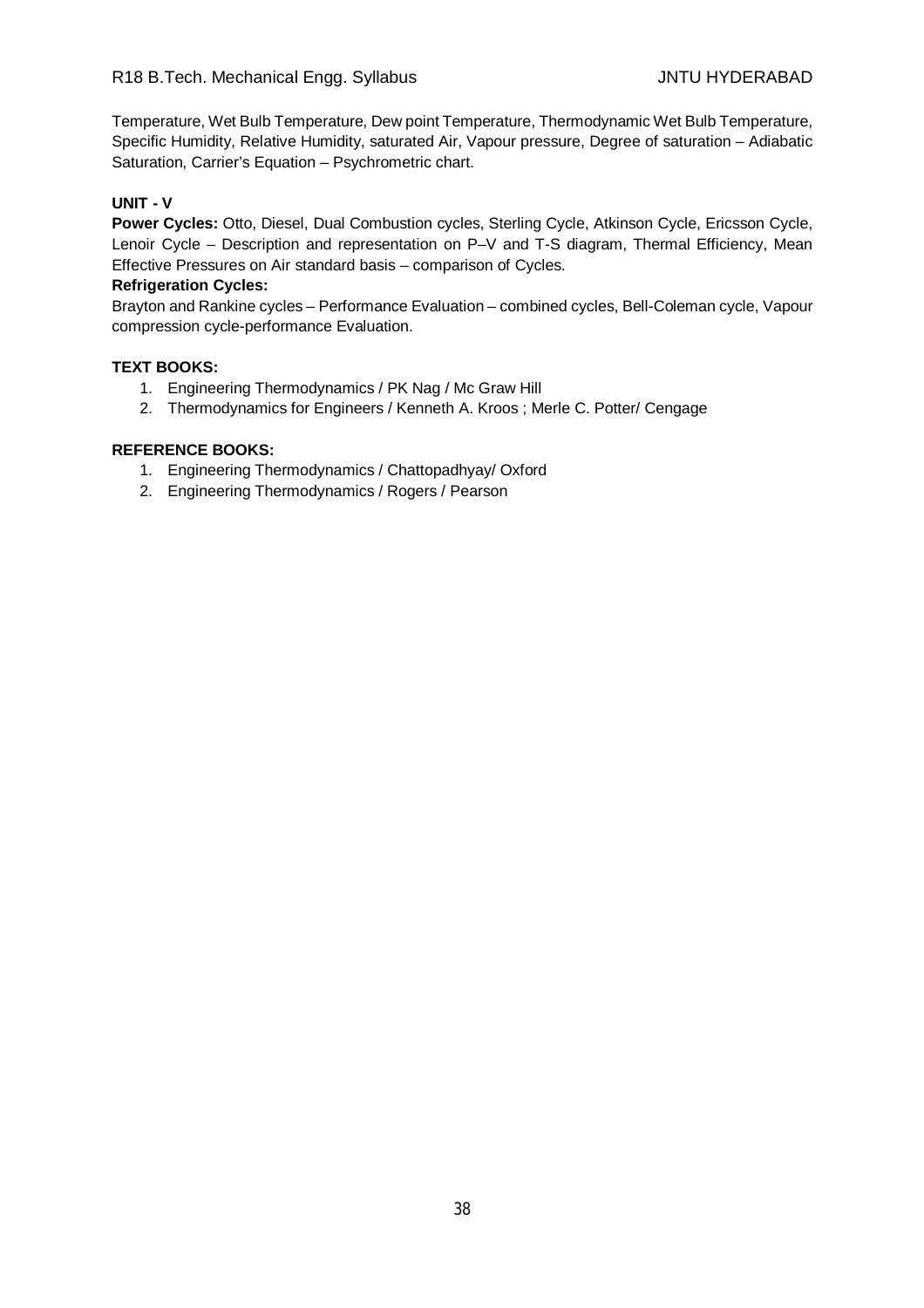## **ME306PC: PRODUCTION TECHNOLOGY LAB**

## **B.Tech. II Year I Sem. L T/P/D C**

**0 0/2/0 1**

## **Pre-requisites:** Production Technology

## **Course Objectives:**

- Know about the basic Physical, Chemical Properties of materials
- Explain why some material(s) are better to be used in a product for given design requirements
- Learn the basic operation of various manufacturing processes
- Learn how various products are made using traditional, non-traditional, or Electronics manufacturing processes
- Design simple process plans for parts and products
- Understand how process conditions are set for optimization of production
- Learn how CNC machines work
- Write and execute CNC machining programs to cut parts on a milling machine
- Measure a given manufactured part to evaluate its size, tolerances and surface finish
- Design and fabricate a simple product

**Course Outcomes:** Understanding the properties of moulding sands and pattern making. Fabricate joints using gas welding and arc welding. Evaluate the quality of welded joints. Basic idea of press working tools and performs moulding studies on plastics.

## **Minimum of 12 Exercises need to be performed**

## **I. Metal Casting Lab:**

- 1. Pattern Design and making for one casting drawing.
- 2. Sand properties testing Exercise -for strengths, and permeability 1
- 3. Moulding Melting and Casting 1 Exercise

## **II. Welding Lab:**

- 1. ARC Welding Lap & Butt Joint 2 Exercises
- 2. Spot Welding 1 Exercise
- 3. TIG Welding 1 Exercise
- 4. Plasma welding and Brazing 2 Exercises (Water Plasma Device)

## **III. Mechanical Press Working:**

- 1. Blanking & Piercing operation and study of simple, compound and progressive press tool.
- 2. Hydraulic Press: Deep drawing and extrusion operation.
- 3. Bending and other operations

## **IV. Processing Of Plastics**

- 1. Injection Moulding
- 2. Blow Moulding

## **REFERENCE BOOK:**

1. Dictionary of Mechanical Engineering – G.H.F. Nayler, Jaico Publishing House.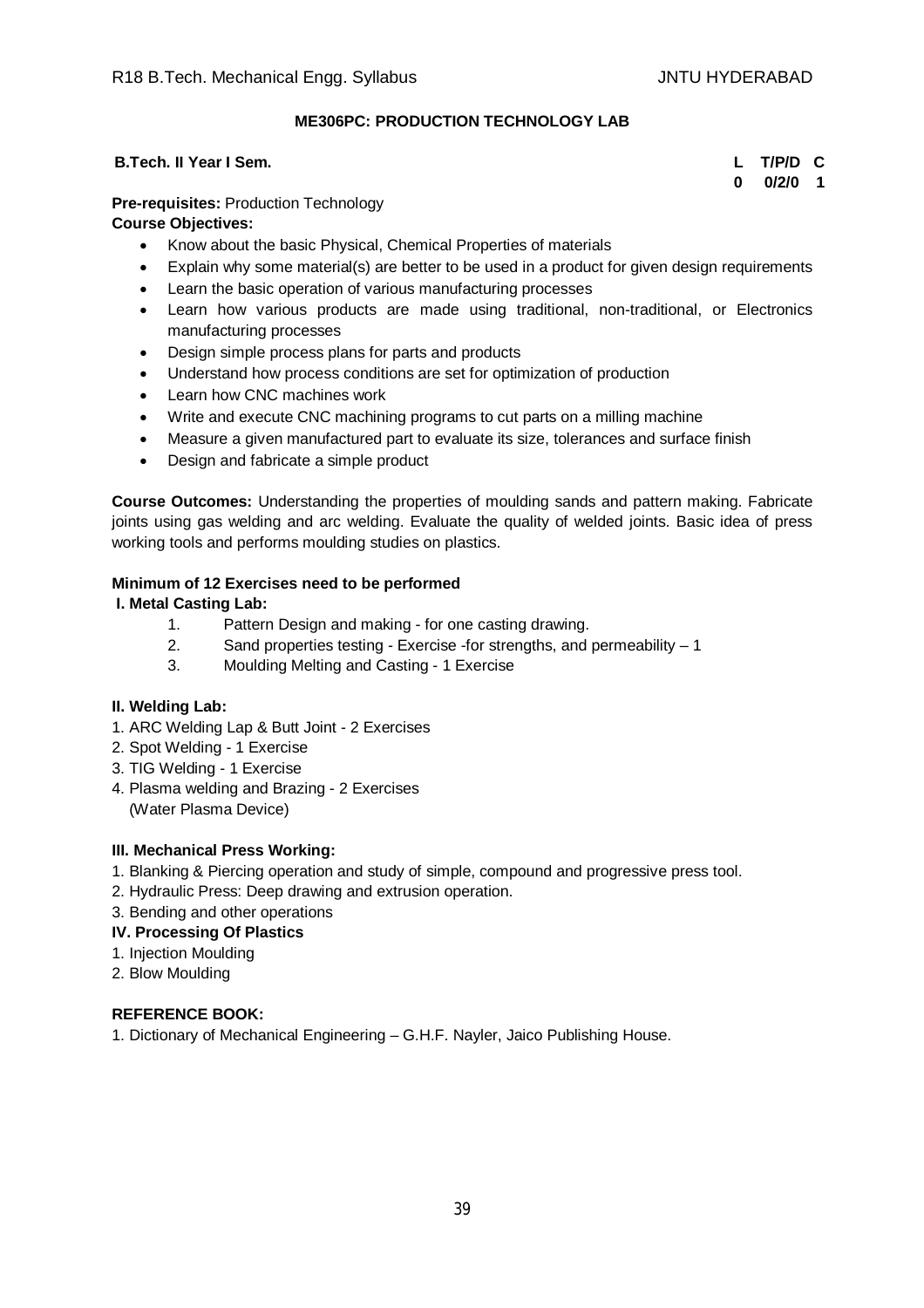## **ME307PC: MACHINE DRAWING PRACTICE**

**B.Tech. II Year I Sem.** 

| L | T/P/D | С |
|---|-------|---|
| O | 0/2/0 | 1 |

**Pre-requisites:** Engineering graphics

**Course objectives:** To familiarize with the standard conventions for different materials and machine parts in working drawings. To make part drawings including sectional views for various machine elements. To prepare assembly drawings given the details of part drawings.

## **Course Outcomes**:

- Preparation of engineering and working drawings with dimensions and bill of material during design and development. Developing assembly drawings using part drawings of machine components.
- Conventional representation of materials, common machine elements and parts such as screws, nuts, bolts, keys, gears, webs, ribs.
- Types of sections selection of section planes and drawing of sections and auxiliary sectional views. Parts not usually sectioned.
- Methods of dimensioning, general rules for sizes and placement of dimensions for holes, centers, curved and tapered features.
- Title boxes, their size, location and details common abbreviations and their liberal usage
- Types of Drawings working drawings for machine parts.

## **Drawing of Machine Elements and simple parts**

Selection of Views, additional views for the following machine elements and parts with every drawing proportion.

- 1. Popular forms of Screw threads, bolts, nuts, stud bolts, tap bolts, set screws.
- 2. Keys, cottered joints and knuckle joint.
- 3. Rivetted joints for plates
- 4. Shaft coupling, spigot and socket pipe joint.
- 5. Journal, pivot and collar and foot step bearings.

## **Assembly Drawings:**

Drawings of assembled views for the part drawings of the following using conventions and easy drawing proportions.

- 1. Steam engine parts stuffing boxes, cross heads, Eccentrics.
- 2. Machine tool parts: Tail stock, Tool Post, Machine Vices.
- 3. Other machine parts Screws jacks, Petrol engine connecting rod, Plummer block, Fuel Injector
- 4. Valves Steam stop valve, spring loaded safety valve, feed check valve and air cock.

**NOTE:** First angle projection to be adopted. The student should be able to provide working drawings of actual parts.

## **TEXT BOOKS:**

- 1. Machine Drawing / N.D. Bhatt / Charotar
- 2. Machine Drawing with Auto CAD / Goutham Pohit, Goutam Ghosh / Pearson

- 1. Machine Drawing by / Bhattacharyya / Oxford
- 2. Machine Drawing / Ajeet Singh / Mc Graw Hill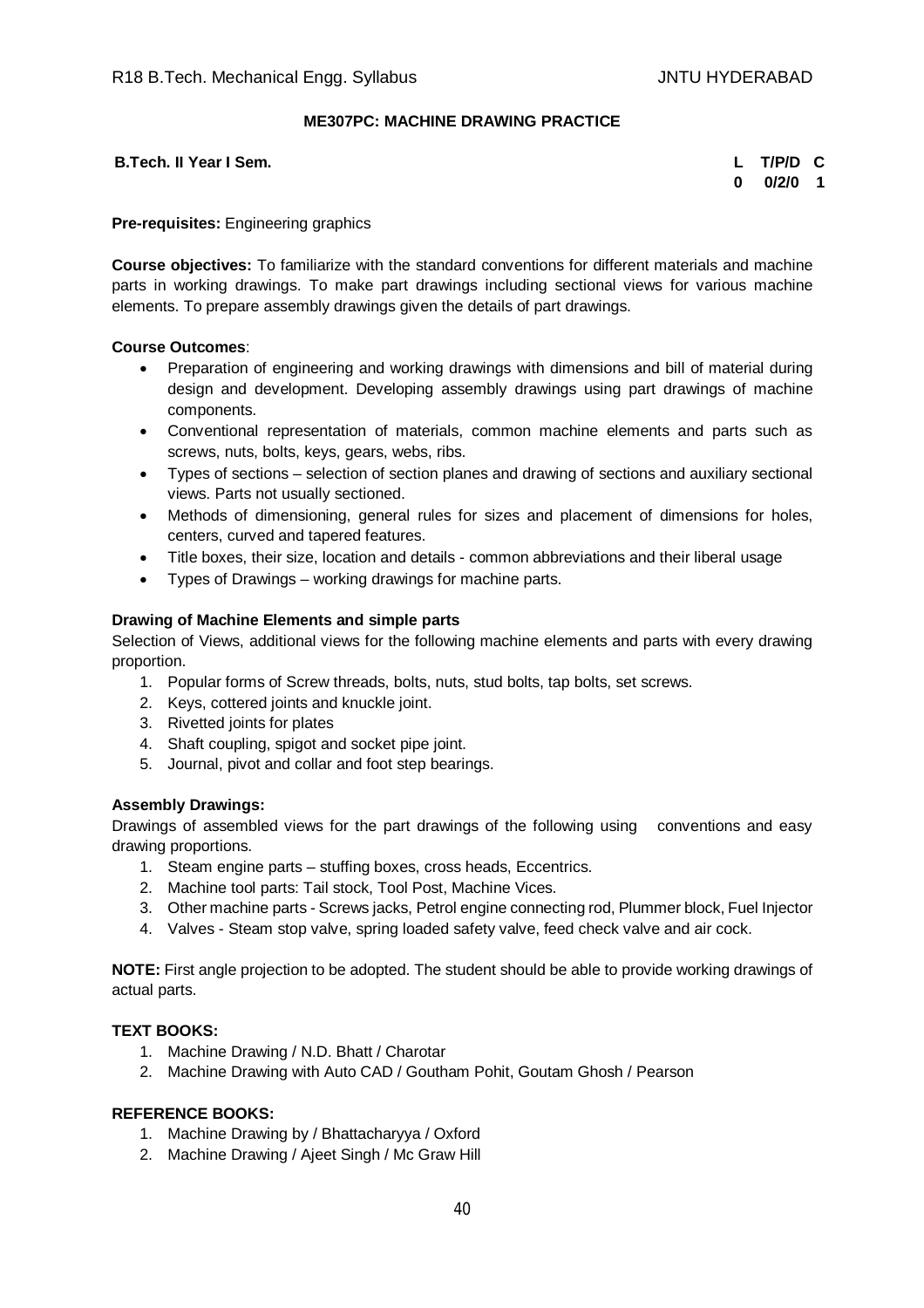## **ME308PC: MATERIAL SCIENCE & MECHANICS OF SOLIDS LAB**

**B.Tech. II Year I Sem. L T/P/D C**

**0 0/2/0 1**

#### **MATERIAL SCIENCE:**

**Course Objective:** The purpose of this course is to make the students learn the concepts of Metallurgy and Material Science role in all manufacturing processes which convert raw materials into useful products adapted to human needs.

**Course Outcomes:** The Primary focus of the Metallurgy and Material science program is to provide undergraduates with a fundamental knowledge based associated materials properties, and their selection and application. Upon graduation, students would have acquired and developed the necessary background and skills for successful careers in the materials-related industries. Furthermore, after completing the program, the student should be well prepared for management positions in industry or continued education toward a graduate degree.

#### **List of Experiments:**

- 1. Preparation and study of crystal models for simple cubic, body centred cubic, face centred cubic and hexagonal close packed structures.
- 2. Preparation and study of the Microstructure of pure metals like Iron, Cu and Al.
- 3. Preparation and study of the Microstructure of Mild steels, low carbon steels, high C steels.
- 4. Study of the Microstructures of Cast Irons.
- 5. Study of the Microstructures of Non-Ferrous alloys.
- 6. Hardenability of steels by Jominy End Quench Test.

## **MECHANICS OF SOLIDS:**

**Course Objectives:** The objective is to learn the fundamental concepts of stress, strain, and deformation of solids with applications to bars, beams, and columns. Detailed study of engineering properties of materials is also of interest. Fundamentals of applying equilibrium, compatibility, and forcedeformation relationships to structural elements are emphasized. The students are introduced to advanced concepts of flexibility and stiffness method of structural analysis. The course builds on the fundamental concepts of engineering mechanics course.

The students will advance the students' development of the following broad capabilities:

- Students will be able to understand basic concepts of stress, strain and their relations based on linear elasticity. Material behaviors due to different types of loading will be discussed.
- Students will be able to understand and know how to calculate stresses and deformation of a bar due to an axial loading under uniform and non-uniform conditions.
- Students will understand how to develop shear-moment diagrams of a beam and find the maximum moment/shear and their locations
- Students will understand how to calculate normal and shear stresses on any cross-section of a beam. Different cross-sections (including I-beam) will be discussed and applied Continuous Assessment Test 10 marks Mid Semester Test 15 marks End

#### **Course Outcomes**

- Analyze the behavior of the solid bodies subjected to various types of loading.
- Apply knowledge of materials and structural elements to the analysis of simple structures.
- Undertake problem identification, formulation and solution using a range of analytical methods
- Analyze and interpret laboratory data relating to behavior of structures and the materials they are made of, and undertake associated laboratory work individually and in teams.
- Expectation and capacity to undertake lifelong learning.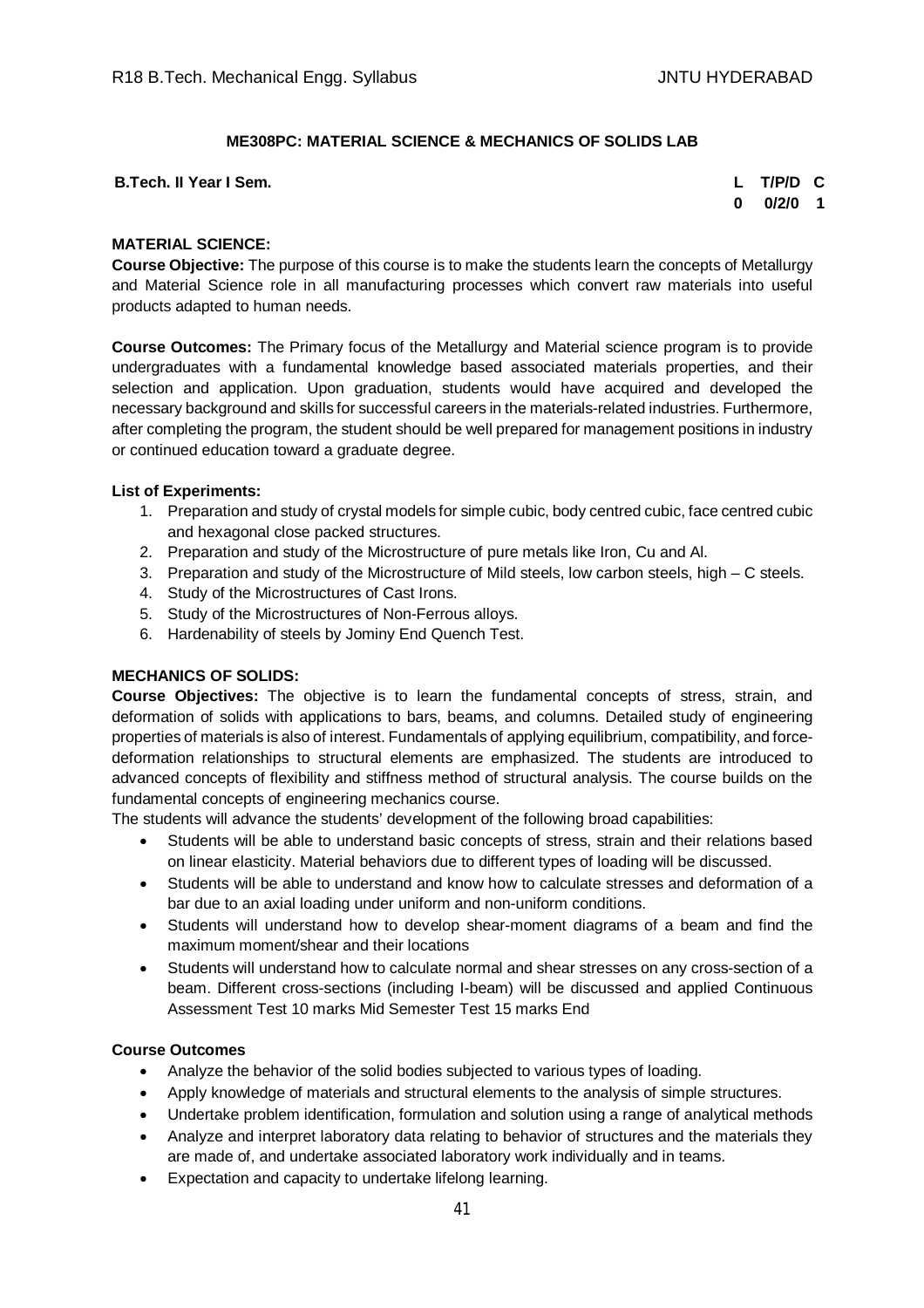# **List of Experiments:**

- 1. Direct tension test
- 2. Bending test on Simple supported beam
- 3. Bending test on Cantilever beam
- 4. Torsion test
- 5. Brinell hardness test/ Rockwell hardness test
- 6. Test on springs
- 7. Izod Impact test/ Charpy Impact test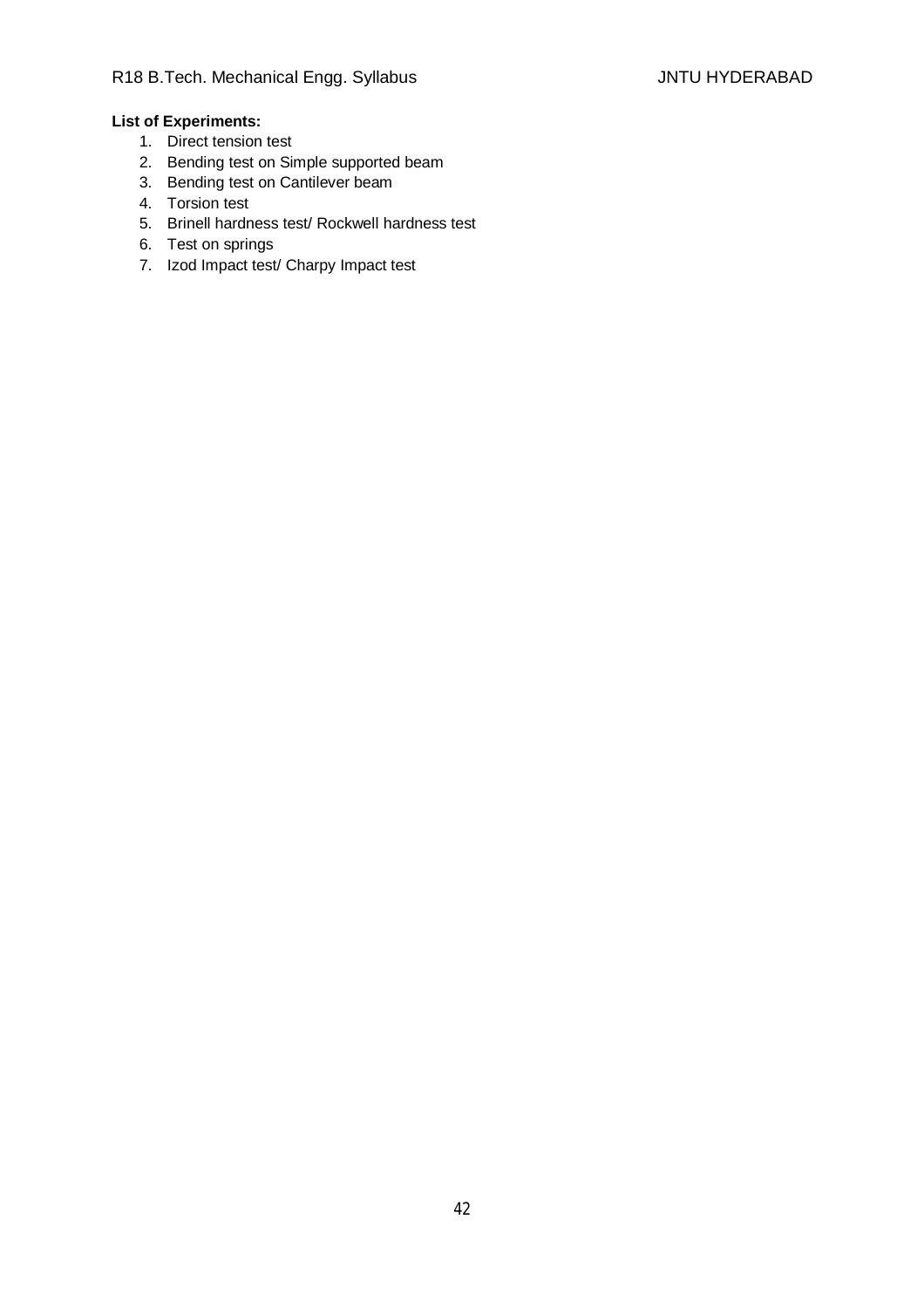#### **\*MC309/\*MC409: CONSTITUTION OF INDIA**

## **B.Tech. II Year I Sem. L T/P/D C**

# **3 0/0/0 0**

The Constitution of India is the supreme law of India. Parliament of India cannot make any law which violates the Fundamental Rights enumerated under the Part III of the Constitution. The Parliament of India has been empowered to amend the Constitution under Article 368, however, it cannot use this power to change the "basic structure" of the constitution, which has been ruled and explained by the Supreme Court of India in its historical judgments. The Constitution of India reflects the idea of "Constitutionalism" – a modern and progressive concept historically developed by the thinkers of "liberalism" – an ideology which has been recognized as one of the most popular political ideology and result of historical struggles against arbitrary use of sovereign power by state. The historic revolutions in France, England, America and particularly European Renaissance and Reformation movement have resulted into progressive legal reforms in the form of "constitutionalism" in many countries. The Constitution of India was made by borrowing models and principles from many countries including United Kingdom and America.

The Constitution of India is not only a legal document but it also reflects social, political and economic perspectives of the Indian Society. It reflects India's legacy of "diversity". It has been said that Indian constitution reflects ideals of its freedom movement; however, few critics have argued that it does not truly incorporate our own ancient legal heritage and cultural values. No law can be "static" and therefore the Constitution of India has also been amended more than one hundred times. These amendments reflect political, social and economic developments since the year 1950. The Indian judiciary and particularly the Supreme Court of India has played an historic role as the guardian of people. It has been protecting not only basic ideals of the Constitution but also strengthened the same through progressive interpretations of the text of the Constitution. The judicial activism of the Supreme Court of India and its historic contributions has been recognized throughout the world and it gradually made it "as one of the strongest court in the world".

## **Course content**

- 1. Meaning of the constitution law and constitutionalism
- 2. Historical perspective of the Constitution of India
- 3. Salient features and characteristics of the Constitution of India
- 4. Scheme of the fundamental rights
- 5. The scheme of the Fundamental Duties and its legal status
- 6. The Directive Principles of State Policy Its importance and implementation
- 7. Federal structure and distribution of legislative and financial powers between the Union and the **States**
- 8. Parliamentary Form of Government in India The constitution powers and status of the President of India
- 9. Amendment of the Constitutional Powers and Procedure
- 10. The historical perspectives of the constitutional amendments in India
- 11. Emergency Provisions: National Emergency, President Rule, Financial Emergency
- 12. Local Self Government Constitutional Scheme in India
- 13. Scheme of the Fundamental Right to Equality
- 14. Scheme of the Fundamental Right to certain Freedom under Article 19
- 15. Scope of the Right to Life and Personal Liberty under Article 21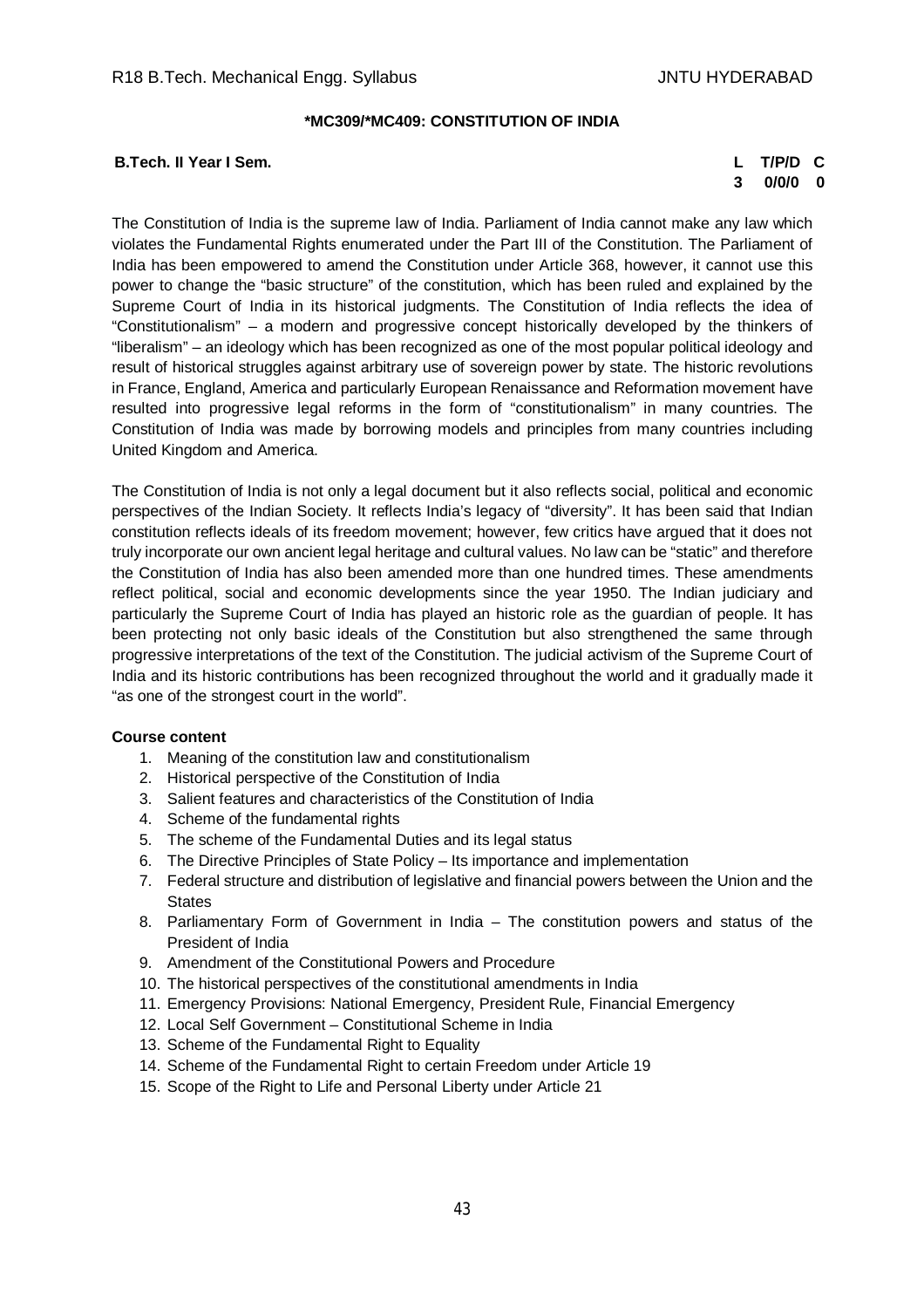## **EE401ES: BASIC ELECTRICAL AND ELECTRONICS ENGINEERING**

## **B.Tech. II Year II Sem. L T/P/D C**

**3 0/0/0 3**

# **Course Objectives:**

- To introduce the concepts of electrical circuits and its components
- To understand magnetic circuits, DC circuits and AC single phase & three phase circuits
- To study and understand the different types of DC/AC machines and Transformers.
- To import the knowledge of various electrical installations.
- To introduce the concept of power, power factor and its improvement.
- To introduce the concepts of diodes & transistors, and
- To impart the knowledge of various configurations, characteristics and applications.

## **Course Outcomes:**

- To analyze and solve electrical circuits using network laws and theorems.
- To understand and analyze basic Electric and Magnetic circuits
- To study the working principles of Electrical Machines
- To introduce components of Low Voltage Electrical Installations
- To identify and characterize diodes and various types of transistors.

## **UNIT - I:**

## **D.C. CIRCUITS**

Electrical circuit elements (R, L and C), voltage and current sources, KVL&KCL, analysis of simple circuits with dc excitation.

## **A.C. CIRCUITS**

Representation of sinusoidal waveforms, peak and rms values, phasor representation, real power, reactive power, apparent power, power factor, Analysis of single-phase ac circuits , Three-phase balanced circuits, voltage and current relations in star and delta connections.

## **UNIT - II:**

## **ELECTRICAL INSTALLATIONS**

Components of LT Switchgear: Switch Fuse Unit (SFU), MCB, ELCB, MCCB, Types of Wires and Cables, Earthing. Types of Batteries, Important Characteristics for Batteries. Elementary calculations for energy consumption, power factor improvement and battery backup.

## **UNIT - III:**

# **ELECTRICAL MACHINES**

Working principle of Single-phase transformer, equivalent circuit, losses in transformers, efficiency, Three-phase transformer connections. Construction and working principle of DC generators, EMF equation, working principle of DC motors, Torque equations and Speed control of DC motors, Construction and working principle of Three-phase Induction motor, Torques equations and Speed control of Three-phase induction motor. Construction and working principle of synchronous generators.

## **UNIT - IV:**

**P-N JUNCTION AND ZENER DIODE:** Principle of Operation Diode equation, Volt-Ampere characteristics, Temperature dependence, Ideal versus practical, Static and dynamic resistances, Equivalent circuit, Zener diode characteristics and applications.

**RECTIFIERS AND FILTERS:** P-N junction as a rectifier - Half Wave Rectifier, Ripple Factor - Full Wave Rectifier, Bridge Rectifier, Harmonic components in Rectifier Circuits, Filters – Inductor Filters, Capacitor Filters, L- section Filters, π- section Filters.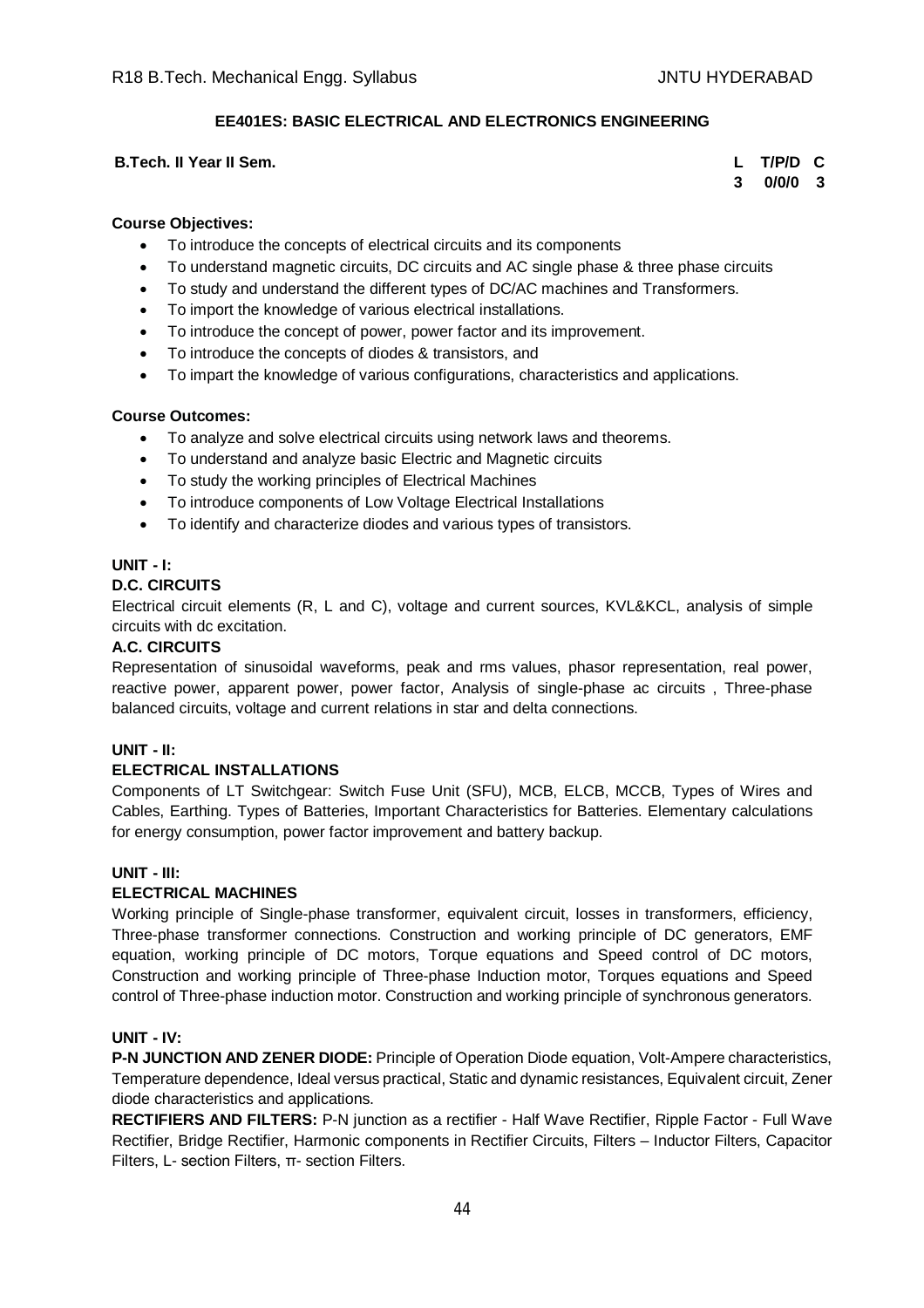## **UNIT - V:**

**BIPOLAR JUNCTION TRANSISTOR (BJT):** Construction, Principle of Operation, Amplifying Action, Common Emitter, Common Base and Common Collector configurations, Comparison of CE, CB and CC configurations.

**FIELD EFFECT TRANSISTOR (FET):** Construction, Principle of Operation, Comparison of BJT and FET, Biasing FET.

## **TEXT BOOKS:**

- 1. Basic Electrical and electronics Engineering –M S Sukija TK Nagasarkar Oxford University
- 2. Basic Electrical and electronics Engineering-D P Kothari. I J Nagarath, McGraw Hill Education

## **REFERENCES:**

- 1. Electronic Devices and Circuits R. L. Boylestad and Louis Nashelsky, PEI/PHI, 9th Ed, 2006.
- 2. Millman's Electronic Devices and Circuits J. Millman and C. C. Halkias, Satyabrata Jit, TMH, 2/e, 1998.
- 3. Engineering circuit analysis- by William Hayt and Jack E. Kemmerly, McGraw Hill Company, 6<sup>th</sup> edition.
- 4. Linear circuit analysis (time domain phasor and Laplace transform approaches) 2<sup>nd</sup> edition by Raymond A. De Carlo and Pen-Min-Lin, Oxford University Press-2004.
- 5. Network Theory by N. C. Jagan& C. Lakshminarayana, B.S. Publications.
- 6. Network Theory by Sudhakar, Shyam Mohan Palli, TMH.
- 7. L. S. Bobrow, "Fundamentals of Electrical Engineering", Oxford University Press, 2011.
- 8. E. Hughes, "Electrical and Electronics Technology", Pearson, 2010.
- 9. V. D. Toro, "Electrical Engineering Fundamentals", Prentice Hall India, 1989.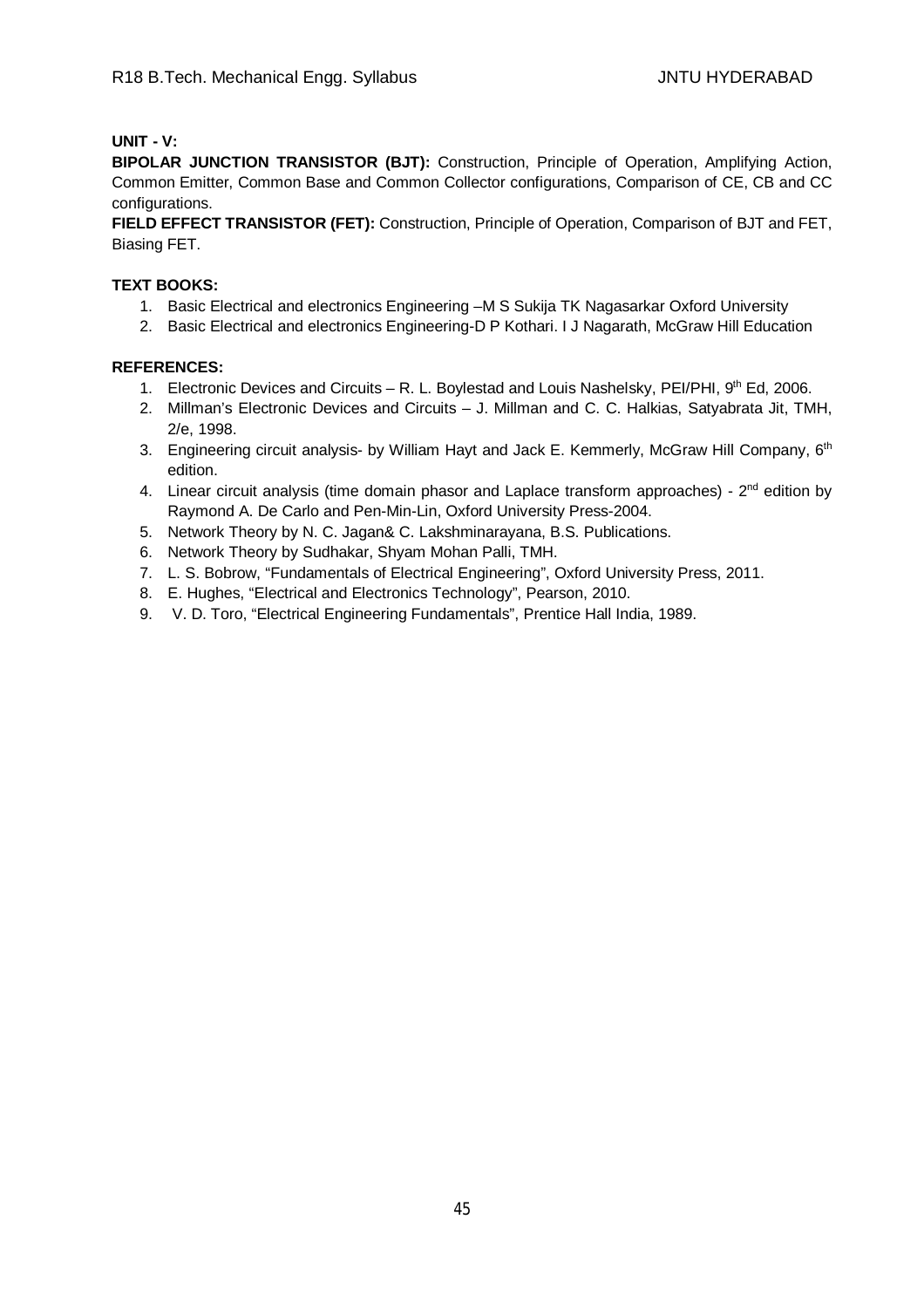## **ME402PC: KINEMATICS OF MACHINERY**

| <b>B.Tech. II Year II Sem.</b> | L T/P/D C |  |
|--------------------------------|-----------|--|
|                                | 3 1/0/0 4 |  |

**Prerequisites:** Basic principles of Mechanics

**Course Objectives:** The objective is to study the relative motion, velocity, and accelerations of the various elements in a mechanism. In mechanical Engineering we come across number of mechanisms such as four bar/slider crank/double slider crank/straight line motion mechanism etc. Mechanism deals with only relative motions. Once we make a study considering for us also there it is called kinetics. The first course deals with mechanisms, their inversions straight line motion mechanisms steering mechanisms etc. Also study of cams/gears & gear trains & belts are also introduced.

**Course Outcomes:** The main purpose is to give an idea about the relative motions obtained in all the above type of components used in mechanical Engineering.

## **UNIT – I**

**Mechanisms:** Elements or Links – Classification – Rigid Link, flexible and fluid link – Types of kinematics pairs – sliding, turning, rolling, screw and spherical pairs – lower and higher pairs – closed and open pairs – constrained motion – completely, partially or successfully and incompletely constrained.

**Mechanism and Machines** – Mobility of Mechanisms: Grubler's criterion, classification of machines – kinematics chain – inversions of mechanism – inversions of quadric cycle chain, single and double slider crank chains, Mechanical Advantage.

#### **UNIT – II**

**Kinematics:** Velocity and acceleration – Motion of link in machine – Determination of Velocity and acceleration – Graphical method – Application of relative velocity method.

**Plane motion of body:** Instantaneous center of rotation- centrodes and axodes – Three centers in line theorem – Graphical determination of instantaneous center, determination of angular velocity of points and links by instantaneous center method.

Kliens construction - Coriolis acceleration - determination of Coriolis component of acceleration **Analysis of Mechanisms:** Analysis of slider crank chain for displacement- velocity and acceleration of slider – Acceleration diagram for a given mechanism.

## **UNIT – III**

**Straight-line motion mechanisms:** Exact and approximate copied and generated types – Peaucellier - Hart - Scott Russel – Grasshopper – Watt -Tchebicheff's and Robert Mechanism - Pantographs **Steering gears:** Conditions for correct steering – Davis Steering gear, Ackerman's steering gear. **Hooke's Joint:** Single and double Hooke's joint –velocity ratio – application – problems.

#### **UNIT – IV**

**Cams:** Definitions of cam and followers – their uses – Types of followers and cams – Terminology – Types of follower motion - Uniform velocity, Simple harmonic motion and uniform acceleration and retardation. Maximum velocity and maximum acceleration during outward and return strokes in the above 3 cases.

**Analysis of motion of followers:** Tangent cam with Roller follower – circular arc cam with straight, concave and convex flanks.

## **UNIT – V**

**Higher pair:** Friction wheels and toothed gears – types – law of gearing, condition for constant velocity ratio for transmission of motion – velocity of sliding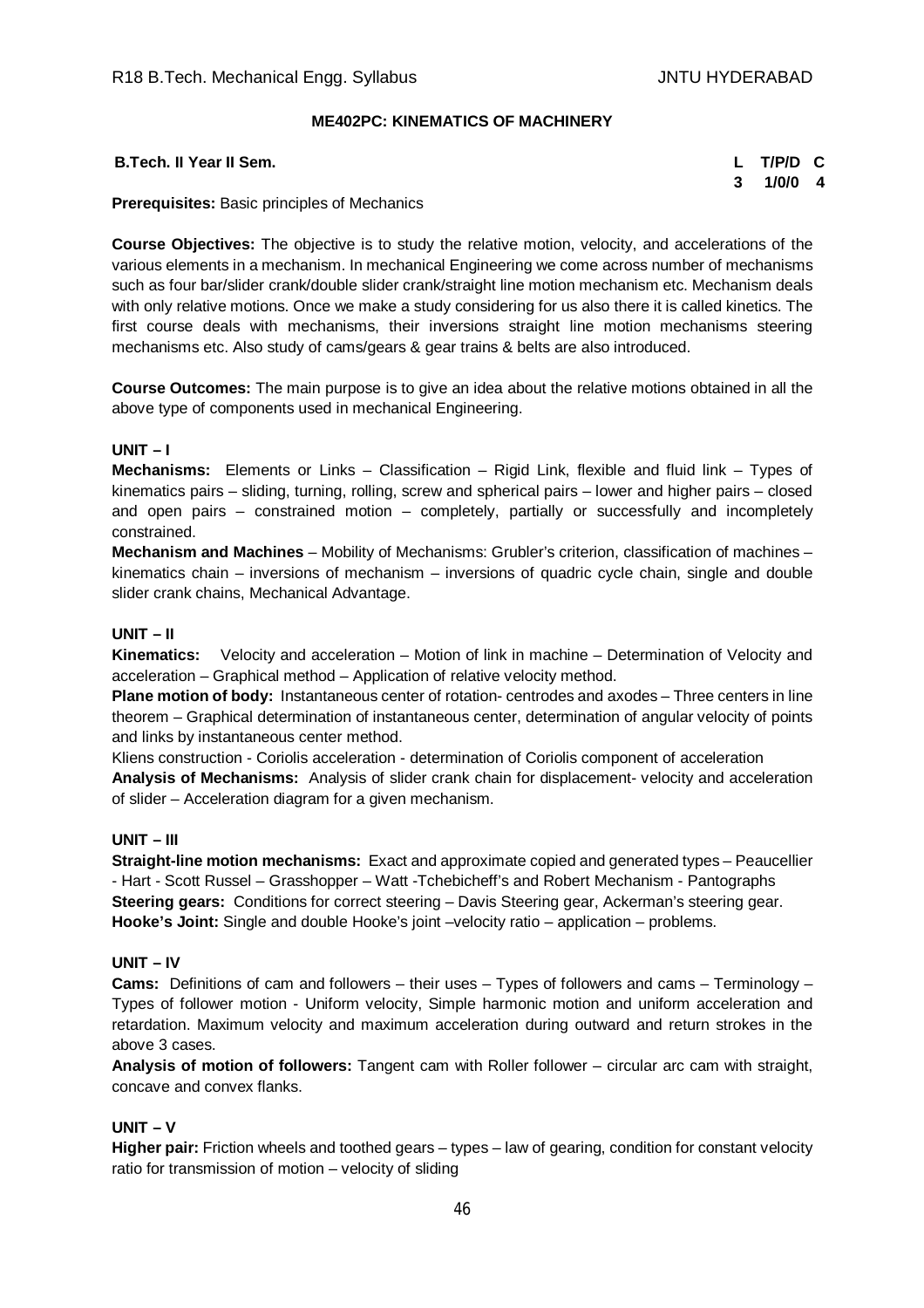Forms of teeth, cycloidal and involutes profiles – phenomena of interferences – Methods of interference. Condition for minimum number of teeth to avoid interference – expressions for arc of contact and path of contact of Pinion & Gear and Pinion & Rack Arrangements– Introduction to Helical – Bevel and worm gearing

**Gear Trains:** Introduction – Types – Simple – compound and reverted gear trains – Epicyclic gear train. Methods of finding train value or velocity ratio of Epicyclic gear trains. Selection of gear box - Differential gear for an automobile.

#### **TEXT BOOKS:**

- 1. Theory of Machines and Mechanisms/JOSEPH E. SHIGLEY/ Oxford
- 2. Theory of Machines / S. S. Rattan / Mc Graw Hill Publishers.

- 1. Theory of Machines / Sadhu Singh / Pearson.
- 2. Theory of Machines / Thomas Bevan/CBS.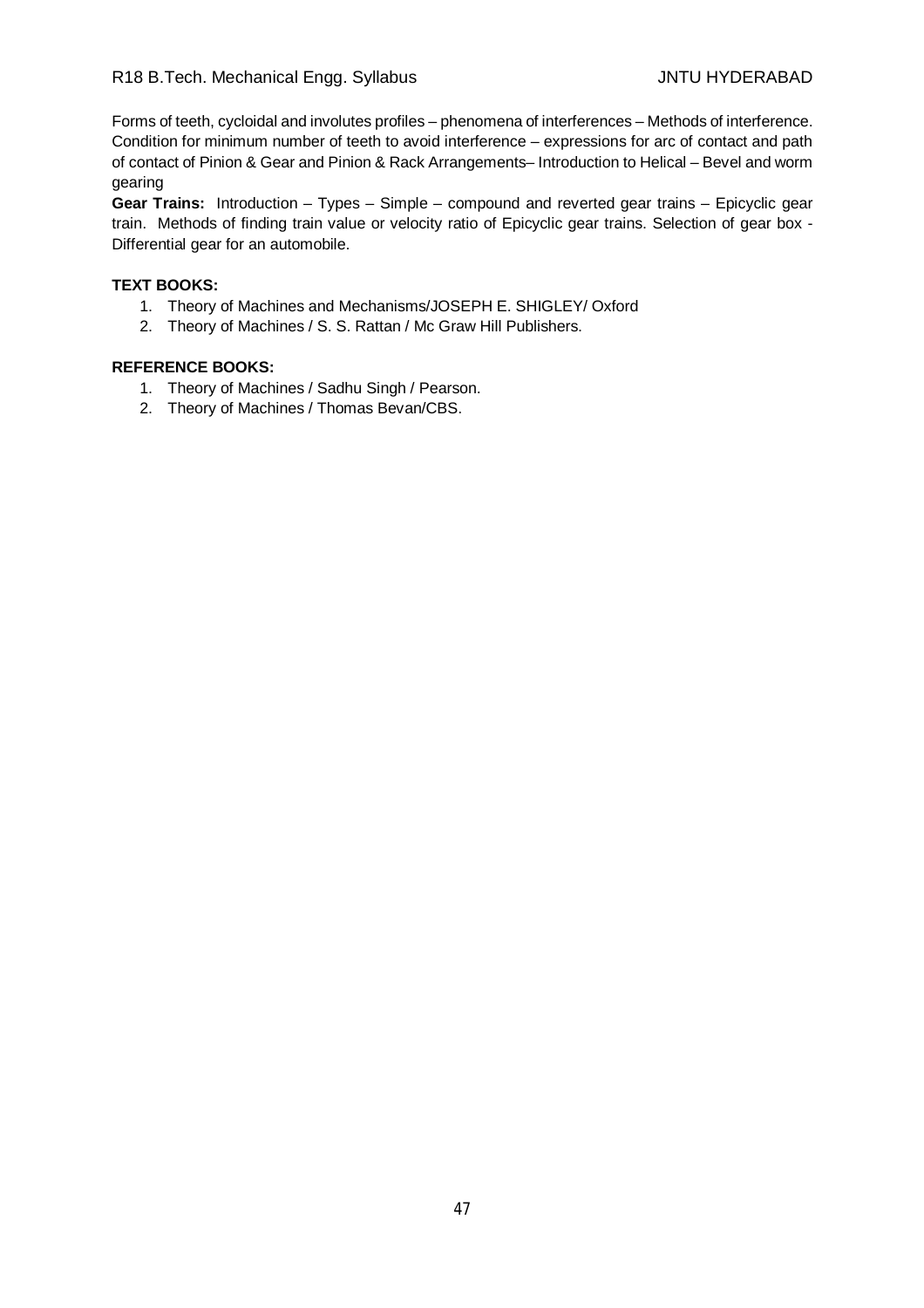## **ME403PC: THERMAL ENGINEERING – I**

**B.Tech. II Year II Sem. L T/P/D C**

**3 1/0/0 4**

#### **Pre-requisite**: Thermodynamics

**Course Objective**: To apply the laws of Thermodynamics to analyze air standard cycles and to understand and evaluate the perform analysis of the major components and systems of IC engines, refrigeration cycles and their applications.

**Course Outcomes**: At the end of the course, the student should be able to evaluate the performance of IC engines and compressors under the given operating conditions. Apply the laws of Thermodynamics to evaluate the performance of Refrigeration and air-conditioning cycles. Understand the functionality of the major components of the IC Engines and effects of operating conditions on their performance

#### **UNIT – I**

**I.C. Engines:** Classification - Working principles of Four & Two stroke engine, SI & CI engines, Valve and Port Timing Diagrams, Air – Standard, air-fuel and actual cycles - Engine systems – Carburetor and Fuel Injection Systems for SI engines, Fuel injection systems for CI engines, Ignition, Cooling and Lubrication system, Fuel properties and Combustion Stoichiometry.

#### **UNIT – II**

Normal Combustion and abnormal combustion in SI engines – Importance of flame speed and effect of engine variables – Abnormal combustion, pre-ignition and knocking in SI Engines – Fuel requirements and fuel rating, anti-knock additives – combustion chamber – requirements, types of SI engines.

Four stages of combustion in CI engines – Delay period and its importance – Effect of engine variables – Diesel Knock– Need for air movement, suction, compression and combustion induced turbulence in Diesel engine – open and divided combustion chambers and fuel injection– Diesel fuel requirements and fuel rating

## **UNIT - III**

**Testing and Performance:** Parameters of performance - measurement of cylinder pressure, fuel consumption, air intake, exhaust gas composition, Brake power – Determination of frictional losses and indicated power – Performance test – Heat balance sheet and chart

Classification of compressors – Fans, blowers and compressors – positive displacement and dynamic types – reciprocating and rotary types.

**Reciprocating Compressors:** Principle of operation, work required, Isothermal efficiency volumetric efficiency and effect of clearance volume, staged compression, under cooling, saving of work, minimum work condition for staged compression

## **UNIT – IV**

**Rotary Compressor (Positive displacement type):** Roots Blower, vane sealed compressor, Lysholm compressor – mechanical details and principle of working – efficiency considerations.

**Dynamic Compressors:** Centrifugal compressors: Mechanical details and principle of operation – velocity and pressure variation. Energy transfer-impeller blade shape-losses, slip factor, power input factor, pressure coefficient and adiabatic coefficient – velocity diagrams – power.

**Axial Flow Compressors:** Mechanical details and principle of operation – velocity triangles and energy transfer per stage degree of reaction, work done factor - isentropic efficiency- pressure rise calculations – Polytropic efficiency.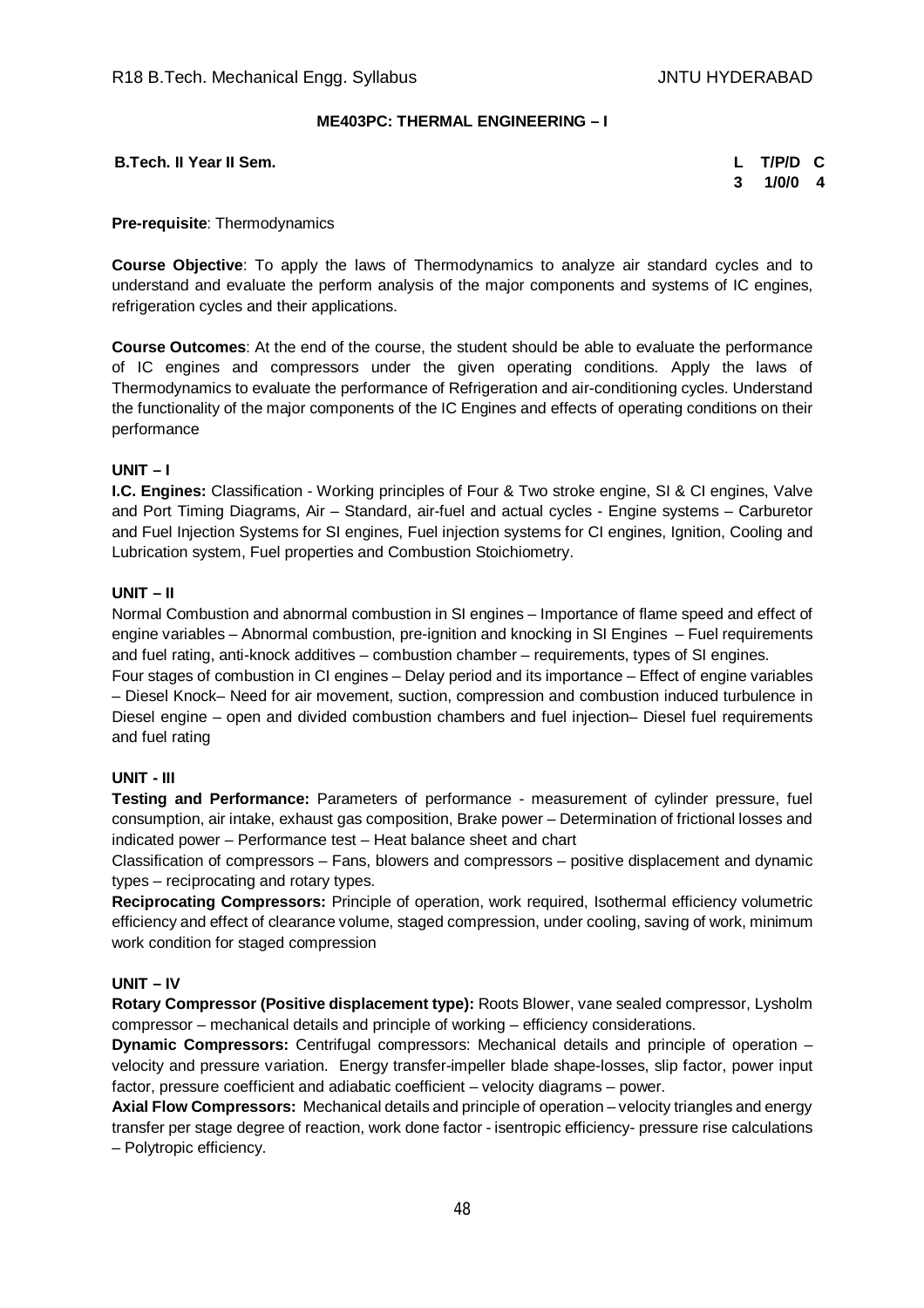## **UNIT – V**

**Gas Turbines:** Simple Gas Turbine Plant – Ideal Cycle – Closed Cycle and Open Cycle for Gast Turbines, Constant Pressure Cycle, Constant Volume Cycle, Efficiency – Work Ratio and Optimum Pressure Ration for Simple Gas Turbine Cycle. Parameters of Performance, Actual Cycle, Regeneration, Intercooling and Reheating – Closed and Semi-Closed Cycle

## **TEXT BOOKS:**

- 1. I.C. Engines / V. Ganesan / Mc Graw Hill
- 2. Thermal Engineering / Mahesh M Rathore / Mc Graw Hill

- 1. Applied Thermodynamics for Engineering Technologists / Eastop / Pearson
- 2. Fundamentals of Classical Thermodynamics / Vanwylen G.J., Sonntag R.E. / Wiley Eastern
- 3. Internal Combustion Engines Fundamentals John B. Heywood McGraw Hill Ed.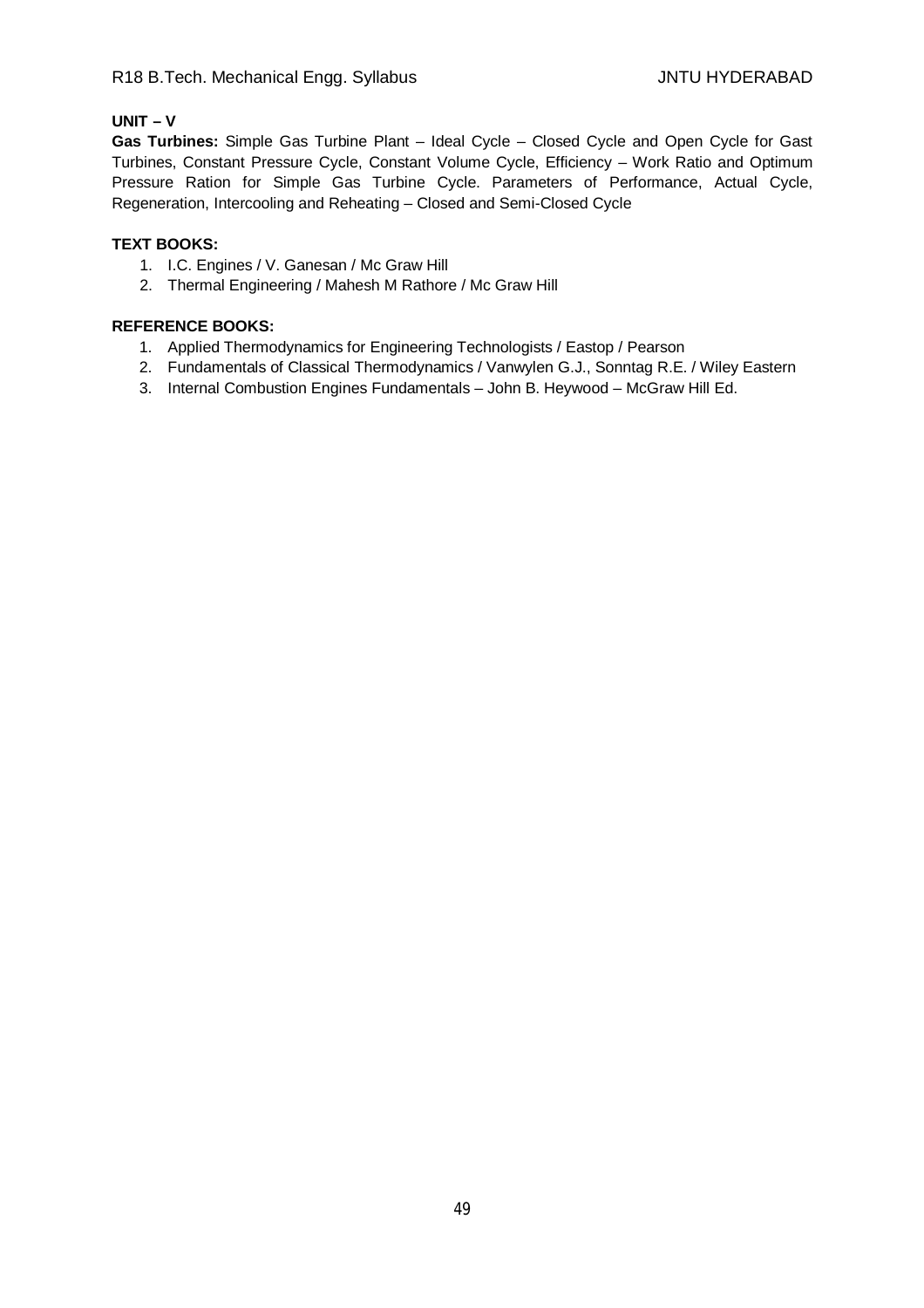## **ME404PC: FLUID MECHANICS AND HYDRAULIC MACHINES**

## **B.Tech. II Year II Sem. L T/P/D C**

**3 1/0/0 4**

**Course Objectives:** The objectives of the course are to enable the student;

- To understand the basic principles of fluid mechanics
- To identify various types of flows
- To understand boundary layer concepts and flow through pipes
- To evaluate the performance of hydraulic turbines
- To understand the functioning and characteristic curves of pumps

# **Course Outcomes:**

- Able to explain the effect of fluid properties on a flow system.
- Able to identify type of fluid flow patterns and describe continuity equation.
- To analyze a variety of practical fluid flow and measuring devices and utilize Fluid Mechanics principles in design.
- To select and analyze an appropriate turbine with reference to given situation in power plants.
- To estimate performance parameters of a given Centrifugal and Reciprocating pump.
- Able to demonstrate boundary layer concepts.

# **UNIT - I**

**Fluid statics**: Dimensions and units: physical properties of fluids- specific gravity, viscosity, and surface tension - vapour pressure and their influence on fluid motion- atmospheric, gauge and vacuum pressures – measurement of pressure- Piezometer, U-tube and differential manometers.

## **UNIT - II**

**Fluid kinematics**: Stream line, path line and streak lines and stream tube, classification of flows-steady & unsteady, uniform & non-uniform, laminar & turbulent, rotational & irrotational flows-equation of continuity for one dimensional flow and three-dimensional flows.

**Fluid dynamics**: Surface and body forces –Euler's and Bernoulli's equations for flow along a stream line, momentum equation and its application on force on pipe bend.

## **UNIT - III**

**Boundary Layer Concepts:** Definition, thicknesses, characteristics along thin plate, laminar and turbulent boundary layers (No derivation) boundary layer in transition, separation of boundary layer, submerged objects – drag and lift.

**Closed conduit flow:** Reynold's experiment- Darcy Weisbach equation- Minor losses in pipes- pipes in series and pipes in parallel- total energy line-hydraulic gradient line. Measurement of flow: Pitot tube, venturi meter, and orifice meter, Flow nozzle

## **UNIT - IV**

**Basics of turbo machinery:** Hydrodynamic force of jets on stationary and moving flat, inclined, and curved vanes, jet striking centrally and at tip, velocity diagrams, work done and efficiency, flow over radial vanes.

**Hydraulic Turbines:** Classification of turbines, Heads and efficiencies, impulse and reaction turbines, Pelton wheel, Francis turbine and Kaplan turbine-working proportions, work done, efficiencies, hydraulic design –draft tube theory- functions and efficiency.

**Performance of hydraulic turbines**: Geometric similarity, Unit and specific quantities, characteristic curves, governing of turbines, selection of type of turbine, cavitation, surge tank, water hammer.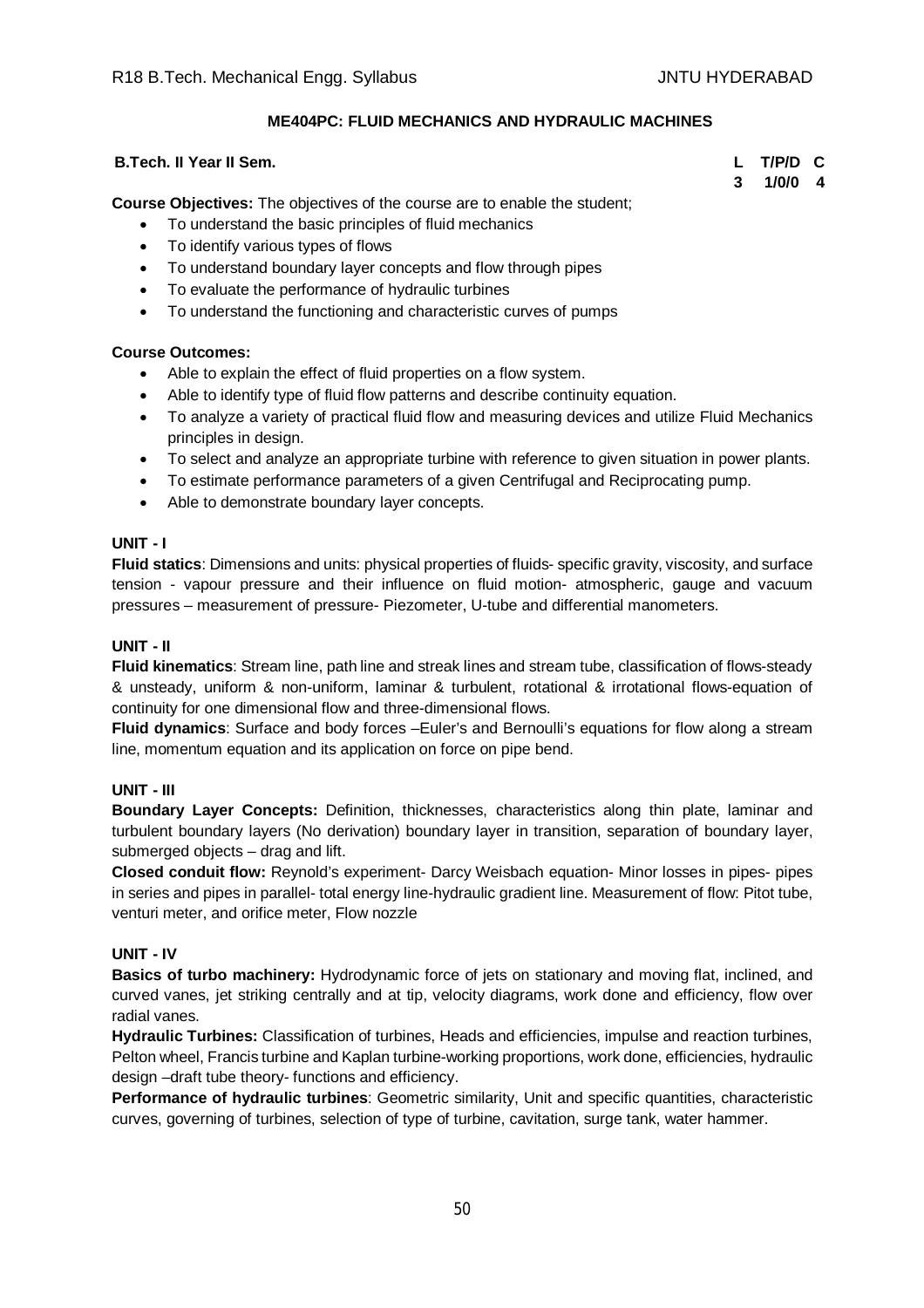# **UNIT - V**

**Centrifugal pumps**: Classification, working, work done – barometric head- losses and efficiencies specific speed- performance characteristic curves, NPSH.

**Reciprocating pumps:** Working, Discharge, slip, indicator diagrams.

## **TEXT BOOKS:**

- 1. Hydraulics, Fluid mechanics and Hydraulic Machinery MODI and SETH.
- 2. Fluid Mechanics and Hydraulic Machines by Rajput.

## **REFERENCES:**

- 1. Fluid Mechanics and Fluid Power Engineering by D.S. Kumar, Kotaria & Sons.
- 2. Fluid Mechanics and Machinery by D. Rama Durgaiah, New Age International.
- 3. Hydraulic Machines by Banga & Sharma, Khanna Publishers.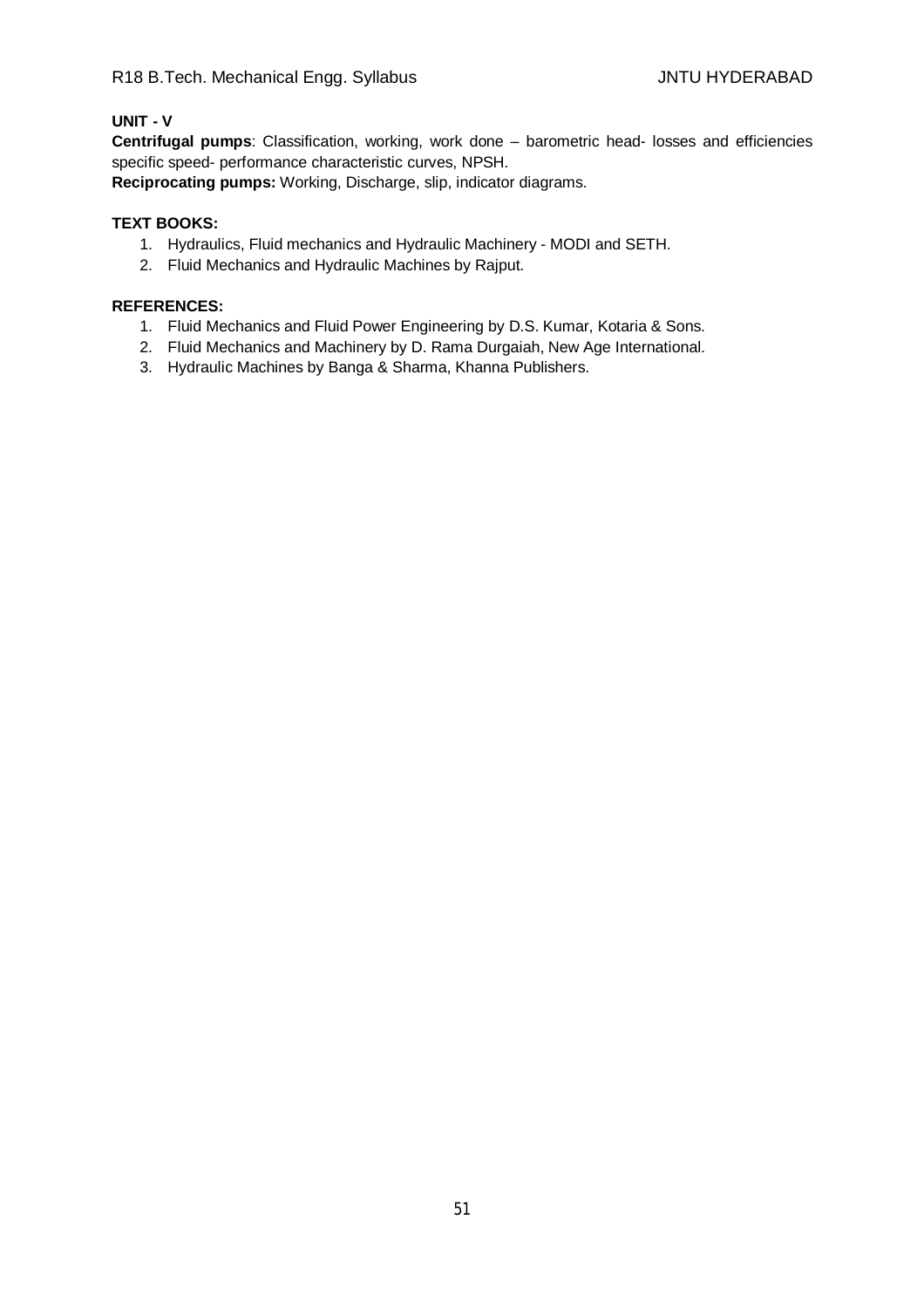## **ME405PC: INSTRUMENTATION AND CONTROL SYSTEMS**

## **B.Tech. II Year II Sem. L T/P/D C**

**3 0/0/0 3**

**Prerequisite:** Mathematics-I, Thermodynamics, Basic of Electrical and Electronics Engineering.

## **Course Objectives:**

- Understanding the basic characteristic of a typical instrument.
- Identifying errors and their types that would occur in an instrument.
- Identifying properties used for evaluating the thermal systems.
- The concept of transducer and Various types and their characters.

## **Course Outcome:**

- To identify various elements and their purpose in typical instruments, to identify various errors that would occur in instruments.
- Analysis of errors so as to determine correction factors for each instrument.
- To understand static and dynamic characteristics of instrument and should be able to determine loading response time.
- For given range of displacement should be able to specify transducer, it accurate and loading time of that transducer.

## **UNIT – I**

Definition – Basic principles of measurement – Measurement systems, generalized configuration and functional description of measuring instruments – examples. Static and Dynamic performance characteristics– sources of errors, Classification and elimination of errors. Measurement of Displacement: Theory and construction of various transducers to measure displacement – Using Piezo electric, Inductive, capacitance, resistance, ionization and Photo electric transducers; Calibration procedures.

## **UNIT – II**

Measurement of Temperature: Various Principles of measurement-Classification: Expansion Type: Bimetallic Strip- Liquid in glass Thermometer; Electrical Resistance Type: Thermistor, Thermocouple, RTD; Radiation Pyrometry: Optical Pyrometer; Changes in Chemical Phase: Fusible Indicators and Liquid crystals. Measurement of Pressure: Different principles used- Classification: Manometers, Dead weight pressure gauge Tester (Piston gauge), Bourdon pressure gauges, Bulk modulus pressure gauges, Bellows, Diaphragm gauges. Low pressure measurement – Thermal conductivity gauges, ionization pressure gauges, McLeod pressure gauge.

## **UNIT – III**

Measurement of Level: Direct methods – Indirect methods – Capacitive, Radioactive, Ultrasonic, Magnetic, Cryogenic Fuel level indicators –Bubbler level indicators.

Flow measurement: Rotameter, magnetic, Ultrasonic, Turbine flowmeter, Hot – wire anemometer, Laser Doppler Anemometer (LDA).

Measurement of Speed: Mechanical Tachometers, Electrical tachometers, Non- contact type Stroboscope; Measurement of Acceleration and Vibration: Different simple instruments – Principles of Seismic instruments – Vibrometer and accelerometer using this principle- Piezo electric accelerometer.

## **UNIT – IV**

Stress-Strain measurements: Various types of stress and strain measurements –Selection and installation of metallic strain gauges; electrical strain gauge – gauge factor – method of usage of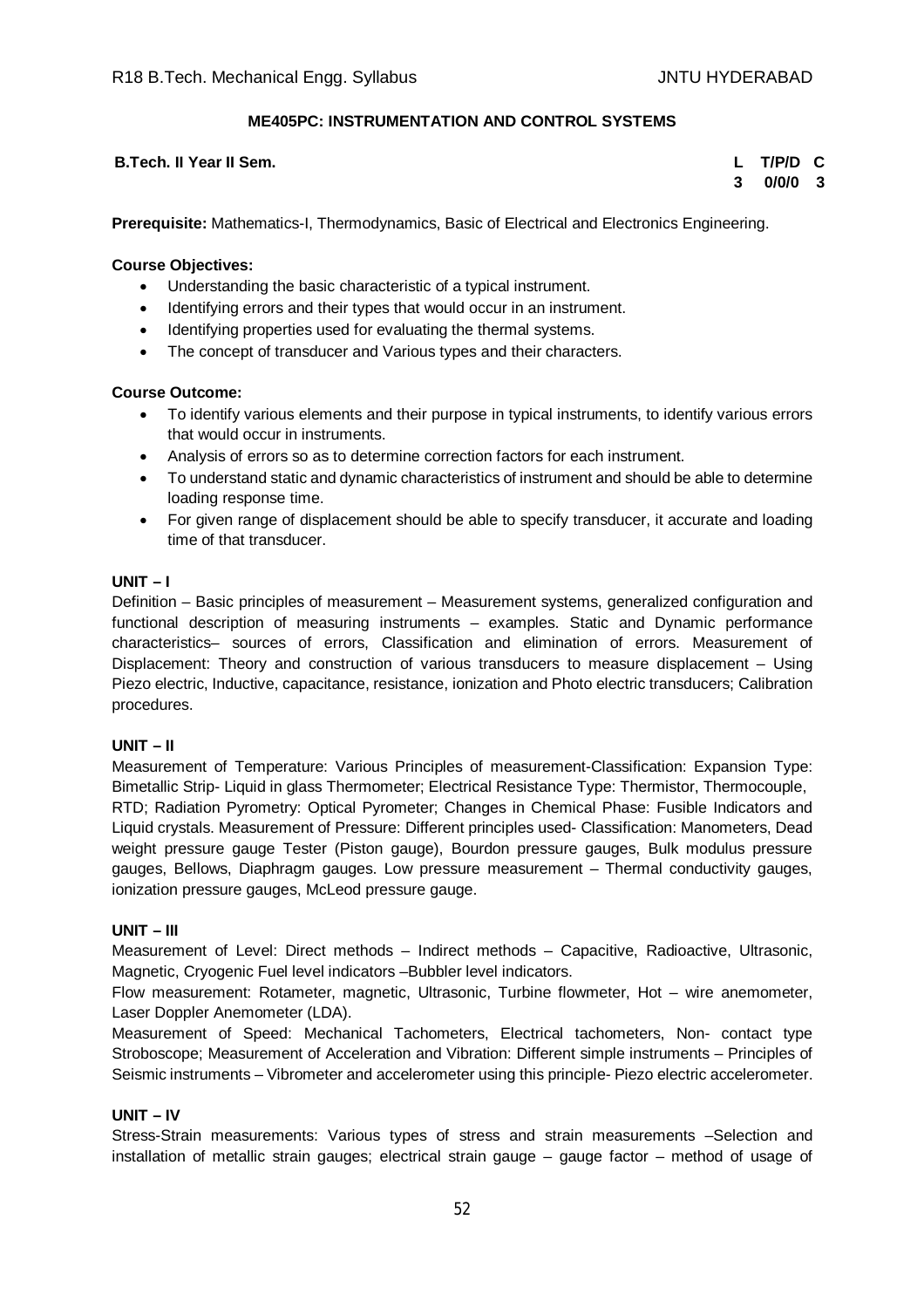resistance strain gauge for bending, compressive and tensile strains – Temperature compensation techniques, Use of strain gauges for measuring torque, Strain gauge Rosettes.

Measurement of Humidity: Moisture content of gases, Sling Psychrometer, Absorption Psychrometer, Dew point meter. Measurement of Force, Torque and Power- Elastic force meters, load cells, Torsion meters, Dynamometers.

## **UNIT – V**

Elements of Control Systems: Introduction, Importance – Classification – Open and closed systems-Servomechanisms – Examples with block diagrams – Temperature, speed and position control systems- Transfer functions- First and Second order mechanical systems

## **TEXT BOOKS:**

- 1. Principles of Industrial Instrumentation & Control Systems, Alavala, Cengage Learning
- 2. Basic Principles Measurements (Instrumentation) & Control Systems S. Bhaskar Anuradha Publications.

- 1. Measurement Systems: Applications & design, E. O. Doebelin, TMH
- 2. Instrumentation, Measurement & Analysis, B.C. Nakra & K.K. Choudhary, TMH
- 3. Experimental Methods for Engineers / Holman
- 4. Mechanical and Industrial Measurements / R. K. Jain/ Khanna Publishers.
- 5. Mechanical Measurements / Sirohi and Radhakrishna / New Age International.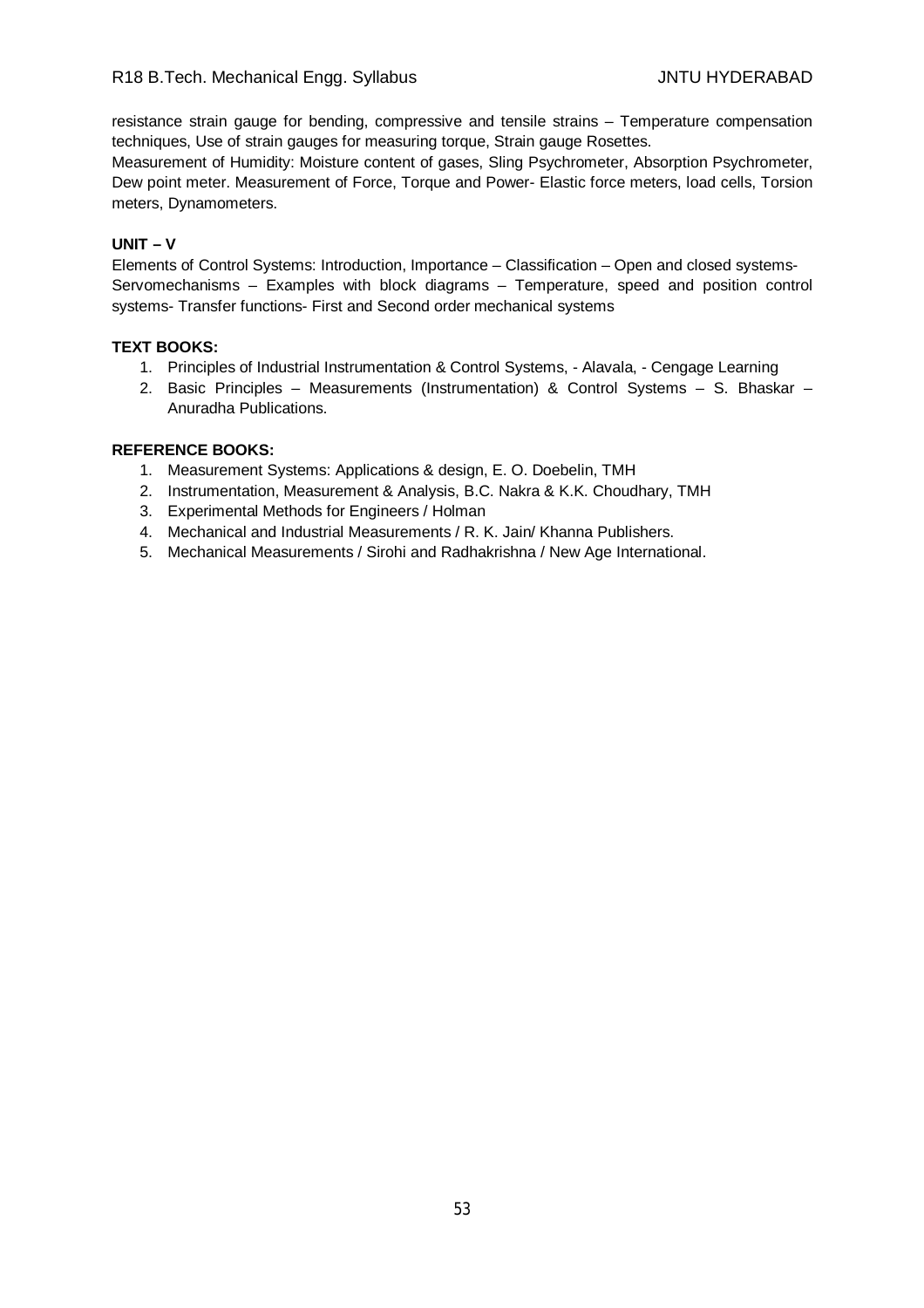## **EE409ES: BASIC ELECTRICAL AND ELECTRONICS ENGINEERING LAB**

| <b>B.Tech. II Year II Sem.</b> | L T/P/D C     |  |
|--------------------------------|---------------|--|
|                                | $0$ $0/2/0$ 1 |  |

**Pre-requisites:** Basic Electrical and Electronics Engineering

## **Course Objectives:**

- To introduce the concepts of electrical circuits and its components
- To understand magnetic circuits, DC circuits and AC single phase & three phase circuits
- To study and understand the different types of DC/AC machines and Transformers.
- To import the knowledge of various electrical installations.
- To introduce the concept of power, power factor and its improvement.
- To introduce the concepts of diodes & transistors, and
- To impart the knowledge of various configurations, characteristics and applications.

## **Course Outcomes:**

- To analyze and solve electrical circuits using network laws and theorems.
- To understand and analyze basic Electric and Magnetic circuits
- To study the working principles of Electrical Machines
- To introduce components of Low Voltage Electrical Installations
- To identify and characterize diodes and various types of transistors.

## **List of experiments/demonstrations:**

## **PART A: ELECTRICAL**

- 1. Verification of KVL and KCL
- 2. (i) Measurement of Voltage, Current and Real Power in primary and Secondary Circuits of a Single-Phase Transformer (ii) Verification of Relationship between Voltages and Currents (Star-Delta, Delta-Delta, Deltastar, Star-Star) in a Three Phase Transformer
- 3. Measurement of Active and Reactive Power in a balanced Three-phase circuit
- 4. Performance Characteristics of a Separately Excited DC Shunt Motor
- 5. Performance Characteristics of a Three-phase Induction Motor
- 6. No-Load Characteristics of a Three-phase Alternator

## **PART B: ELECTRONICS**

- 1. Study and operation of
	- (i) Multi-meters (ii) Function Generator (iii) Regulated Power Supplies (iv) CRO.
- 2. PN Junction diode characteristics
- 3. Zener diode characteristics and Zener as voltage Regulator
- 4. Input & Output characteristics of Transistor in CB / CE configuration
- 5. Full Wave Rectifier with & without filters
- 6. Input and Output characteristics of FET in CS configuration

## **TEXT BOOKS:**

- 1. Basic Electrical and electronics Engineering –M S Sukija TK Nagasarkar Oxford University
- 2. Basic Electrical and electronics Engineering-D P Kothari. I J Nagarath, McGraw Hill Education

- 1. Electronic Devices and Circuits R. L. Boylestead and Louis Nashelsky, PEI/PHI, 9<sup>th</sup> Ed, 2006.
- 2. Millman's Electronic Devices and Circuits J. Millman and C. C. Halkias, Satyabrata Jit, TMH, 2/e, 1998.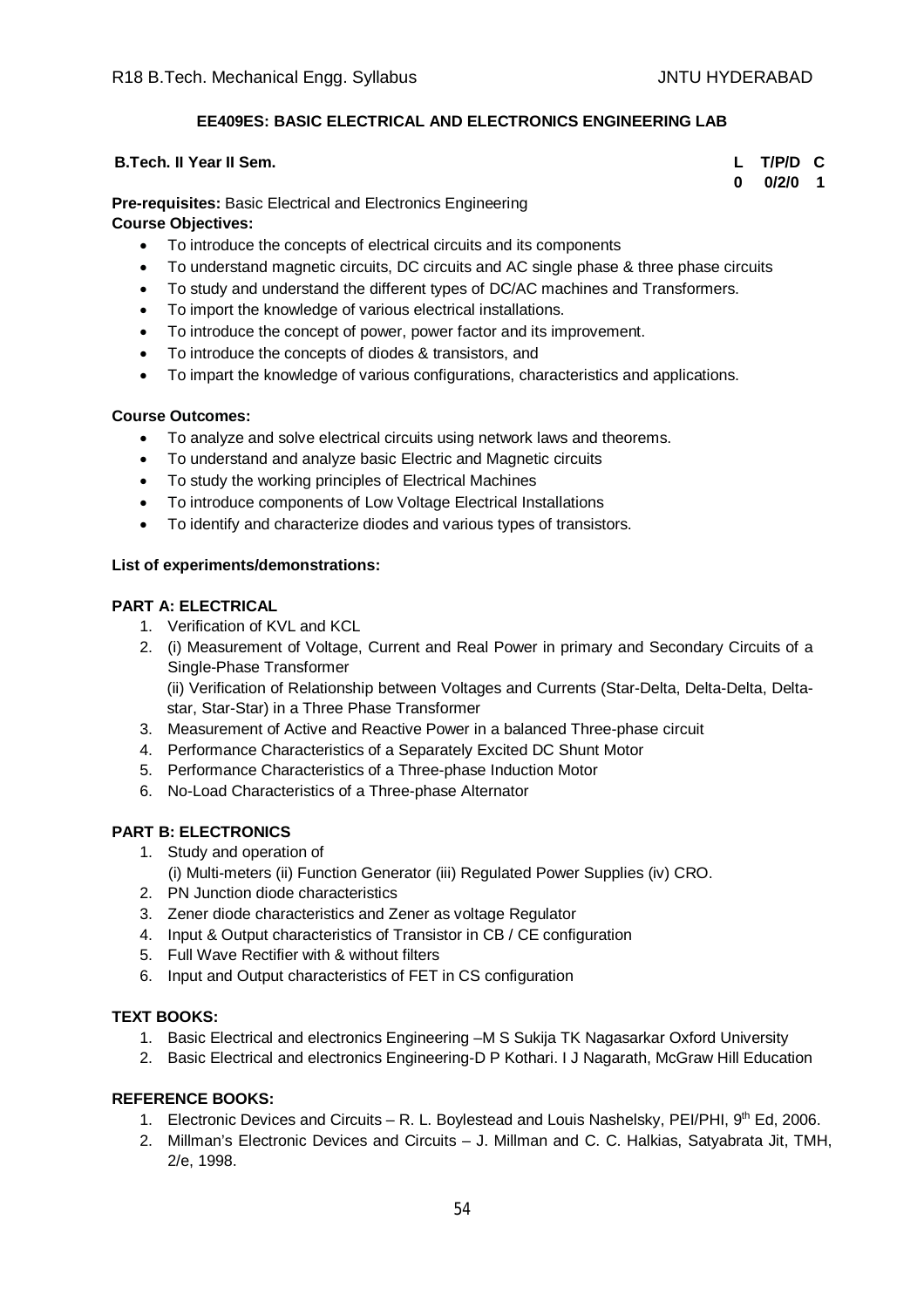- 3. Engineering circuit analysis- by William Hayt and Jack E. Kemmerly, McGraw Hill Company, 6<sup>th</sup> edition.
- 4. Linear circuit analysis (time domain phasor and Laplace transform approaches) 2<sup>nd</sup> edition by Raymond A. De Carlo and Pen-Min-Lin, Oxford University Press-2004.
- 5. Network Theory by N. C. Jagan& C. Lakshminarayana, B.S. Publications.
- 6. Network Theory by Sudhakar, Shyam Mohan Palli, TMH.
- 7. L. S. Bobrow, "Fundamentals of Electrical Engineering", Oxford University Press, 2011.
- 8. E. Hughes, "Electrical and Electronics Technology", Pearson, 2010.
- 9. V. D. Toro, "Electrical Engineering Fundamentals", Prentice Hall India, 1989.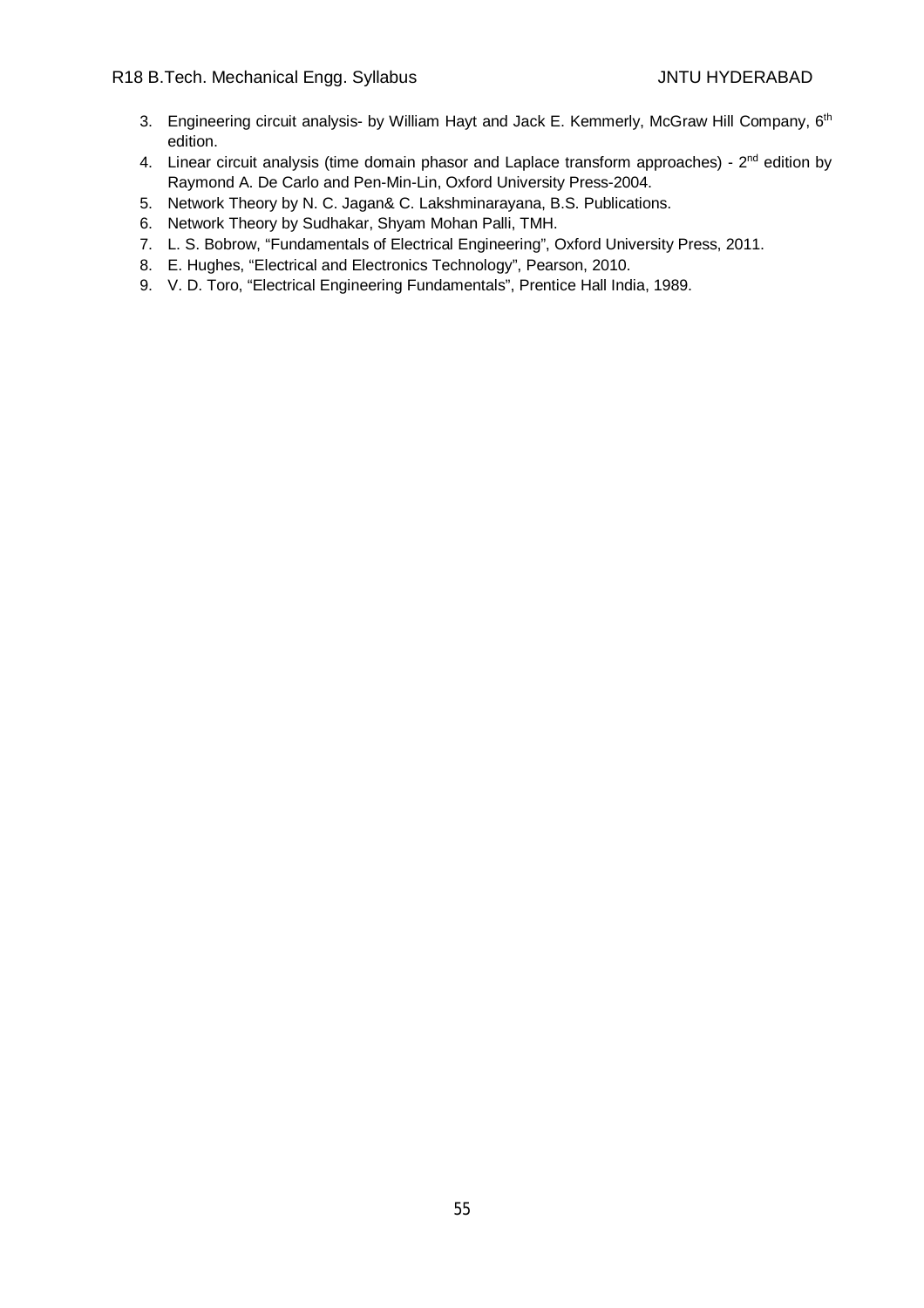## **ME407PC: FLUID MECHANICS AND HYDRAULIC MACHINES LAB**

#### **B.Tech. II Year II Sem. L T/P/D C**

**0 0/2/0 1**

#### **Course Objectives:**

- To understand the basic principles of fluid mechanics.
- To identify various types of flows.
- To understand boundary layer concepts and flow through pipes.
- To evaluate the performance of hydraulic turbines.
- To understand the functioning and characteristic curves of pumps.

#### **Course Outcomes:**

- Able to explain the effect of fluid properties on a flow system.
- Able to identify type of fluid flow patterns and describe continuity equation.
- To analyze a variety of practical fluid flow and measuring devices and utilize fluid mechanics principles in design.
- To select and analyze an appropriate turbine with reference to given situation in power plants.
- To estimate performance parameters of a given Centrifugal and Reciprocating pump.
- Able to demonstrate boundary layer concepts

#### **List of Experiments:**

- 1. Impact of jets on Vanes.
- 2. Performance Test on Pelton Wheel.
- 3. Performance Test on Francis Turbine.
- 4. Performance Test on Kaplan Turbine.
- 5. Performance Test on Single Stage Centrifugal Pump.
- 6. Performance Test on Multi Stage Centrifugal Pump.
- 7. Performance Test on Reciprocating Pump.
- 8. Calibration of Venturimeter.
- 9. Calibration of Orifice meter.
- 10. Determination of friction factor for a given pipe line.
- 11. Determination of loss of head due to sudden contraction in a pipeline.
- 12. Verification of Bernoulli's Theorems.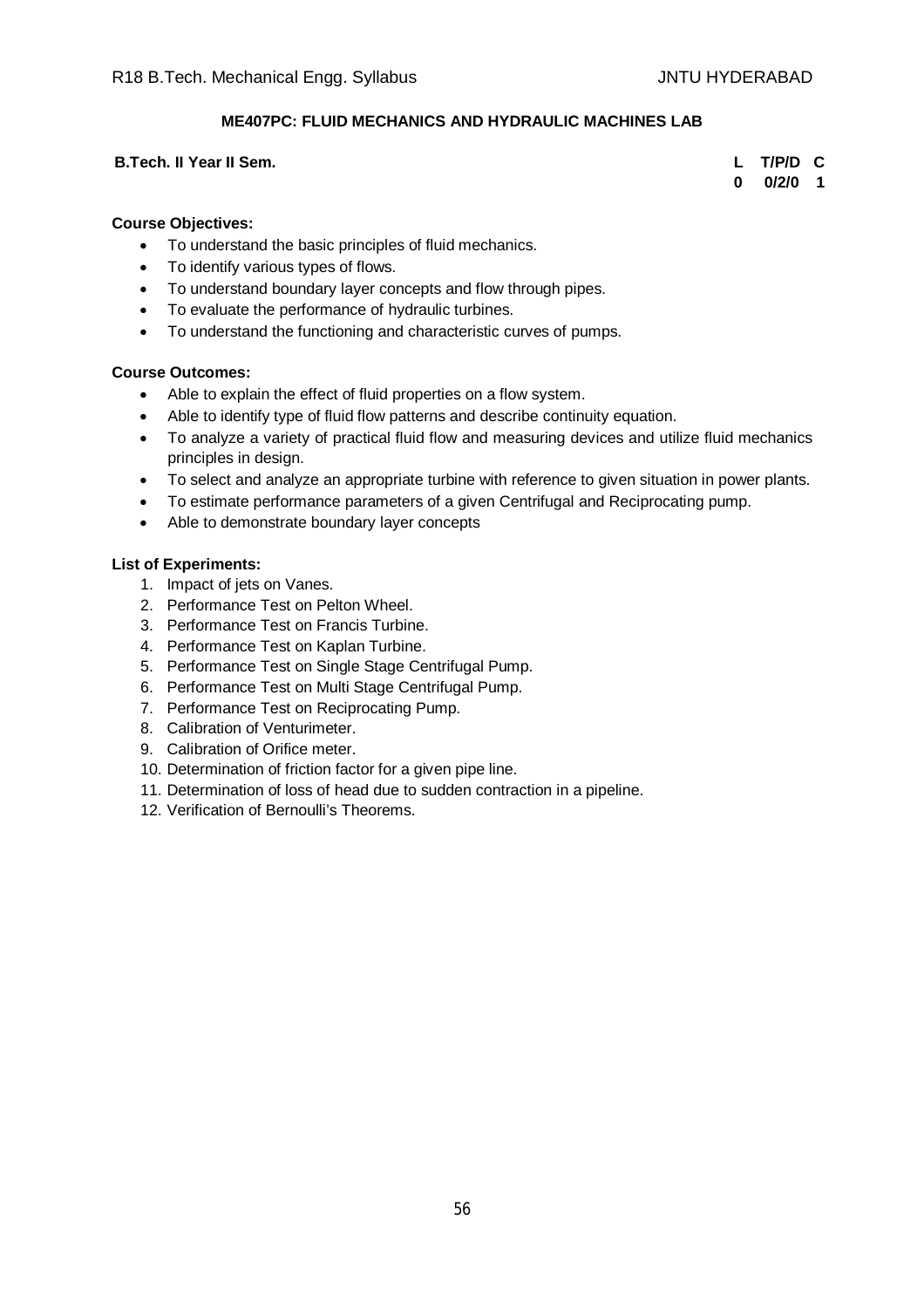## **ME408PC: INSTRUMENTATION AND CONTROL SYSTEMS LAB**

**B.Tech. II Year II Sem. L T/P/D C**

**0 0/2/0 1**

**Pre-requisites**: Basic principles of Instrumentation and control systems

**Course Outcomes:** At the end of the course, the student will be able to Characterize and calibrate measuring devices. Identify and analyze errors in measurement. Analyze measured data using regression analysis. Calibration of Pressure Gauges, temperature, LVDT, capacitive transducer, rotameter.

## **LIST OF EXPERIMENTS:**

- 1. Calibration of Pressure Gauges.
- 2. Calibration of transducer for temperature measurement.
- 3. Study and calibration of LVDT transducer for displacement measurement.
- 4. Calibration of strain gauge for temperature measurement.
- 5. Calibration of thermocouple for temperature measurement.
- 6. Calibration of capacitive transducer for angular displacement.
- 7. Study and calibration of photo and magnetic speed pickups for the measurement of speed.
- 8. Calibration of resistance temperature detector for temperature measurement.
- 9. Study and calibration of a rotameter for flow measurement.
- 10. Study and use of a Seismic pickup for the measurement of vibration amplitude of an engine bed at various loads.
- 11. Study and calibration of McLeod gauge for low pressure.
- 12. Measurement and control of Pressure of a process using SCADA system.
- 13. Measurement and control of level in a tank using capacitive transducer with SCADA.
- 14. Measurement and control of temperature of a process using resistance temperature detector with SCADA.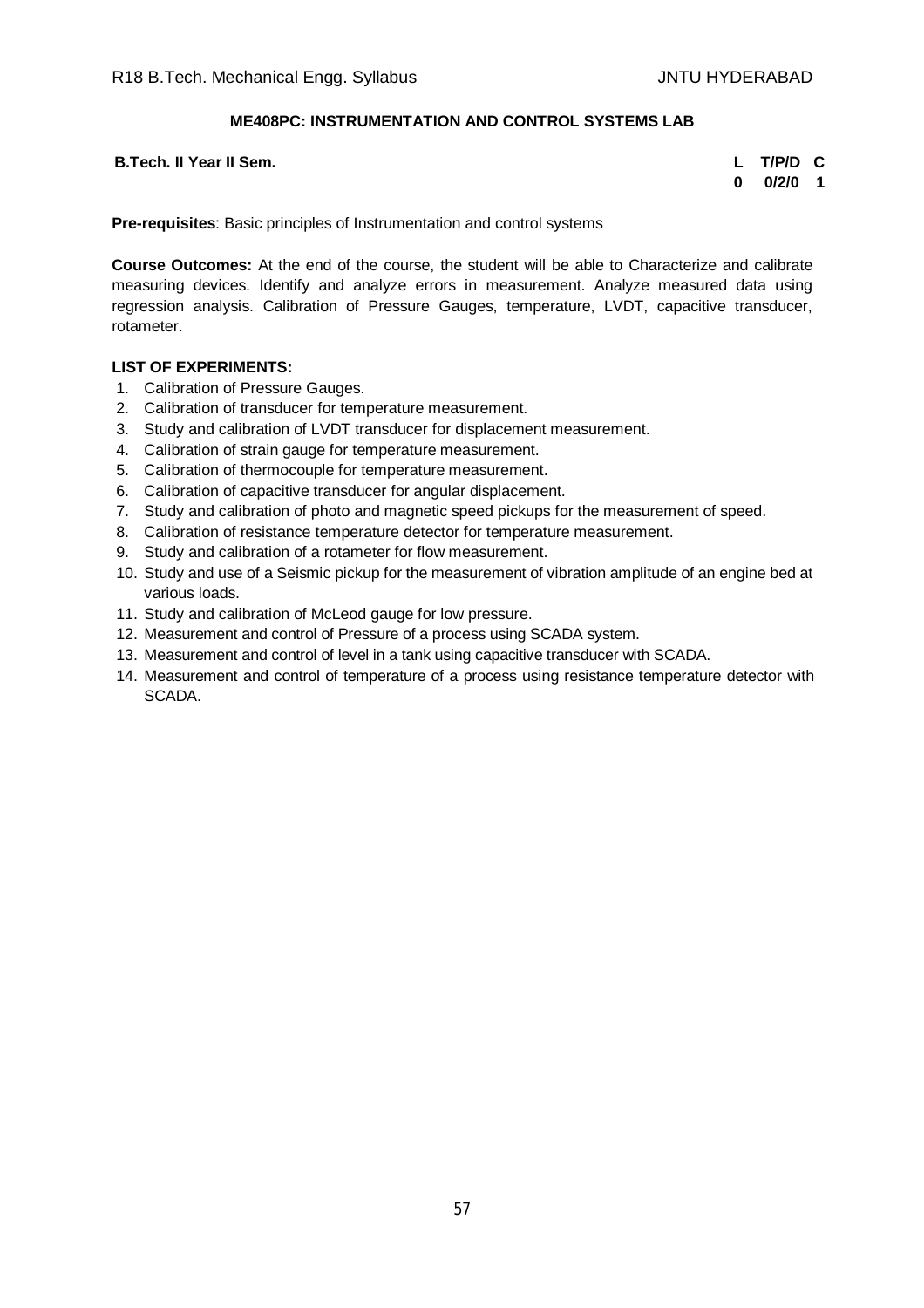## **\*MC409/\*MC309: GENDER SENSITIZATION LAB**

(An Activity-based Course)

**B.Tech. II Year II Sem. L T/P/D C**

**0 0/2/0 0**

## **COURSE DESCRIPTION**

This course offers an introduction to Gender Studies, an interdisciplinary field that asks critical questions about the meanings of sex and gender in society. The primary goal of this course is to familiarize students with key issues, questions and debates in Gender Studies, both historical and contemporary. It draws on multiple disciplines – such as literature, history, economics, psychology, sociology, philosophy, political science, anthropology and media studies – to examine cultural assumptions about sex, gender, and sexuality.

This course integrates analysis of current events through student presentations, aiming to increase awareness of contemporary and historical experiences of women, and of the multiple ways that sex and gender interact with race, class, caste, nationality and other social identities. This course also seeks to build an understanding and initiate and strengthen programmes combating gender-based violence and discrimination. The course also features several exercises and reflective activities designed to examine the concepts of gender, gender-based violence, sexuality, and rights. It will further explore the impact of gender-based violence on education, health and development.

## **Objectives of the Course:**

- To develop students' sensibility with regard to issues of gender in contemporary India.
- To provide a critical perspective on the socialization of men and women.
- To introduce students to information about some key biological aspects of genders.
- To expose the students to debates on the politics and economics of work.
- To help students reflect critically on gender violence.
- To expose students to more egalitarian interactions between men and women.

## **Learning Outcomes:**

- Students will have developed a better understanding of important issues related to gender in contemporary India.
- Students will be sensitized to basic dimensions of the biological, sociological, psychological and legal aspects of gender. This will be achieved through discussion of materials derived from research, facts, everyday life, literature and film.
- Students will attain a finer grasp of how gender discrimination works in our society and how to counter it.
- Students will acquire insight into the gendered division of labour and its relation to politics and economics.
- Men and women students and professionals will be better equipped to work and live together as equals.
- Students will develop a sense of appreciation of women in all walks of life.
- Through providing accounts of studies and movements as well as the new laws that provide protection and relief to women, the textbook will empower students to understand and respond to gender violence.

## **UNIT - I: UNDERSTANDING GENDER**

Introduction: Definition of Gender-Basic Gender Concepts and Terminology-Exploring Attitudes towards Gender-Construction of Gender-Socialization: Making Women, Making Men

- Preparing for Womanhood. Growing up Male. First lessons in Caste.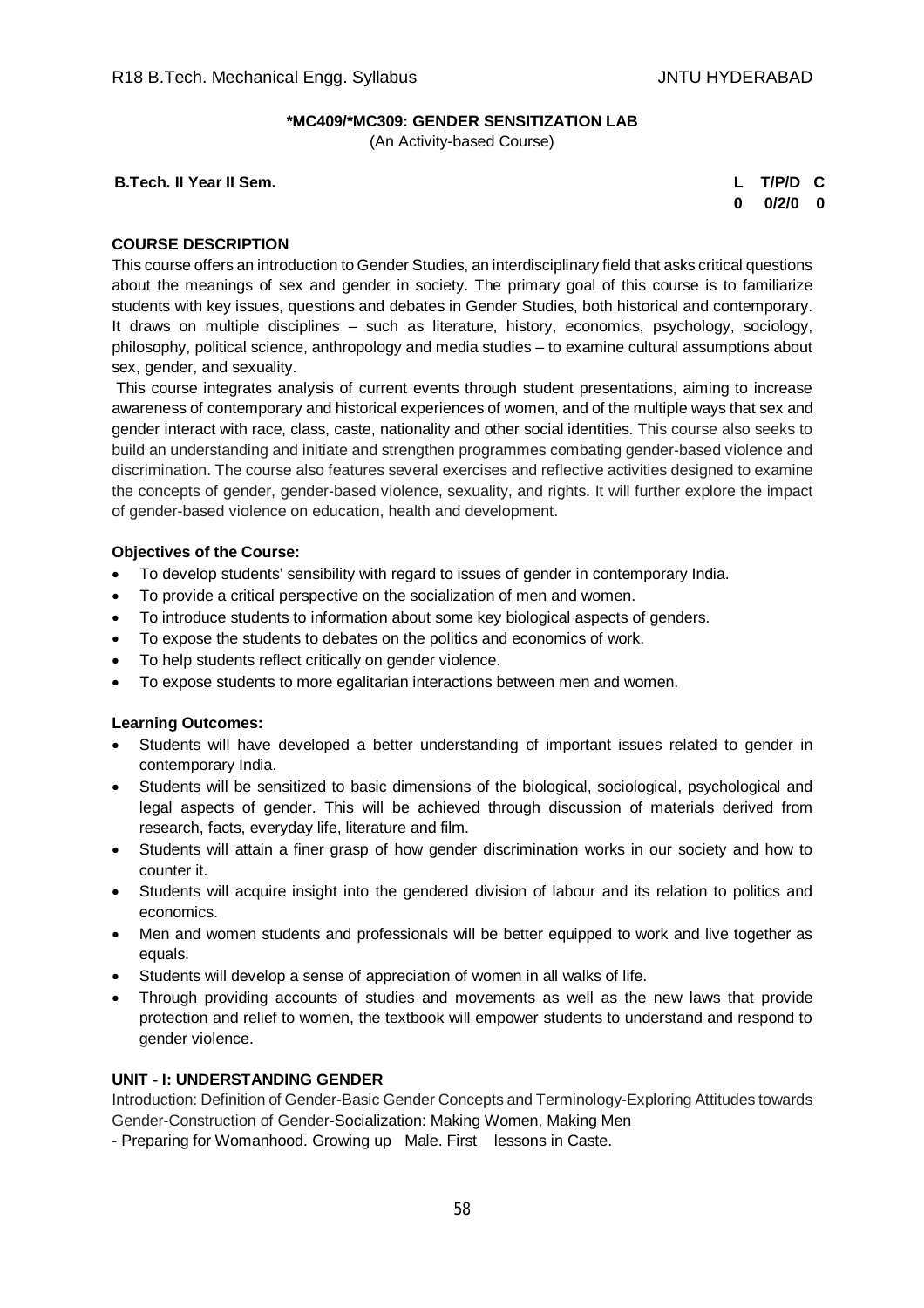## **UNIT – II: GENDER ROLES AND RELATIONS**

Two or Many? -Struggles with Discrimination-Gender Roles and Relations-Types of Gender Roles-Gender Roles and Relationships Matrix-Missing Women-Sex Selection and Its Consequences-Declining Sex Ratio. Demographic Consequences-Gender Spectrum: Beyond the Binary

## **UNIT – III: GENDER AND LABOUR**

Division and Valuation of Labour-Housework: The Invisible Labor- "My Mother doesn't Work." "Share the Load."-Work: Its Politics and Economics -Fact and Fiction. Unrecognized and Unaccounted work. - Gender Development Issues-Gender, Governance and Sustainable Development-Gender and Human Rights-Gender and Mainstreaming

## **UNIT – IV: GENDER - BASED VIOLENCE**

The Concept of Violence- Types of Gender-based Violence-Gender-based Violence from a Human Rights Perspective-Sexual Harassment: Say No! -Sexual Harassment, not Eve-teasing- Coping with Everyday Harassment- Further Reading: "*Chupulu".*

Domestic Violence: Speaking OutIs Home a Safe Place? -When Women Unite [Film]. Rebuilding Lives. Thinking about Sexual Violence Blaming the Victim-"I Fought for my Life…."

## **UNIT – V: GENDER AND CULTURE**

Gender and Film-Gender and Electronic Media-Gender and Advertisement-Gender and Popular Literature- Gender Development Issues-Gender Issues-Gender Sensitive Language-Gender and Popular Literature - Just Relationships: Being Together as Equals

Mary Kom and Onler. Love and Acid just do not Mix. Love Letters. Mothers and Fathers. Rosa Parks-The Brave Heart.

Note: **Since it is Interdisciplinary Course, Resource Persons can be drawn from the fields of English Literature or Sociology or Political Science or any other qualified faculty who has expertise in this field from engineering departments.**

- *Classes will consist of a combination of activities: dialogue-based lectures, discussions, collaborative learning activities, group work and in-class assignments. Apart from the above prescribed book, Teachers can make use of any authentic materials related to the topics given in the syllabus on "Gender".*
- **ESSENTIAL READING**: The Textbook, "*Towards a World of Equals: A Bilingual Textbook on Gender" written* by A.Suneetha, Uma Bhrugubanda, DuggiralaVasanta, Rama Melkote, Vasudha Nagaraj, Asma Rasheed, Gogu Shyamala, Deepa Sreenivas and Susie Tharu **published by Telugu Akademi, Telangana Government in 2015.**

## **ASSESSMENT AND GRADING:**

- Discussion & Classroom Participation: 20%
- Project/Assignment: 30%
- End Term Exam: 50%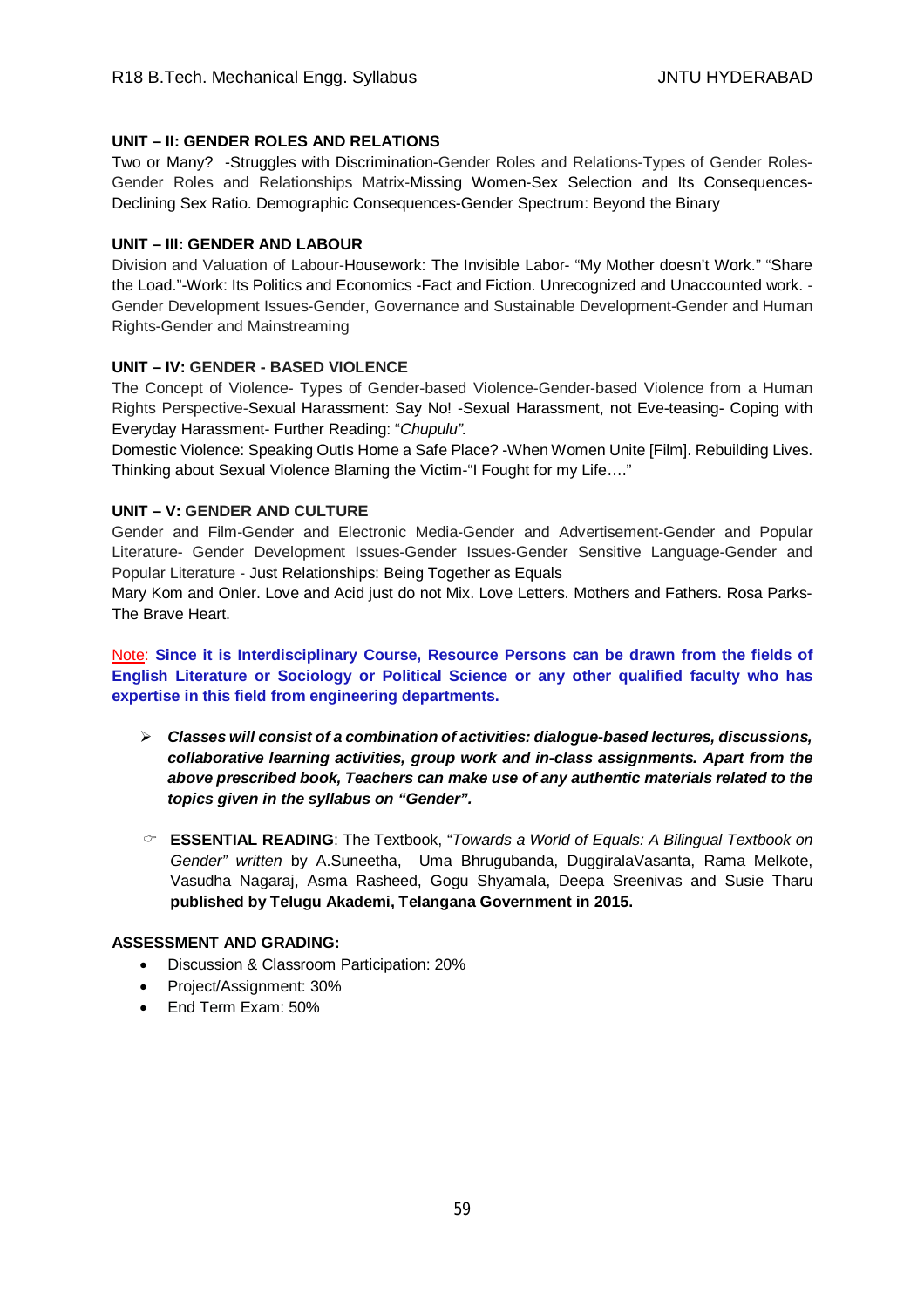## **ME501PC: DYNAMICS OF MACHINERY**

| B.Tech. III Year I Sem. |  |  | L T P C |  |  |
|-------------------------|--|--|---------|--|--|
|-------------------------|--|--|---------|--|--|

|    | L T P C |  |
|----|---------|--|
| 3. | 1 0 4   |  |

**Pre-requisite:** Kinematics of Machinery

**Course Objectives:** The objective is to introduce some of the components mainly used in IC Engines and make analysis of various forces involved. Subjects deals with topics like inertia forces in slider crank mechanism; IC Engine components & the analysis like governors is introduced. It also deals with balancing of rotating & reciprocating parts. Studies are made about balancing of multi cylinder engines, Radial engines etc. study of primary & secondary forces are considered while balancing. Finally they are introduced to the topic of vibrations. The study deals with linear, longitudinal, & torsional vibrations. The idea is to introduce the concept of natural frequency and the importance of resonance and critical speeds.

**Course Outcome:** the study of KOM & DOM are necessary to have an idea while designing the various machine members like shafts, bearings, gears, belts & chains and various I.C. Engine Components & Machine tool parts.

# **UNIT – I**

**Precession:** Gyroscopes – effect of precession – motion on the stability of moving vehicles such as motorcycle – motorcar – aeroplanes and ships.

**Static and Dynamic Force Analysis:** Static force analysis of planar mechanisms – Analytical Method – Dynamic Force Analysis – D'Alembert's principle, Dynamic Analysis of 4-link mechanism, Slider Crank Mechanism.

#### **UNIT – II**

**Turning Moment Diagram and Flywheels:** Engine Force Analysis – Piston Effort, Crank Effort, etc., Inertia Force in Reciprocating Engine – Graphical Method - Turning moment diagram –fluctuation of energy – flywheels and their design - Inertia of connecting rod- inertia force in reciprocating engines – crank effort and torque diagrams.-.

#### **UNIT – III**

**Friction:** pivots and collars – uniform pressure, uniform wear – friction circle and friction axis: lubricated surfaces – boundary friction – film lubrication. Clutches – Types – Single plate, multi-plate and cone clutches. **Brakes and Dynamometers:** Types of brakes: Simple block brake, band and block brakeinternal expanding shoe brake-effect of braking of a vehicle. Dynamometers – absorption and transmission types. General description and methods of operation.

#### **UNIT – IV**

**Governors:** Types of governors - Watt, Porter and Proell governors. Spring loaded governors – Hartnell and Hartung with auxiliary springs. Sensitiveness, isochronisms and hunting **–** stability – effort and power of the governors.

**Balancing:** Balancing of rotating masses- Primary, Secondary, and higher balancing of reciprocating masses. Analytical and graphical methods. Unbalanced forces and couples. Examination of "V" and multi cylinder in-line and radial engines for primary and secondary balancing- locomotive balancing -Hammer blow – Swaying couple – variation of tractive effort.

#### **UNIT – V**

**Vibrations:** Free Vibration of mass attached to vertical spring – Transverse loads – vibrations of beams with concentrated and distributed loads. Dunkerly's method – Raleigh's method. Whirling of shafts – critical speed – torsional vibrations – one, two and three rotor systems.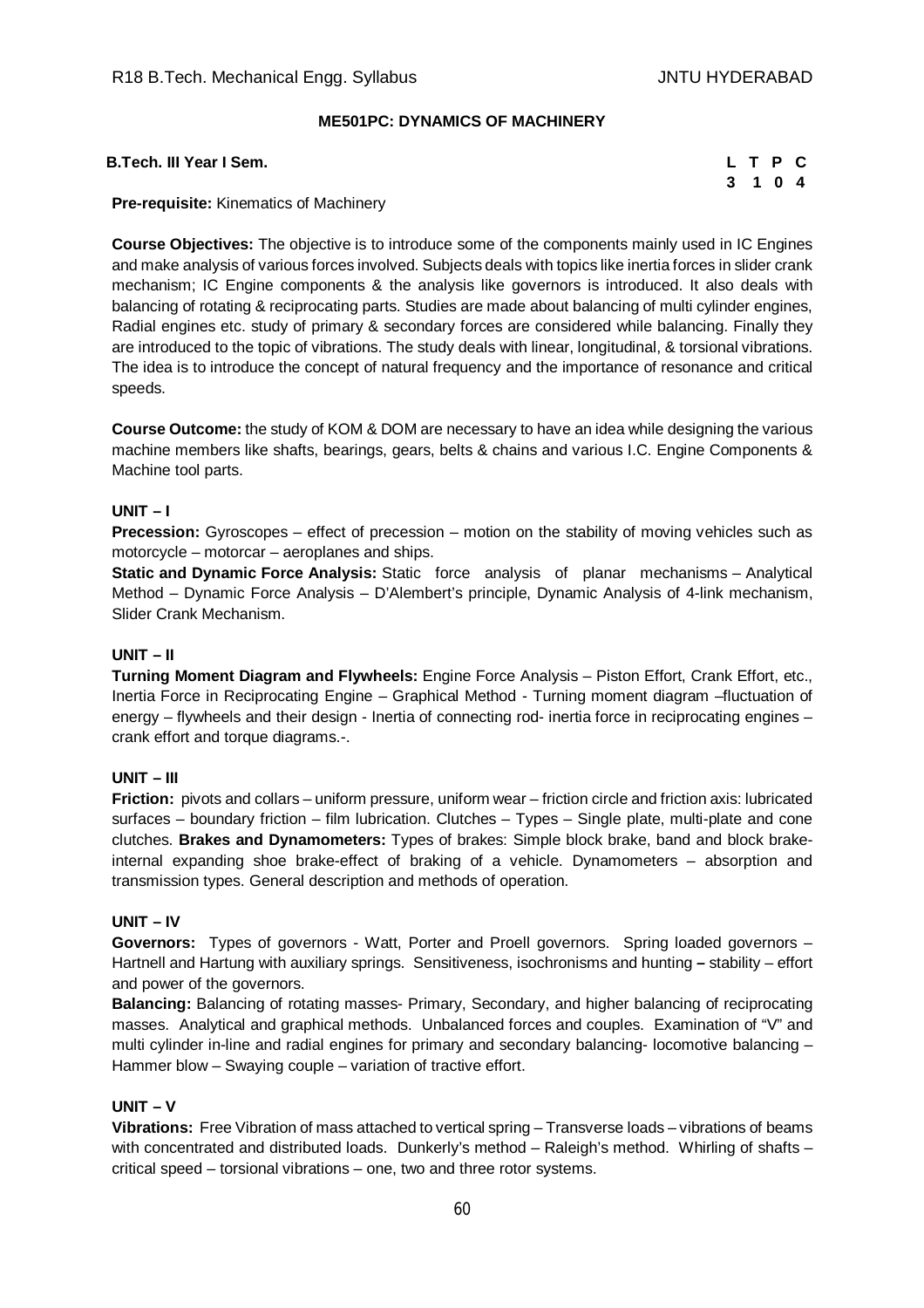# **TEXT BOOKS:**

- 1. Theory of Machines /S.S.Rattan / Mc Graw Hill.
- 2. Theory of Machines /Sadhu Singh/ Pearson

- 1. Theory of Machines and Mechanisms/Joseph E. Shigley / Oxford
- 2. Theory of Machines / Rao,J.S & R.V. Duggipati/ New Age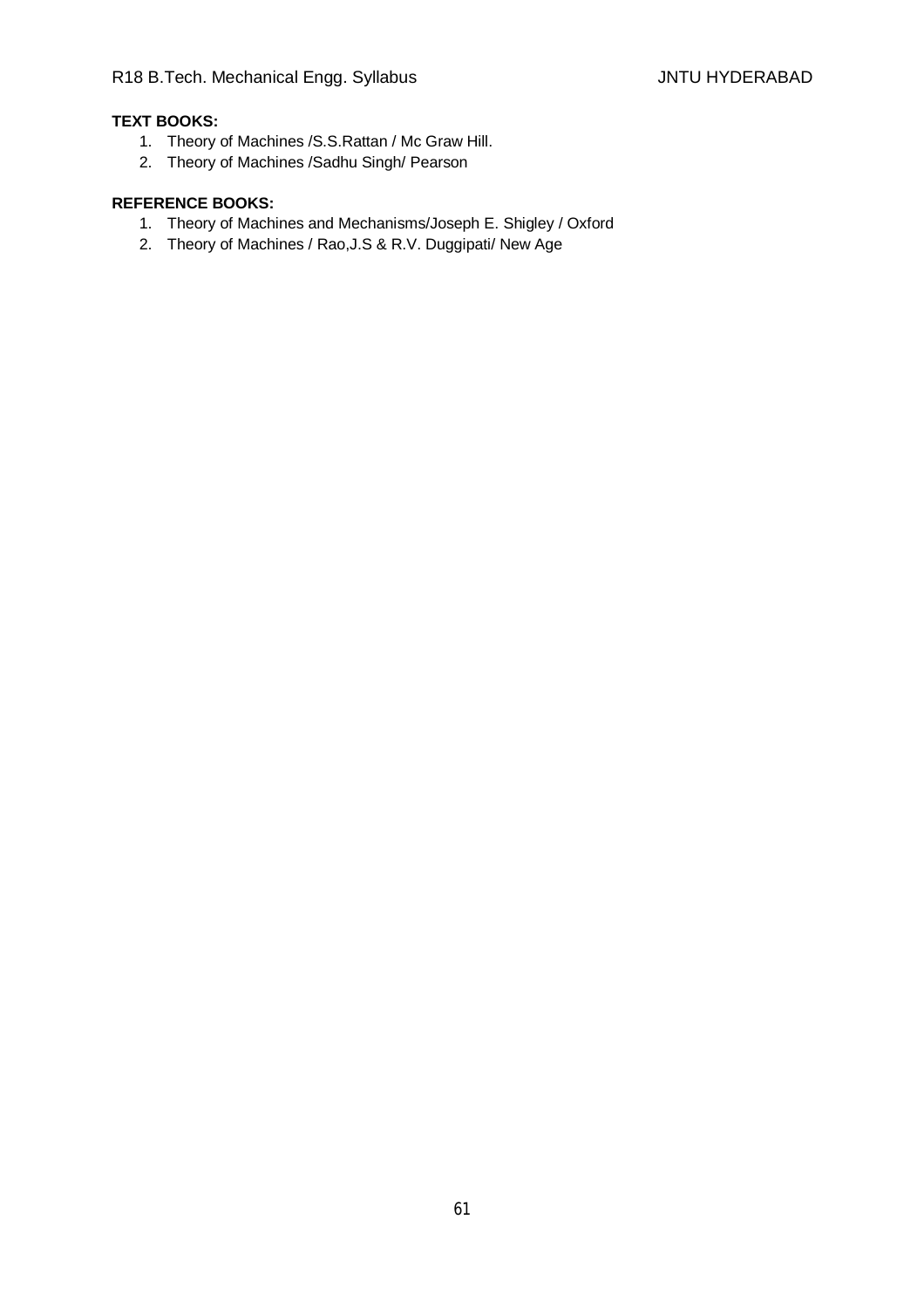## **ME502PC: DESIGN OF MACHINE MEMBERS - I**

| B.Tech. III Year I Sem. |  |  | LTPC |  |
|-------------------------|--|--|------|--|
|-------------------------|--|--|------|--|

| L | T P |     | $\mathbf{C}$ |
|---|-----|-----|--------------|
| 3 | 0   | - 0 | - 3          |

**Note:** Design Data books are not permitted in the Examinations. The design must not only satisfy strength criteria but also rigidity criteria.

**Pre-requisites:** Engineering mechanics, mechanics of solids, manufacturing processes, metallurgy and material science.

## **Course Objectives:**

- To understand the general design procedures and principles in the design of machine elements.
- To study different materials of construction and their properties and factors determining the selection of material for various applications.
- To determine stresses under different loading conditions.
- To learn the design procedure of different fasteners, joints, shafts and couplings.

## **Course Outcomes:**

- The student acquires the knowledge about the principles of design, material selection, component behavior subjected to loads, and criteria of failure.
- Understands the concepts of principal stresses, stress concentration in machine members and fatigue loading.
- Design on the basis of strength and rigidity and analyze the stresses and strains induced in a machine element.

## **UNIT – I**

**Introduction:** General considerations in the design of Engineering Materials and their properties – selection –Manufacturing consideration in design. Tolerances and fits –BIS codes of steels.

**Design for Static Strength:** Simple stresses – Combined stresses – Torsional and Bending stresses – Impact stresses – Stress strain relation – Various theories of failure – Factor of safety – Design for strength and rigidity – preferred numbers. The concept of stiffness in tension, bending, torsion and combined situations.

## **UNIT – II**

**Design for Fatigue Strength:** Stress concentration–Theoretical stress Concentration factor–Fatigue stress concentration factor- Notch Sensitivity – Design for fluctuating stresses – Endurance limit – Estimation of Endurance strength – Gerber's curve– Goodman's line– Soderberg's line.

## **UNIT – III**

**Riveted, Welded and Bolted Joints:** Riveted joints- methods of failure of riveted joints-strength equations-efficiency of riveted joints-eccentrically loaded riveted joints.

Welded joints-Design of fillet welds-axial loads-circular fillet welds under bending, torsion. Welded joints under eccentric loading.

Bolted joints – Design of bolts with pre-stresses – Design of joints under eccentric loading – locking devices – bolts of uniform strength.

## **UNIT – IV**

**Keys, Cotters and Knuckle Joints:** Design of keys-stresses in keys-cottered joints-spigot and socket, sleeve and cotter, Gib and cotter joints-Knuckle joints.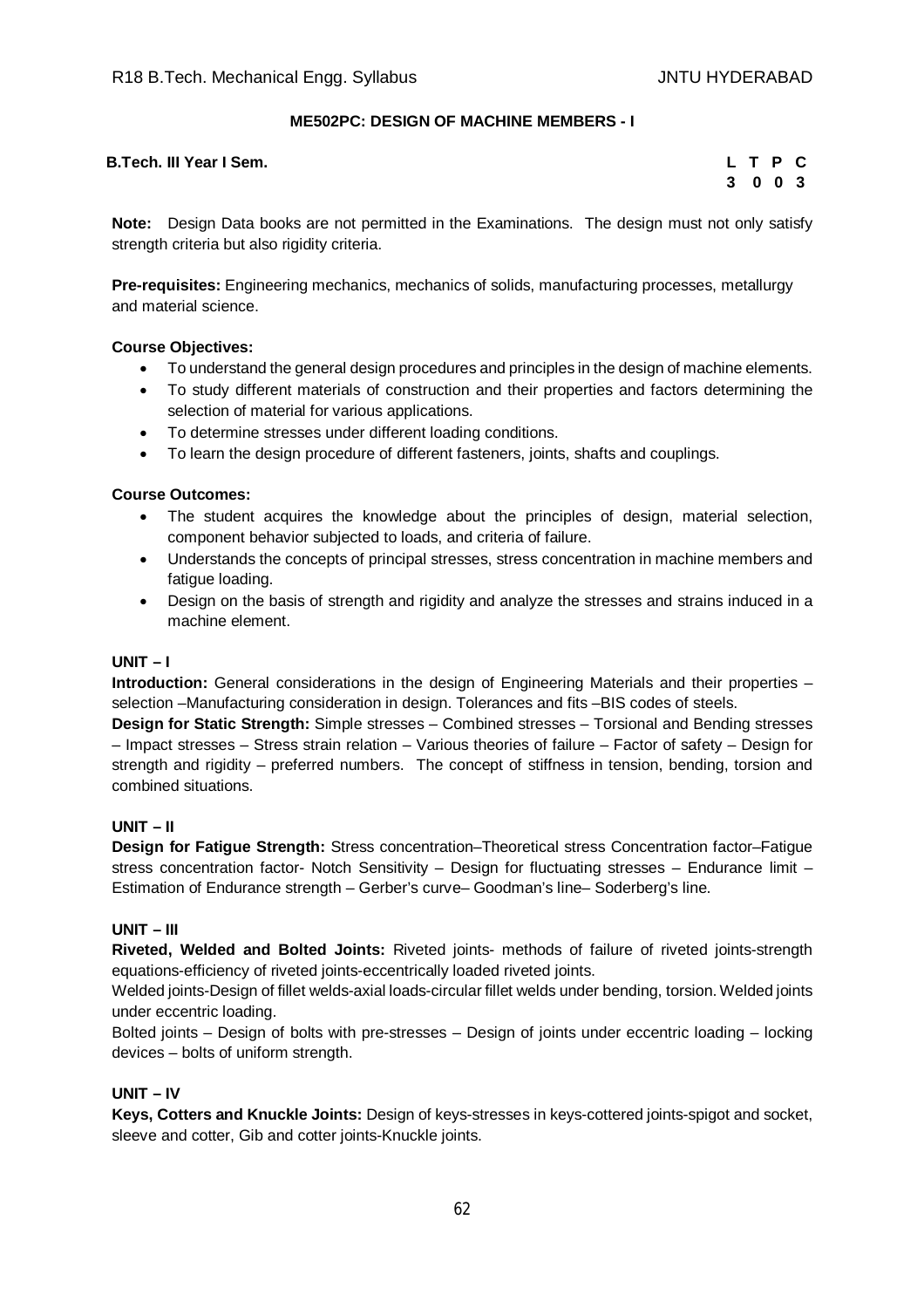# **UNIT – V**

**Shafts:** Design of solid and hollow shafts for strength and rigidity – Design of shafts for combined bending and axial loads – Shaft sizes – BIS code. - Gaskets and seals (stationary & rotary) **Shaft Couplings:** Rigid couplings – Muff, Split muff and Flange couplings. Flexible couplings – Flange coupling (Modified).

## **TEXT BOOKS:**

- 1. Design of Machine Elements / V. Bhandari / Mc Graw Hill
- 2. Machine Design / Jindal / Pearson

- 1. Design of Machine Elements / V. M. Faires / Macmillan
- 2. Design of Machine Elements-I / Kannaiah, M.H / New Age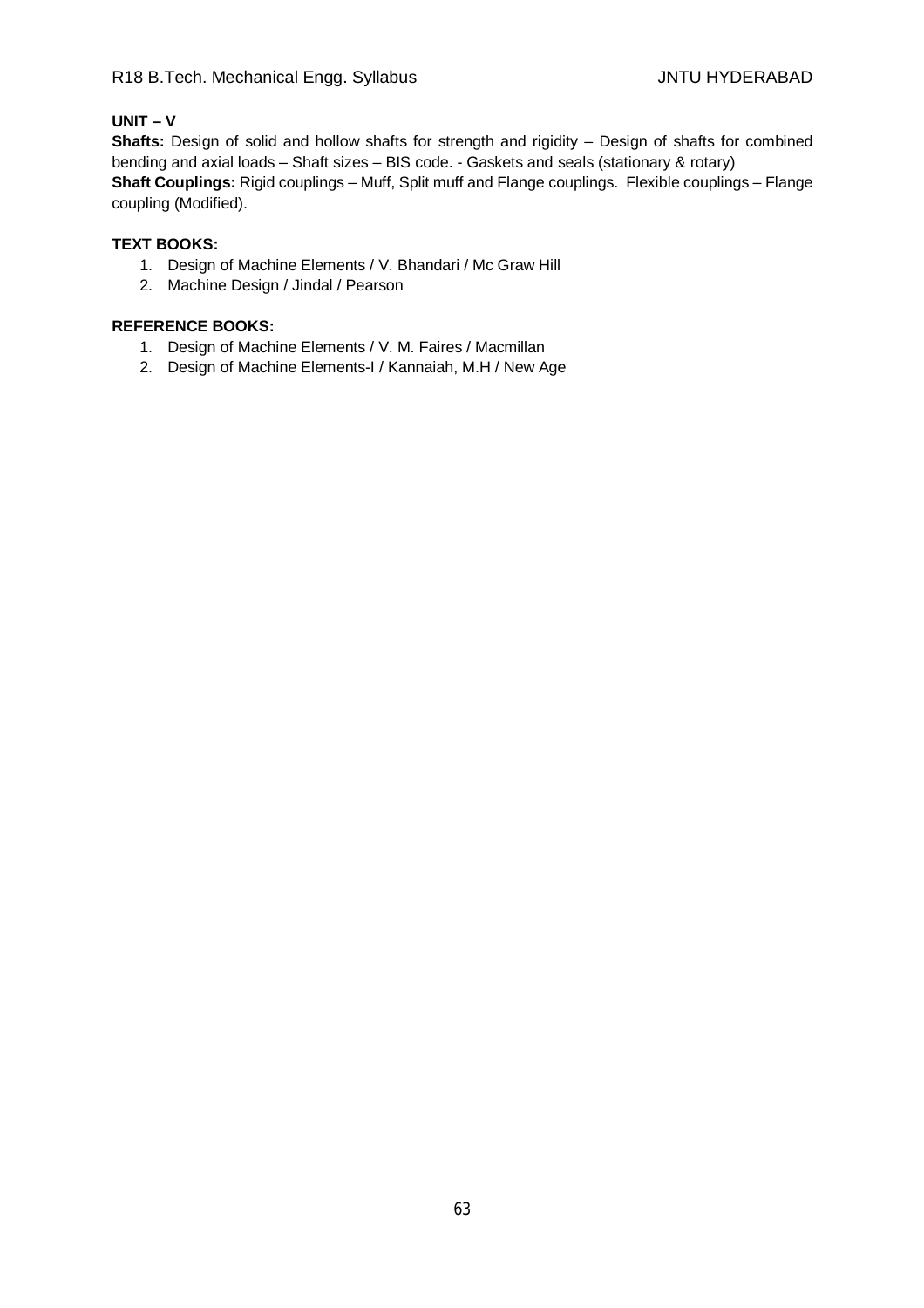## **ME503PC: METROLOGY AND MACHINE TOOLS**

| B.Tech. III Year I Sem. | LTPC    |  |  |
|-------------------------|---------|--|--|
|                         | 3 0 0 3 |  |  |

## **Pre-requisites: None**

**Course Objectives:** The course content enables students to:

- Acquire the knowledge of Engineering metrology and its practice which is having increasing importance in industry.
- Specifically make the student to improve applications aspect in the measurements and control of process of manufacture
- Impart the fundamental aspects of the metal cutting principles and their application in studying the behavior of various machining processes.
- Train in knowing the fundamental parts of various machine tools and their kinematic schemes.
- Discuss various principles of jigs and fixtures which will be used to hold and guide the work pieces and cutting tools in various machine tools

**Course Outcome:** At the end of the course, the student would be able to

- $\bullet$  Identify techniques to minimize the errors in measurement.
- Identify methods and devices for measurement of length, angle, gear & thread parameters, surface roughness and geometric features of parts.
- Understand working of lathe, shaper, planer, drilling, milling and grinding machines.
- Comprehend speed and feed mechanisms of machine tools.
- Estimate machining times for machining operations on machine tools

## **UNIT – I**

Metal cutting: Introduction, elements of cutting process – Geometry of single point tools. Chip formation and types of chips. Engine lathe – Principle of working, types of lathe, specifications. Taper turning,– Lathe attachments. Capstan and Turret lathe – Single spindle and multi-spindle automatic lathes – tool layouts.

## **UNIT – II**

Drilling and Boring Machines – Principles of working, specifications, types, operations performed; twist drill. Types of Boring machines and applications. Shaping, slotting and planing machines – Principles of working – machining time calculations.

## **UNIT – III**

Milling machines – Principles of working – Types of milling machines – Geometry of milling cutters methods of indexing. Grinding – theory of grinding – classification of grinding machines. Types of abrasives, bonds. Selection of a grinding wheel. Lapping, honing and broaching machines, comparison and Constructional features, machining time calculations

## **UNIT – IV**

Limits, fits and tolerances- Types of Fits - Unilateral and bilateral tolerance system, hole and shaft basis system. Interchangeability and selective assembly.

**Limit Gauges:** Taylor's principle, Design of GO and NO-GO gauges, Measurement of angles using Bevel protractor and Sine bar. Measurement of flatness using straight edges, surface plates, optical flat and auto collimator.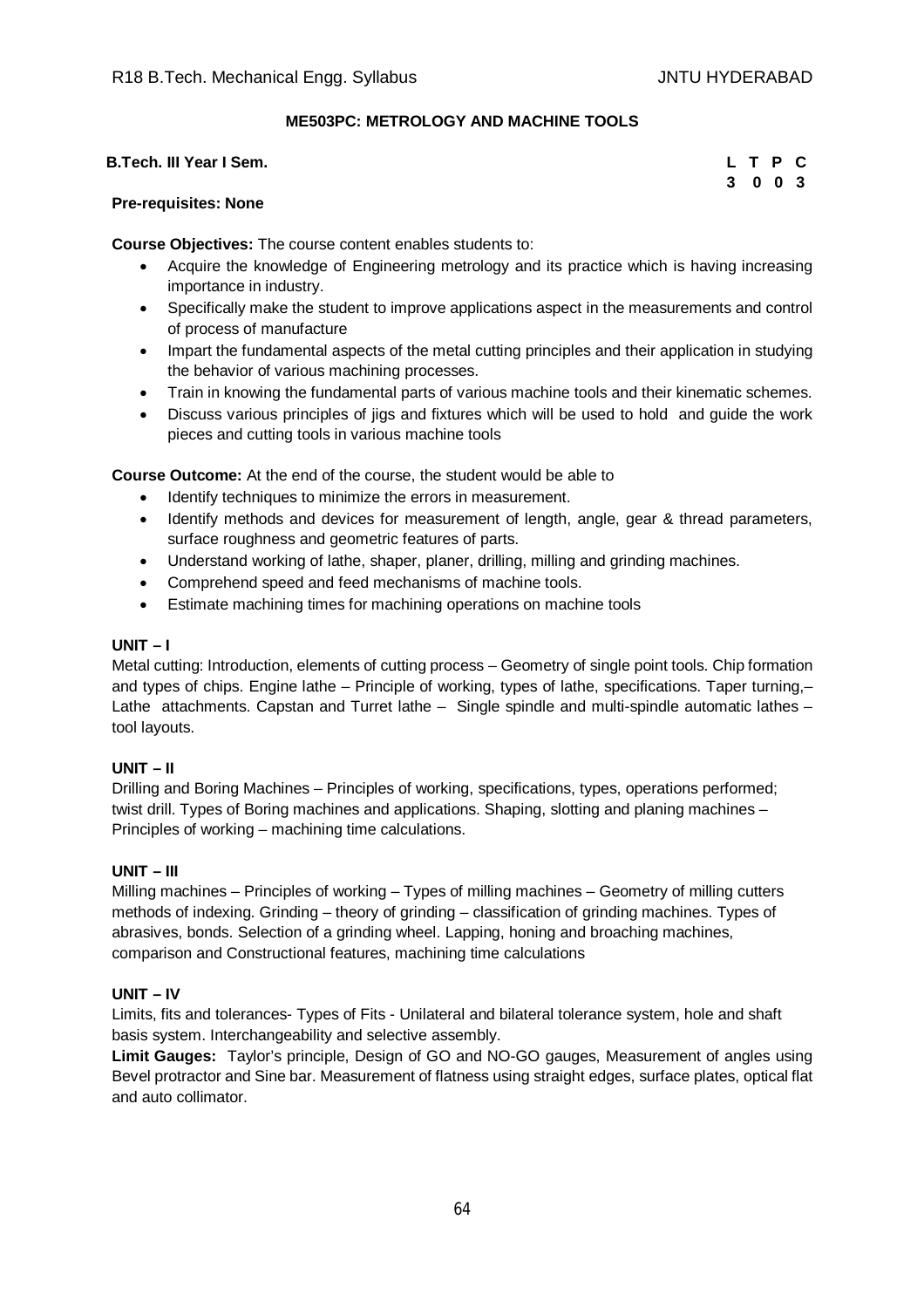## **UNIT – V**

Surface Roughness Measurement: Roughness, Waviness. CLA, RMS, Rz Values. Methods of measurement of surface finish, Talysurf. Screw thread measurement, Gear measurement; Machine Tool Alignment Tests on lathe, milling and drilling machines. Coordinate Measuring Machines: Types and Applications of CMM.

## **TEXT BOOKS:**

- 1. Machine Tool Practices/ Kibbe, Johne. Neely, T. White, Rolando O. Meyer/ Pearson
- 2. Engineering Metrology/ R.K. Jain/ Khanna Publishers.

- 1. Principles of Machine Tools, Bhattacharyya A and Sen.G.C / New Central Book Agency.
- 2. Fundamentals of Dimensional Metrology / Connie Dotson / Thomson
- 3. Fundamentals of Metal Machining and Machine Tools / Geoffrey Boothroyd / McGraw Hill
- 4. Principles of Engineering Metrology/ Rega Rajendra/ Jaico Publishers.
- 5. Metrology and Measurement/ Bewoor & Kulkarni/ Tata Mc Graw Hill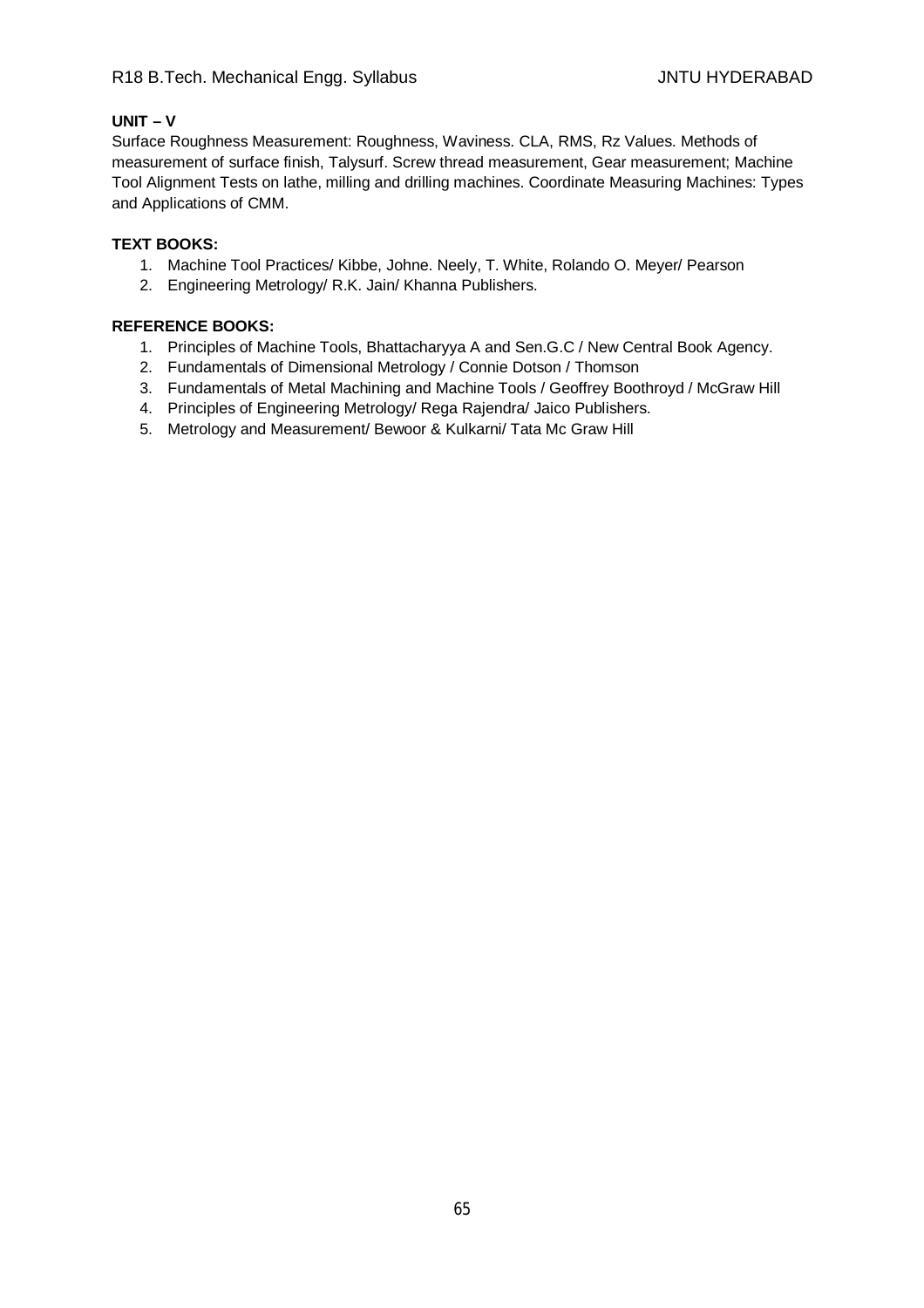## **SM504MS: BUSINESS ECONOMICS AND FINANCIAL ANALYSIS**

**B.Tech. III Year I Sem.** 

|    | L T P |             | C |
|----|-------|-------------|---|
| -3 |       | $0 \t0 \t3$ |   |

**Course Objective:** To learn the basic Business types, impact of the Economy on Business and Firms specifically. To analyze the Business from the Financial Perspective.

**Course Outcome:** The students will understand the various Forms of Business and the impact of economic variables on the Business. The Demand, Supply, Production, Cost, Market Structure, Pricing aspects are learnt. The Students can study the firm's financial position by analysing the Financial Statements of a Company.

#### **UNIT – I: Introduction to Business and Economics**

**Business**: Structure of Business Firm, Theory of Firm, Types of Business Entities, Limited Liability Companies, Sources of Capital for a Company, Non-Conventional Sources of Finance.

**Economics:** Significance of Economics, Micro and Macro Economic Concepts, Concepts and Importance of National Income, Inflation, Money Supply in Inflation, Business Cycle, Features and Phases of Business Cycle. Nature and Scope of Business Economics, Role of Business Economist, Multidisciplinary nature of Business Economics.

#### **UNIT – II: Demand and Supply Analysis**

**Elasticity of Demand:** Elasticity, Types of Elasticity, Law of Demand, Measurement and Significance of Elasticity of Demand, Factors affecting Elasticity of Demand, Elasticity of Demand in decision making, Demand Forecasting: Characteristics of Good Demand Forecasting, Steps in Demand Forecasting, Methods of Demand Forecasting.

**Supply Analysis:** Determinants of Supply, Supply Function & Law of Supply.

#### **UNIT – III: Production, Cost, Market Structures & Pricing**

**Production Analysis:** Factors of Production, Production Function, Production Function with one variable input, two variable inputs, Returns to Scale, Different Types of Production Functions.

**Cost analysis**: Types of Costs, Short run and Long run Cost Functions.

**Market Structures**: Nature of Competition, Features of Perfect competition, Monopoly, Oligopoly, Monopolistic Competition.

**Pricing:** Types of Pricing, Product Life Cycle based Pricing, Break Even Analysis, Cost Volume Profit Analysis.

**UNIT – IV: Financial Accounting:** Accounting concepts and Conventions, Accounting Equation, Double-Entry system of Accounting, Rules for maintaining Books of Accounts, Journal, Posting to Ledger, Preparation of Trial Balance, Elements of Financial Statements, Preparation of Final Accounts.

**UNIT – V: Financial Analysis through Ratios:** Concept of Ratio Analysis, Liquidity Ratios, Turnover Ratios, Profitability Ratios, Proprietary Ratios, Solvency, Leverage Ratios (simple problems). Introduction to Fund Flow and Cash Flow Analysis (simple problems).

#### **TEXT BOOKS:**

- 1. D. D. Chaturvedi, S. L. Gupta, Business Economics Theory and Applications, International Book House Pvt. Ltd. 2013.
- 2. Dhanesh K Khatri, Financial Accounting, Tata McGraw Hill, 2011.
- 3. Geethika Ghosh, Piyali Gosh, Purba Roy Choudhury, Managerial Economics, 2e, Tata McGraw Hill Education Pvt. Ltd. 2012.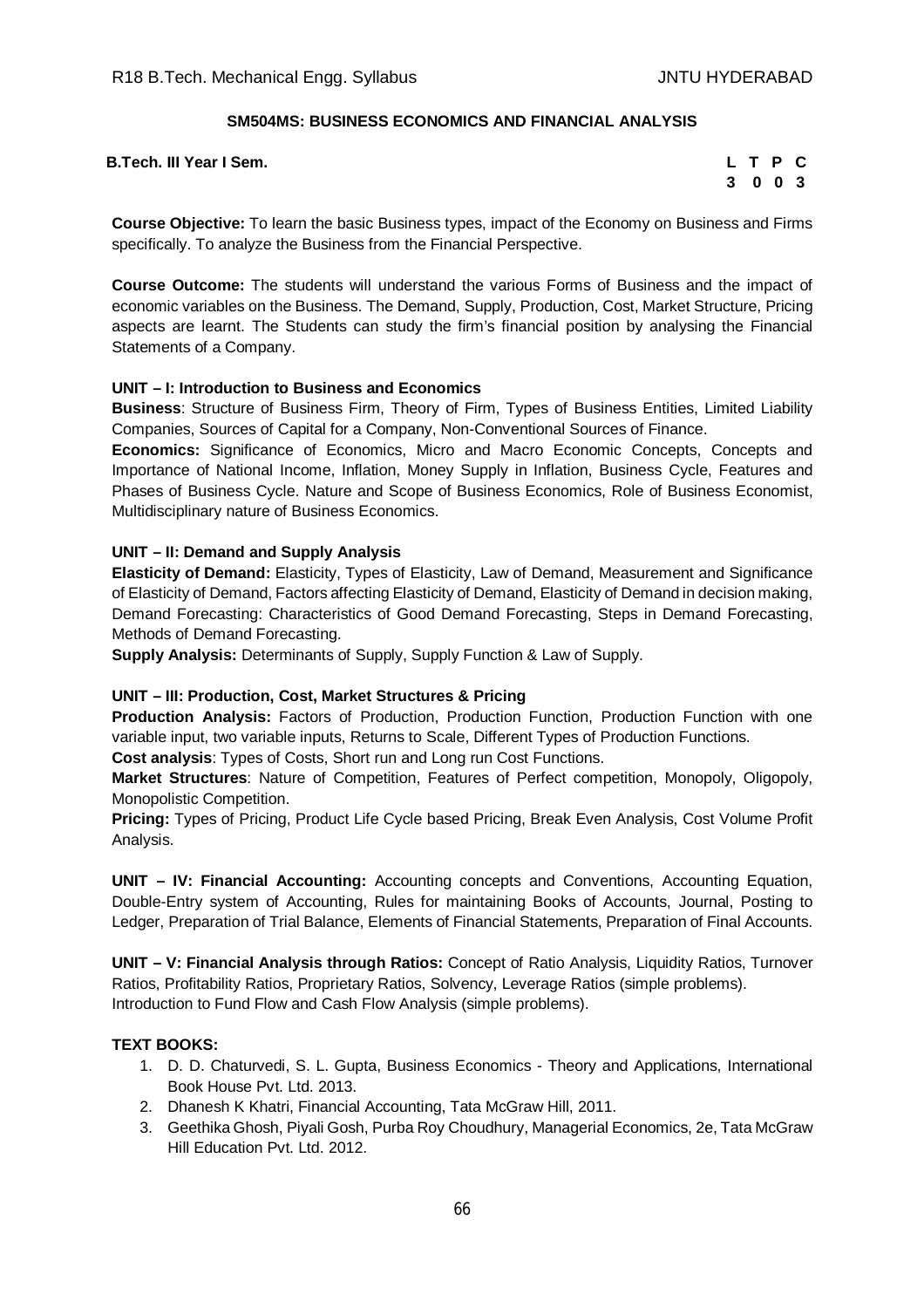- 1. Paresh Shah, Financial Accounting for Management 2e, Oxford Press, 2015.
- 2. S. N. Maheshwari, Sunil K Maheshwari, Sharad K Maheshwari, Financial Accounting, 5e, Vikas Publications, 2013.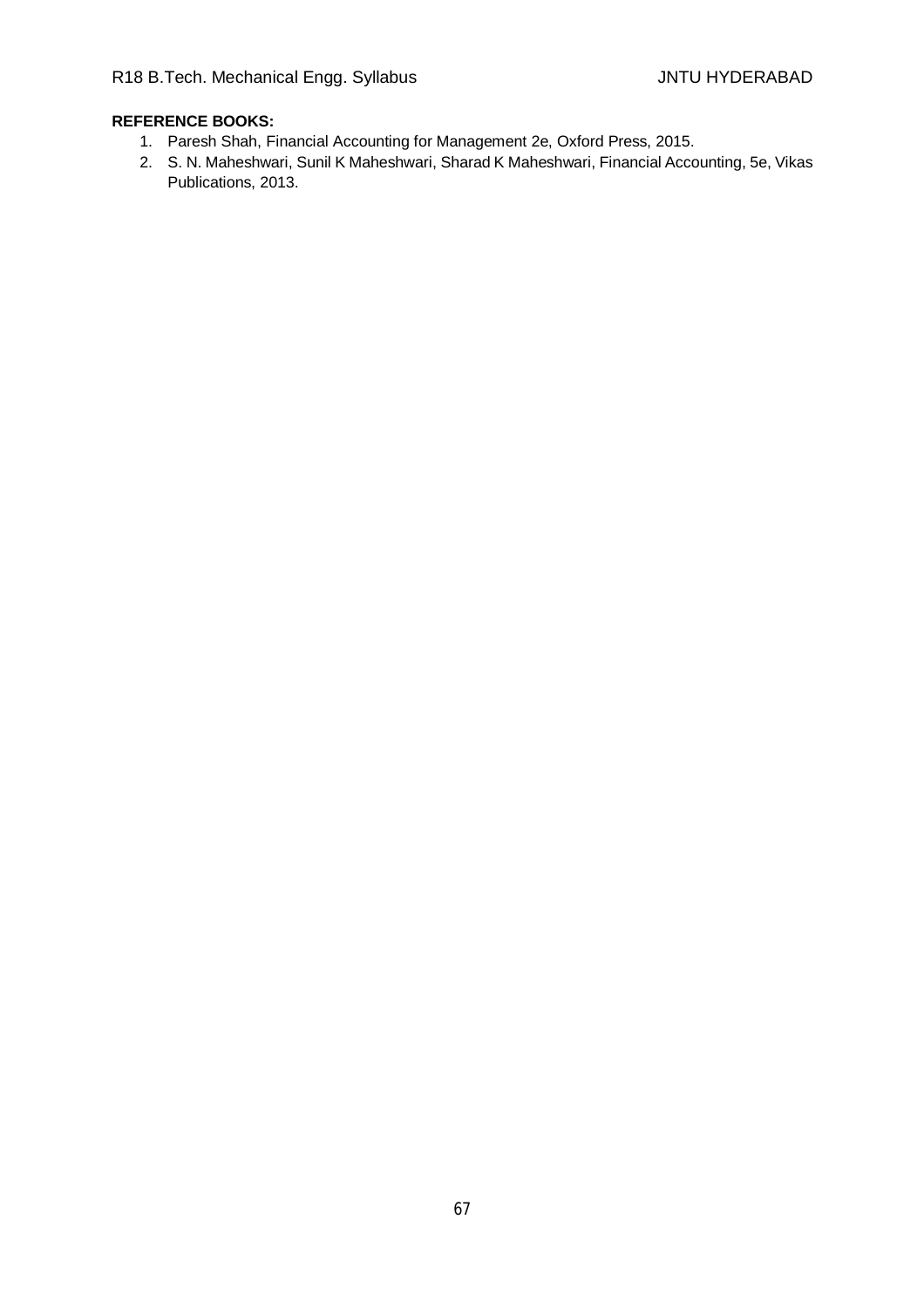## **ME505PC: THERMAL ENGINEERING - II**

**B.Tech. III Year I Sem.** 

| L T P C |  |
|---------|--|
| 3 0 0 3 |  |

**Note:** Steam Table book Permitted. **Pre-requisite**: Thermodynamics

**Course Objective**: To apply the laws of Thermodynamics to analyze steam and gas turbine cycles and to perform analysis of the major components of steam and gas turbine plants and their applications.

**Course Outcomes**: At the end of the course, the student should be able to

- Develop state space diagrams based on the schematic diagrams of process flow of steam and gas turbine plants
- Apply the laws of Thermodynamics to analyze thermodynamic cycles
- Differentiate between vapour power cycles and gas power cycles
- Infer from property charts and tables and to apply the data for the evaluation of performance parameters of the steam and gas turbine plants
- Understand the functionality of major components of steam and gas turbine plants and to do the analysis of these components

## **UNIT – I**

**Steam Power Plant:** Rankine cycle - Schematic layout, Thermodynamic Analysis, Concept of Mean Temperature of Heat addition, Methods to improve cycle performance – Regeneration & reheating. **Boilers** – Classification – Working principles with sketches including H.P.Boilers – Mountings and Accessories – Working principles- Boiler horse power, Equivalent Evaporation, Efficiency and Heat balance – Draught- Classification – Height of chimney for given draught and discharge- Condition for maximum discharge- Efficiency of chimney.

## **UNIT – II**

**Steam Nozzles:** Stagnation Properties- Function of nozzle – Applications and Types- Flow through nozzles- Thermodynamic analysis – Assumptions -Velocity of nozzle at exit-Ideal and actual expansion in nozzle- Velocity coefficient- Condition for maximum discharge- Critical pressure ratio- Criteria to decide nozzle shape- Super saturated flow, its effects, Degree of super saturation and Degree of under cooling - Wilson line.

## **UNIT – III**

**Steam Turbines:** Classification – Impulse turbine; Mechanical details – Velocity diagram – Effect of friction – Power developed, Axial thrust, Blade or diagram efficiency – Condition for maximum efficiency. De-Laval Turbine - its features- Methods to reduce rotor speed-Velocity compounding and Pressure compounding- Velocity and Pressure variation along the flow – Combined velocity diagram for a velocity compounded impulse turbine.

**Reaction Turbine:** Mechanical details – Principle of operation, Thermodynamic analysis of a stage, Degree of reaction –Velocity diagram – Parson's reaction turbine – Condition for maximum efficiency.

## **UNIT - IV**

**Steam Condensers**: Requirements of steam condensing plant – Classification of condensers – Working principle of different types – Vacuum efficiency and Condenser efficiency – Air leakage, sources and its affects, Air pump- Cooling water requirement.

**Gas Turbines:** Simple gas turbine plant – Ideal cycle, essential components – Parameters of performance – Actual cycle – Regeneration, Inter cooling and Reheating –Closed and Semi-closed cycles – Merits and Demerits- Combustion chambers and turbines of Gas Turbine Plant- Brief Concepts.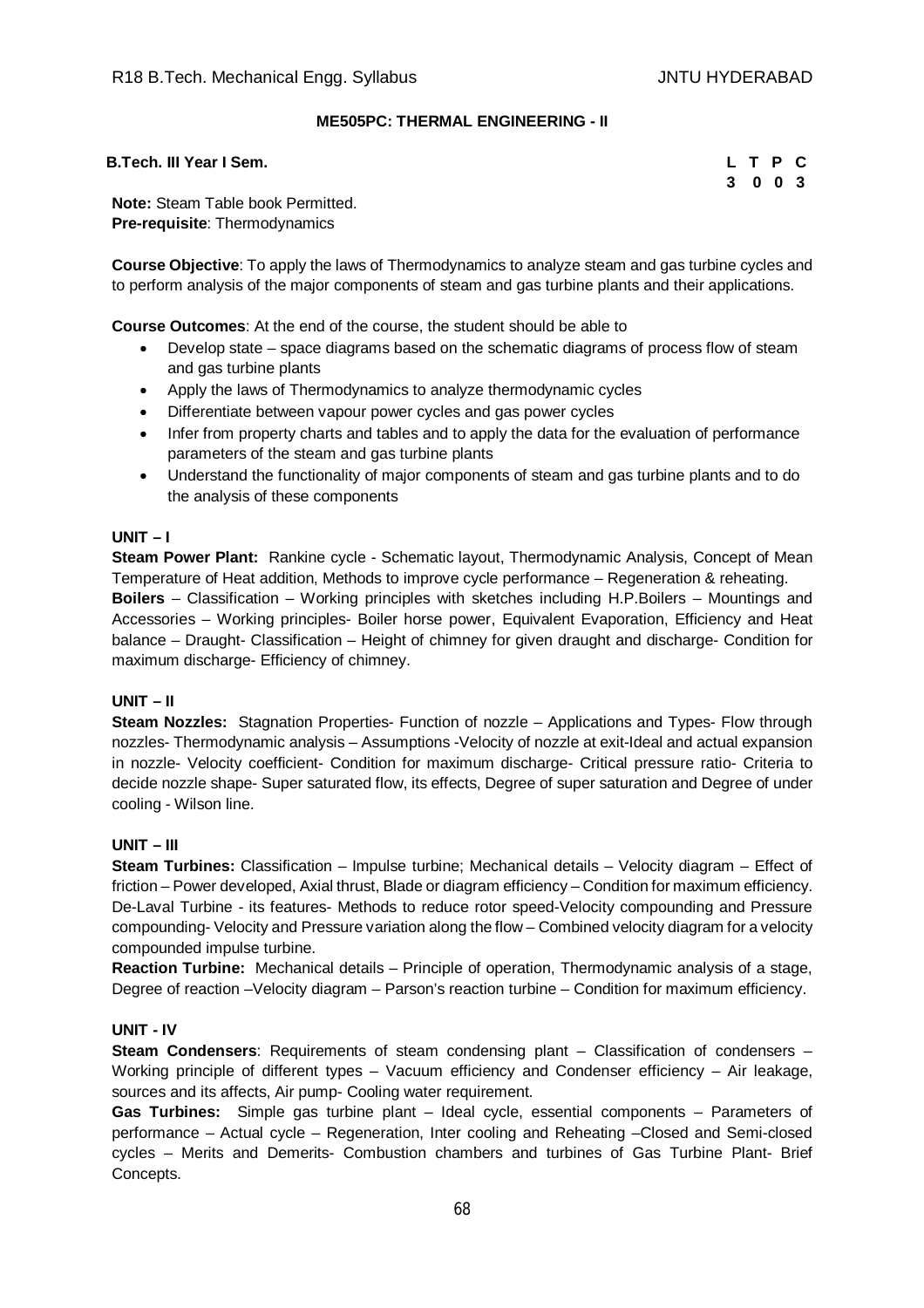## **UNIT – V**

**Jet Propulsion:** Principle of Operation –Classification of jet propulsive engines – Working Principles with schematic diagrams and representation on T-S diagram - Thrust, Thrust Power and Propulsion Efficiency – Turbo jet engines – Needs and Demands met by Turbo jet – Schematic Diagram, Thermodynamic Cycle, Performance Evaluation Thrust Augmentation – Methods.

**Rockets:** Application – Working Principle – Classification – Propellant Type – Thrust, Propulsive Efficiency – Specific Impulse – Solid and Liquid propellant Rocket Engines.

## **TEXT BOOKS:**

- 1. Thermal Engineering / Mahesh M Rathore/ Mc Graw Hill
- 2. Gas Turbines V. Ganesan /Mc Graw Hill

- 1. Gas Turbine Theory/ Saravanamuttoo, Cohen, Rogers/ Pearson
- 2. Fundamentals of Engineering Thermodynamics / Rathakrishnan/ PHI
- 3. Thermal Engineering/ Rajput/ Lakshmi Publications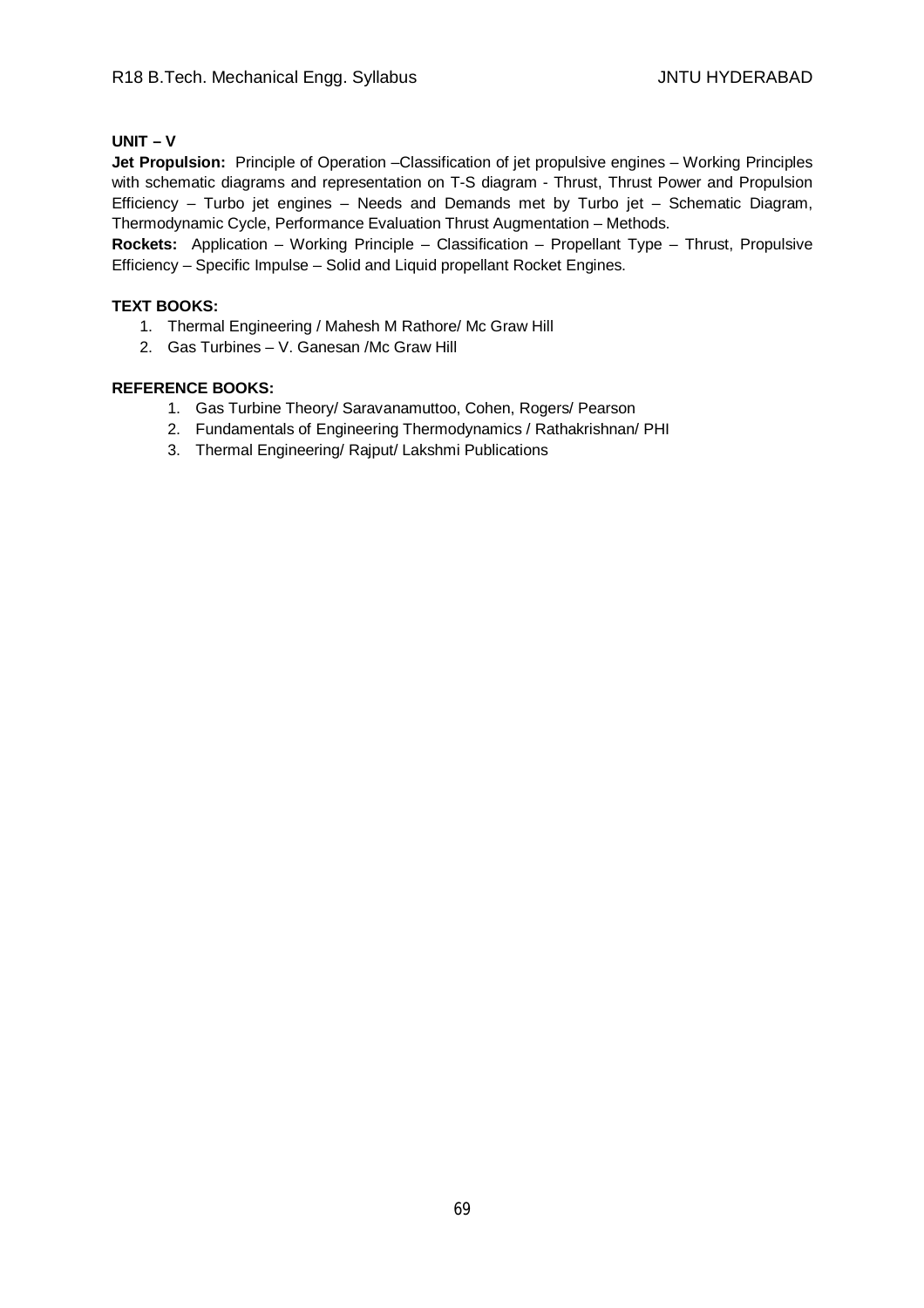## **ME506PC: OPERATIONS RESEARCH**

| <b>B.Tech. III Year I Sem.</b> | LTPC    |  |  |
|--------------------------------|---------|--|--|
|                                | 3 0 0 3 |  |  |

## **Prerequisites**: None

**Course Objectives:** Understanding the mathematical importance of development of model in a particular optimization model for the issue and solving it.

**Course Outcome:** Understanding the problem, identifying variables & constants, Formulation of optimization model and applying appropriate optimization technique

## **UNIT - I**

Development-definition-characteristics and phases-Types of models-Operations Research modelsapplications.

**Allocation:** Linear Programming Problem Formulation-Graphical solution- Simplex method-Artificial variable techniques: Two-phase method, Big-M method.

## **UNIT - II**

**Transportation problem** - Formulation-Optimal solution, unbalanced transportation problem-Degeneracy.

**Assignment problem**- Formulation-Optimal solution, - Variants of Assignment problem- Travelling salesman problem.

## **UNIT - III**

**Sequencing-** Introduction-Flow-Shop sequencing- n jobs through two machines – n jobs through three machines- Job shop sequencing-two jobs through 'm' machines

**Replacement**: Introduction- Replacement of items that deteriorate with time- when money value is not counted and counted- Replacement of items that fail completely- Group Replacement.

## **UNIT - IV**

**Theory of Games**: Introduction- Terminology- Solution of games with saddle points and without saddle points.  $2 \times 2$  games- dominance principle- m  $\times 2$  &  $2 \times n$  games- Graphical method.

**Inventory**: Introduction- Single item, Deterministic models- purchase inventory models with one price break and multiple price breaks- Stochastic models \_ Demand may be discrete variable or continuous variable- single period model and no setup cost.

## **UNIT - V**

**Waiting lines**: Introduction- Terminology- Single channel- Poisson arrivals and Exponential service times with infinite population.

**Dynamic Programming:** Introduction- Terminology, Bellman's principle of optimality- Applications of Dynamic programming- shortest path problem- linear programming problem.

## **TEXT BOOK:**

- 1. Operations Research/ J. K. Sharma4e./ MacMilan
- 2. Introduction to OR/ Hillier & Libemann/TMH

- 1. Introduction to OR/Taha/PHI
- 2. Operations Research/NVS Raju/SMS Education/3rd Revised Edition
- 3. Operations Research /A. M. Natarajan, P.Balasubramaniam, A. Tamilarasi/Pearson Education.
- 4. Operations Research/ Wagner/ PHI Publications.
- 5. Operations Research/M.V. Durga Prasad, K.Vijaya Kumar Reddy, J. Suresh Kumar/Cengage Learning.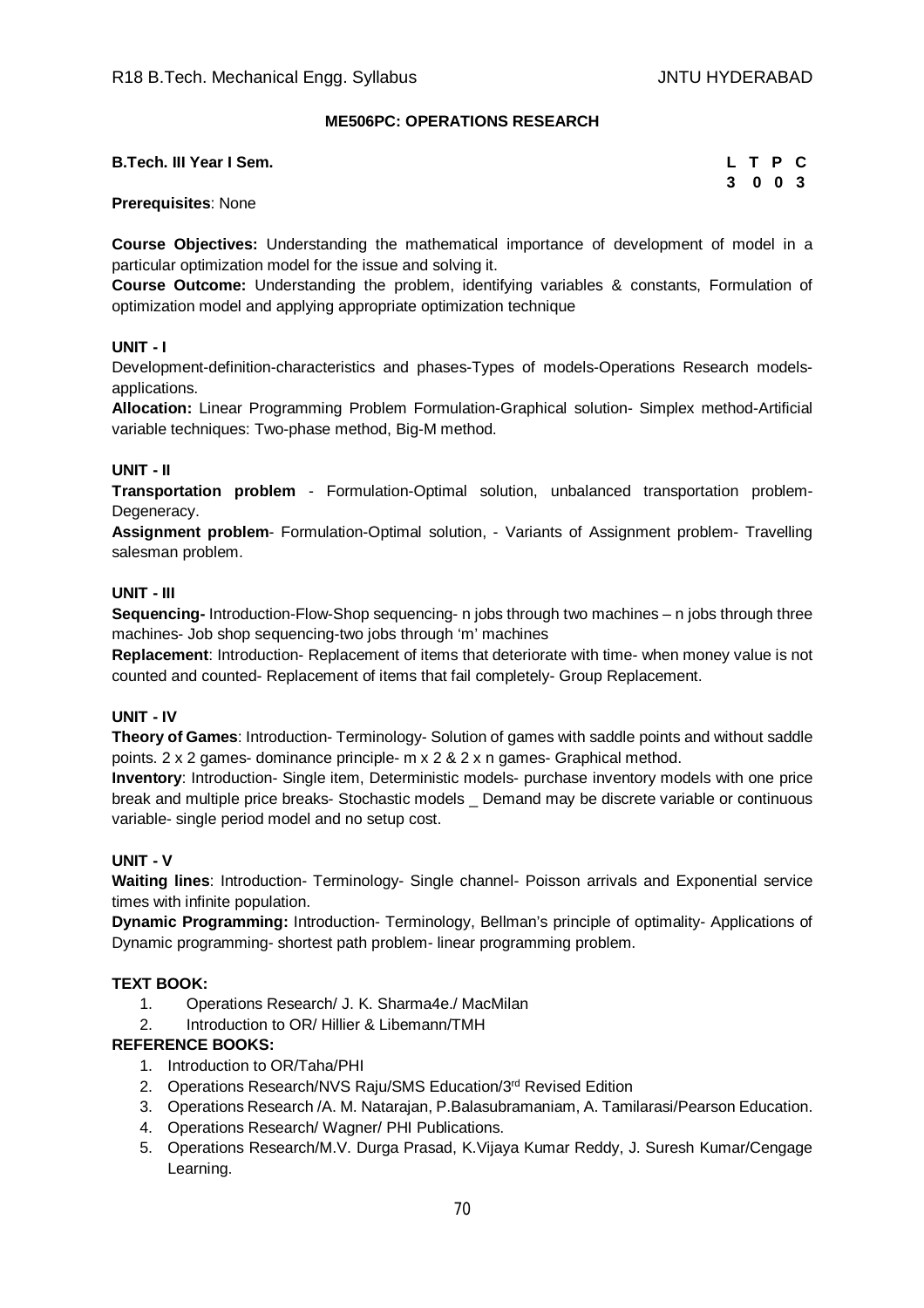## **ME507PC: THERMAL ENGINEERING LAB**

| B.Tech. III Year I Sem. | LTPC    |  |  |
|-------------------------|---------|--|--|
|                         | 0 0 2 1 |  |  |
|                         |         |  |  |

**Pre-Requisite:** Thermodynamics & Thermal Engineering - I

**Objective:** To understand the working principles of IC Engines, Compressors.

#### **List of Experiments**

- 1. I.C. Engines Valve / Port Timing Diagrams
- 2. I.C. Engines Performance Test for 4 Stroke SI engines
- 3. I.C. Engines Performance Test for 2 Stroke SI engines
- 4. I.C. Engines Morse, Retardation, Motoring Tests
- 5. I.C. Engine Heat Balance CI/SI Engines
- 6. I.C. Engines Economical speed Test on a SI engine
- 7. I.C. Engines effect of A/F Ratio in a SI engine
- 8. Performance Test on Variable Compression Ratio Engine
- 9. IC engine Performance Test on a 4S CI Engine at constant speed
- 10. Volumetric efficiency of Air Compressor Unit
- 11. Dis-assembly / Assembly of Engines
- 12. Study of Boilers

**Note:** Perform any 10 out of the 12 Exercises.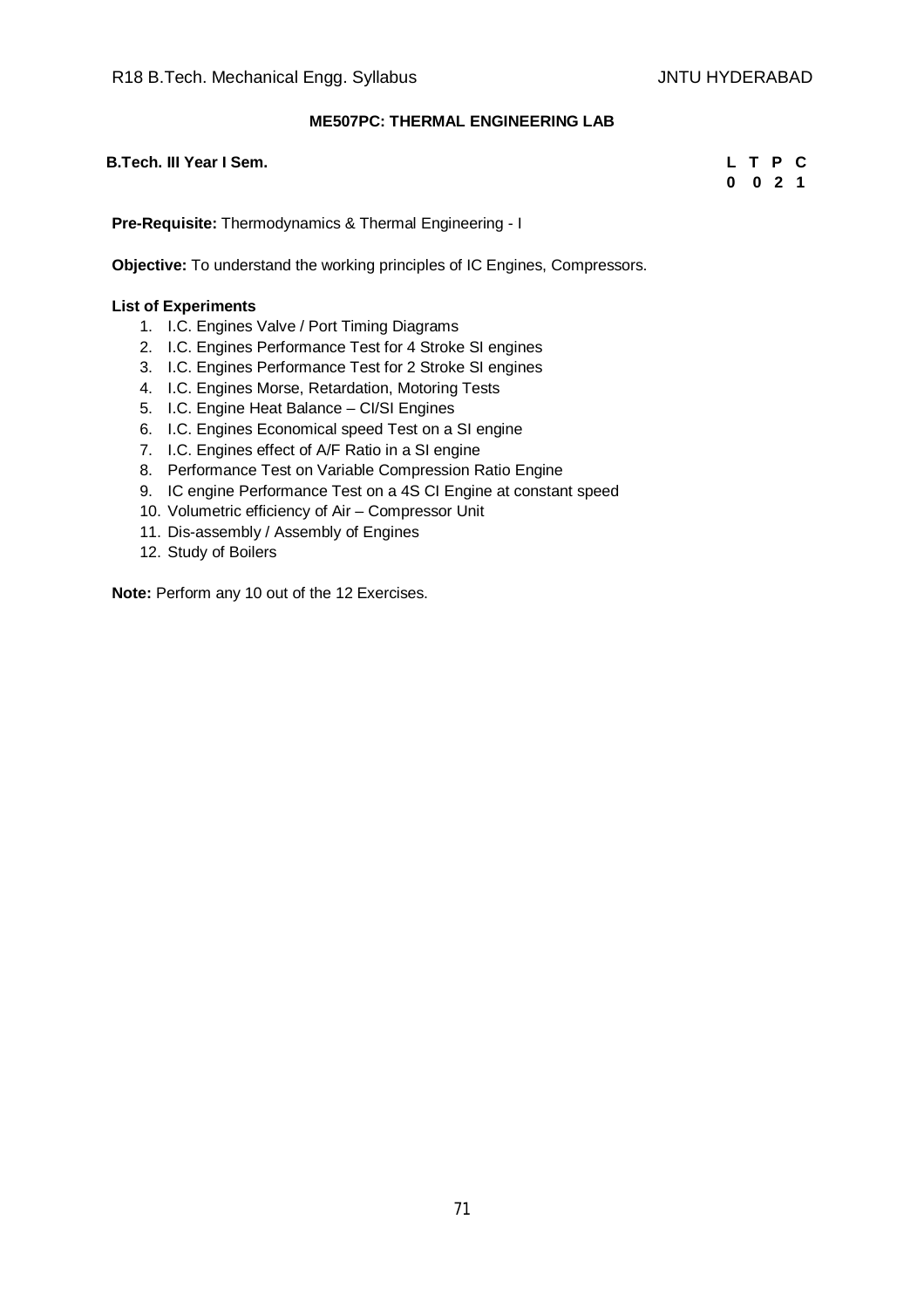## **ME508PC: METROLOGY AND MACHINE TOOLS LAB**

#### **B.Tech. III Year I Sem. L T P C**

# **0 0 2 1**

#### **Course Objectives:**

- 1. To import practical exposure to the metrology equipment & Machine Tools
- 2. To conduct experiments and understand the working of the same.

**Prerequisites:** Theoretical exposure to Metrology and machine tools.

#### **List of Experiments:**

- 1. Step turning on lathe machine
- 2. Taper turning on lathe machine
- 3. Thread cutting and knurling on lathe machine (2 exercises)
- 4. Measurement of cutting forces on lathe
- 5. Machining of holes using Drilling and boring machines.
- 6. Gear cutting on the Milling machine
- 7. Grinding of Tool angles using Cylindrical / Surface Grinding
- 8. Measurement of lengths, heights, diameters by vernier calipers, micrometers.
- 9. Measurement of Diameter of bores by internal micrometers and dial bore indicators.
- 10. Use of gear teeth vernier calipers for checking the chordal addendum and chordal height of the spur gear.
- 11. Angle and taper measurements by bevel protractor and sine bars.
- 12. Thread measurement by 2-wire and 3-wire methods.
- 13. Surface roughness measurement by Tally Surf.
- 14. Use of mechanical comparator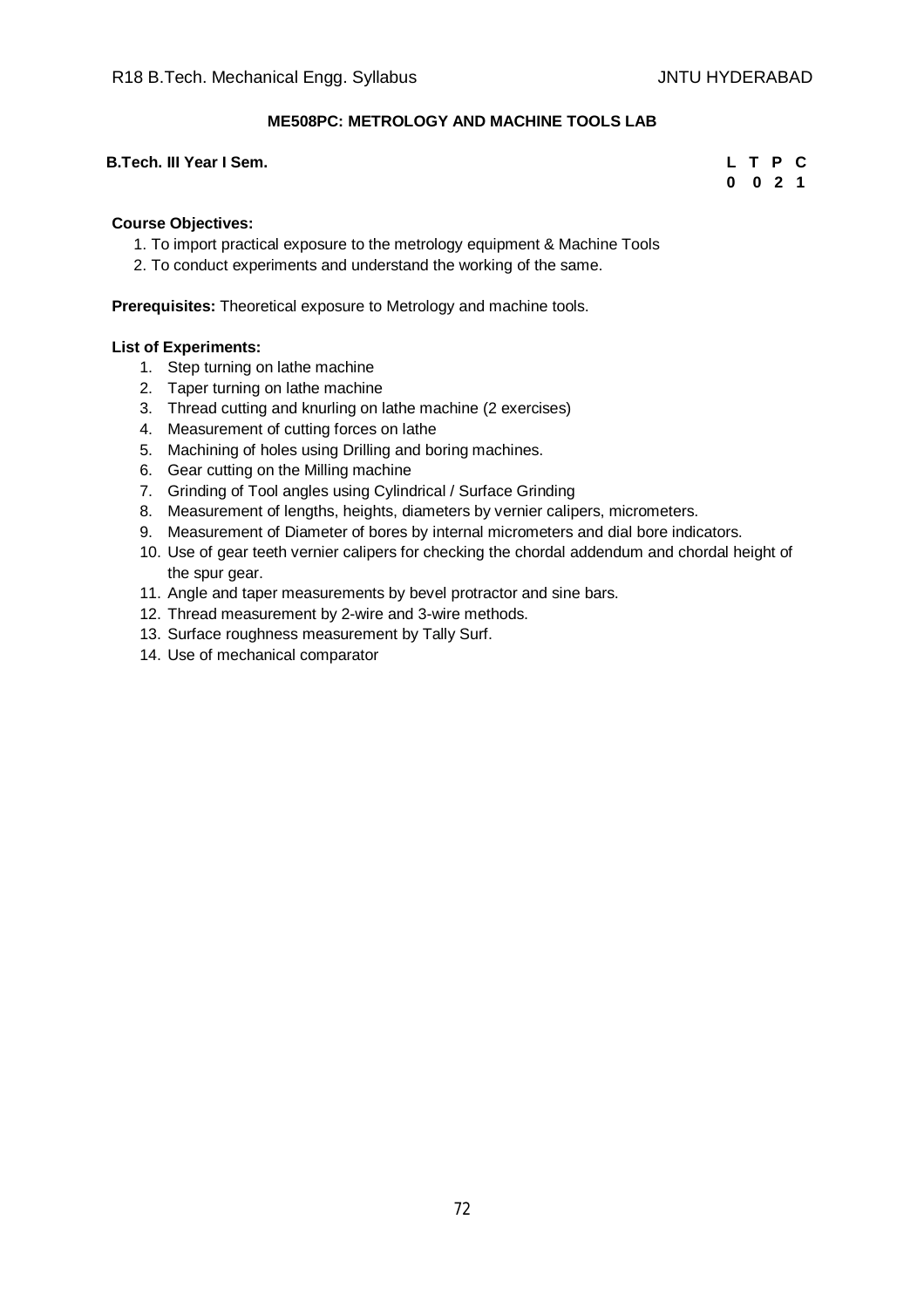## **ME509PC: KINEMATICS AND DYNAMICS LAB**

| B.Tech. III Year I Sem. | LTPC    |  |  |
|-------------------------|---------|--|--|
|                         | 0 0 2 1 |  |  |

## **Pre-requisites:**

Prerequisites for the graduate-level course are Kinematics, Dynamics, differential equations, motion simulation, displacement, velocity, acceleration, force, torque, power, Newton's motion laws, vibration, Gyroscopic Effect, Cams, Bearings.

**Course Objectives:** The objective of the lab is to understand the kinematics and dynamics of mechanical elements such as linkages, gears, cams and learn to design such elements to accomplish desired motions or tasks.

**Course Outcomes:** Upon successful completion of this lab, students should be able to:

- Understand types of motion
- Analyze forces and torques of components in linkages
- Understand static and dynamic balance
- Understand forward and inverse kinematics of open-loop mechanisms

**Experiments:** (A Minimum of 10 experiments are to be conducted)

- 1. To determine the state of balance of machines for primary and secondary forces
- 2. To determine the frequency of torsional vibration of a given rod
- 3. Determine the effect of varying mass on the centre of sleeve in porter and proell governor
- 4. Find the motion of the follower if the given profile of the cam
- 5. The balance masses statically and dynamically for single rotating mass systems
- 6. Determine the critical speed of a given shaft for different n-conditions
- 7. For a simple pendulum determine time period and its natural frequency
- 8. For a compound pendulum determine time period and its natural frequency
- 9. Determine the effect of gyroscope for different motions
- 10. Determine time period, amplitude and frequency of undamped free longitudinal vibration of single degree spring mass systems.
- 11. Determine the pressure distribution of lubricating oil at various load and speed of a Journal bearing.
- 12. Determine time period, amplitude and frequency of damped free longitudinal vibration of single degree spring mass systems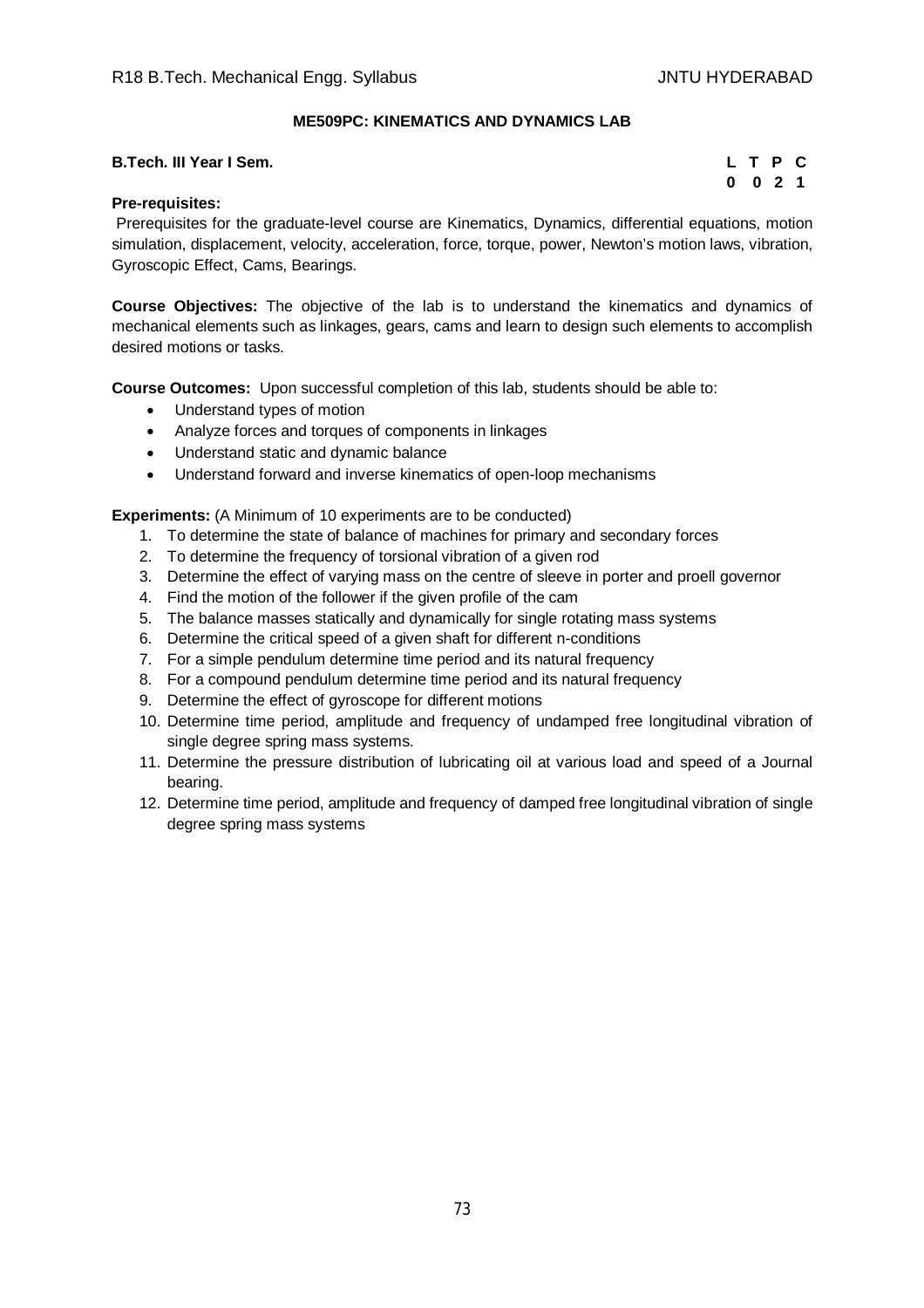## **\*MC510: INTELLECTUAL PROPERTY RIGHTS**

#### **B.Tech. III Year I Sem.**

|   | L T            | P | C |
|---|----------------|---|---|
| 3 | 0 <sub>0</sub> |   | 0 |

## **UNIT – I**

Introduction to Intellectual property: Introduction, types of intellectual property, international organizations, agencies and treaties, importance of intellectual property rights.

## **UNIT – II**

Trade Marks: Purpose and function of trademarks, acquisition of trade mark rights, protectable matter, selecting, and evaluating trade mark, trade mark registration processes.

#### **UNIT – III**

Law of copy rights: Fundamental of copy right law, originality of material, rights of reproduction, rights to perform the work publicly, copy right ownership issues, copy right registration, notice of copy right, international copy right law.

Law of patents: Foundation of patent law, patent searching process, ownership rights and transfer

## **UNIT – IV**

Trade Secrets: Trade secrete law, determination of trade secrete status, liability for misappropriations of trade secrets, protection for submission, trade secrete litigation.

Unfair competition: Misappropriation right of publicity, false advertising.

## **UNIT – V**

New development of intellectual property: new developments in trade mark law; copy right law, patent law, intellectual property audits.

International overview on intellectual property, international – trade mark law, copy right law, international patent law, and international development in trade secrets law.

#### **TEXT BOOKS & REFERENCE BOOKS:**

- 1. Intellectual property right, Deborah. E. Bouchoux, Cengage learning.
- 2. Intellectual property right Unleashing the knowledge economy, prabuddha ganguli, Tata McGraw Hill Publishing company ltd.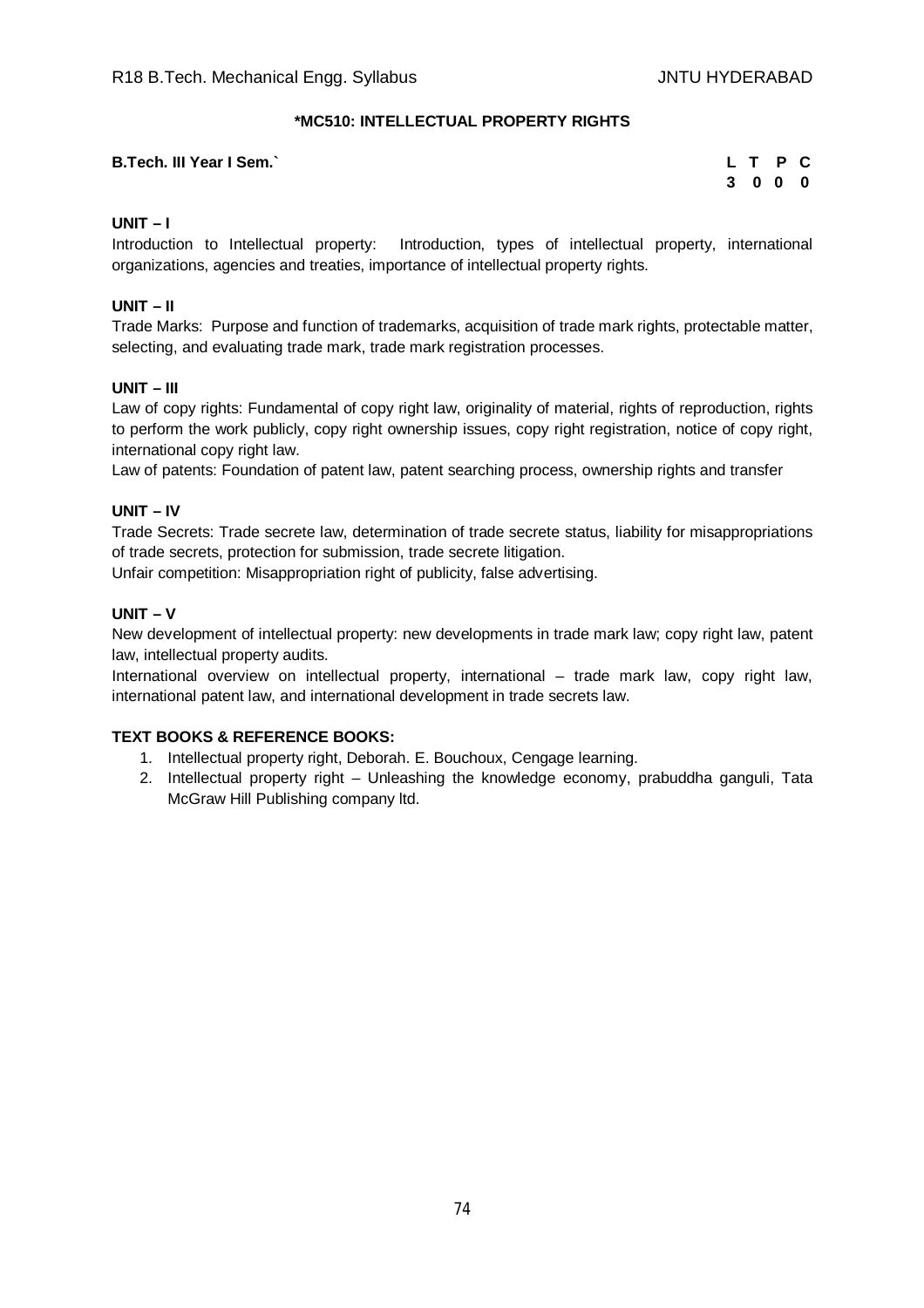## **ME601PC: DESIGN OF MACHINE MEMBERS - II**

**B.Tech. III Year II Sem.** 

| L  | T P |     | C   |
|----|-----|-----|-----|
| -3 | 0   | - 0 | - 3 |

**Note:** Design Data Book is permitted. Design of all components should include design for strength and rigidity apart from engineering performance requirements.

**Pre-requisites**: Study of engineering mechanics, design of machine members-I and theory of machines.

#### **Course objectives**:

- To gain knowledge about designing the commonly used important machine members such as bearings, engine parts, springs, belts, gears etc.
- To design the components using the data available in design data books.

#### **Course Outcomes:**

- Knowledge about journal bearing design using different empirical relations.
- Estimation of life of rolling element bearings and their selection for given service conditions.
- Acquaintance with design of the components as per the standard, recommended procedures which is essential in design and development of machinery in industry.

#### **UNIT – I**

**Sliding contact bearings:** Types of Journal bearings – Lubrication – Bearing Modulus – Full and partial bearings – Clearance ratio – Heat dissipation of bearings, bearing materials – journal bearing design.

#### **UNIT – II**

**Rolling contact bearings:** Ball and roller bearings – Static load – dynamic load – equivalent radial load – design and selection of ball & roller bearings.

#### **UNIT – III**

**Engine Parts:** Connecting Rod: Thrust in connecting rod – stress due to whipping action on connecting rod ends –Pistons, Forces acting on piston – Construction, Design and proportions of piston.

#### **UNIT – IV**

**Mechanical Springs:** Stresses and deflections of helical springs – Extension and compression springs – Design of springs for fatigue loading – natural frequency of helical springs – Energy storage capacity – helical torsion springs – Design of co-axial springs, Design of leaf springs.

**Belts & Pulleys**: Transmission of power by Belt and Rope Drives, Transmission efficiencies, Belts – Flat and V types – Ropes - pulleys for belt and rope drives.

#### **UNIT – V**

**Gears:** Spur gears& Helical gears- Brief introduction involving important concepts – Design of gears using AGMA procedure involving Lewis and Buckingham equations. Check for wear.

#### **TEXT BOOKS:**

- 1. Design of Machine Elements / Spotts/ Pearson
- 2. Machine Design / Pandya & Shah / Charothar

#### **REFERENCE BOOKS:**

1. Design of Machine Elements-II / Kannaiah / New Age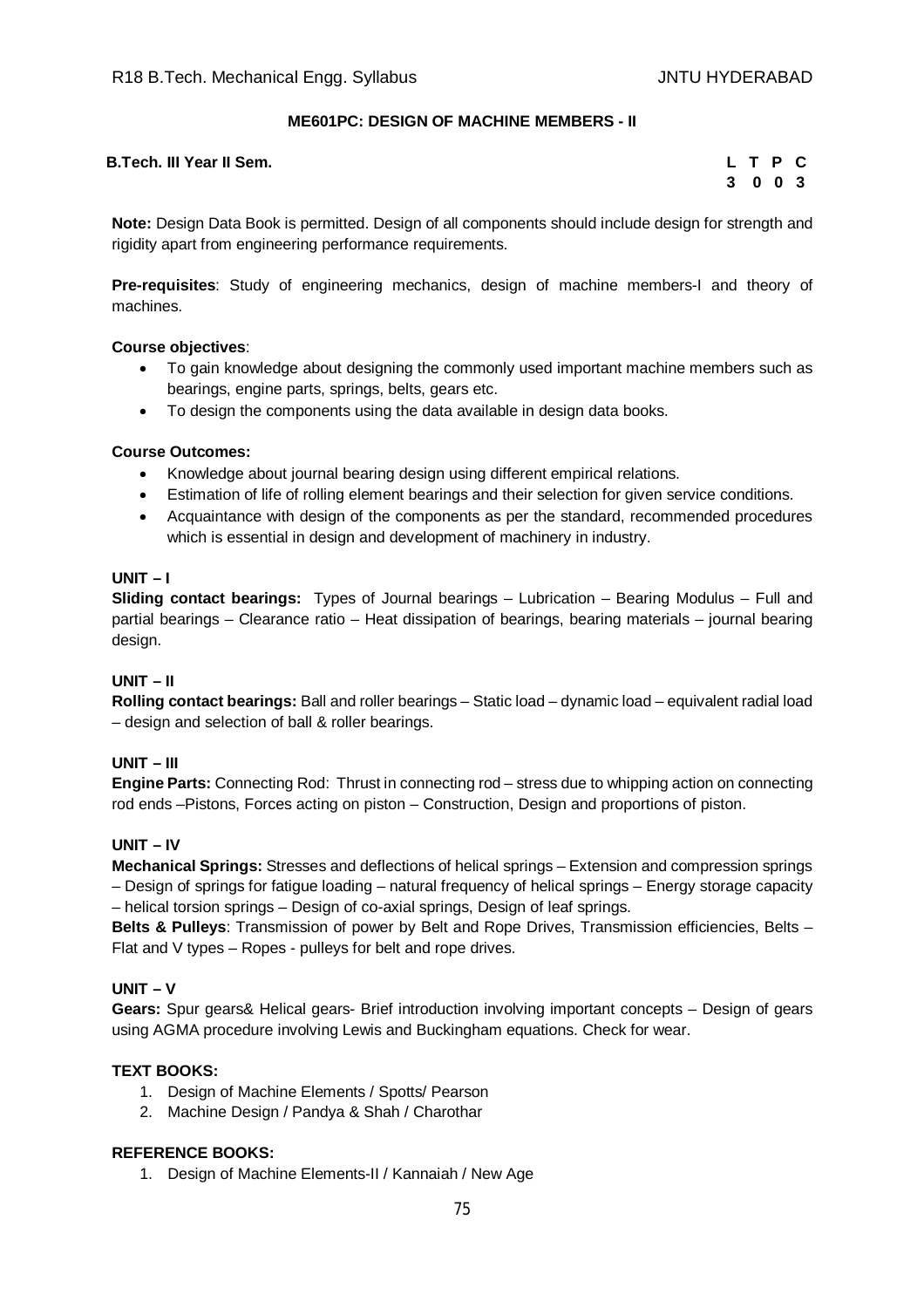R18 B.Tech. Mechanical Engg. Syllabus JNTU HYDERABAD

- 2. Design of Machine Elements / Sharma and Purohit/PHI
- 3. Design Data Book/ P.V. Ramana Murti & M. Vidyasagar/ B.S. Publications
- 4. Design Data Handbook/ S. Md. Jalaludeen/ Anuradha Publishers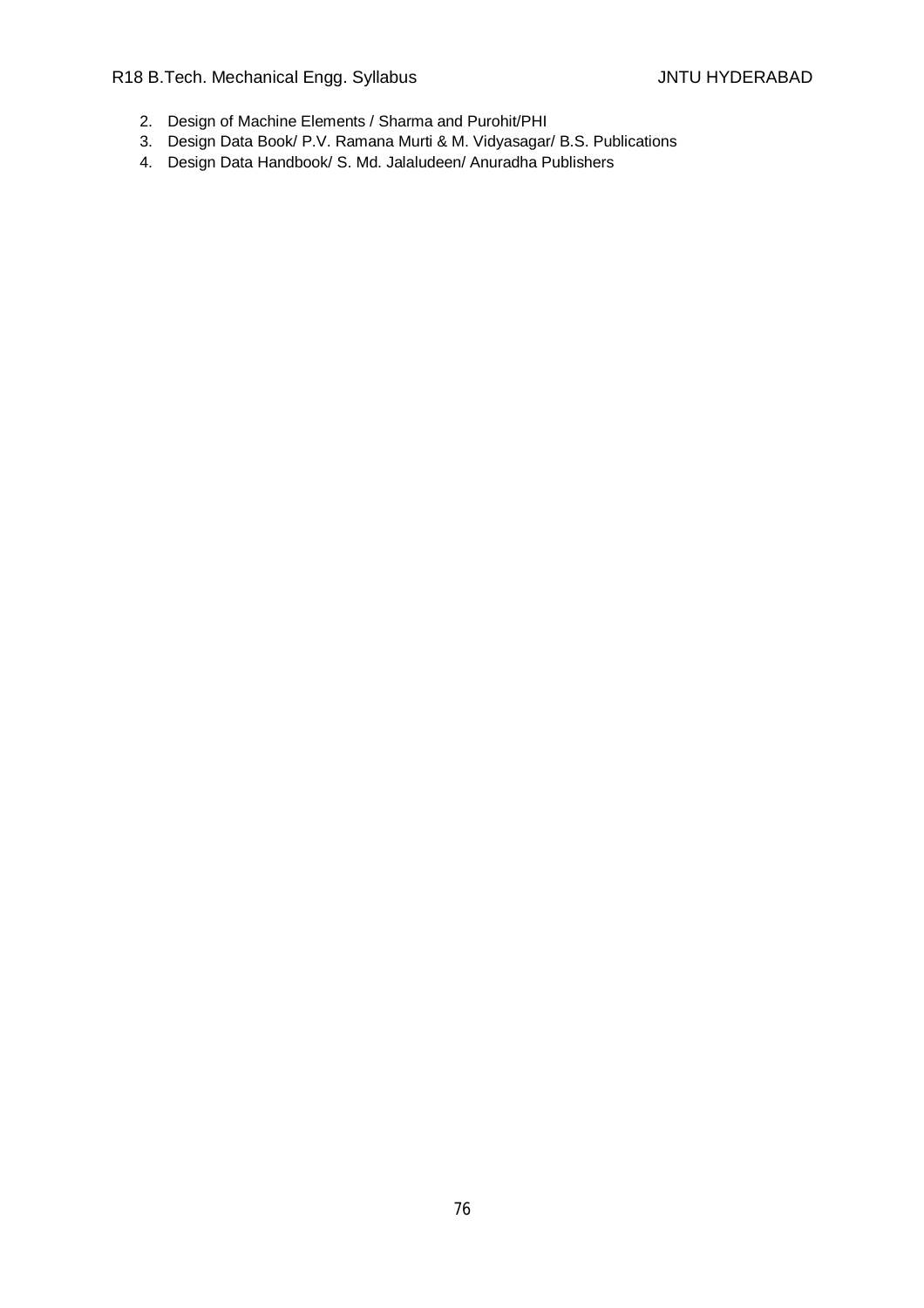## **ME602PC: HEAT TRANSFER**

#### **B.Tech. III Year II Sem. L T P C**

|  | L T P C |  |
|--|---------|--|
|  | 3 1 0 4 |  |

**Note:** Heat Transfer Data Book is permitted.

#### **Pre-requisite**: Thermodynamics

**Course Objectives**: To provide knowledge about application of conduction, convection and radiation heat transfer concepts to different practical applications

**Course Outcome**: At the end of this course, student will be able to

- Understand the basic modes of heat transfer
- Compute one dimensional steady state heat transfer with and without heat generation
- Understand and analyze heat transfer through extended surfaces
- Understand one dimensional transient conduction heat transfer
- Understand concepts of continuity, momentum and energy equations
- Interpret and analyze forced and free convective heat transfer
- Understand the principles of boiling, condensation and radiation heat transfer
- Design of heat exchangers using LMTD and NTU methods

#### **UNIT – I**

**Introduction:** Modes and mechanisms of heat transfer – Basic laws of heat transfer –General discussion about applications of heat transfer.

**Conduction Heat Transfer:** Fourier rate equation – General heat conduction equation in Cartesian, Cylindrical and Spherical coordinates – simplification and forms of the field equation – steady, unsteady, and periodic heat transfer – Initial and boundary conditions

**One Dimensional Steady State Conduction Heat Transfer:** Homogeneous slabs, hollow cylinders, and spheres- Composite systems– overall heat transfer coefficient – Electrical analogy – Critical radius of insulation

#### **UNIT – II**

**One Dimensional Steady State Conduction Heat Transfer:** Variable Thermal conductivity – systems with heat sources or Heat Generation-Extended surface (fins) Heat Transfer – Long Fin, Fin with insulated tip and Short Fin, Application to error measurement of Temperature

**One Dimensional Transient Conduction Heat Transfer:** Systems with negligible internal resistance – Significance of Biot and Fourier Numbers –Infinite bodies- Chart solutions of transient conduction systems- Concept of Semi-infinite body.

#### **UNIT – III**

**Convective Heat Transfer:** Classification of systems based on causation of flow, condition of flow, configuration of flow and medium of flow – Dimensional analysis as a tool for experimental investigation  $-$  Buckingham  $\Pi$  Theorem and method, application for developing semi – empirical non- dimensional correlation for convection heat transfer – Significance of non-dimensional numbers – Concepts of Continuity, Momentum and Energy Equations – Integral Method as approximate method -Application of Von Karman Integral Momentum Equation for flat plate with different velocity profiles.

**Forced convection: External Flows:** Concepts about hydrodynamic and thermal boundary layer and use of empirical correlations for convective heat transfer -Flat plates and Cylinders.

## **UNIT – IV**

**Internal Flows:** Concepts about Hydrodynamic and Thermal Entry Lengths – Division of internal flow based on this –Use of empirical relations for Horizontal Pipe Flow and annulus flow.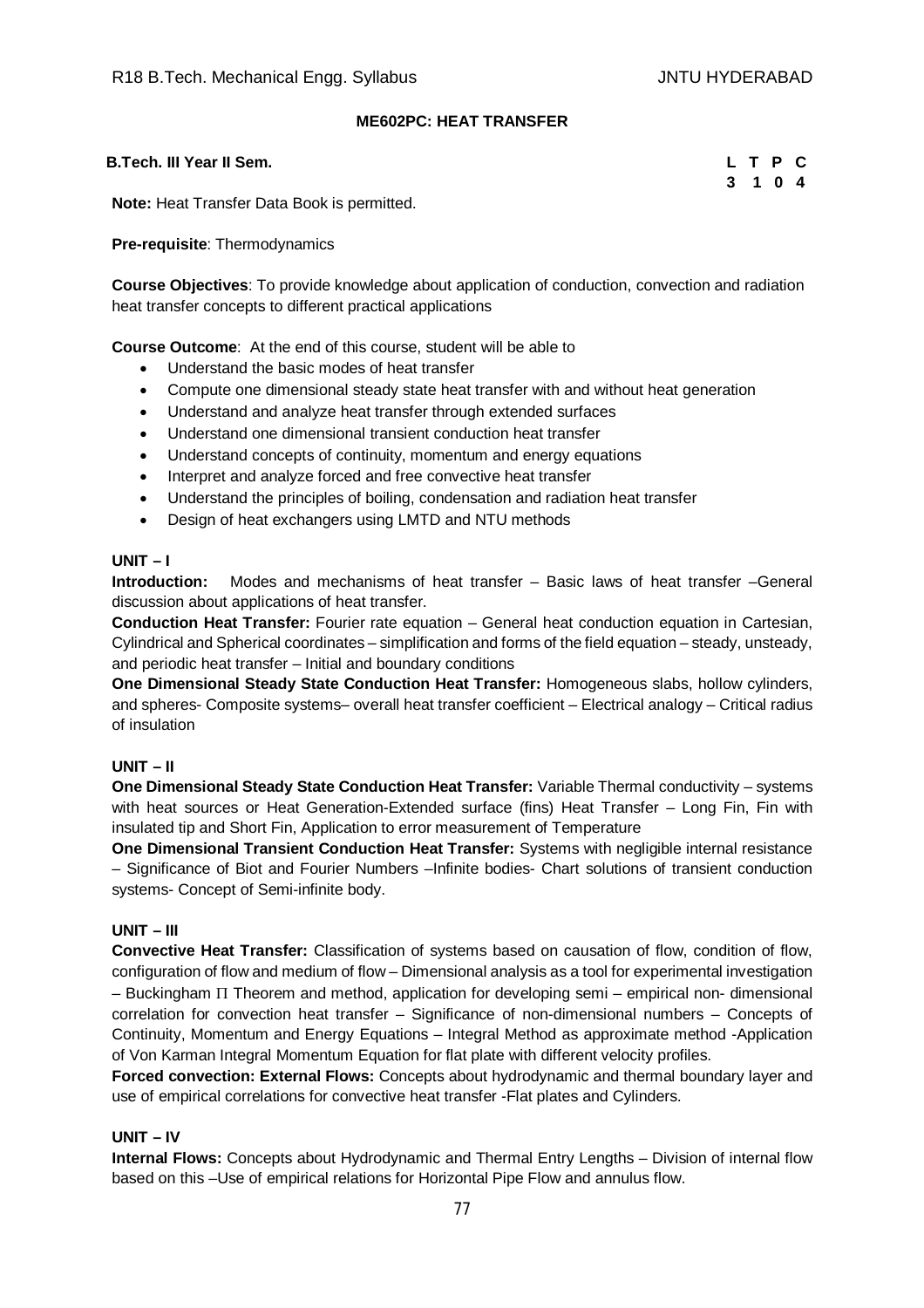**Free Convection:** Development of Hydrodynamic and thermal boundary layer along a vertical plate - Use of empirical relations for Vertical plates and pipes.

**Heat Exchangers:** Classification of heat exchangers – overall heat transfer Coefficient and fouling factor – Concepts of LMTD and NTU methods - Problems using LMTD and NTU methods.

## **UNIT - V**

## **Heat Transfer with Phase Change:**

**Boiling**: – Pool boiling – Regimes – Calculations on Nucleate boiling, Critical Heat flux and Film boiling. **Condensation:** Film wise and drop wise condensation –Nusselt's Theory of Condensation on a vertical plate - Film condensation on vertical and horizontal cylinders using empirical correlations.

**Radiation Heat Transfer:** Emission characteristics and laws of black-body radiation – Irradiation – total and monochromatic quantities – laws of Planck, Wien, Kirchoff, Lambert, Stefan and Boltzmann– heat exchange between two black bodies – concepts of shape factor – Emissivity – heat exchange between grey bodies – radiation shields – electrical analogy for radiation networks.

## **TEXT BOOKS:**

- 1. Heat and Mass Transfer Dixit /Mc Graw Hill
- 2. Heat and Mass Transfer / Altamush Siddiqui/ Cengage

- 1. Essential Heat Transfer Christopher A Long / Pearson
- 2. Heat Transfer –Ghoshdastidar / Oxford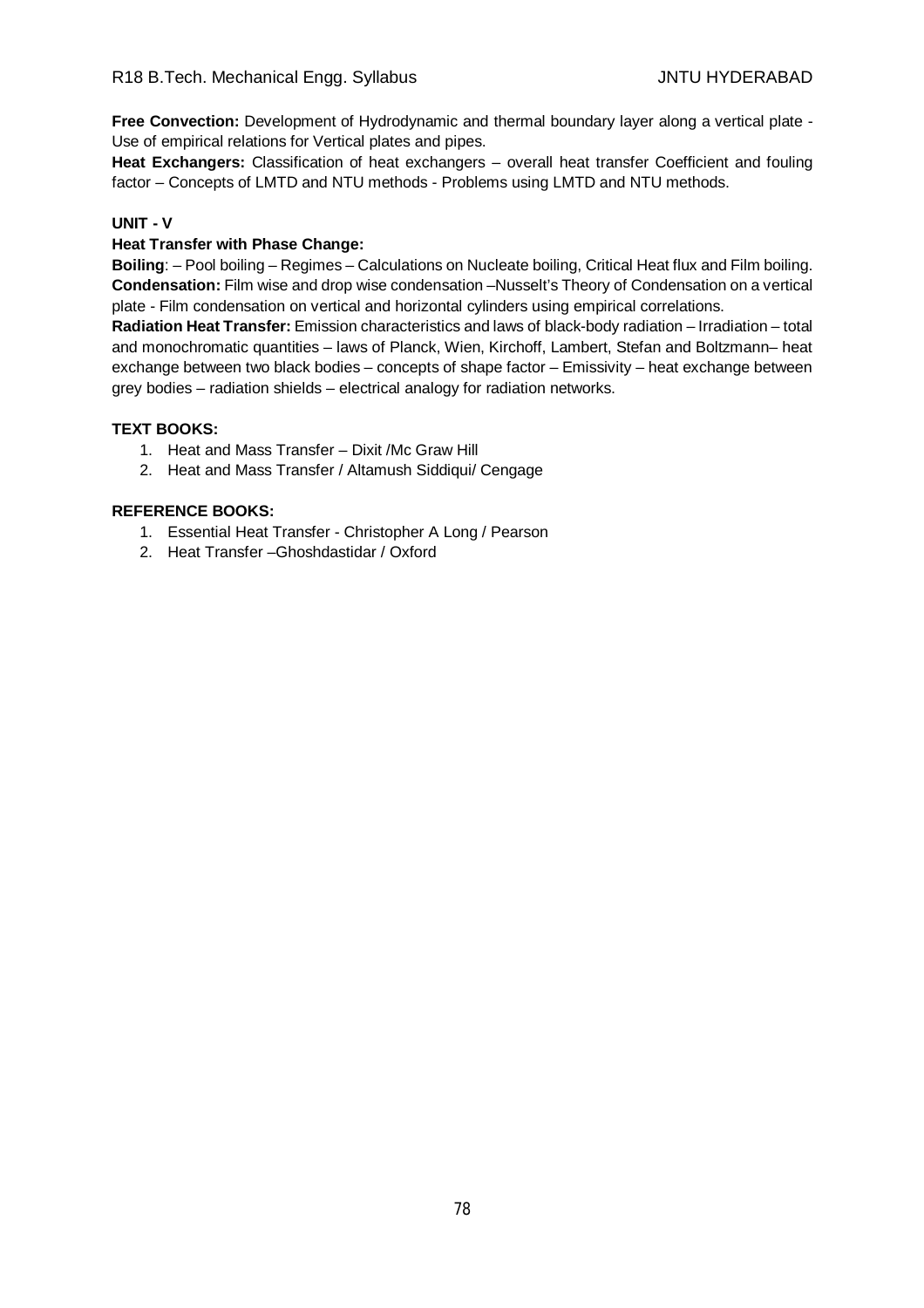## **ME603PC: CAD & CAM**

**B.Tech. III Year II Sem.** 

| L  | T P |    | C   |
|----|-----|----|-----|
| -3 |     | 00 | - 3 |

**Pre-requisites:** To learn the importance and use of computer in design and manufacture

**Course objectives:** To provide an overview of how computers are being used in design, development of manufacturing plans and manufacture. To understand the need for integration of CAD and CAM

**Course Outcomes:** Understand geometric transformation techniques in CAD. Develop mathematical models to represent curves and surfaces. Model engineering components using solid modeling techniques. Develop programs for CNC to manufacture industrial components. To understand the application of computers in various aspects of Manufacturing viz., Design, Proper planning, Manufacturing cost, Layout & Material Handling system.

#### **UNIT – I**

Fundamentals of CAD/ CAM, Application of computers for Design and Manufacturing, Benefits of CAD/ CAM - Computer peripherals for CAD/ CAM, Design workstation, Graphic terminal, CAD/ CAM software- definition of system software and application software, CAD/ CAM database and structure. **Geometric Modeling:** Wire frame modeling, wire frame entities, Interpolation and approximation of curves, Concept of parametric and non-parametric representation of curves, Curve fitting techniques, definitions of cubic spline, Bezier, and B-spline.

#### **UNIT - II**

**Surface modeling:** Algebraic and geometric form, Parametric space of surface, Blending functions, parametrization of surface patch, Subdividing, Cylindrical surface, Ruled surface, Surface of revolution Spherical surface, Composite surface, Bezier surface. B-spline surface, Regenerative surface and pathological conditions.

**Solid Modelling:** Definition of cell composition and spatial occupancy enumeration, Sweep representation, Constructive solid geometry, Boundary representations.

#### **UNIT – III**

**NC Control Production Systems:** Numerical control, Elements of NC system, NC part programming: Methods of NC part programming, manual part programming, Computer assisted part programming, Post Processor, Computerized part program, SPPL (A Simple Programming Language). CNC, DNC and Adaptive Control Systems.

#### **UNIT – IV**

**Group Technology:** Part families, Parts classification and coding. Production flow analysis, Machine cell design.

**Computer aided process planning:** Difficulties in traditional process planning, Computer aided process planning: retrieval type and generative type, Machinability data systems.

**Computer aided manufacturing resource planning:** Material resource planning, inputs to MRP, MRP output records, Benefits of MRP, Enterprise resource planning, Capacity requirements planning

#### **UNIT – V**

**Flexible manufacturing system**: F.M.S equipment, FMS layouts, Analysis methods for FMS benefits of FMS.

**Computer aided quality control**: Automated inspection- Off-line, On-line, contact, Non-contact; Coordinate measuring machines, Machine vision.

**Computer Integrated Manufacturing:** CIM system, Benefits of CIM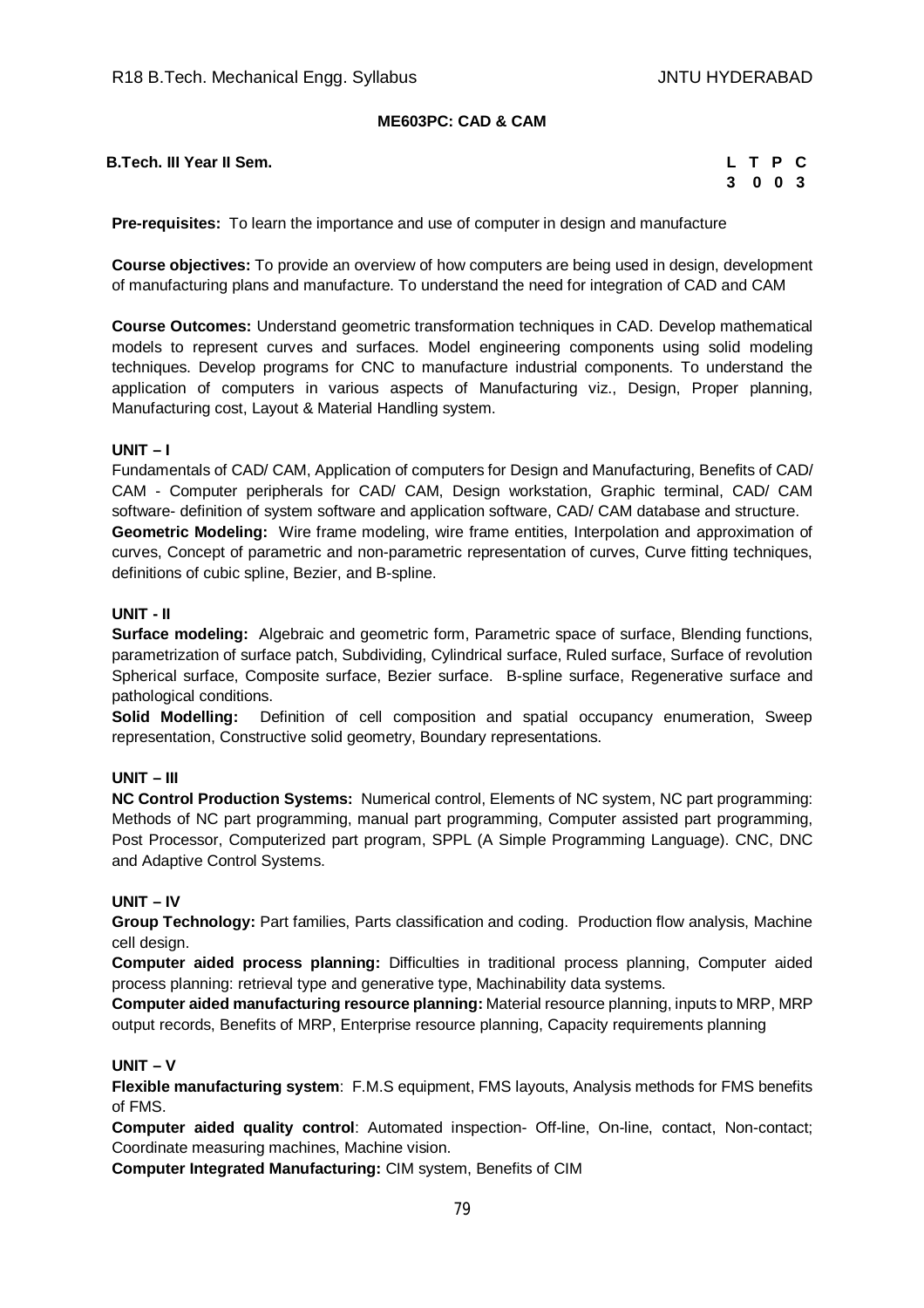# **TEXT BOOKS:**

- 1. CAD/CAM Concepts and Applications / Alavala / PHI
- 2. CAD/CAM Principles and Applications / P. N. Rao / Mc Graw Hill

- 1. CAD/CAM/ Groover M.P/ Pearson
- 2. CAD/CAM/CIM/ Radhakrishnan and Subramanian / New Age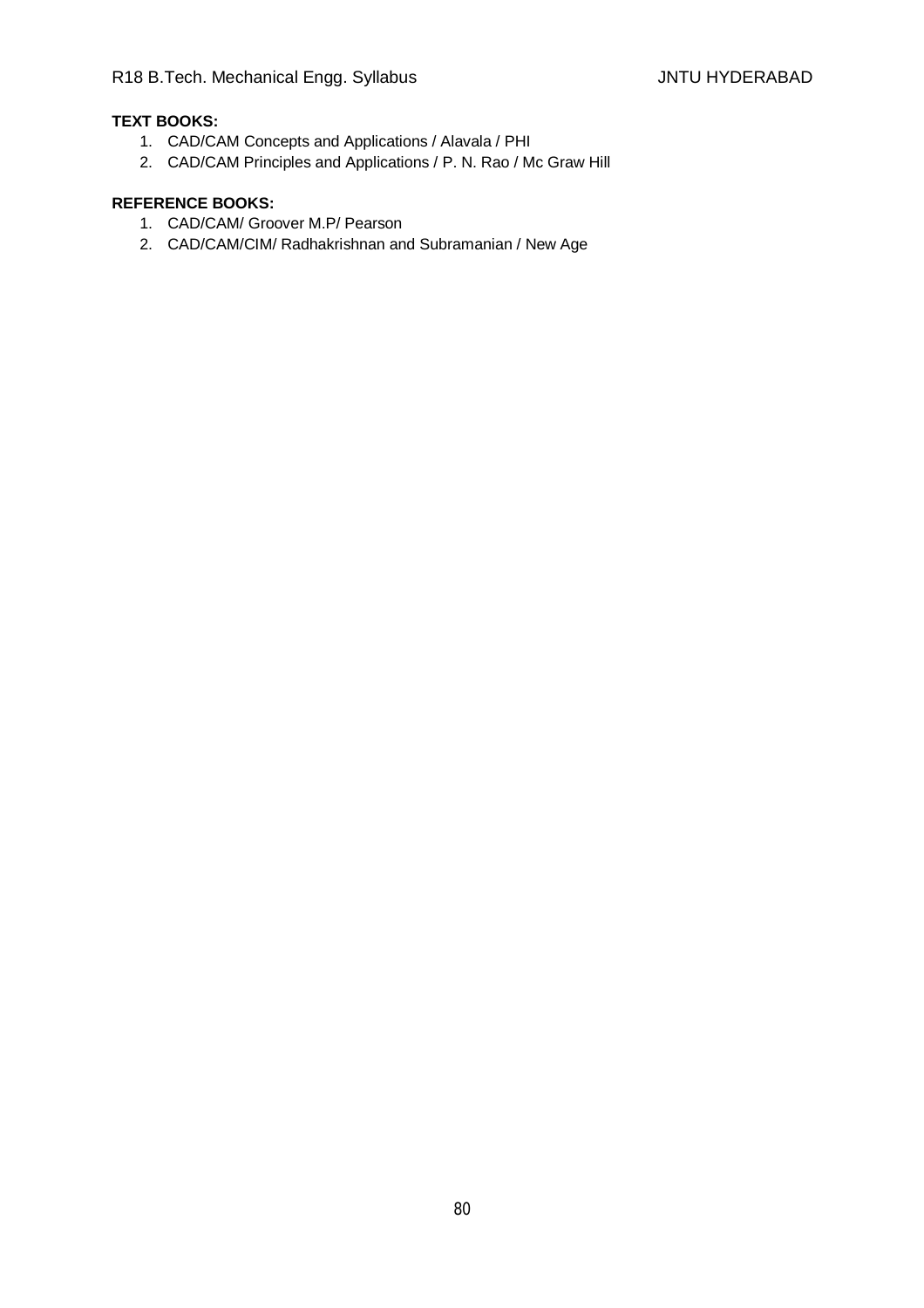# **ME611PE: UNCONVENTIONAL MACHINING PROCESSES (Professional Elective - I)**

| B.Tech. III Year II Sem. |  |  | LTPC |  |
|--------------------------|--|--|------|--|
|--------------------------|--|--|------|--|

|   | L T P |               | С |
|---|-------|---------------|---|
| 3 |       | $0 \t 0 \t 3$ |   |

**Course Overview:** The objective of this course is to introduce the student to more advanced topics in the machining processes. To bring out the need for Unconventional Machining Processes which will overcome the difficulties associated with Traditional Machining.

## **Course Objectives:**

- To teach the modeling technique for machining processes
- To teach interpretation of data for process selection
- To teach the mechanics and thermal issues associated with chip formation
- To teach the effects of tool geometry on machining force components and surface finish
- To teach the machining surface finish and material removal rate

#### **Course Outcomes:**

- Understand the basic techniques of Unconventional Machining processes modeling
- Estimate the material removal rate and cutting force, in an industrially useful manner, for Unconventional Machining processes.

## **UNIT – I**

**Introduction** – Need for non-traditional machining methods-Classification of modern machining processes – considerations in process selection. Materials. Applications.

Ultrasonic machining – Elements of the process, mechanics of metal removal process, parameters, economic considerations, applications and limitations, recent development.

# **UNIT - II**

**Abrasive Jet Machining, Water Jet Machining And Abrasive Water Jet Machining**: Basic principles, equipment, process variable, and mechanics of metal removal, MRR, application and limitations. **Electro – Chemical Processes**: Fundamentals of electro chemical machining, electrochemical grinding, electro chemical honing and deburring processes, metal removal rate in ECM, Tool design, Surface finish and accuracy, economic aspects of ECM – Simple problems for estimation of metal removal rate.

#### **UNIT – III**

**Thermal Metal Removal Processes**: General Principle and applications of Electric Discharge Machining, Electric Discharge Grinding and electric discharge wire cutting processes – Power circuits for EDM, Mechanics of metal removal in EDM, Process parameters, selection of tool electrode and dielectric fluids, methods surface finish and machining accuracy, characteristics of spark eroded surface and machine tool selection. Wire EDM, principle, applications.

#### **UNIT – IV**

Generation and control of electron beam for machining, theory of electron beam machining, comparison of thermal and non-thermal processes –General Principle and application of laser beam machining – thermal features, cutting speed and accuracy of cut.

#### **UNIT - V**

Application of plasma for machining, metal removing mechanism, process parameters, accuracy and surface finish and other applications of plasma in manufacturing industries. Chemical machining principle - maskants - applications.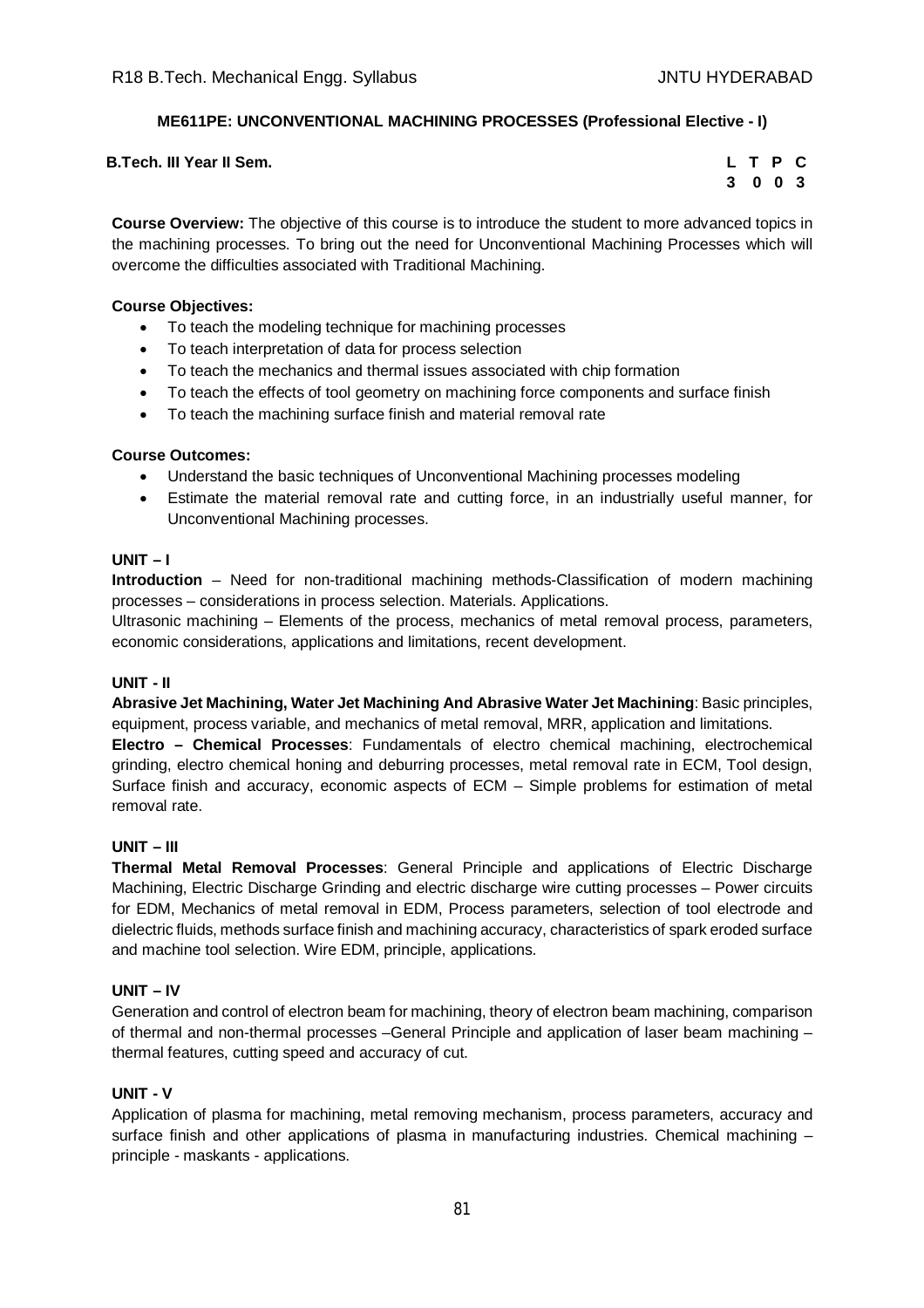Magnetic abrasive finishing, Abrasive flow finishing, Electro stream drilling, shaped tube electrolyte machining.

## **TEXT BOOKS:**

- 1. Advanced Machining Processes / VK Jain / Allied publishers
- 2. Modern Machining Processes P. C. Pandey, H. S. Shan/ Mc Graw Hill

- 1. Unconventional Manufacturing Processes/ Singh M.K/ New Age Publishers
- 2. Advanced Methods of Machining/ J.A. McGeough/ Springer International
- 3. Non-Traditional Manufacturing Processes/ Benedict G.F./ CRC Press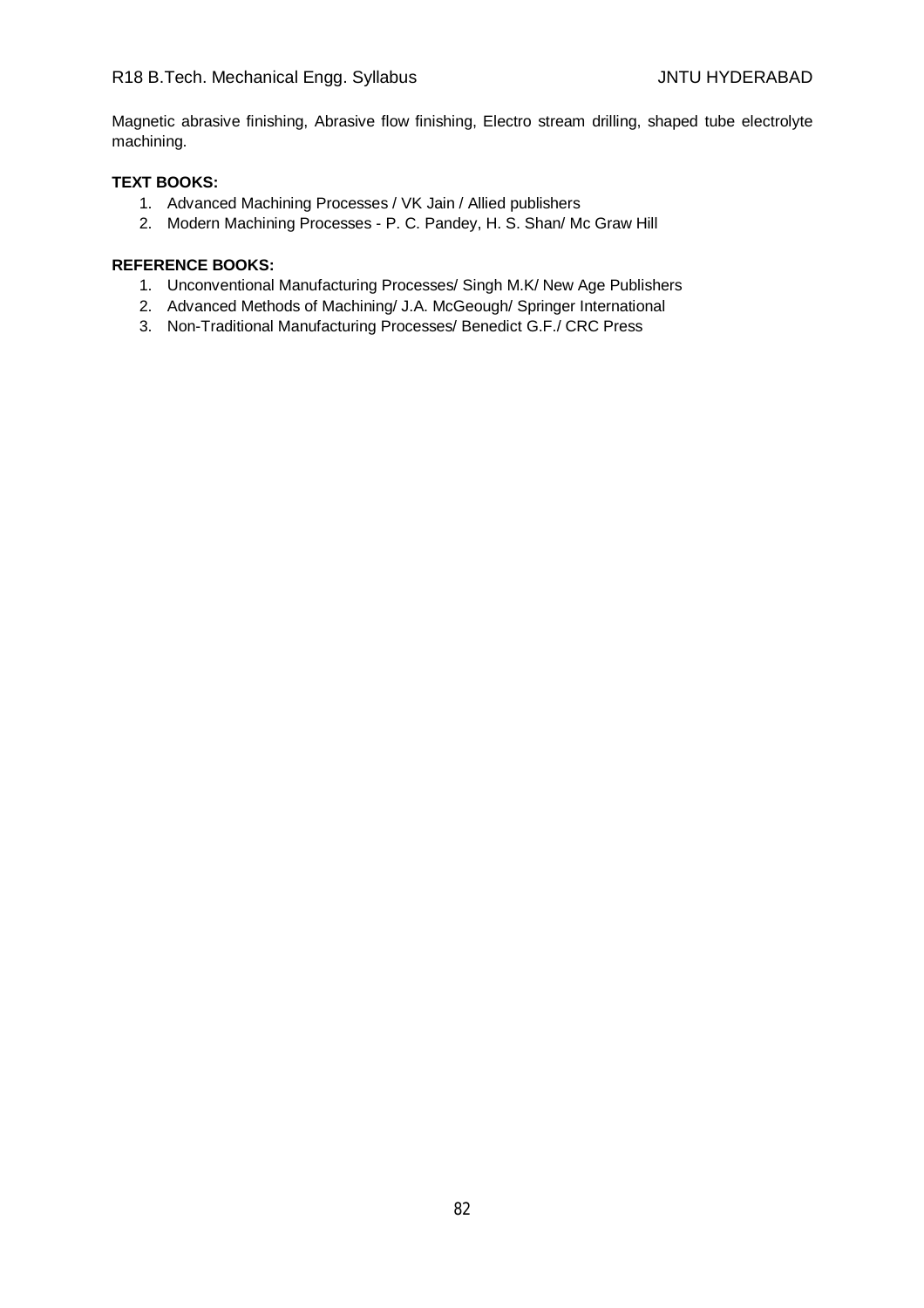# **ME612PE: MACHINE TOOL DESIGN (Professional Elective – I)**

| 3 0 0 3 |  | B.Tech. III Year II Sem. |  |  |  |  |  |  | L T P C |  |
|---------|--|--------------------------|--|--|--|--|--|--|---------|--|
|         |  |                          |  |  |  |  |  |  |         |  |

**Pre-requisites:** Machine Design, Machine Tools and Metrology, Machining Science

**Course Objectives:** This course is designed to:

- Implement the tool design process when designing tooling for the manufacturing of a product.
- Apply Geometric Tolerancing principles in the designs of tooling.
- Evaluate and select appropriate materials for tooling applications.
- Design, develop and evaluate cutting tools and work holders for a manufactured product.
- Design, develop and evaluate appropriate Gauging systems to define limits and specifications of a work piece during the manufacturing process.
- Design, develop, and evaluate tooling for various joining processes.
- Apply ANSI standards to tool design drawings and layouts.
- Use CAD and conventional techniques in creating tooling drawings.

**Course Outcomes:** At the end of the course, the student will be able to, understand basic motions involved in a machine tool, design machine tool structures, design and analyze systems for specified speeds and feeds, select subsystems for achieving high accuracy in machining, understand control strategies for machine tool operations and apply appropriate quality tests for quality assurance.

#### **UNIT - I**

Introduction to Machine Tool Drives and Mechanisms: Introduction to the course, Working and Auxiliary Motions in Machine Tools, Kinematics of Machine Tools, Motion Transmission.

#### **UNIT - II**

Regulation of Speeds and Feeds: Aim of Speed and Feed Regulation, Stepped Regulation of Speeds, Multiple Speed Motors, Ray Diagrams and Design Considerations, Design of Speed Gear Boxes, Feed Drives, Feed Box Design.

#### **UNIT - III**

Design of Machine Tool Structures: Functions of Machine Tool Structures and their Requirements, Design for Strength, Design for Rigidity, Materials for Machine Tool Structures, Machine Tool Constructional Features, Beds and Housings, Columns and Tables, Saddles and Carriages.

#### **UNIT - IV**

Design of Guideways, Power Screws and Spindles: Functions and Types of Guideways, Design of Guideways, Design of Aerostatic Slideways, Design of Anti-Friction Guideways, Combination Guideways, Design of Power Screws.

Design of Spindles and Spindle Supports: Functions of Spindles and Requirements, Effect of Machine Tool Compliance on Machining Accuracy, Design of Spindles, Antifriction Bearings.

#### **UNIT - V**

Dynamics of Machine Tools: Machine Tool Elastic System, Static and Dynamic Stiffness Acceptance **Tests** 

## **TEXT BOOKS:**

- 1. Tool Design/ Donaldson/ Fifth Edition, McGraw Hill
- 2. Principles of Machine Tools/ G.C. Sen and A. Bhattacharyya **/**New Central Book Agency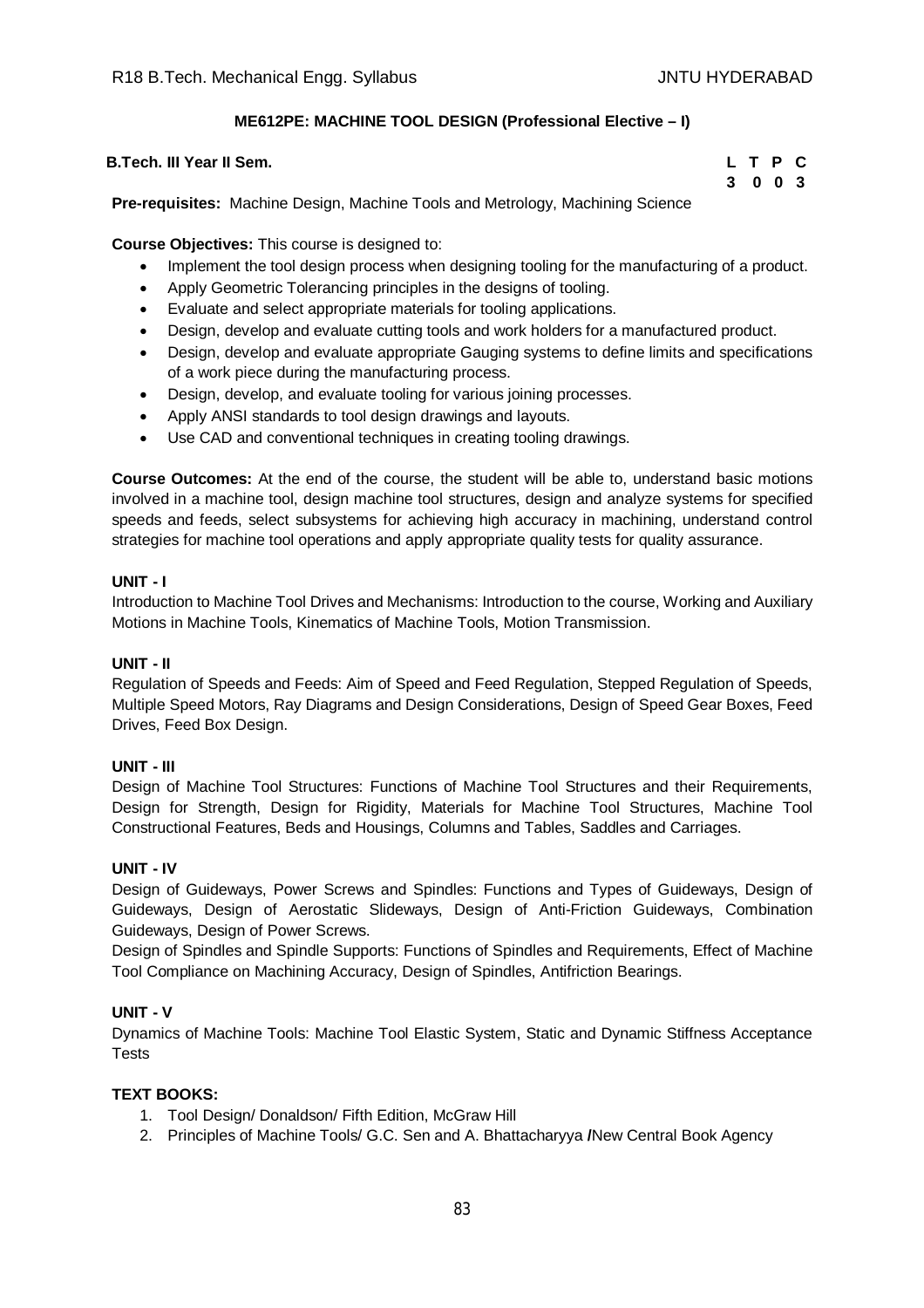- 1. Design of Machine Tools / D. K Pal, S. K. Basu / Oxford
- 2. Machine Tool Design and Numerical Control/ N.K. Mehta / Mc Graw Hill
- 3. Metal Cutting and Tool Design/ Ranganath B.J./ Vikas Publishers
- 4. Fundamentals of Tool Design/ ASTME, PHI
- 5. Tooling Data/ Joshi P.H./ Wheeler Publishing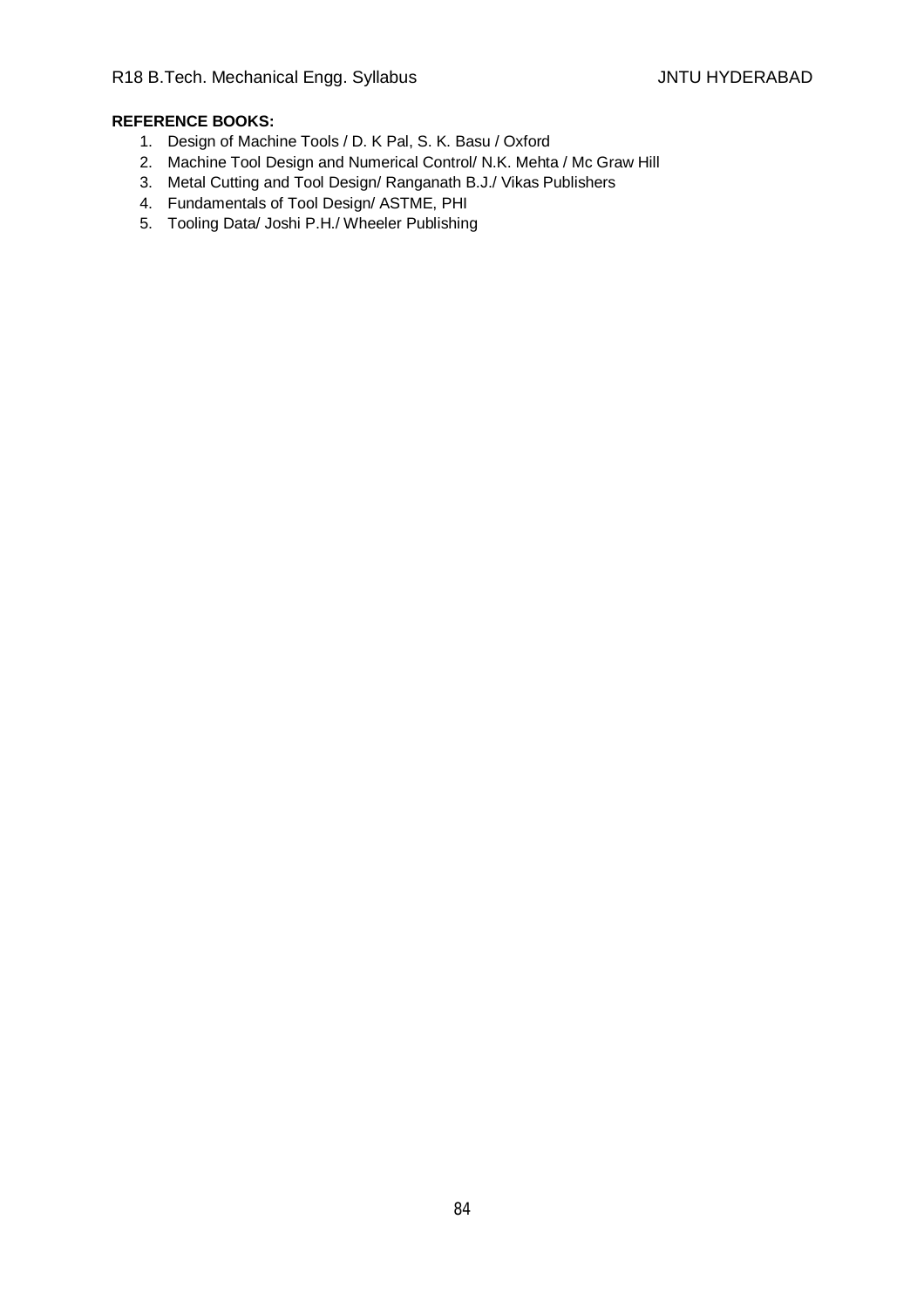## **ME613PE: PRODUCTION PLANNING AND CONTROL (Professional Elective – I)**

| B.Tech. III Year II Sem. |  | LTPC    |  |  |
|--------------------------|--|---------|--|--|
| $\sim$<br>.              |  | 3 0 0 3 |  |  |

**Pre-requisites:** Management Science & Productivity.

**Course Objectives**: Understand the importance of Production planning & control. Learning way of carrying out various functions so as to produce right product, right quantity at right time with minimum cost.

**Course Outcomes:** At the end of the course, the student will be able to understand production systems and their characteristics. Evaluate MRP and JIT systems against traditional inventory control systems. Understand basics of variability and its role in the performance of a production system. Analyze aggregate planning strategies. Apply forecasting and scheduling techniques to production systems. Understand theory of constraints for effective management of production systems.

#### **UNIT – I**

**Introduction**: Definition – Objectives of Production Planning and Control – Functions of production planning and control - Types of production systems - Organization of production planning and control department.

**Forecasting** – Definition- uses of forecast- factors affecting the forecast- types of forecasting- their uses - general principle of forecasting. Forecasting techniques- quantitative and qualitative techniques. Measures of forecasting errors.

#### **UNIT – II**

**Inventory management** – Functions of inventories – relevant inventory costs – ABC analysis – VED analysis – Basic EOQ model- Inventory control systems –continuous review systems and periodic review systems, MRP I, MRP II, ERP, JIT Systems - Basic Treatment only. **Aggregate planning –** Definition – aggregate-planning strategies – aggregate planning methods – transportation model.

#### **UNIT – III**

**Line Balancing**: Terminology, Methods of Line Balancing, RPW method, Largest Candidate method and Heuristic method.

Routing – Definition – Routing procedure – Factors affecting routing procedure, Route Sheet.

#### **UNIT – IV**

**Scheduling** –Definition – Scheduling Policies – types of scheduling methods – differences with loading – flow shop scheduling **–** job shop scheduling, line of balance (LOB) – objectives - steps involved.

## **UNIT – V**

**Dispatching**: Definition – activities of dispatcher – dispatching procedures – various forms used in dispatching.

**Follow up**: definition – types of follow up – expediting – definition – expediting procedures-Applications of computers in planning and control.

#### **TEXT BOOKS:**

- 1. Operations management Heizer- Pearson.
- 2. Production and Operations Management / Ajay K Garg / Mc Graw Hill.

- 1. Production Planning and Control- Text & cases/ SK Mukhopadhyaya /PHI.
- 2. Production Planning and Control- Jain & Jain Khanna publications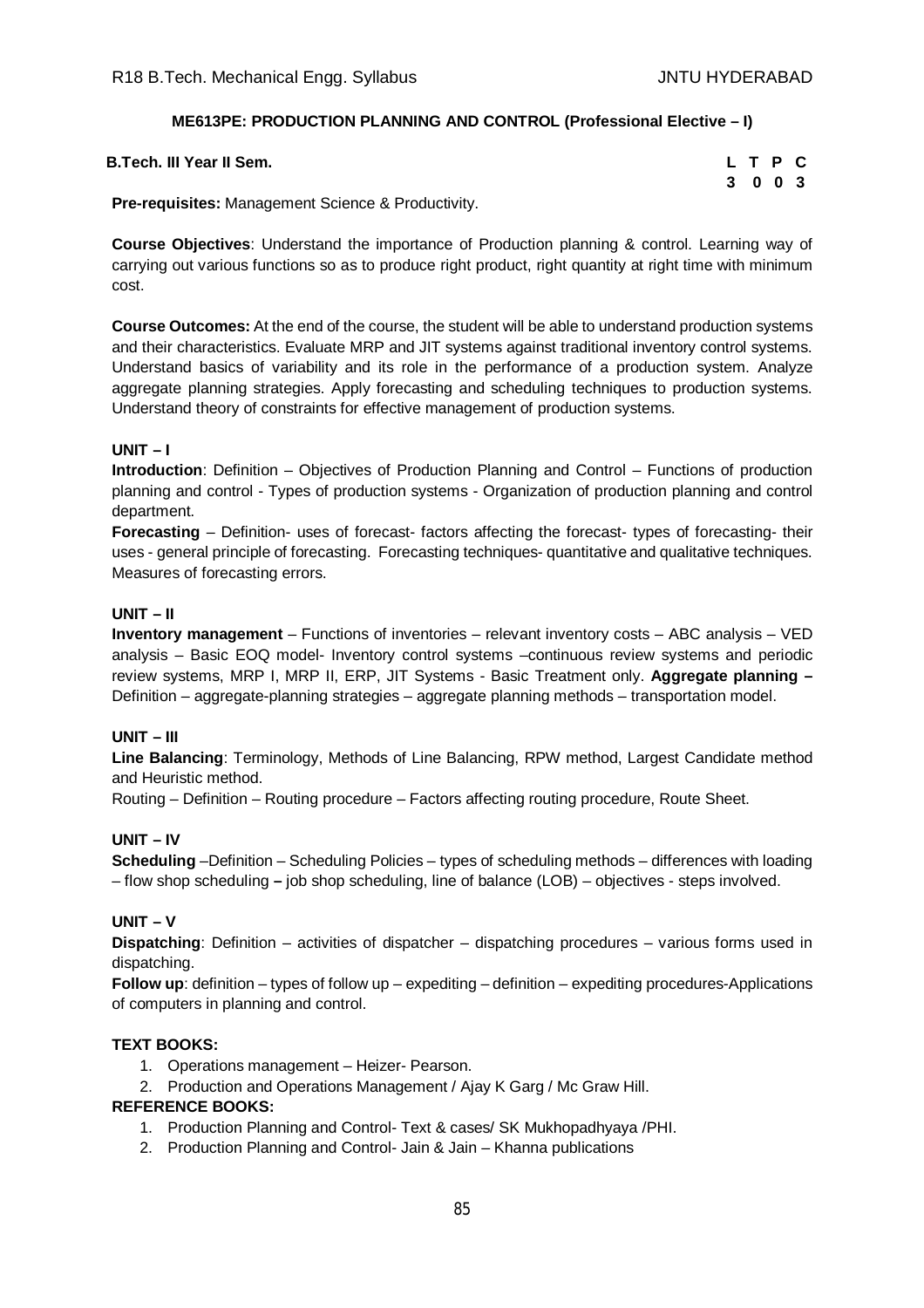## **ME604PC: FINITE ELEMENT METHODS**

**B.Tech. III Year II Sem. L T P C**

**3 0 0 3**

**Pre-requisites**: Mechanics of Solids

**Course Objective**: The aim of the course is to provide the participants an overview on Finite Element Method, Material models, and Applications in Civil Engineering. At the end of the course, the participants are expected to have fair understanding of:

- Basics of Finite Element Analysis.
- Available material models for structural materials, soils and interfaces/joints.
- Modeling of engineering systems and Soil–Structure Interaction (SSI).
- Importance of interfaces and joints on the behavior of engineering systems.
- Implementation of material model in finite element method and applications

**Course Outcomes**: At the end of the course, the student will be able to, Apply finite element method to solve problems in solid mechanics, fluid mechanics and heat transfer. Formulate and solve problems in one dimensional structures including trusses, beams and frames. Formulate FE characteristic equations for two dimensional elements and analyze plain stress, plain strain, axisymmetric and plate bending problems. ANSYS, ABAQUS, NASTRAN, etc.

#### **UNIT – I**

Introduction to Finite Element Methods: General Procedure – Engineering Applications – Stress and Equilibrium, Strain – Displacement relations. Stress – strain relations: Finite Elements: 1- Dimensional, 2 – Dimensional, 3-Dimensional & Interpolation Elements

**One Dimensional Problems:** 1-D Linear and 1-D Quadratic Elements - Finite element modeling, Coordinates and shape functions. Assembly of Global stiffness matrix and load vector. Finite element equations, Treatment of boundary conditions, Quadratic shape functions.

#### **UNIT – II**

**Analysis of Trusses:** Derivation of Stiffness Matrix for Plane Truss, Displacement of Stress Calculations.

**Analysis of Beams:** Element stiffness matrix for two noded, two degrees of freedom per node beam element, Load Vector, Deflection.

#### **UNIT – III**

Finite element modeling of two-dimensional stress analysis with constant strain triangles and treatment of boundary conditions, Estimation of Load Vector, Stresses

Finite element modeling of Axi-symmetric solids subjected to Axi-symmetric loading with triangular elements. Two dimensional four noded Isoparametric elements and numerical integration.

#### **UNIT – IV**

**Steady State Heat Transfer Analysis**: one dimensional analysis of Slab, fin and two-dimensional analysis of thin plate.

#### **UNIT – V**

**Dynamic Analysis:** Formulation of finite element model, element - Mass matrices, evaluation of Eigen values and Eigen vectors for a stepped bar, truss and beam.

Finite element – formulation to 3 D problems in stress analysis, convergence requirements, Mesh generation. techniques such as semi-automatic and fully Automatic use of softwares such as ANSYS, ABAQUS, NASTRAN using Hexahedral and Tetrahedral Elements.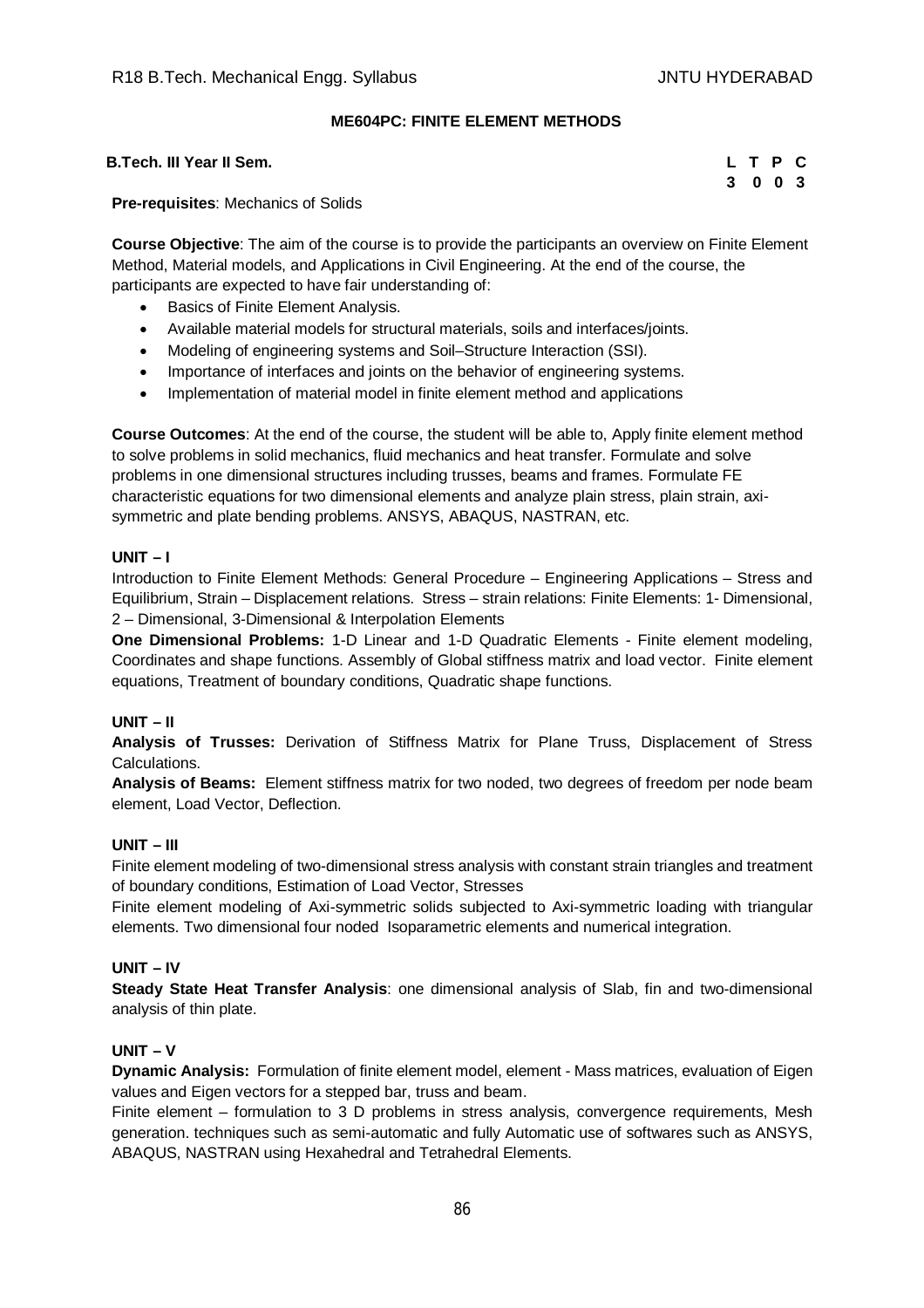# **TEXT BOOKS**:

- 1. Finite Element Methods: Basic Concepts and applications/Alavala/PHI
- 2. Introduction to Finite Elements in Engineering, Chandrupatla, Ashok and Belegundu /Pearson

- 1. An Introduction to the Finite Element Method / J. N. Reddy/ Mc Graw Hill
- 2. Finite Element Analysis / SS Bhavikatti / New Age
- 3. Finite Element Method/ Dixit/Cengage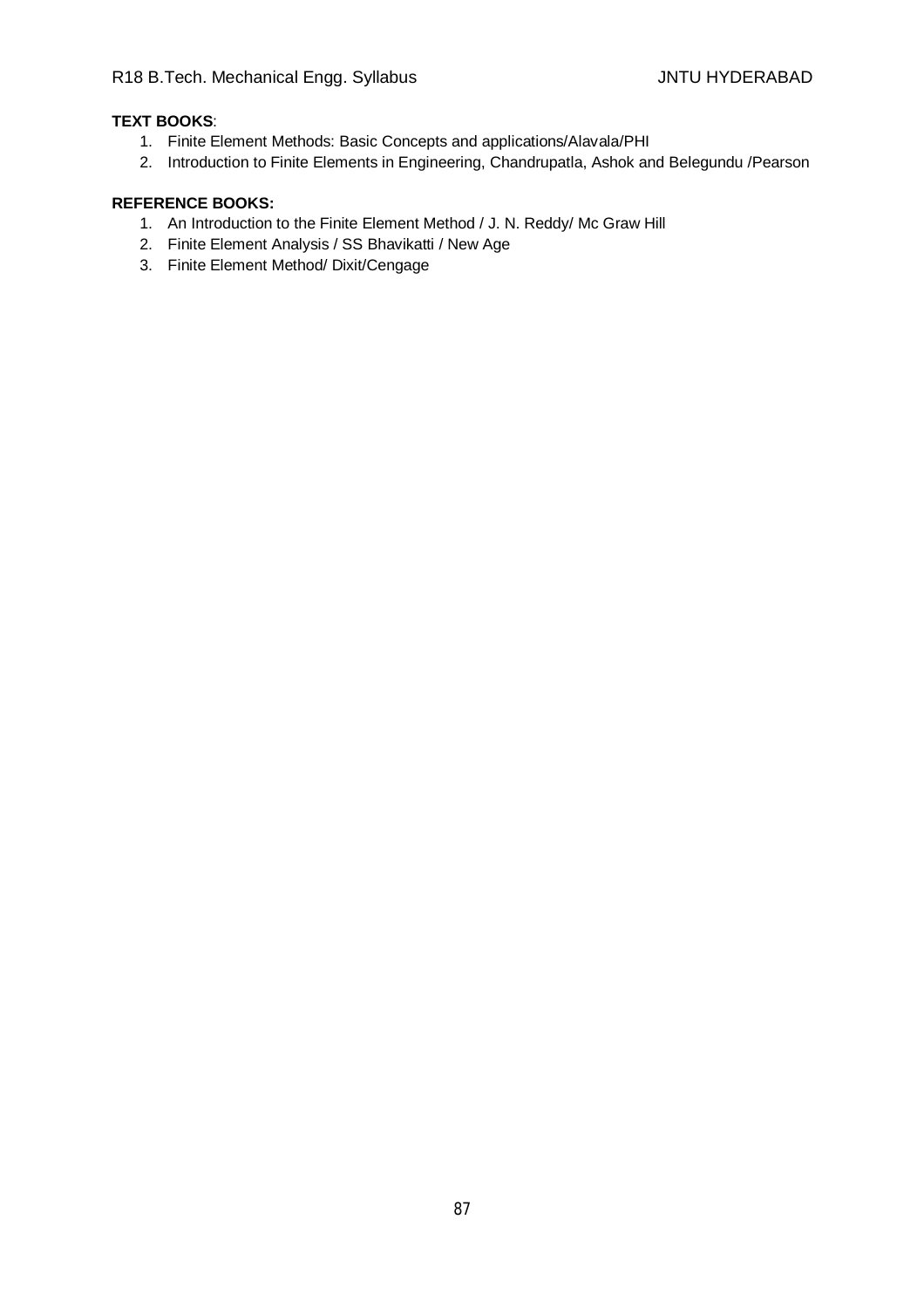## **ME605PC: HEAT TRANSFER LAB**

**B.Tech. III Year II Sem.** 

| L. | T P |            | C.  |
|----|-----|------------|-----|
| 3  |     | $0\quad 0$ | - 3 |

**Pre-requisite**: Thermodynamics

**Course Objectives**: To enable the student to apply conduction, convection and radiation heat transfer concepts to practical applications

**Course Outcome**: At the end of the lab sessions, the student will be able to

- Perform steady state conduction experiments to estimate thermal conductivity of different materials
- Perform transient heat conduction experiment
- Estimate heat transfer coefficients in forced convection, free convection, condensation and correlate with theoretical values
- Obtain variation of temperature along the length of the pin fin under forced and free convection
- Perform radiation experiments: Determine surface emissivity of a test plate and Stefan-Boltzmann's constant and compare with theoretical value

#### **Minimum twelve experiments from the following:**

- 1. Composite Slab Apparatus Overall heat transfer co-efficient.
- 2. Heat transfer through lagged pipe.
- 3. Heat Transfer through a Concentric Sphere
- 4. Thermal Conductivity of given metal rod.
- 5. Heat transfer in pin-fin
- 6. Experiment on Transient Heat Conduction
- 7. Heat transfer in forced convection apparatus.
- 8. Heat transfer in natural convection
- 9. Parallel and counter flow heat exchanger.
- 10. Emissivity apparatus.
- 11. Stefan Boltzman Apparatus.
- 12. Critical Heat flux apparatus.
- 13. Study of heat pipe and its demonstration.
- 14. Film and Drop wise condensation apparatus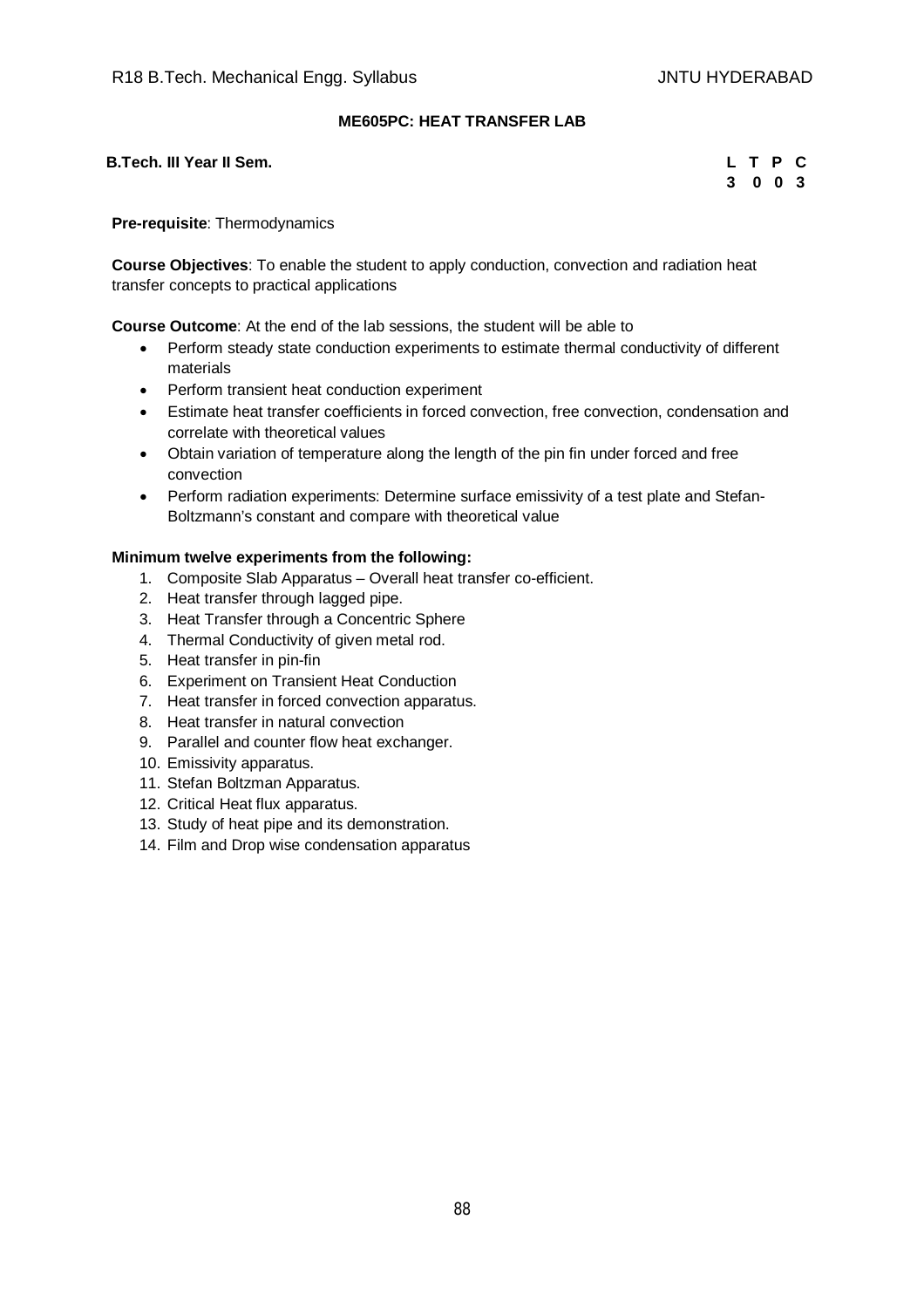# **ME606PC: CAD & CAM LAB**

**B.Tech. III Year II Sem.** 

| L. | T P |     | С  |
|----|-----|-----|----|
| O  | 0   | - 2 | 1. |

**Pre-requisites:** To give the exposure to usage of software tools for design and manufacturing. To acquire the skills needed to analyze and simulate engineering systems.

**Course Objectives:** To be able to understand and handle design problems in a systematic manner. To be able to apply CAD in real life applications. To be understand the basic principles of different types of analysis.

**Course Outcomes:** To understand the analysis of various aspects in of manufacturing design

#### **Note: conduct any TEN excercises from the list gien below:**

- 1. Drafting: Development of part drawings for various components in the form of orthographic and isometric. Representation of dimensioning and tolerances.
- 2. Part Modeling: Generation of various 3D Models through Protrusion, revolve, sweep. Creation of various features. Study of parent child relation. Feature based and Boolean based modeling and Assembly Modeling. Study of various standard Translators. Design of simple components.
- 3. Determination of deflection and stresses in 2D and 3D trusses and beams.
- 4. Determination of deflections, principal and Von-mises stresses in plane stress, plane strain and Axi-symmetric components.
- 5. Determination of stresses in 3D and shell structures (at least one example in each case)
- 6. Estimation of natural frequencies and mode shapes, Harmonic response of 2D beam.
- 7. Study state heat transfer analysis of plane and axi-symmetric components.
- 8. Development of process sheets for various components based on Tooling and Machines.
- 9. Development of manufacturing defects and tool management systems.
- 10. Study of various post processors used in NC Machines.
- 11. Development of NC code for free form and sculptured surfaces using CAM software.
- 12. Machining of simple components on NC lathe and Mill by transferring NC Code / from CAM software.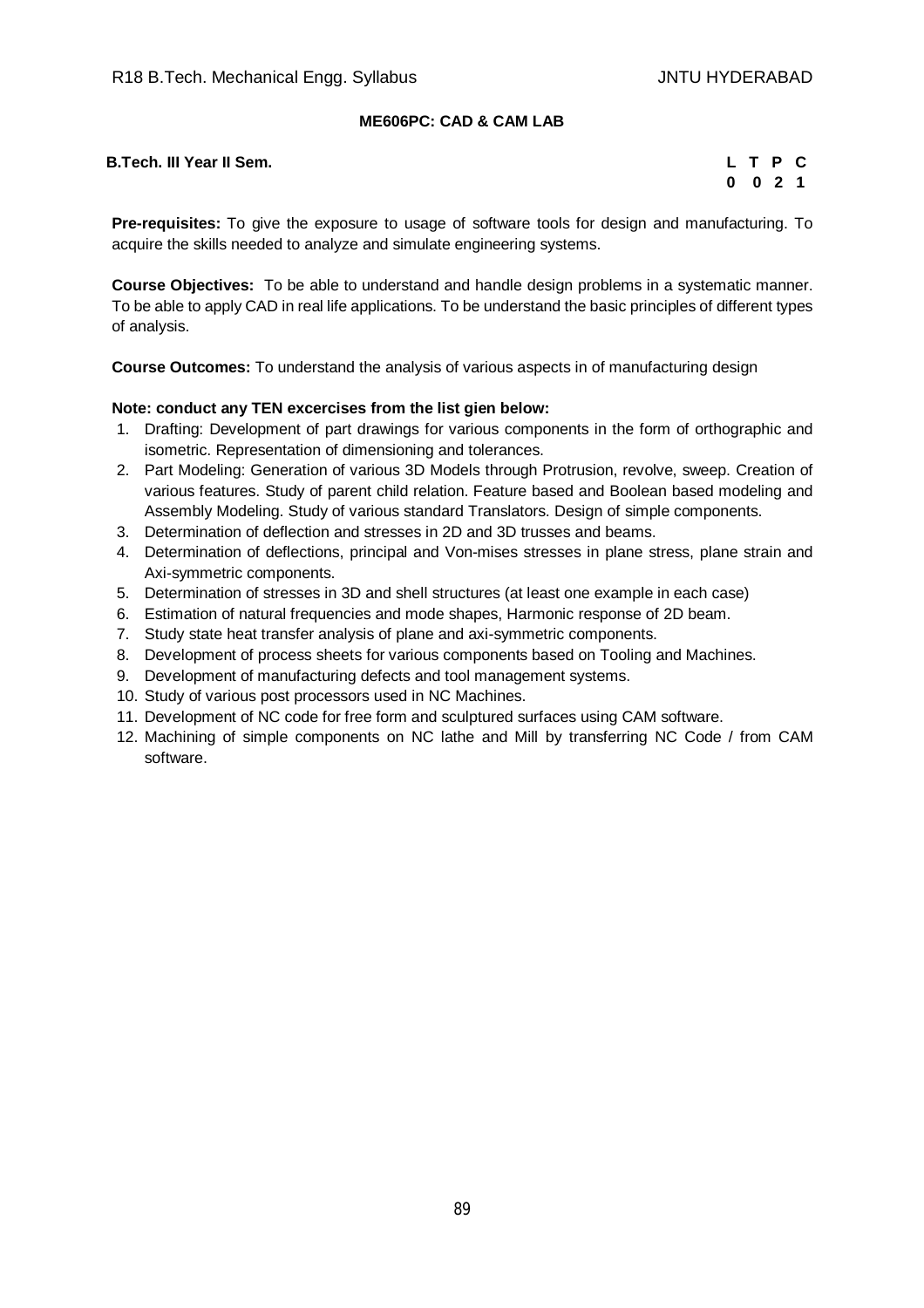## **EN608HS: ADVANCED COMMUNICATIONS SKILLS LAB**

#### **B.Tech. III Year II Sem.**

| L        | T P          |     | С           |
|----------|--------------|-----|-------------|
| $\bf{0}$ | $\mathbf{0}$ | - 2 | $\mathbf 1$ |

## **1. INTRODUCTION:**

The introduction of the Advanced Communication Skills Lab is considered essential at 3<sup>rd</sup> year level. At this stage, the students need to prepare themselves for their careers which may require them to listen to, read, speak and write in English both for their professional and interpersonal communication in the globalized context.

The proposed course should be a laboratory course to enable students to use 'good' English and perform the following:

- Gathering ideas and information to organize ideas relevantly and coherently.
- Engaging in debates.
- Participating in group discussions.
- Facing interviews.
- Writing project/research reports/technical reports.
- Making oral presentations.
- Writing formal letters.
- Transferring information from non-verbal to verbal texts and vice-versa.
- Taking part in social and professional communication.

## **2. OBJECTIVES:**

This Lab focuses on using multi-media instruction for language development to meet the following targets:

- To improve the students' fluency in English, through a well-developed vocabulary and enable them to listen to English spoken at normal conversational speed by educated English speakers and respond appropriately in different socio-cultural and professional contexts.
- Further, they would be required to communicate their ideas relevantly and coherently in writing.
- To prepare all the students for their placements.

#### **3. SYLLABUS**:

The following course content to conduct the activities is prescribed for the Advanced English Communication Skills (AECS) Lab:

- 1. **Activities on Fundamentals of Inter-personal Communication and Building Vocabulary**  Starting a conversation – responding appropriately and relevantly – using the right body language – Role Play in different situations & Discourse Skills- using visuals - Synonyms and antonyms, word roots, one-word substitutes, prefixes and suffixes, study of word origin, business vocabulary, analogy, idioms and phrases, collocations & usage of vocabulary.
- 2. **Activities on Reading Comprehension** –General Vs Local comprehension, reading for facts, guessing meanings from context, scanning, skimming, inferring meaning, critical reading& effective googling.
- 3. **Activities on Writing Skills** Structure and presentation of different types of writing *letter writing/Resume writing/ e-correspondence/Technical report writing/ – planning for writing –* improving one's writing.
- 4. **Activities on Presentation Skills** Oral presentations (individual and group) through JAM sessions/seminars/**PPTs** and written presentations through posters/projects/reports/ emails/assignments etc.
- 5. **Activities on Group Discussion and Interview Skills** Dynamics of group discussion, intervention, summarizing, modulation of voice, body language, relevance, fluency and organization of ideas and rubrics for evaluation- Concept and process, pre-interview planning, opening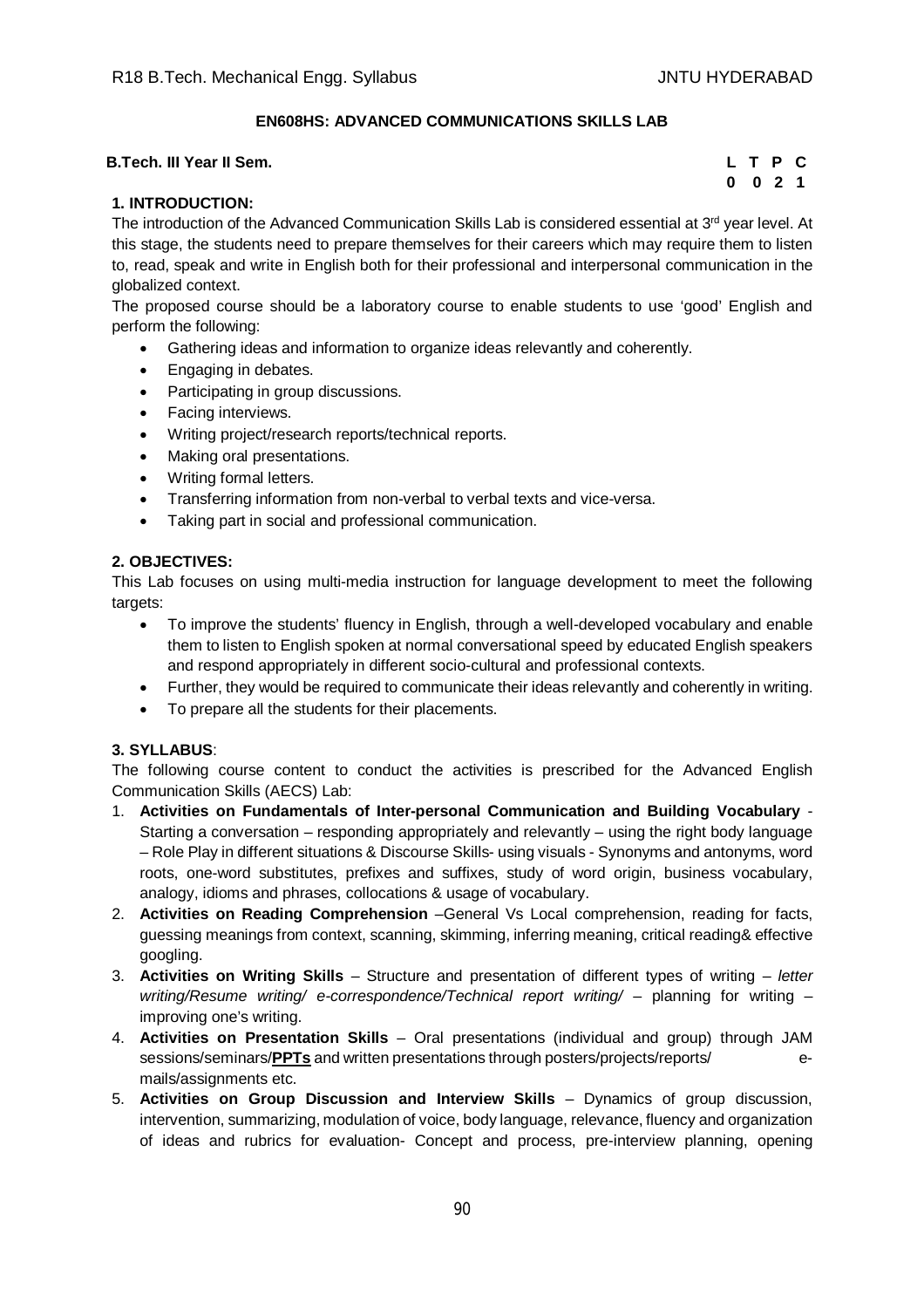strategies, answering strategies, interview through tele-conference & video-conference and Mock Interviews.

## **4. MINIMUM REQUIREMENT:**

The Advanced English Communication Skills (AECS) Laboratory shall have the following infrastructural facilities to accommodate at least 35 students in the lab:

- **•** Spacious room with appropriate acoustics.
- Round Tables with movable chairs
- Audio-visual aids
- LCD Projector
- Public Address system
- P IV Processor, Hard Disk 80 GB, RAM–512 MB Minimum, Speed 2.8 GHZ
- T. V, a digital stereo & Camcorder
- Headphones of High quality

## **5. SUGGESTED SOFTWARE:**

The software consisting of the prescribed topics elaborated above should be procured and used.

- Oxford Advanced Learner's Compass, 7<sup>th</sup> Edition
- DELTA's key to the Next Generation TOEFL Test: Advanced Skill Practice.
- Lingua TOEFL CBT Insider, by Dream tech
- TOEFL & GRE (KAPLAN, AARCO & BARRONS, USA, Cracking GRE by CLIFFS)

## **TEXT BOOKS:**

- 1. Effective Technical Communication by M Asharaf Rizvi. McGraw Hill Education (India) Pvt. Ltd. 2<sup>nd</sup> Edition
- 2. Academic Writing: A Handbook for International Students by Stephen Bailey, Routledge, 5<sup>th</sup> Edition.

- 1. Learn Correct English A Book of Grammar, Usage and Composition by Shiv K. Kumar and Hemalatha Nagarajan. Pearson 2007
- 2. Professional Communication by Aruna Koneru, McGraw Hill Education (India) Pvt. Ltd, 2016.
- 3. Technical Communication by Meenakshi Raman & Sangeeta Sharma, Oxford University Press 2009.
- 4. Technical Communication by Paul V. Anderson. 2007. Cengage Learning pvt. Ltd. New Delhi.
- 5. English Vocabulary in Use series, Cambridge University Press 2008.
- 6. Handbook for Technical Communication by David A. McMurrey & Joanne Buckley. 2012. Cengage Learning.
- 7. Communication Skills by Leena Sen, PHI Learning Pvt Ltd., New Delhi, 2009.
- 8. Job Hunting by Colm Downes, Cambridge University Press 2008.
- 9. English for Technical Communication for Engineering Students, Aysha Vishwamohan, Tata Mc Graw-Hill 2009.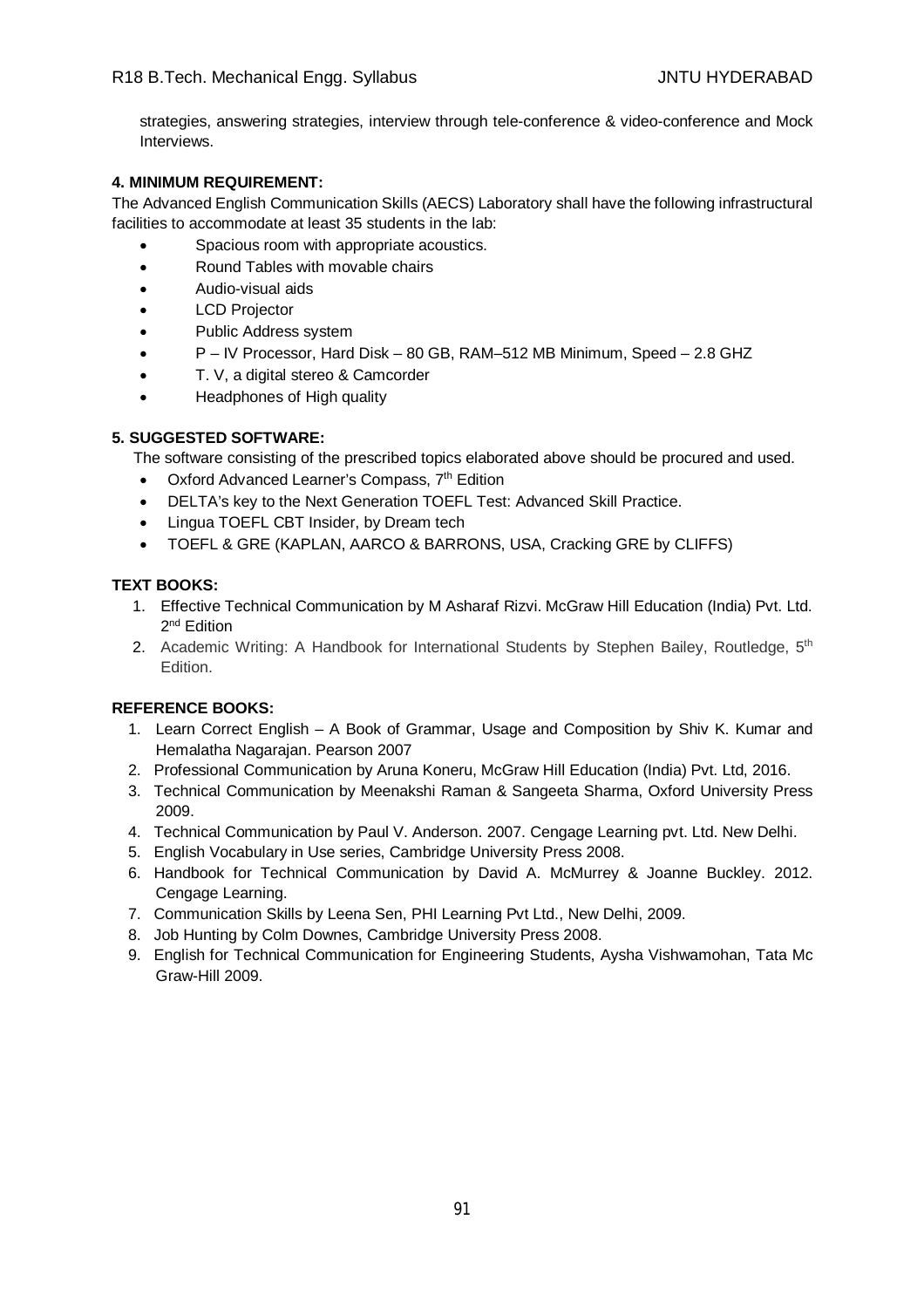#### **\*MC609: ENVIRONMENTAL SCIENCE**

#### **B.Tech. III Year II Semester Letter Letter Letter Letter Letter Letter C**

# **3 0 0 0**

## **Course Objectives:**

- Understanding the importance of ecological balance for sustainable development.
- Understanding the impacts of developmental activities and mitigation measures
- Understanding the environmental policies and regulations

## **Course Outcomes:**

Based on this course, the Engineering graduate will understand /evaluate / develop technologies on the basis of ecological principles and environmental regulations which in turn helps in sustainable development

## **UNIT - I**

**Ecosystems:** Definition, Scope and Importance of ecosystem. Classification, structure, and function of an ecosystem, Food chains, food webs, and ecological pyramids. Flow of energy, Biogeochemical cycles, Bioaccumulation, Biomagnification, ecosystem value, services and carrying capacity, Field visits.

#### **UNIT - II**

**Natural Resources: Classification of Resources:** Living and Non-Living resources, **water resources:** use and over utilization of surface and ground water, floods and droughts, Dams: benefits and problems. **Mineral resources:** use and exploitation, environmental effects of extracting and using mineral resources, **Land resources:** Forest resources, **Energy resources:** growing energy needs, renewable and non-renewable energy sources, use of alternate energy source, case studies.

#### **UNIT - III**

**Biodiversity and Biotic Resources:** Introduction, Definition, genetic, species and ecosystem diversity. Value of biodiversity; consumptive use, productive use, social, ethical, aesthetic and optional values. India as a mega diversity nation, Hot spots of biodiversity. Field visit. Threats to biodiversity: habitat loss, poaching of wildlife, man-wildlife conflicts; conservation of biodiversity: In-Situ and Ex-situ conservation. National Biodiversity act.

#### **UNIT - IV**

**Environmental Pollution and Control Technologies: Environmental Pollution:** Classification of pollution, **Air Pollution:** Primary and secondary pollutants, Automobile and Industrial pollution, Ambient air quality standards. **Water pollution:** Sources and types of pollution, drinking water quality standards. **Soil Pollution:** Sources and types, Impacts of modern agriculture, degradation of soil. **Noise Pollution:**  Sources and Health hazards, standards, **Solid waste:** Municipal Solid Waste management, composition and characteristics of e-Waste and its management. **Pollution control technologies:** Wastewater Treatment methods: Primary, secondary and Tertiary.

Overview of air pollution control technologies, Concepts of bioremediation. **Global Environmental Problems and Global Efforts: C**limate change and impacts on human environment. Ozone depletion and Ozone depleting substances (ODS). Deforestation and desertification. International conventions / Protocols: Earth summit, Kyoto protocol, and Montréal Protocol.

#### **UNIT - V**

**Environmental Policy, Legislation & EIA:** Environmental Protection act, Legal aspects Air Act- 1981, Water Act, Forest Act, Wild life Act, Municipal solid waste management and handling rules, biomedical waste management and handling rules, hazardous waste management and handling rules. EIA: EIA structure, methods of baseline data acquisition. Overview on Impacts of air, water, biological and Socio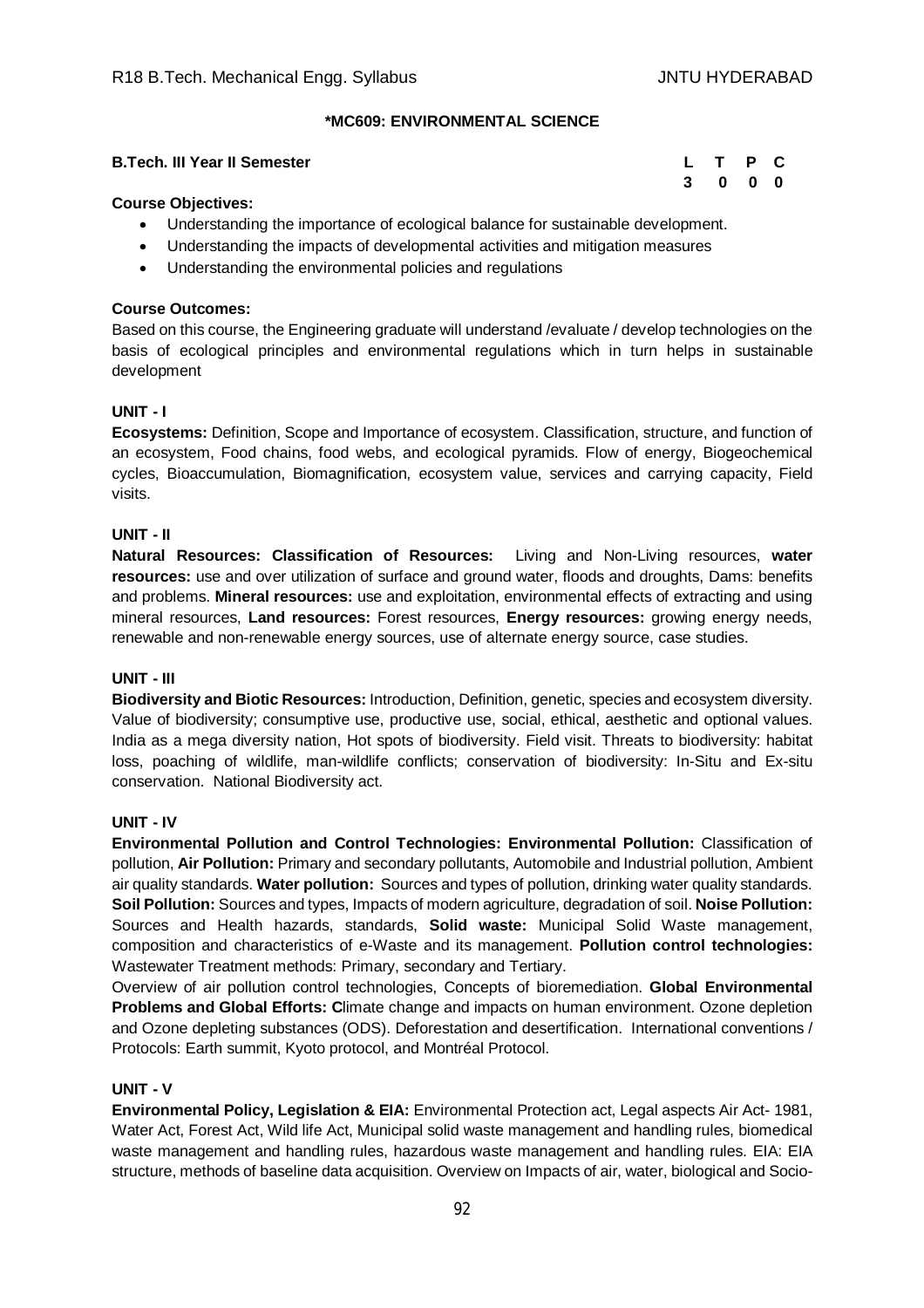economical aspects. Strategies for risk assessment, Concepts of Environmental Management Plan (EMP). **Towards Sustainable Future:** Concept of Sustainable Development, Population and its explosion, Crazy Consumerism, Environmental Education, Urban Sprawl, Human health, Environmental Ethics, Concept of Green Building, Ecological Foot Print, Life Cycle assessment (LCA), Low carbon life style.

## **TEXT BOOKS:**

- 1. Textbook of Environmental Studies for Undergraduate Courses by Erach Bharucha for University Grants Commission.
- 2. Environmental Studies by R. Rajagopalan, Oxford University Press.

- 1. Environmental Science: towards a sustainable future by Richard T. Wright. 2008 PHL Learning Private Ltd. New Delhi.
- 2. Environmental Engineering and science by Gilbert M. Masters and Wendell P. Ela. 2008 PHI Learning Pvt. Ltd.
- 3. Environmental Science by Daniel B. Botkin & Edward A. Keller, Wiley INDIA edition.
- 4. Environmental Studies by Anubha Kaushik, 4<sup>th</sup> Edition, New age international publishers.
- 5. Text book of Environmental Science and Technology Dr. M. Anji Reddy 2007, BS Publications.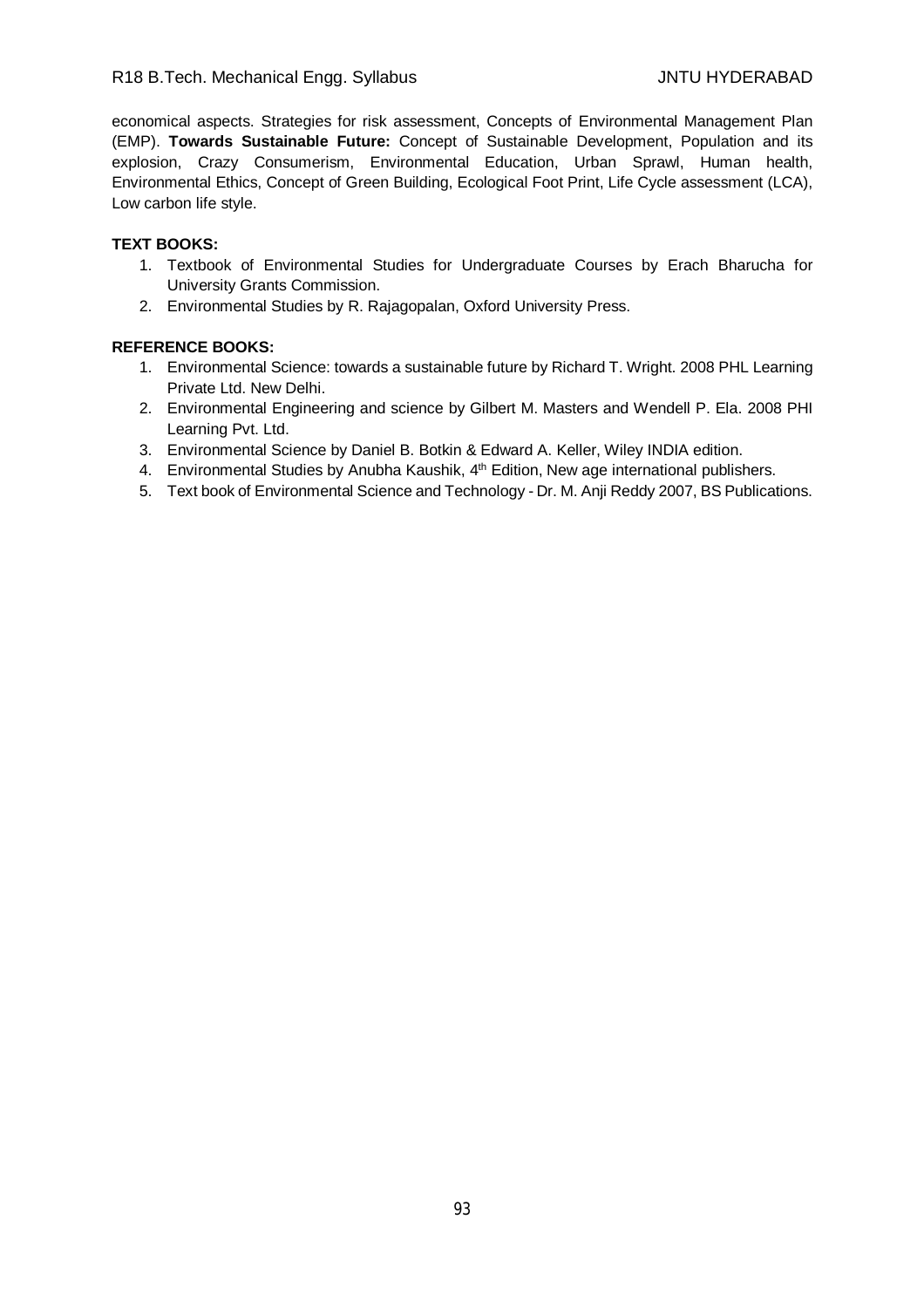## **ME701PC: REFRIGERATION AND AIR CONDITIONING**

| B.Tech. IV Year I Sem. |  |  | L T P C |  |
|------------------------|--|--|---------|--|
|------------------------|--|--|---------|--|

|   | L T P |     | C |
|---|-------|-----|---|
| 3 |       | 003 |   |

#### **Pre-requisite**: Thermodynamics

**Course Objective**: To apply the principles of Thermodynamics to analyze different types of refrigeration and air conditioning systems and to understand the functionality of the major components.

**Course Outcomes**: At the end of the course, the student should be able to Differentiate between different types of refrigeration systems with respect to application as well as conventional and unconventional refrigeration systems. Thermodynamically analyse refrigeration and air conditioning systems and evaluate performance parameters. Apply the principles of Psychometrics to design the air conditioning loads for the industrial applications.

#### **UNIT – I**

**Introduction to Refrigeration:** - Necessity and applications – Unit of refrigeration and C.O.P. – Mechanical Refrigeration – Types of Ideal cycle of refrigeration.

**Air Refrigeration:** Bell Coleman cycle and Brayton Cycle, Open and Dense air systems – Actual air refrigeration system – Refrigeration needs of Air crafts- Air systems – Application of Air Refrigeration, Justification – Types of systems – Problems.

#### **UNIT – II**

Vapour compression refrigeration – working principle and essential components of the plant – Simple Vapour compression refrigeration cycle – COP – Representation of cycle on T-S and p-h charts – effect of sub cooling and super heating – cycle analysis – Actual cycle Influence of various parameters on system performance – Use of p-h charts – Problems.

#### **UNIT - III**

**System Components:** Compressors – General classification – comparison – Advantages and Disadvantages. Condensers – classification – Working Principles. Evaporators – classification – Working Principles. Expansion devices – Types – Working Principles. Refrigerants – Desirable properties – common refrigerants used – Nomenclature – Ozone Depletion – Global Warming – Azeotropes and Zeotropes.

#### **UNIT - IV**

Vapor Absorption System – Calculation of max COP – description and working of NH3 – water system – Li – Br system. Principle of operation Three Fluid absorption system, salient features.

Steam Jet Refrigeration System – Working Principle and Basic Components

Principle and operation of (i) Thermoelectric refrigerator (ii) Vortex tube or Hilsch tube.

#### **UNIT – V**

**Introduction to Air Conditioning:** Psychometric Properties & Processes – Sensible and latent heat loads – Characterization – Need for Ventilation, Consideration of Infiltration – Load concepts of RSHF, ASHF, ESHF and ADP.

Concept of human comfort and effective temperature –Comfort Air conditioning – Industrial air conditioning and Requirements – Air conditioning Load Calculations.

Air Conditioning systems - Classification of equipment, cooling, heating humidification and dehumidification, filters, grills and registers, deodorants, fans and blowers.

Heat Pump – Heat sources – different heat pump circuits – Applications.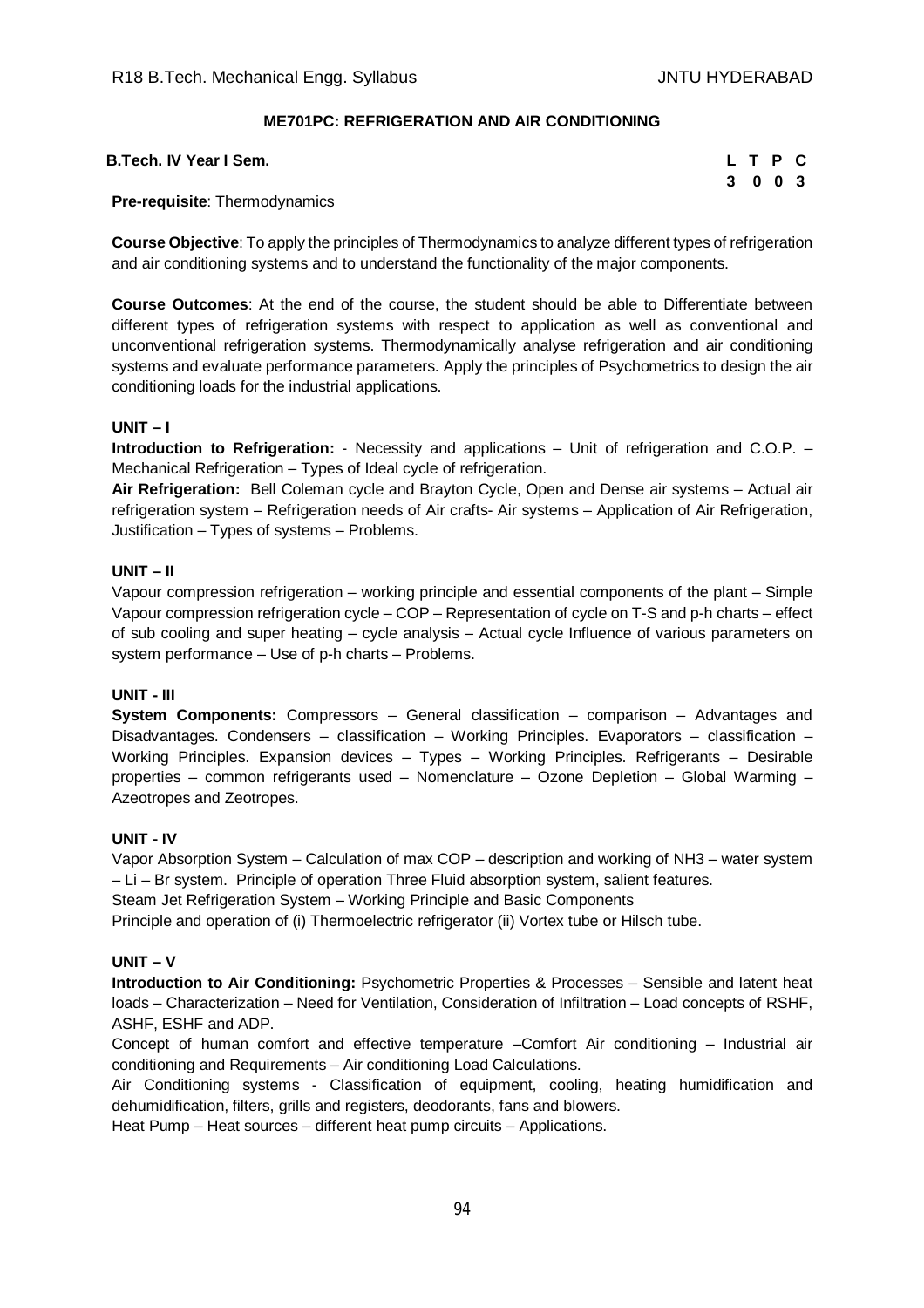# **TEXT BOOKS:**

- 1. Refrigeration and Air conditioning / CP Arora / Mc Graw Hill
- 2. Refrigeration and Air-Conditioning / RC Aora / PHI

- 1. Principles of Refrigeration Dossat / Pearson
- 2. Basic Refrigeration and Air-Conditioning / Ananthanarayanan / Mc Graw Hill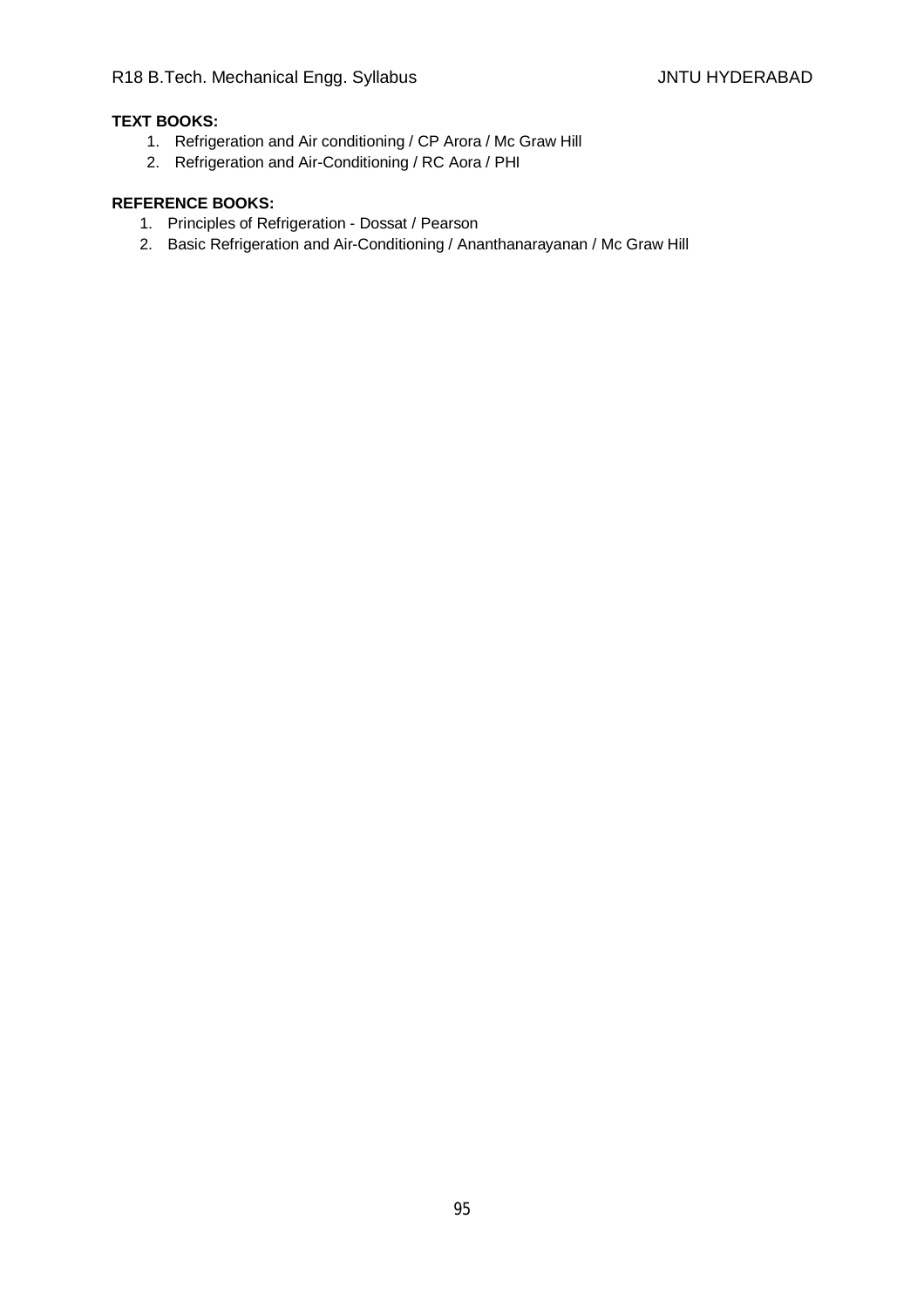## **ME711PE: ADDITIVE MANUFACTURING (PE - II)**

| <b>B.Tech. IV Year I Sem.</b>                                         |         | L T P C |  |
|-----------------------------------------------------------------------|---------|---------|--|
|                                                                       | 3 0 0 3 |         |  |
| <b>Pre-requisites:</b> Manufacturing Processes, Engineering Materials |         |         |  |

## **Course Objectives:**

- To understand the fundamental concepts of Additive Manufacturing (i.e. Rapid Prototyping) and 3-D printing, its advantages and limitations.
- To classify various types of Additive Manufacturing Processes and know their working principle, advantages, limitations etc.
- To have a holistic view of various applications of these technologies in relevant fields such as mechanical, Bio-medical, Aerospace, electronics etc.

## **Course Outcomes:**

- Describe various CAD issues for 3D printing and rapid prototyping and related operations for STL model manipulation.
- Formulate and solve typical problems on reverse engineering for surface reconstruction from physical prototype models through digitizing and spline-based surface fitting.
- Formulate and solve typical problems on reverse engineering for surface reconstruction from digitized mesh models through topological modelling and subdivision surface fitting.
- Explain and summarize the principles and key characteristics of additive manufacturing technologies and commonly used 3D printing and additive manufacturing systems.
- Explain and summarize typical rapid tooling processes for quick batch production of plastic and metal parts.

## **UNIT - I**

**Introduction:** Prototyping fundamentals, Historical development, Fundamentals of Rapid Prototyping, Advantages and Limitations of Rapid Prototyping, Commonly used Terms, Classification of RP process, Rapid Prototyping Process Chain: Fundamental Automated Processes.

#### **UNIT - II**

**Liquid-based Rapid Prototyping Systems:** Stereo lithography Apparatus (SLA): Models and specifications, Process, working principle, photopolymers, photo polymerization, Layering technology, laser and laser scanning, Applications, Advantages and Disadvantages, Case studies. Solid ground curing (SGC): Models and specifications, Process, working principle, Applications, Advantages and Disadvantages, Case studies Solid-based Rapid Prototyping Systems: Laminated Object Manufacturing (LOM): Models and specifications, Process, working principle, Applications, Advantages and Disadvantages, Case studies. Fused Deposition Modeling (FDM): Models and specifications, Process, working principle, Applications, Advantages and Disadvantages, Case studies.

#### **UNIT - III**

Powder Based Rapid Prototyping Systems: Selective laser sintering (SLS): Models and specifications, Process, working principle, Applications, Advantages and Disadvantages, Case studies. Three dimensional Printing (3DP): Models and specifications, Process, working principle, Applications, Advantages and Disadvantages, Case studies. Rapid Tooling: Introduction to Rapid Tooling (RT), Conventional Tooling Vs RT, Need for RT. Rapid Tooling Classification; Indirect Rapid Tooling Methods: Spray Metal Deposition, RTV Epoxy Tools, Ceramic tools, Investment Casting, Spin Casting, Die casting, Sand Casting, 3D Keltool process. Direct Rapid Tooling : Direct AIM, LOM Tools, DTM Rapid Tool Process, EOS Direct Tool Process and Direct Metal Tooling using 3DP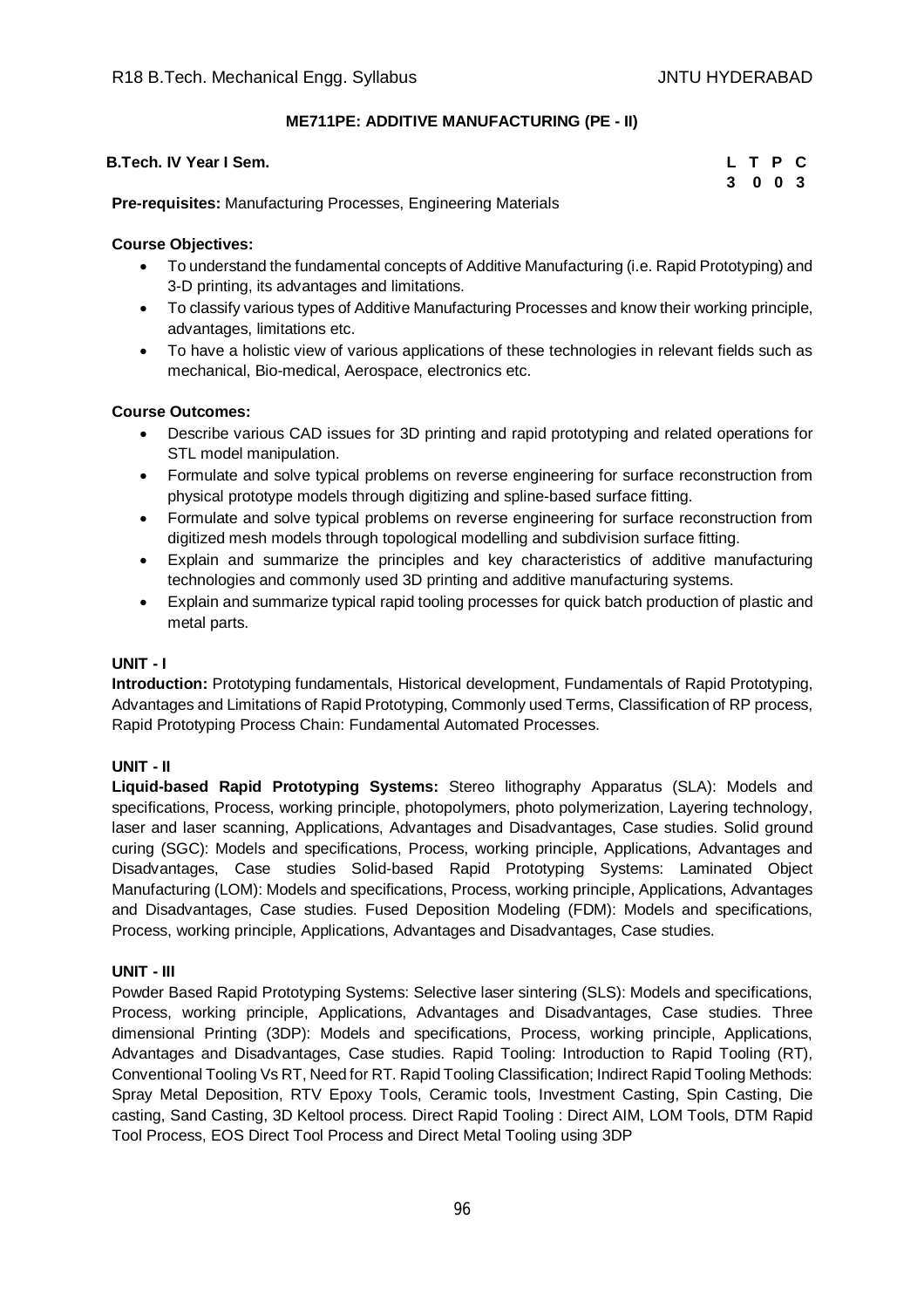## **UNIT - IV**

Rapid Prototyping Data Formats: STL Format, STL File Problems, Consequence of Building Valid and Invalid Tessellated Models, STL file Repairs: Generic Solution, Other Translators, Newly Proposed Formats. Rapid Prototyping Software's: Features of various RP software's like Magics, Mimics, Solid View, View Expert, 3 D View, Velocity 2, Rhino, STL View 3 Data Expert and 3 D doctor.

## **UNIT - V**

RP Applications: Application - Material Relationship, Application in Design, Application in Engineering, Analysis and Planning, Aerospace Industry, Automotive Industry, Jewelry Industry, Coin Industry, GIS application, Arts and Architecture. RP Medical and Bioengineering Applications: Planning and simulation of complex surgery, Customized Implants & Prosthesis, Design and Production of Medical Devices, Forensic Science and Anthropology, Visualization of Biomolecules.

#### **TEXT BOOKS:**

- 1. Rapid prototyping; Principles and Applications /Chua C.K., Leong K.F. and LIM C.S/World Scientific Publications
- 2. Rapid Manufacturing /D.T. Pham and S.S. Dimov/Springer

- 1. Terry Wohlers, Wholers Report 2000, Wohlers Associates
- 2. Rapid Prototyping and Manufacturing /PaulF.Jacobs/ASME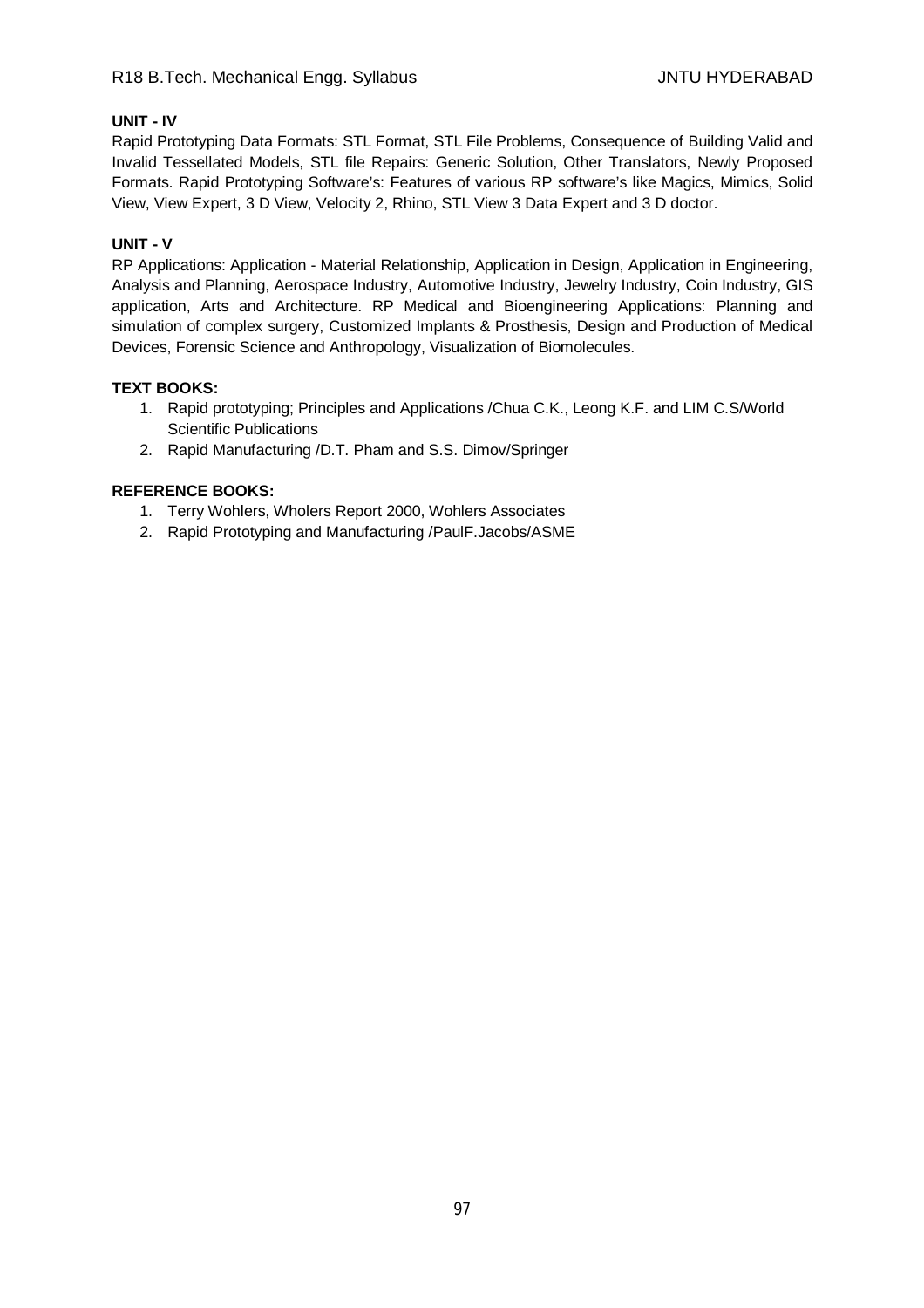## **ME712PE/MT821PE: AUTOMATION IN MANUFACTURING (PE – II)**

| <b>B.Tech. IV Year I Sem.</b> |  | L T P C |  |
|-------------------------------|--|---------|--|
|                               |  | 3 0 0 3 |  |

## **UNIT - I**

**Introduction:** Types and strategies of automation, pneumatic and hydraulic components circuits, Automation in machine tools. Mechanical feeding and too changing and machine tool control transfer the automaton.

## **UNIT - II**

**Automated flow lines**: Methods or work part transport transfer Mechanical buffer storage control function, design and fabrication consideration.

**Analysis of Automated flow lines**: General terminology and analysis of transfer lines without and with buffer storage, partial automation, implementation of automated flow lines.

#### **UNIT - III**

**Assembly system and line balancing**: Assembly process and systems assembly line, line balancing methods, ways of improving line balance, flexible assembly lines.

## **UNIT - IV**

**Automated material handling:** Types of equipment, functions, analysis and design of material handling systems conveyor systems, automated guided vehicle systems.

Automated storage systems, Automated storage and retrieval systems; work in process storage, interfacing handling and storage with manufacturing.

## **UNIT -V**

**Fundamentals of Industrial controls:** Review of control theory, logic controls, sensors and actuators, Data communication and LAN in Manufacturing.

Business process Re-engineering: Introduction to BPE logistics, ERP, Software configuration of BPE.

#### **TEXT BOOK:**

1. Automation, Production Systems and Computer Integrated Manufacturing: M.P. Groover 3e./PE/PHI, 2009.

- 1. Computer Aided Manufacturing, Tien-Chien Chang, Richard A. Wysk and Hsu-Pin Wang, Pearson, 2009.
- 2. Automation by W. Buekinsham.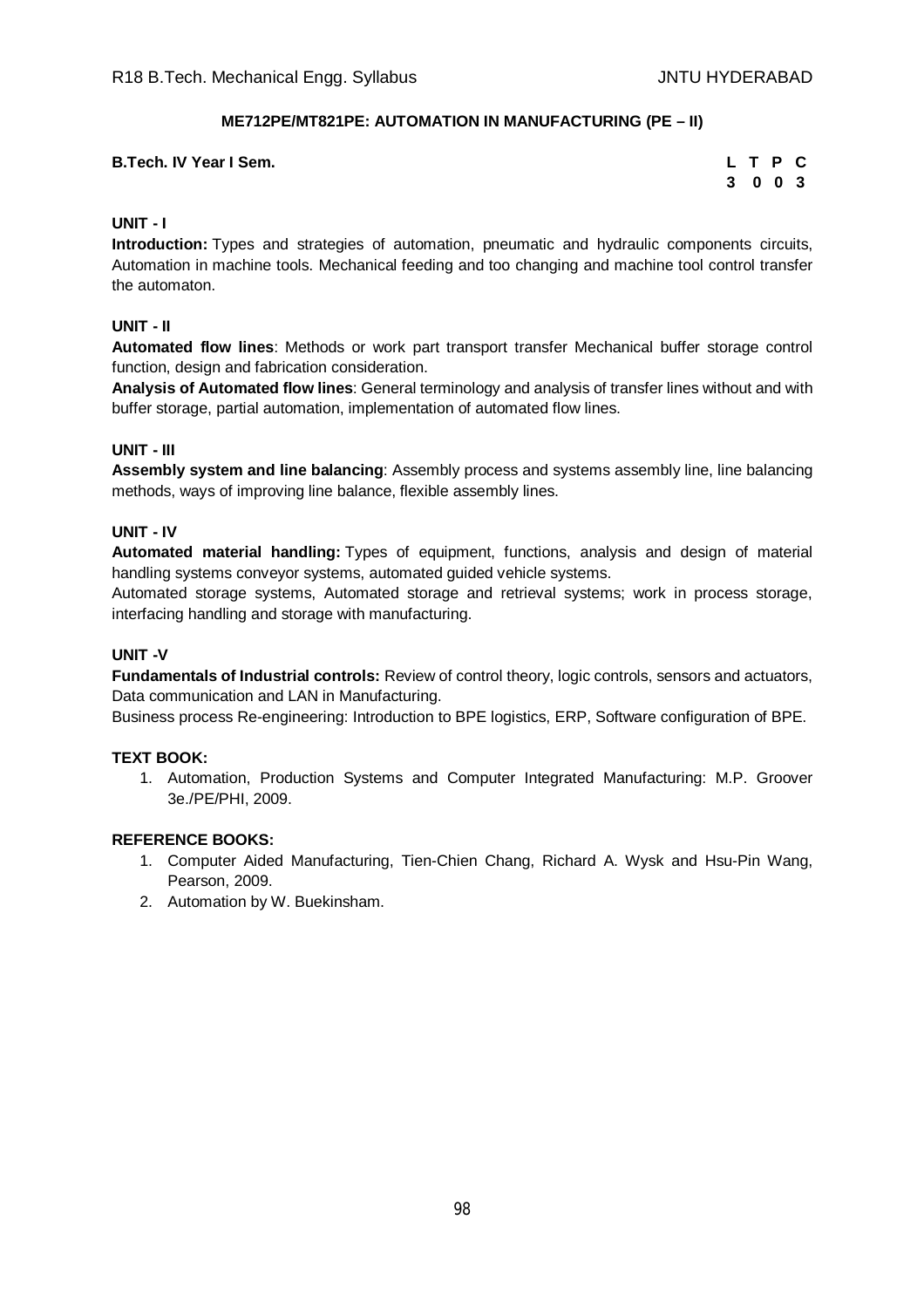# **ME713PE: MEMS (PE – II)**

## **B.Tech. IV Year I Sem. L T P C**

**3 0 0 3**

#### **Pre-requisites:** Fluid Mechanics

**Course Objectives:** At the end of this course the student will be able to

- Integrate the knowledge of semiconductors and solid mechanics to fabricate MEMS devices.
- Understand the rudiments of Micro fabrication techniques.
- identify and understand the various sensors and actuators'
- different materials used for MEMS
- applications of MEMS to disciplines beyond Electrical and Mechanical engineering

#### **Course Outcomes:**

- Students will be able to understand working principles of currently available micro sensors, actuators, and motors, valves, pumps, and fluidics used in Microsystems.
- Students will be able to apply scaling laws that are used extensively in the conceptual design of micro devices and systems. Students will be able to differentiate between the positive and negative consequences of scaling down certain physical quantities that are pertinent to Microsystems.
- Students will be able to use materials for common micro components and devices.
- Students will be able to choose a micromachining technique, such as bulk micromachining and surface micromachining for a specific MEMS fabrication process.
- Students will be able to understand the basic principles and applications of micro-fabrication processes, such as photolithography, ion implantation, diffusion, oxidation, CVD, PVD, and etching.
- Students will be able to consider recent advancements in the field of MEMS and devices.
- Students will be able communicate their results and findings orally via formal presentations and in writing through reports.

#### **UNIT – I**

**Introduction to MEMS and Micro fabrication:** MEMS Roadmap MEMS markets-MEMS foundries-Benefits of Miniaturization -Benefits of Scaling. Micro fabrication: Basic Fabrication Processes– oxidation -film deposition lithography–etching-ion implantation– diffusion.

#### **UNIT - II**

**Surface Micromachining and Bulk Micromachining:** Surface Micromachining: Basic process flow– release–stiction-material choices-residual stress-Electroplating. Bulk Micromachining: LIGA-Wet Etchbased-dissolved wafer process- SOI MEMS–Scream–MEMS–RIE–DRIE

#### **UNIT - III**

**Mechanics of MEMS Materials:** Stress–strain-material properties-measurement & characterization of mechanical parameters. Microstructural Elements: bending moment and strain-flexural rigidityresidual stress boundary conditions-spring combinations.

# **UNIT - IV**

**MEMS Devices:** Pressure sensors-Accelerometers-Gyroscopes-RF MEMS Switch-Temperature sensors Humidity sensors. Microactuators: Electrostatic–piezoelectric–SMA–Thermoelectricelectromagnetic.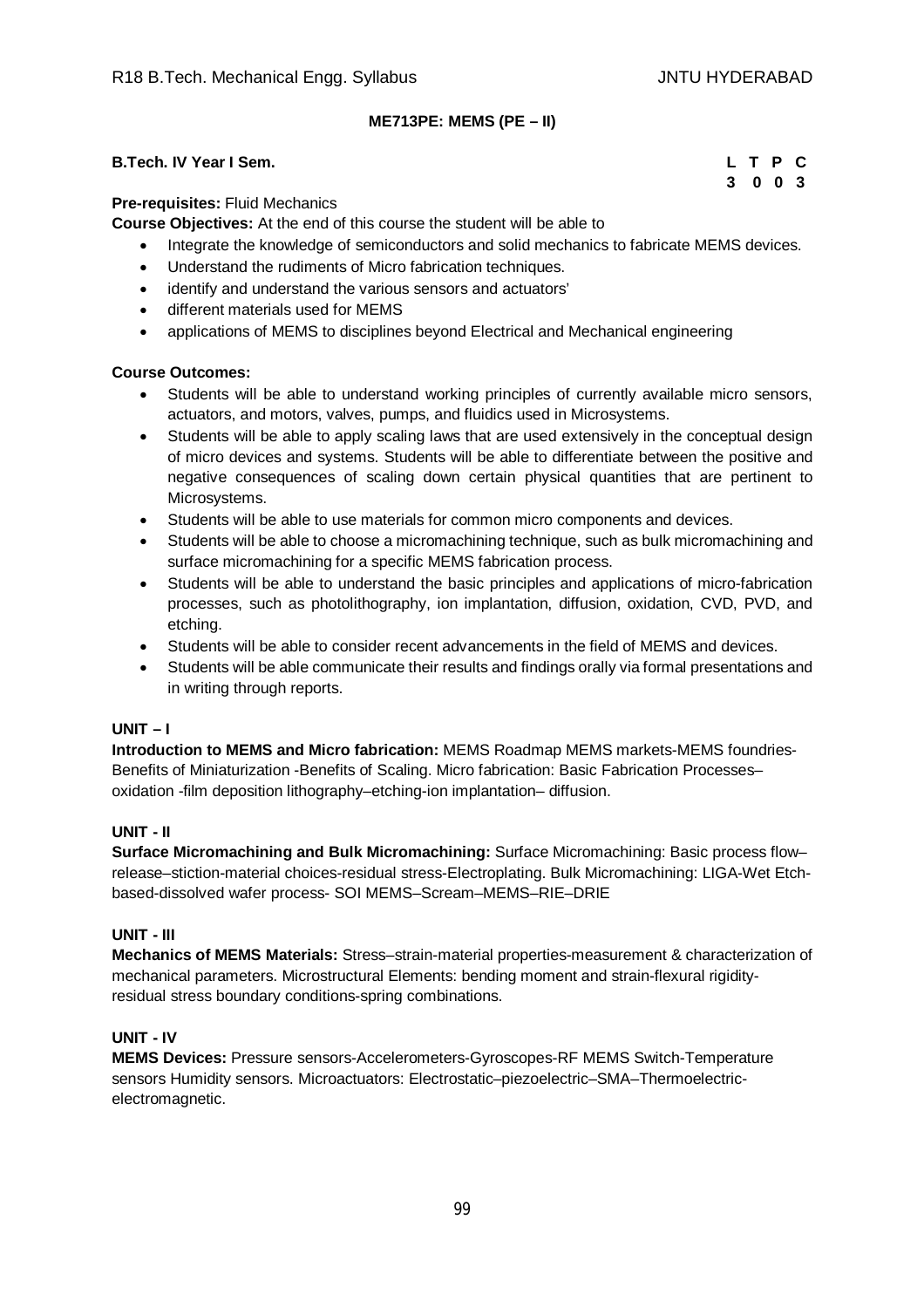## **UNIT - V**

**Fluid Dynamics and Micro pumps:** Viscosity–density-surface tension-continuity equation-Newton's second law-Navier-Stokes equation and its interpretation-flow types.

Micro fluidics: Electro kinetics electro osmosis–electrophoresis-fabrication methods-Lab ona Chip– micropumps-microvalves.

## **TEXT BOOKS:**

- 1. MEMS & Microsystems Design and Manufacture/ Tai-Ran Hsu/ Tata Mc Graw Hill
- 2. Microelectromechanical Systems / Bhattacharyya / Cengage

- 1. Foundations of MEMS /Chang Liu / Pearson
- 2. MEMS/ Mahalik/ Mc Graw Hill
- 3. MEMS and MOEMS Technology and Applications/ PHI
- 4. Microsystems Design/ Stephen D. Senturia /Springer
- 5. Introductory MEMS Fabrication and Applications/ Thomas M. Adams and Richard A Layton/ Springer
- 6. Microelectronic Devices/ Dipankar Nagchaudhuri/ Pearson Education Asia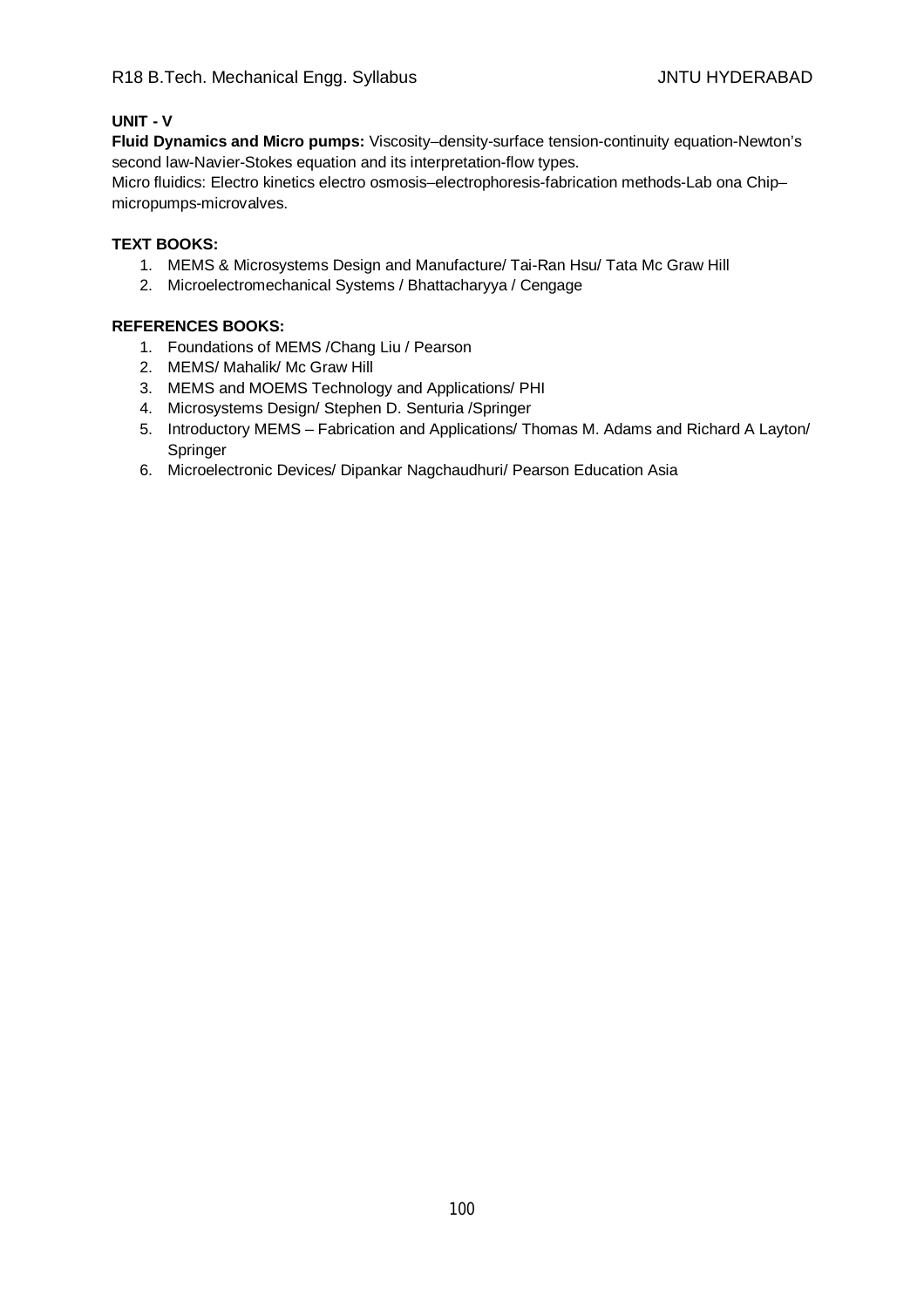## **ME721PE: POWER PLANT ENGINEERING (PE – III)**

| B.Tech. IV Year I Sem. |  | LTPC    |
|------------------------|--|---------|
|                        |  | 3 0 0 3 |

#### **Pre-Requisites:** None

**Course Objective:** The goal of this course is to become prepared for professional engineering design of conventional and alternative power-generation plants. The learning objectives include

- Analysis and preliminary design of the major systems of conventional fossil-fuel steam-cycle power plants.
- A working knowledge of the basic design principles of nuclear, gas turbine, combined cycle, hydro, wind, geothermal, solar, and alternate power plants.
- Awareness of the economic, environmental, and regulatory issues related to power generation.

**Course Outcomes:** At the end of the course students are able to:

- Understand the concept of Rankine cycle.
- Understand working of boilers including water tube, fire tube and high pressure boilers and determine efficiencies.
- Analyze the flow of steam through nozzles
- Evaluate the performance of condensers and steam turbines
- Evaluate the performance of gas turbines

## **UNIT – I**

Introduction to the Sources of Energy – Resources and Development of Power in India.

**Steam Power Plant:** Plant Layout, Working of different Circuits, Fuel and handling equipments, types of coals, coal handling, choice of handling equipment, coal storage, Ash handling systems.

**Combustion Process:** Properties of coal – overfeed and underfeed fuel beds, traveling grate stokers, spreader stokers, retort stokers, pulverized fuel burning system and its components, combustion needs and draught system, cyclone furnace, design and construction, Dust collectors, cooling towers and heat rejection. Corrosion and feed water treatment.

#### **UNIT – II**

**Internal Combustion Engine Plant:** Diesel Power Plant: Introduction – IC Engines, types, construction– Plant layout with auxiliaries – fuel supply system, air starting equipment, lubrication and cooling system – super charging.

**Gas Turbine Plant:** Introduction – classification - construction – Layout with auxiliaries – Principles of working of closed and open cycle gas turbines. Combined Cycle Power Plants and comparison.

#### **UNIT – III**

**Hydro Electric Power Plant:** Water power – Hydrological cycle / flow measurement – drainage area characteristics – Hydrographs – storage and Pondage – classification of dams and spill ways.

**Hydro Projects and Plant:** Classification – Typical layouts – plant auxiliaries – plant operation pumped storage plants.

## **UNIT – IV**

**Nuclear Power Station:** Nuclear fuel – breeding and fertile materials – Nuclear reactor – reactor operation. **Types of Reactors:** Pressurized water reactor, Boiling water reactor, sodium-graphite reactor, fast Breeder Reactor, Homogeneous Reactor, Gas cooled Reactor, Radiation hazards and shielding – radioactive waste disposal.

# **UNIT – V**

**Power Plant Economics and Environmental Considerations**: Capital cost, investment of fixed charges, operating costs, general arrangement of power distribution, Load curves, load duration curve.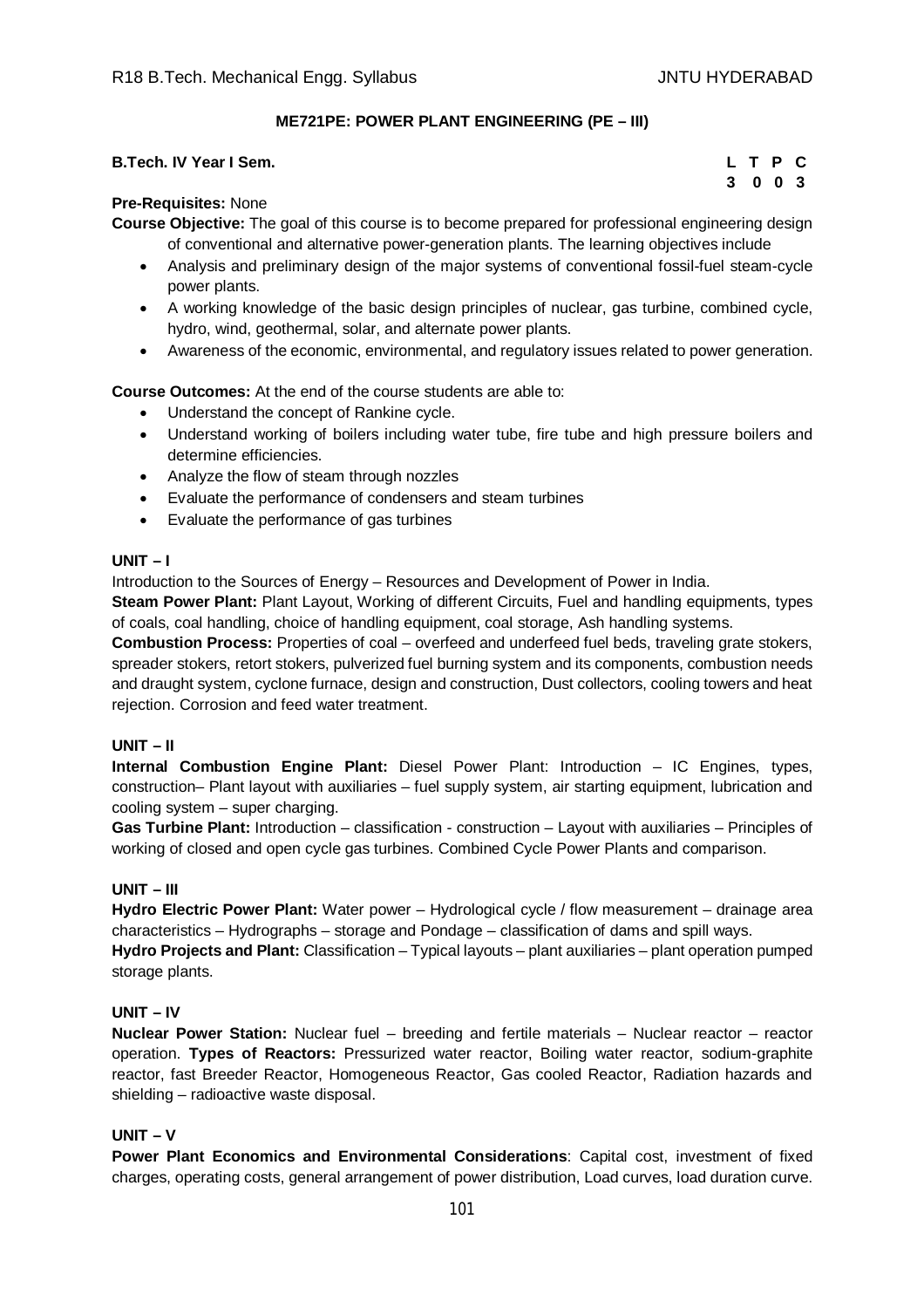Definitions of connected load, Maximum demand, demand factor, average load, load factor, diversity factor – related exercises. Effluents from power plants and Impact on environment – pollutants and pollution standards – Methods of Pollution control.

## **TEXT BOOKS:**

- 1. Power Plant Engineering/ P. K. Nag / Mc Graw Hill
- 2. Power Plant Engineering / Hegde / Pearson.

- 1. Power Plant Engineering / Gupta / PHI
- 2. Power Plant Engineering / A K Raja / New age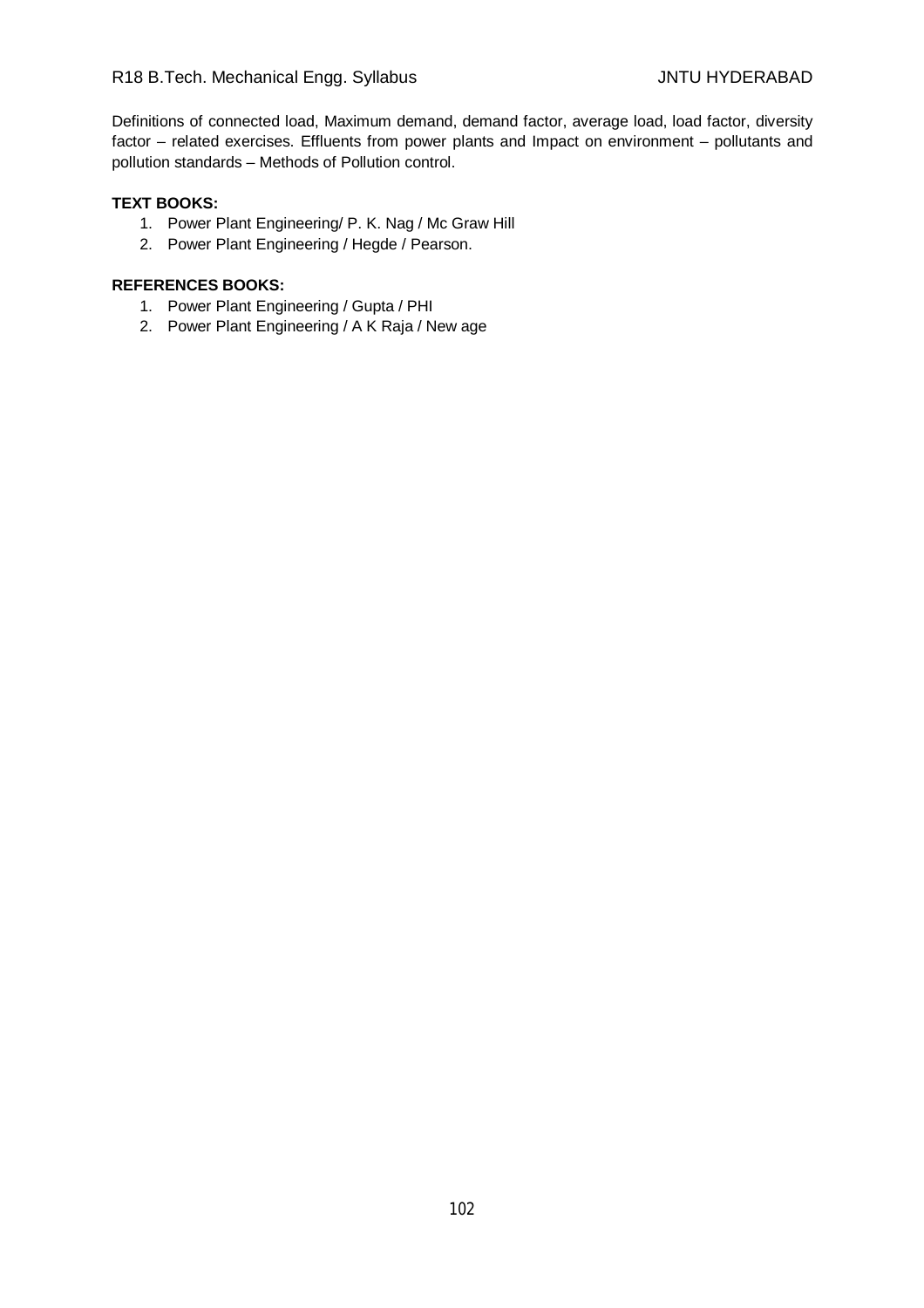## **MT701PC/ME722PE: AUTOMOBILE ENGINEERING (PE – III)**

#### **B.Tech. IV Year I Sem.**

|   | L T P |             | C |
|---|-------|-------------|---|
| 3 |       | $0 \t0 \t3$ |   |

#### **UNIT - I**

**Introduction:** Layout of automobile – introduction chassis and body components. Types of Automobile engines. – Power unit – Introduction to engine lubrication – engine servicing

**Fuel System:** S.I. Engine: Fuel supply systems, Mechanical and electrical fuel pump – filters – carburetor – types – air filters – petrol injection. Introduction to MPFI and GDI Systems.

**C.I. Engines:** Requirements of diesel injection systems, types of injection systems, DI Systems IDI systems. Fuel pump, nozzle, spray formation, injection timing, testing of fuel pumps. Introduction to CRDI and TDI Systems.

#### **UNIT - II**

**Cooling System:** Cooling Requirements, Air Cooling, Liquid Cooling, Thermo, water and Forced Circulation System – Radiators – Types – Cooling Fan - water pump, thermostat, evaporative cooling – pressure sealed cooling – antifreeze solutions.

**Ignition System:** Function of an ignition system, battery ignition system, constructional features of storage, battery, auto transformer, contact breaker points, condenser, and spark plug – Magneto coil ignition system, electronic ignition system using contact breaker, electronic ignition using contact triggers – spark advance and retard mechanism.

**Electrical System:** Charging circuit, generator, current – voltage regulator – starting system, bendix drive mechanism solenoid switch, lighting systems, Horn, wiper, fuel gauge – oil pressure gauge, engine temperature indicator etc.

#### **UNIT - III**

**Transmission System:** Clutches, principle, types, cone clutch, single plate clutch, multi plate clutch, magnetic and centrifugal clutches, fluid fly wheel – gear boxes, types, sliding mesh, constant mesh, synchro mesh gear boxes, epicyclic gear box, over drive torque converter. Propeller shaft – Hotch – Kiss drive, Torque tube drive, universal joint, differential rear axles – types – wheels and tyres.

**Suspension System:** Objects of suspension systems – rigid axle suspension system, torsion bar, shock absorber, Independent suspension system.

#### **UNIT - IV**

**Braking System:** Mechanical brake system, Hydraulic brake system, Master cylinder, wheel cylinder tandem master cylinder Requirement of brake fluid, Pneumatic and vacuum brakes.

**Steering System:** Steering geometry – camber, castor, king pin rake, combined angle toein, center point steering. Types of steering mechanism – Ackerman steering mechanism, Davis steering mechanism, steering gears – types, steering linkages.

#### **UNIT - V**

Emissions from Automobiles – Pollution standards National and international – Pollution Control – Techniques – Multipoint fuel injection for SI Engines. Common rail diesel injection Energy alternatives – Solar, Photo-voltaic, hydrogen, Biomass, alcohols, LPG, CNG, liquid Fuels, and gaseous fuels, Hydrogen as a fuel for IC Engines. - Their merits and demerits. Standard Vehicle maintenance practice.

#### **TEXT BOOKS:**

- 1. Automobile Engineering / William H Crouse
- 2. A Text Book Automobile Engineering–Manzoor, Nawazish Mehdi & Yosuf Ali, Frontline Publications.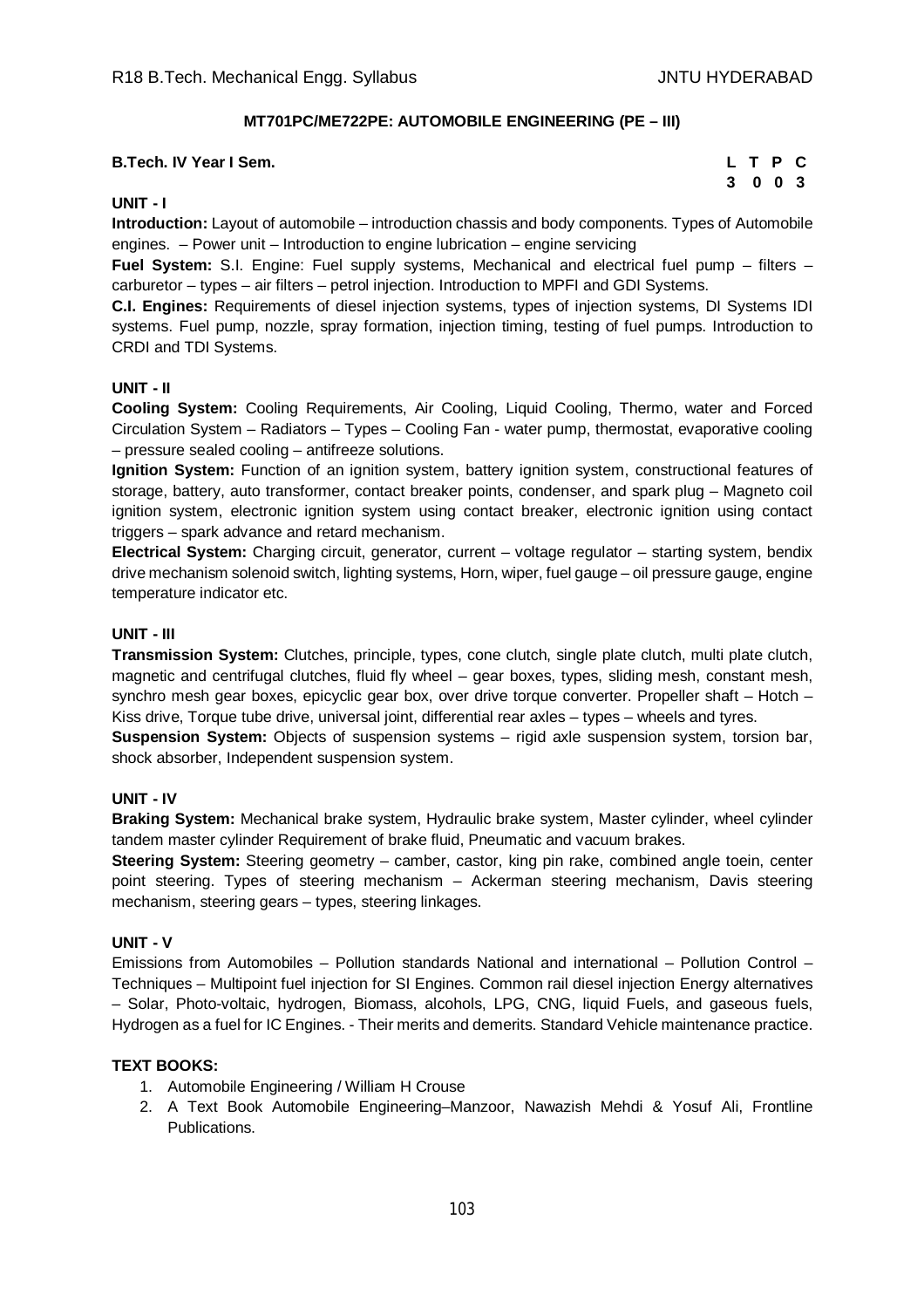- 1. A Text Book of Automobile Engineering by R K Rajput. Laxmi Publications.
- 2. Automotive Mechanics / Heitner
- 3. Automotive Engineering / Newton Steeds & Garrett
- 4. Automotive Engines / Srinivasan
- 5. A Text Book of Automobile Engineering By Khalil U Siddiqui New Age International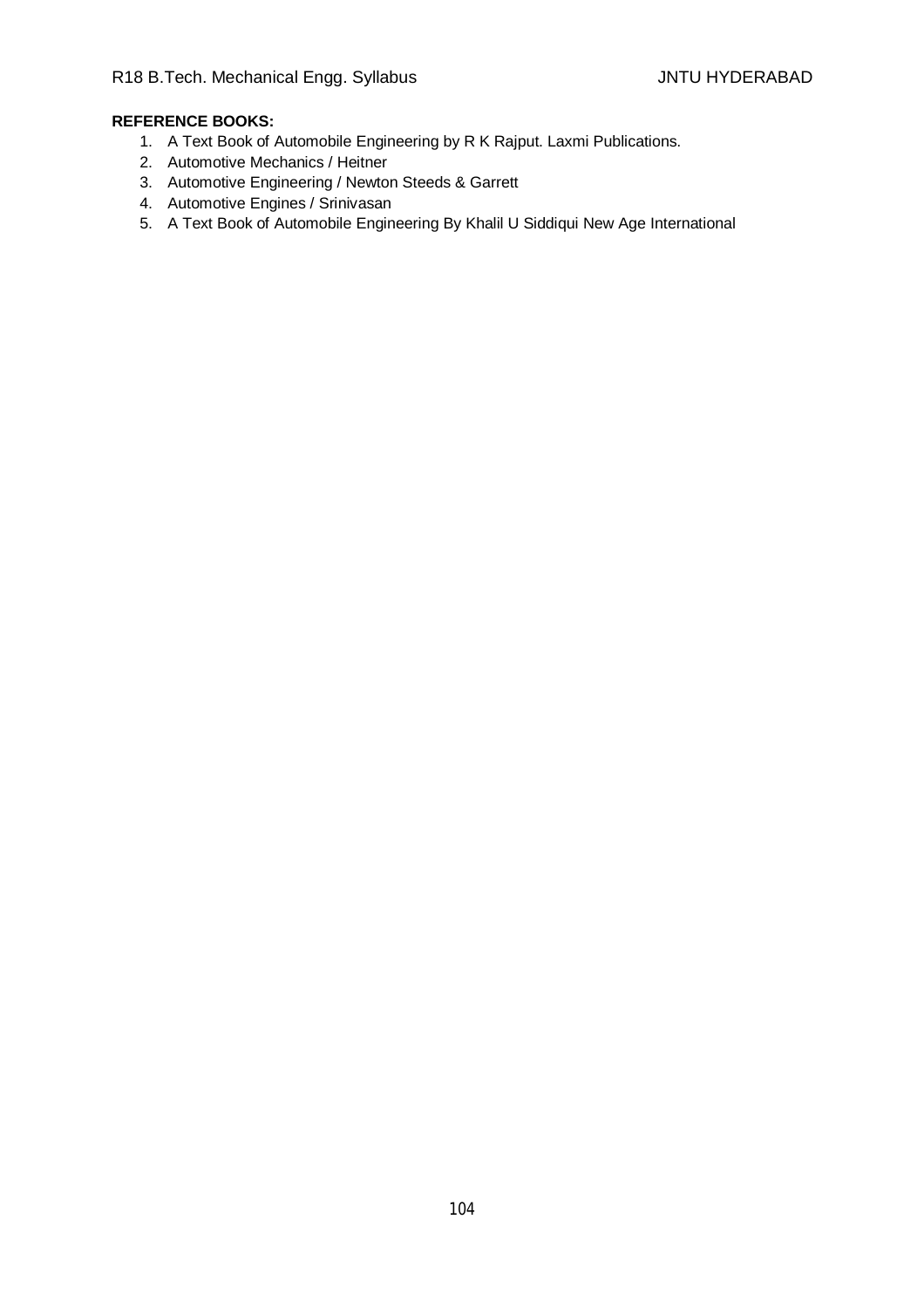#### **ME723PE: RENEWABLE ENERGY SOURCES (PE – III)**

#### **B.Tech. IV Year I Sem.**

- To explain the concepts of Non-renewable and renewable energy systems
- To outline utilization of renewable energy sources for both domestic and industrial applications
- To analyse the environmental and cost economics of renewable energy sources in comparison with fossil fuels.

#### **Course Outcomes:**

- Understanding of renewable energy sources
- Knowledge of working principle of various energy systems
- Capability to carry out basic design of renewable energy systems

#### **UNIT-I**

**Global and National Energy Scenario:** Over view of conventional & renewable energy sources, need & development of renewable energy sources, types of renewable energy systems, Future of Energy Use, Global and Indian Energy scenario, Renewable and Non-renewable Energy sources, Energy for sustainable development, Potential of renewable energy sources, renewable electricity and key elements, Global climate change, CO<sub>2</sub> reduction potential of renewable energy- concept of Hybrid systems.

#### **UNIT-II**

**Solar Energy:** Solar energy system, Solar Radiation, Availability, Measurement and Estimation, Solar Thermal Conversion Devices and Storage, Applications Solar Photovoltaic Conversion solar photovoltaic, solar thermal, applications of solar energy systems.

#### **UNIT-III**

**Wind Energy:** Wind Energy Conversion, Potential, Wind energy potential measurement, Site selection, Types of wind turbines, Wind farms, wind Generation and Control. Nature of the wind, power in the wind, factors influencing wind, wind data and energy estimation, wind speed monitoring, classification of wind, characteristics, applications of wind turbines, offshore wind energy – Hybrid systems, wind resource assessment, Betz limit, site selection, wind energy conversion devices. Wind mill component design, economics and demand side management, energy wheeling, and energy banking concepts. Safety and environmental aspects, wind energy potential and installation in India.

#### **UNIT-IV**

**Biogas:** Properties of biogas (Calorific value and composition), biogas plant technology and status, Bio energy system, design and constructional features. Biomass resources and their classification, Biomass conversion processes, Thermo chemical conversion, direct combustion, biomass gasification, pyrolysis and liquefaction, biochemical conversion, anaerobic digestion, types of biogas Plants, applications, alcohol production from biomass, bio diesel production, Urban waste to energy conversion, Biomass energy programme in India.

#### **UNIT-V**

**Ocean Energy:** Ocean wave energy conversion, principle of Ocean Thermal Energy Conversion (OTEC), ocean thermal power plants, tidal energy conversion, Tidal and wave energy its scope and development, Scheme of development of tidal energy.

- 1. **Small hydro Power Plant:** Importance of small hydro power plants and their Elements, types of turbines for small hydro, estimation of primary and secondary power.
- 2. **Geothermal Energy**: Geothermal power plants, various types, hot springs and steam ejection.

| L. | T P |            | C.  |
|----|-----|------------|-----|
| 3  |     | $0\quad 0$ | - 3 |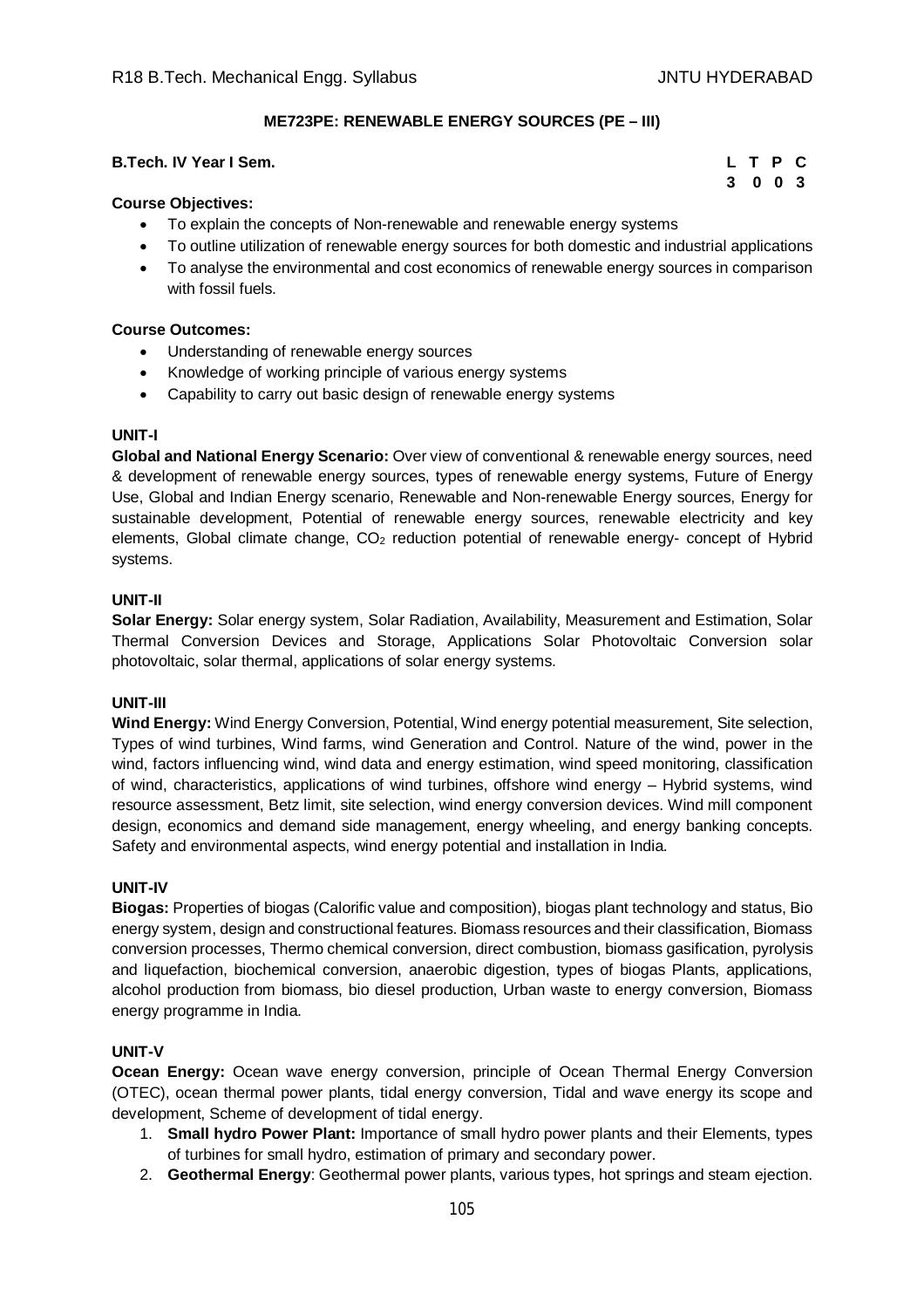# **TEXT BOOKS:**

- 1. Renewable Energy Sources / Twidell, J.W. and Weir, A./ EFN Spon Ltd., 1986.
- 2. Non-Conventional Energy Sources / G.D Rai/ Khanna Publishers

- 1. Kishore VVN, Renewable Energy Engineering and Technology, Teri Press, New Delhi, 2012
- 2. Godfrey Boyle, Renewable Energy, Power for a Sustainable Future, Oxford University Press, U.K, 1996.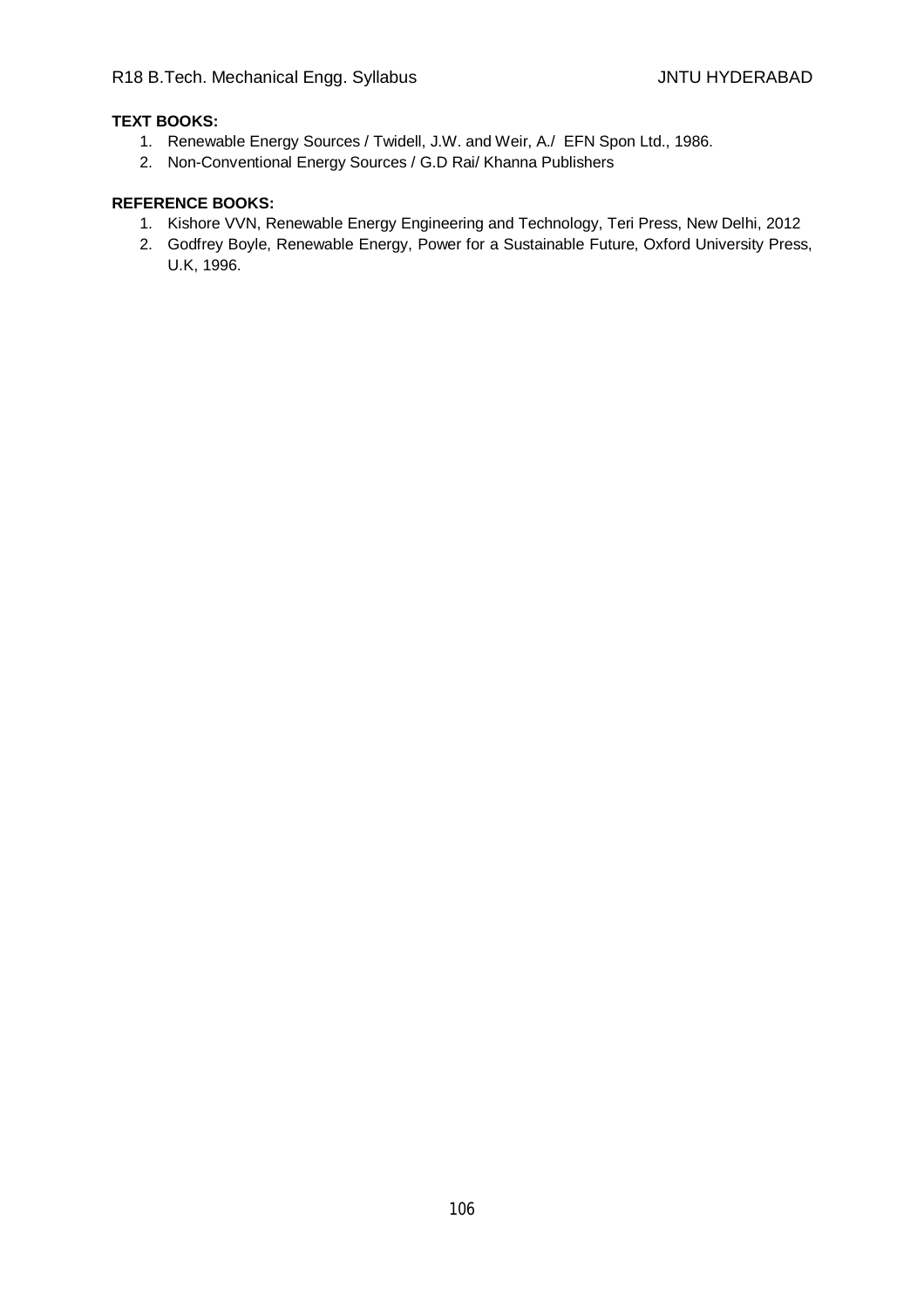## **ME731PE: COMPUTATIONAL FLUID DYNAMICS (PE – IV)**

| B.Tech. IV Year I Sem.                                  | L T P C |  |  |
|---------------------------------------------------------|---------|--|--|
|                                                         | 3 0 0 3 |  |  |
| Dua na milalta illa et Tuan efen an di Fluid Maghaniae. |         |  |  |

**Pre-requisite:** Heat Transfer and Fluid Mechanics

**Course Objective:** To apply the principles of Heat Transfer and Fluid Mechanics to formulate governing equations for physical problems and to solve those using different numerical techniques

**Course Outcomes:** At the end of the course, the student should be able to:

- Differentiate between different types of Partial Differential Equations and to know and understand appropriate numerical techniques.
- Solve the simple heat transfer and fluid flow problems using different numerical techniques, viz., FDM.
- Understand and to appreciate the need for validation of numerical solution.

#### **UNIT - I:**

Basic Aspects of the Governing Equations – Physical Boundary Conditions – Methods of solutions of Physical Problems – Need for Computational Fluid Dynamics – Different numerical/CFD techniques – FDM, FEM, FVM etc., - Main working principle - CFD as a research and design tool – Applications in various branches of Engineering

Mathematical behavior of Partial Differential Equations (Governing Equations): Classification of linear/ quasi linear PDE – Examples - Physical Processes: Wave Equations and Equations of Heat Transfer and Fluid Flow – Mathematical Behavior - General characteristics – Its significance in understanding the physical and numerical aspects of the PDE – One way and Two Way variables – Well posed problems – Initial and Boundary Conditions

Solution of Simultaneous Algebraic Equations: Direct Method – Gauss Elimination – LU Decomposition – Pivoting – Treatment of Banded Matrices – Thomas Algorithm

Iterative Method: Gauss Seidel and Jordan Methods - Stability Criterion

## **UNIT - II:**

Finite Difference Method: Basic aspects of Discretization – Finite Difference formulae for first order and second order terms – Solution of physical problems with Elliptic type of Governing Equations for different boundary conditions - Numerical treatment of 1D and 2D problems in heat conduction, beams etc., - Solutions –Treatment of Curvelinear coordinates – Singularities – Finite Difference Discretization – Solution of 1D heat conduction problems in Heat conduction in curve linear coordinates

#### **UNIT - III**:

FDM: Solution of physical problems with Parabolic type of Governing Equations – Initial Condition – Explicit, implicit and semi implicit methods – Types of errors – Stability and Consistency – Von Neumann Stability criterion– Solution of simple physical problems in 1D and 2D – Transient Heat conduction problems- ADI scheme - Simple Hyperbolic type PDE - First order and Second order wave equations – Discretization using Explicit method - Stability criterion – Courant Number – CFL Condition - Its significance - Treatment of simple problems

## **UNIT - IV:**

Finite Difference Solution of Unsteady Inviscid Flows: Lax – Wendroff Technique – Disadvantages – Maccormack's Technique

Fluid Flow Equations – Finite Difference Solutions of 2D Viscous Incompressible flow problems – Vorticity and Stream Function Formulation – Finite Difference treatment of Lid Driven Cavity Problem - Application to Cylindrical Coordinates with example of flow over infinitely long cylinder and sphere – Obtaining Elliptic Equations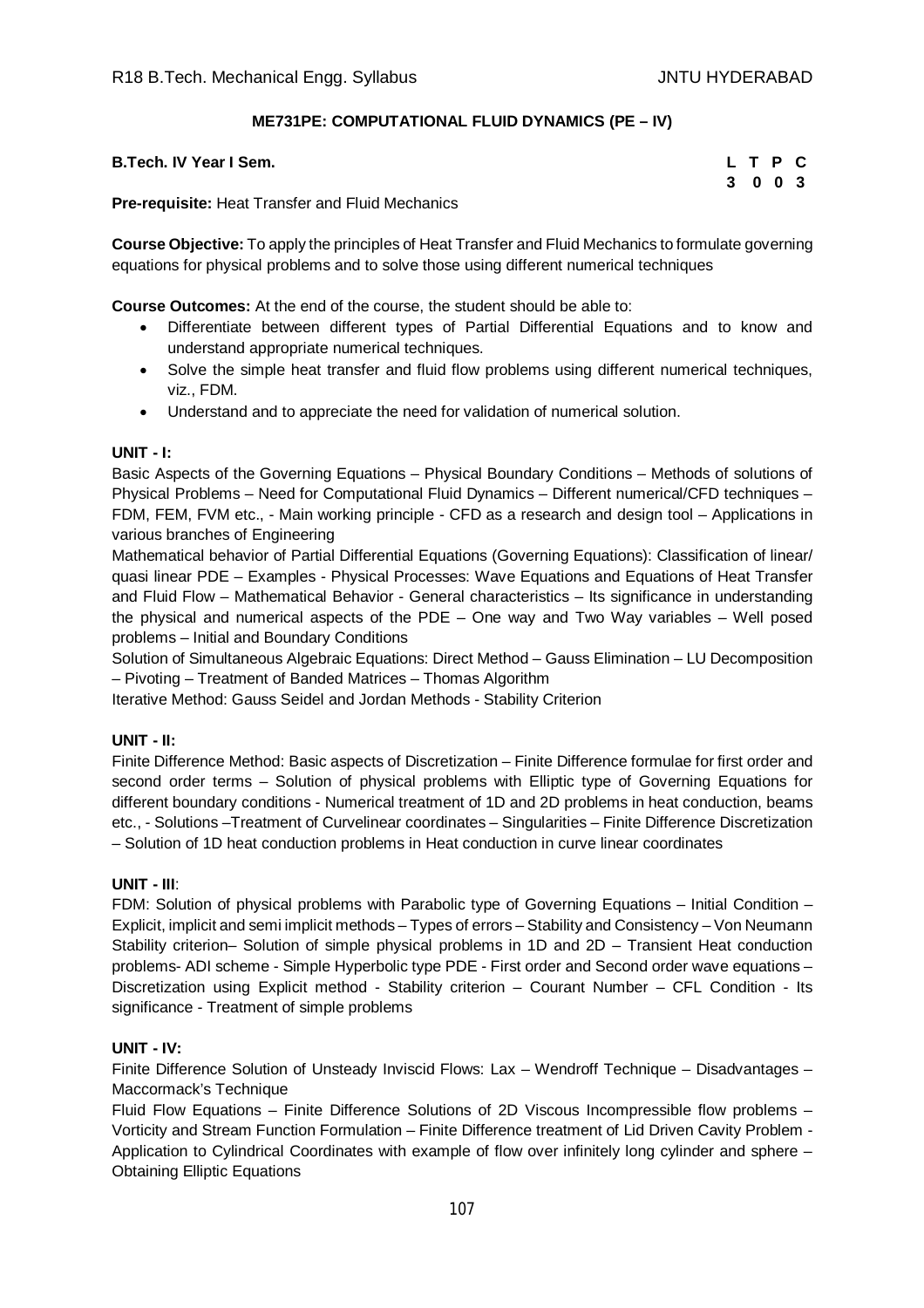## **UNIT - V:**

Finite Difference Applications in Fluid flow problems: Fundamentals of fluid Flow modeling using Burger's Equation – Discretization using FTCS method with respect to Upwind Scheme and Transport Property – Upwind Scheme and Artificial Viscosity

Solutions of Navier Stokes Equations for Incompressible Fluid Flows: Staggered Grid – Marker and Cell (MAC) Formulation – Numerical Stability Considerations – Pressure correction method - SIMPLE Algorithm

## **TEXT BOOKS:**

- 1. Computational Fluid Dynamics: The basics with applications/ John D Anderson/McGraw Hill **Publications**
- 2. Numerical Heat Transfer and Fluid Flow/ S.V. Patankar/ Mc Graw Hill

- 1. Computational Fluid Flow and Heat Transfer / K Muralidharan and T Sudarajan/ Narosa Publishers.
- 2. Computational Methods for Fluid Dynamics / Firziger & Peric/ Springer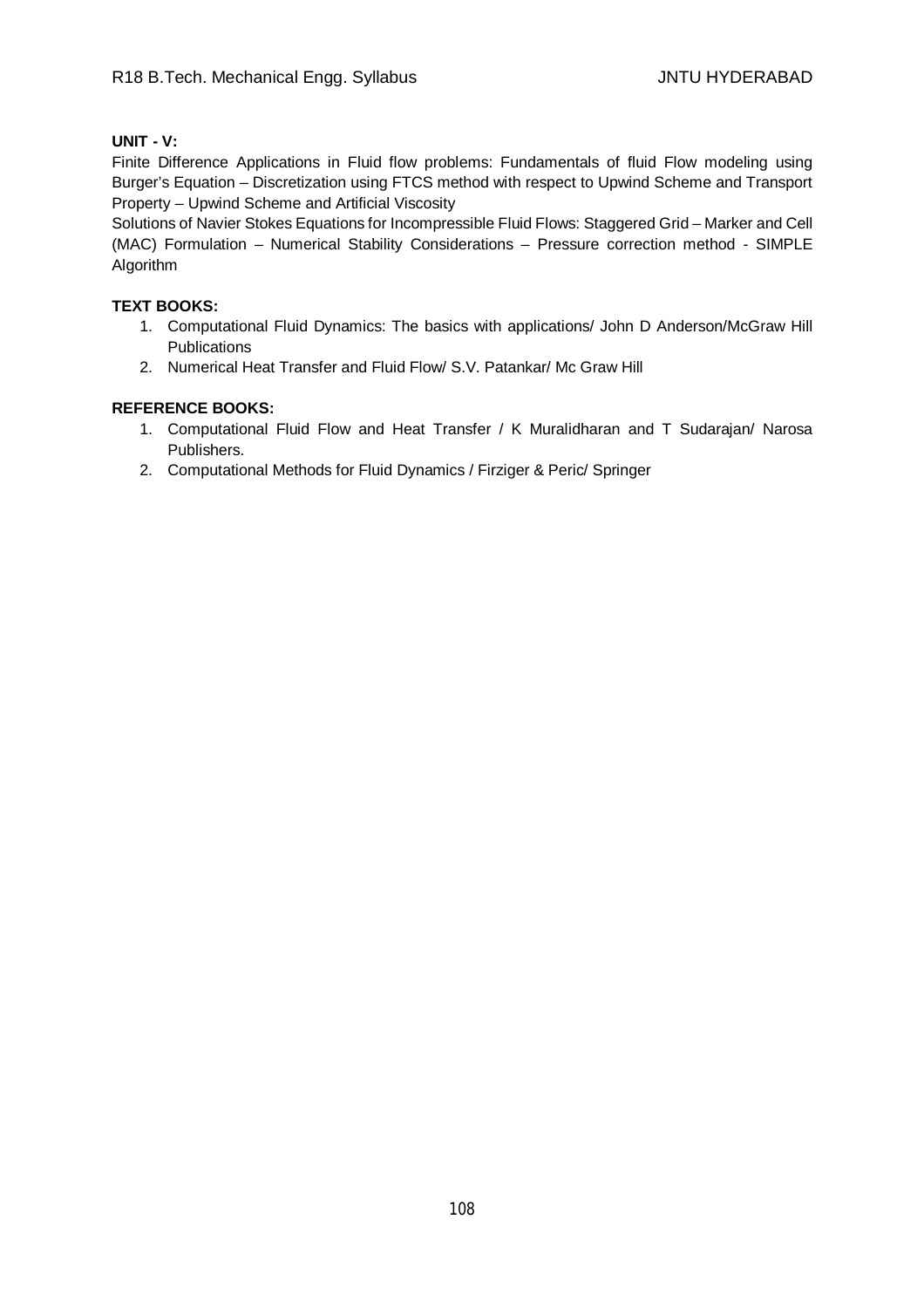### **ME732PE: TURBO MACHINERY (PE – IV)**

### **B.Tech. IV Year I Sem.**

|   | L T P |               | C |
|---|-------|---------------|---|
| 3 |       | $0 \t 0 \t 3$ |   |

**Pre-requisites:** Thermal Engineering, Heat Transfer

#### **Course Objectives:**

- Provide students with opportunities to apply basic flow equations
- Train the students to acquire the knowledge and skill of analyzing different turbo machines.
- How to compare and chose machines for various operations

#### **Course Outcomes:**

- Ability to design and calculate different parameters for turbo machines
- Prerequisite to CFD and Industrial fluid power courses
- Ability to formulate design criteria
- Ability to understand thermodynamics and kinematics behind turbo machines

#### **UNIT - I**

**Introduction to Turbomachinery:** Classification of turbo-machines, second law of thermodynamics applied to turbine and compressors work, nozzle, diffuser work, fluid equation, continuity, Euler's, Bernoulli's, equation and its applications, expansion and compression process, reheat factor, preheat factor

#### **UNIT - II**

**Fundamental Concepts of Axial and Radial Machines:** Euler's equation of energy transfer, vane congruent flow, influence of relative circulation, thickness of vanes, number of vanes on velocity triangles, slip factor, Stodola, Stanitz and Balje's slip factor, suction pressure and net positive suction head, phenomena of cavitation in pumps, concept of specific speed, shape number, axial, radial and mixed flow machines, similarity laws.

#### **UNIT - III**

**Gas Dynamics**: Fundamental thermodynamic concepts, isentropic conditions, mach numbers, and area, Velocity relations, Dynamic Pressure, Normal shock relation for perfect gas. Supersonic flow, oblique shock waves. Normal shock recoveries, detached shocks, Aerofoil theory.

**Centrifugal compressor**: Types, Velocity triangles and efficiencies, Blade passage design, Diffuser and pressure recovery. Slip factor, Stanitz and Stodolas formula's, Effect of inlet mach numbers, Pre whirl, Performance

#### **UNIT - IV**

**Axial Flow Compressors**: Flow Analysis, Work, and velocity triangles, Efficiencies, Thermodynamic analysis. Stage pressure rise, Degree of reaction, Stage Loading, General design, Effect of velocity, Incidence, Performance

**Cascade Analysis**: Geometrical and terminology. Blade force, Efficiencies, Losses, Free end force, Vortex Blades.

#### **UNIT - V**

**Axial Flow Gas Turbines**: Work done. Velocity triangle and efficiencies, Thermodynamic flow analysis, Degree of reaction, Zweifels relation, Design cascade analysis, Soderberg, Hawthrone, Ainley, Correlations, Secondary flow, Free vortex blade, Blade angles for variable degree of reaction. Actuator disc, Theory, Stress in blades, Blade assembling, Material and cooling of blades, Performances, Matching of compressors and turbines, off design performance.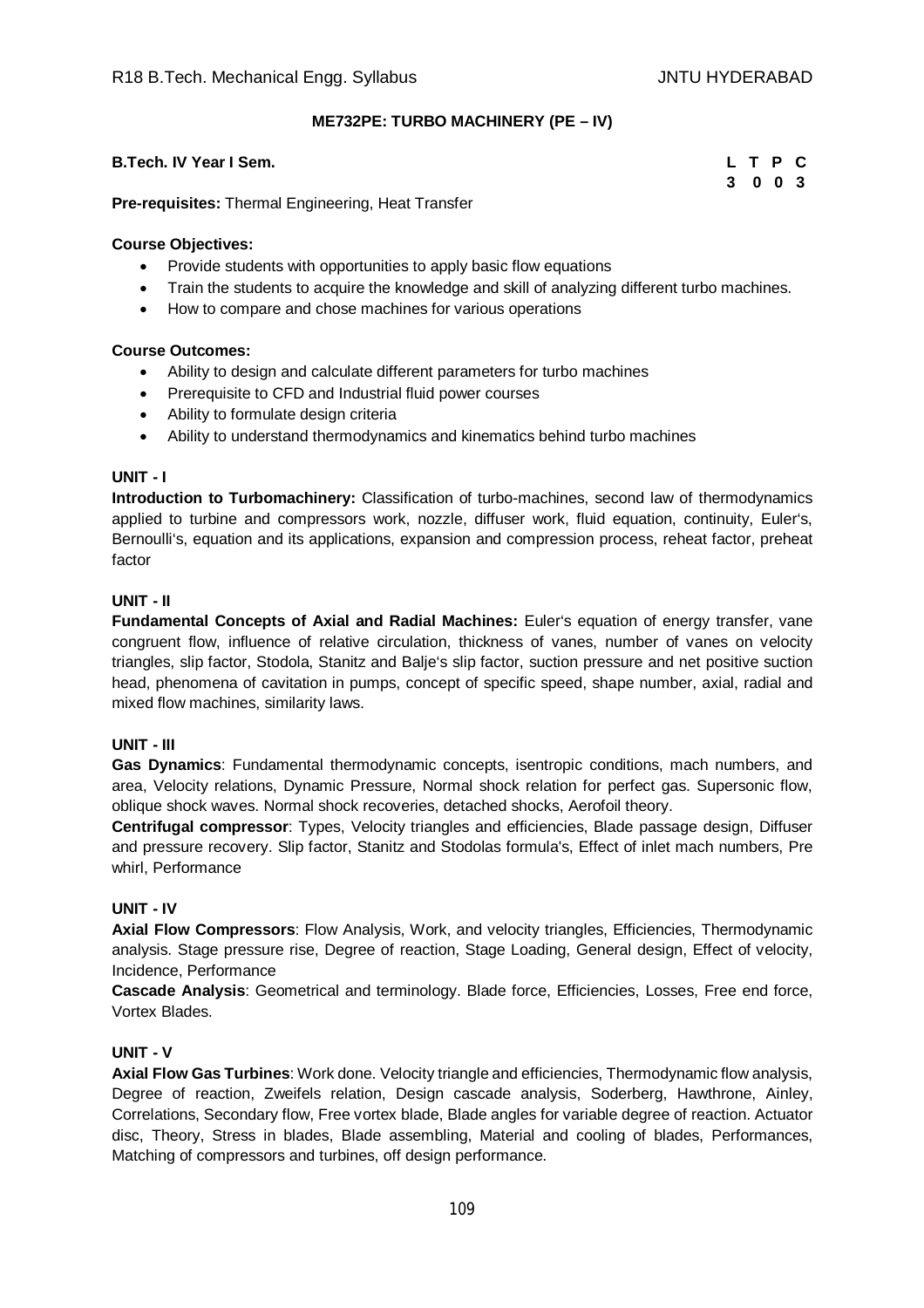# **TEXT BOOKS:**

- 1. Principles of Turbo Machines/DG Shepherd / Macmillan
- 2. Turbines, Pumps, Compressors/Yahya/ Mc Graw Hill

- 1. A Treatise on Turbo machines / G. Gopal Krishnan *and* D. Prithviraj/ SciTech
- 2. Gas Turbine Theory/ Saravanamuttoo/ Pearson
- 3. Turbo Machines/ A Valan Arasu/ Vikas Publishing House Pvt. Ltd.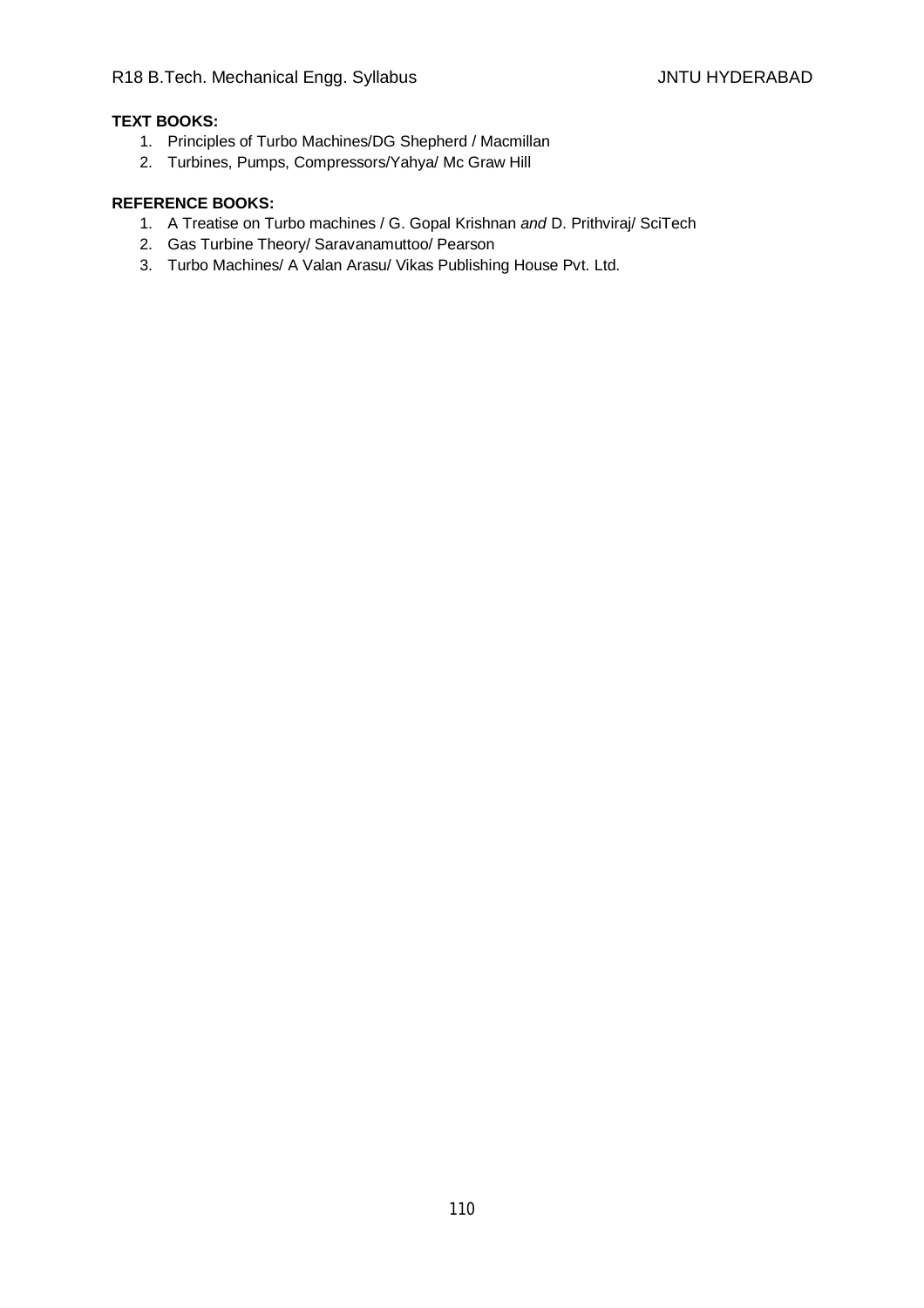### **ME733PE: FLUID POWER SYSTEMS (PE – IV)**

#### **B.Tech. IV Year I Sem.**

|   | L T P |             | $\mathbf{C}$ |
|---|-------|-------------|--------------|
| 3 |       | $0 \t0 \t3$ |              |

**Pre-requisites**: Fluid Mechanics and Hydraulics Machinery

**Course outcomes:** After doing this, student should be able to

- Understand the Properties of fluids, Fluids for hydraulic systems,
- governing laws. distribution of fluid power, Design and analysis of typical hydraulic circuits.
- Know accessories used in fluid power system, Filtration systems and
- maintenance of system.

#### **UNIT- I**

Introduction to oil hydraulics and pneumatics, their structure, advantages and limitations. ISO symbols, energy losses in hydraulic systems. Applications, Basic types and constructions of Hydraulic pumps and motors. Pump and motor analysis. Performan curves and parameters.

#### **UNIT- II**

Hydraulic actuators, types and constructional details, lever systems, control elements – direction, pressure and flow control valves. Valve configurations, General valve analysis, valve lap, flow forces and lateral forces on spool valves. Series and parallel pressure compensation flow control valves. Flapper valve Analysis and Design.

#### **UNIT- III**

Proportional control valves and servo valves. Nonlinearities in control systems (backlash, hysteresis, dead band and friction nonlinearities). Design and analysis of typical hydraulic circuits. Regenerative circuits, high low circuits, Synchronization circuits, and accumulator sizing.

#### **UNIT- IV**

Intensifier circuits Meter-in, Meter-out and Bleed-off circuits; Fail Safe and Counter balancing circuits, accessories used in fluid power system, Filtration systems and maintenance of system. Components of pneumatic systems; Direction, flow and pressure control valves in pneumatic systems. Development of single and multiple actuator circuits. Valves for logic functions; Time delay valve; Exhaust and supply air throttling;

#### **UNIT- V**

Examples of typical circuits using Displacement – Time and Travel-Step diagrams. Will-dependent control, Travel-dependent control and Time dependent control, combined control, Program Control, Electropneumatic control and air-hydraulic control, Ladder diagrams. Applications in Assembly, Feeding, Metal working, materials handling and plastics working.

#### **TEXT BOOKS:**

- 1. Fluid Power Control systems/ Pippenger, J.J., and R. M. Koff/ New York: McGraw Hill.
- 2. "Fluid Power Systems: modeling, simulation and microcomputer control"/ John Watton/ Prentice Hall International.

- 1. Fundamentals of Fluid Power Control. / John Watton/ 1 st Ed. Cambridge University Press, 2009
- 2. "Fluid Power with applications"/ Anthony Esposito / Pearson Education.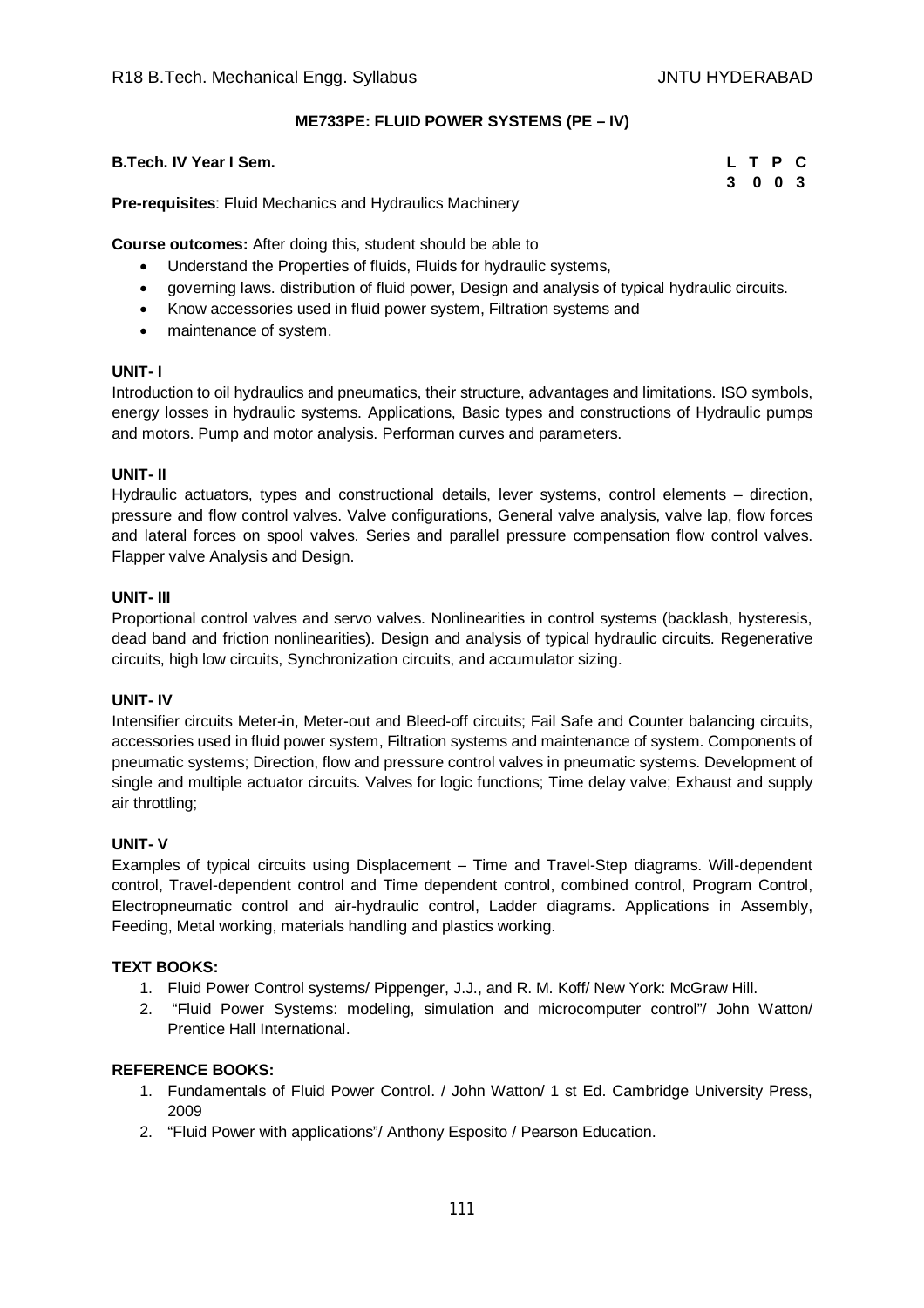### **ME811PE: INDUSTRIAL ROBOTICS (PE – V)**

| <b>B.Tech. IV Year II Sem.</b>                                      | L T P C |  |  |
|---------------------------------------------------------------------|---------|--|--|
|                                                                     | 3 0 0 3 |  |  |
| <b>Dre requisites:</b> Peois principles of Kinematics and mechanics |         |  |  |

**Pre-requisites:** Basic principles of Kinematics and mechanics

**Course Objectives:** The goal of the course is to familiarize the students with the concepts and techniques in robotic engineering, manipulator kinematics, dynamics and control, chose, and incorporate robotic technology in engineering systems.

- Make the students acquainted with the theoretical aspects of Robotics
- Enable the students to acquire practical experience in the field of Robotics through design projects and case studies.
- Make the students to understand the importance of robots in various fields of engineering.
- Expose the students to various robots and their operational details.

**Course Outcomes:** At the end of the course, the student will be able to understand the basic components of robots. Differentiate types of robots and robot grippers. Model forward and inverse kinematics of robot manipulators. Analyze forces in links and joints of a robot. Programme a robot to perform tasks in industrial applications. Design intelligent robots using sensors.

#### **UNIT – I**

**Introduction:** Automation and Robotics – An over view of Robotics – present and future applications. **Components of the Industrial Robotics:** common types of arms. Components, Architecture, number of degrees of freedom – Requirements and challenges of end effectors, Design of end effectors, Precision of Movement: Resolution, Accuracy and Repeatability, Speed of Response and Load Carrying Capacity.

#### **UNIT – II**

**Motion Analysis:** Basic Rotation Matrices, Equivalent Axis and Angle, Euler Angles, Composite Rotation Matrices. Homogeneous transformations as applicable to rotation and translation – problems. **Manipulator Kinematics**-H notation-H method of Assignment of frames-H Transformation Matrix, joint coordinates and world coordinates, Forward and inverse kinematics – problems on Industrial Robotic Manipulators.

#### **UNIT – III**

Differential transformation of manipulators, Jacobians – problems. Dynamics: Lagrange – Euler and Newton – Euler formations – Problems.

Trajectory planning and avoidance of obstacles, path planning, Slew motion, joint interpolated motion – straight line motion.

#### **UNIT - IV**

**Robot actuators and Feedback components:** Actuators: Pneumatic, Hydraulic actuators, electric & stepper motors, comparison of Actuators, Feedback components: position sensors – potentiometers, resolvers, encoders – Velocity sensors, Tactile and Range sensors, Force and Torque sensors – End Effectors and Tools

#### **UNIT V**

**Robot Application in Manufacturing:** Material Transfer - Material handling, loading and unloading-Processing - spot and continuous arc welding & spray painting - Assembly and Inspection. Robotic Programming Methods – Languages: Lead Through Programming, Textual Robotic Languages such as APT, MCL.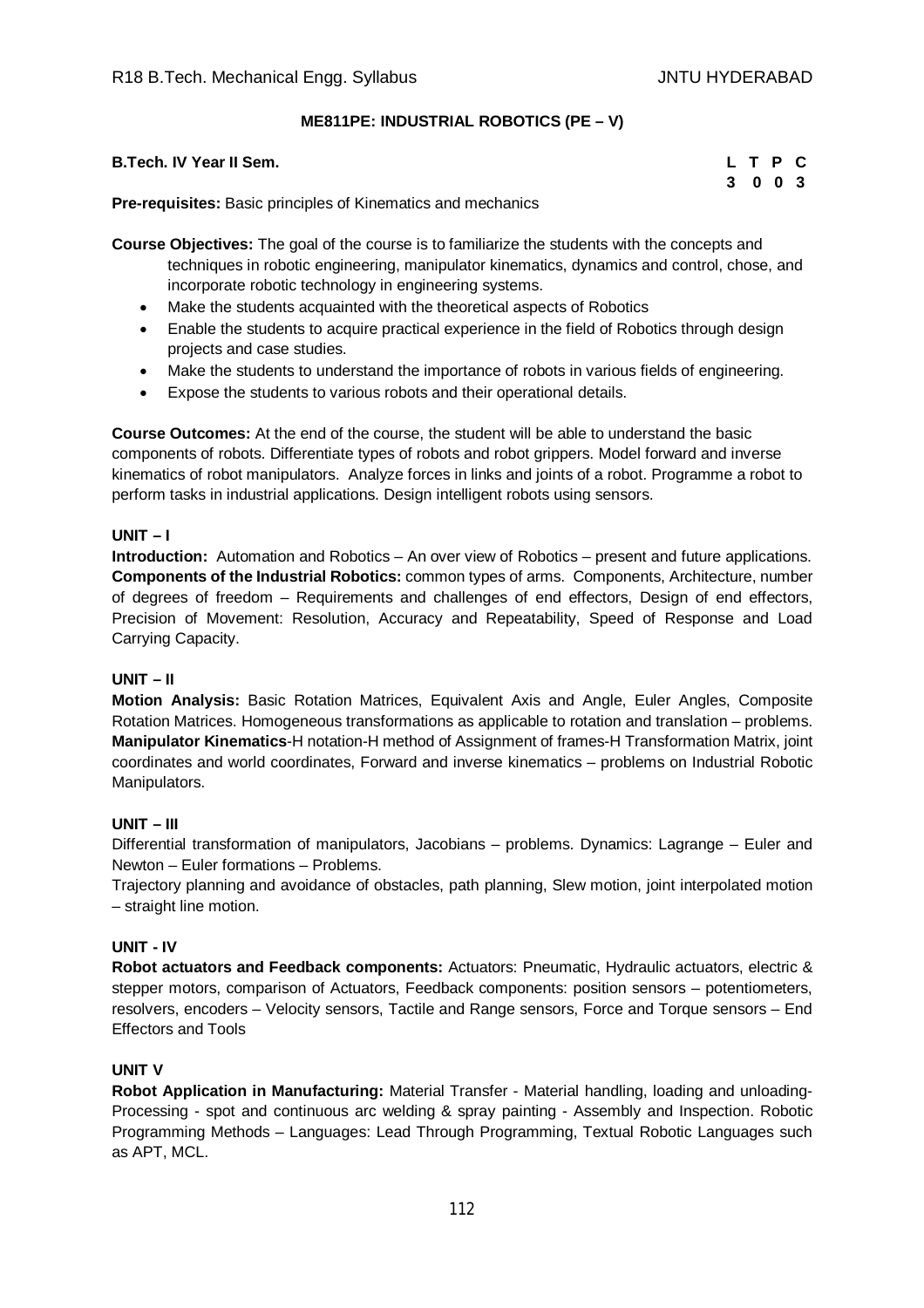# **TEXT BOOKS:**

- 1. Industrial Robotics / Groover M P /Mc Graw Hill
- 2. Introduction to Industrial Robotics / Ramachandran Nagarajan / Pearson

- 1. Robot Dynamics and Controls / Spony and Vidyasagar / John Wiley
- 2. Robot Analysis and control / Asada, Slotine / Wiley Inter-Science
- 3. Robotics Fu et al / TMH Publications.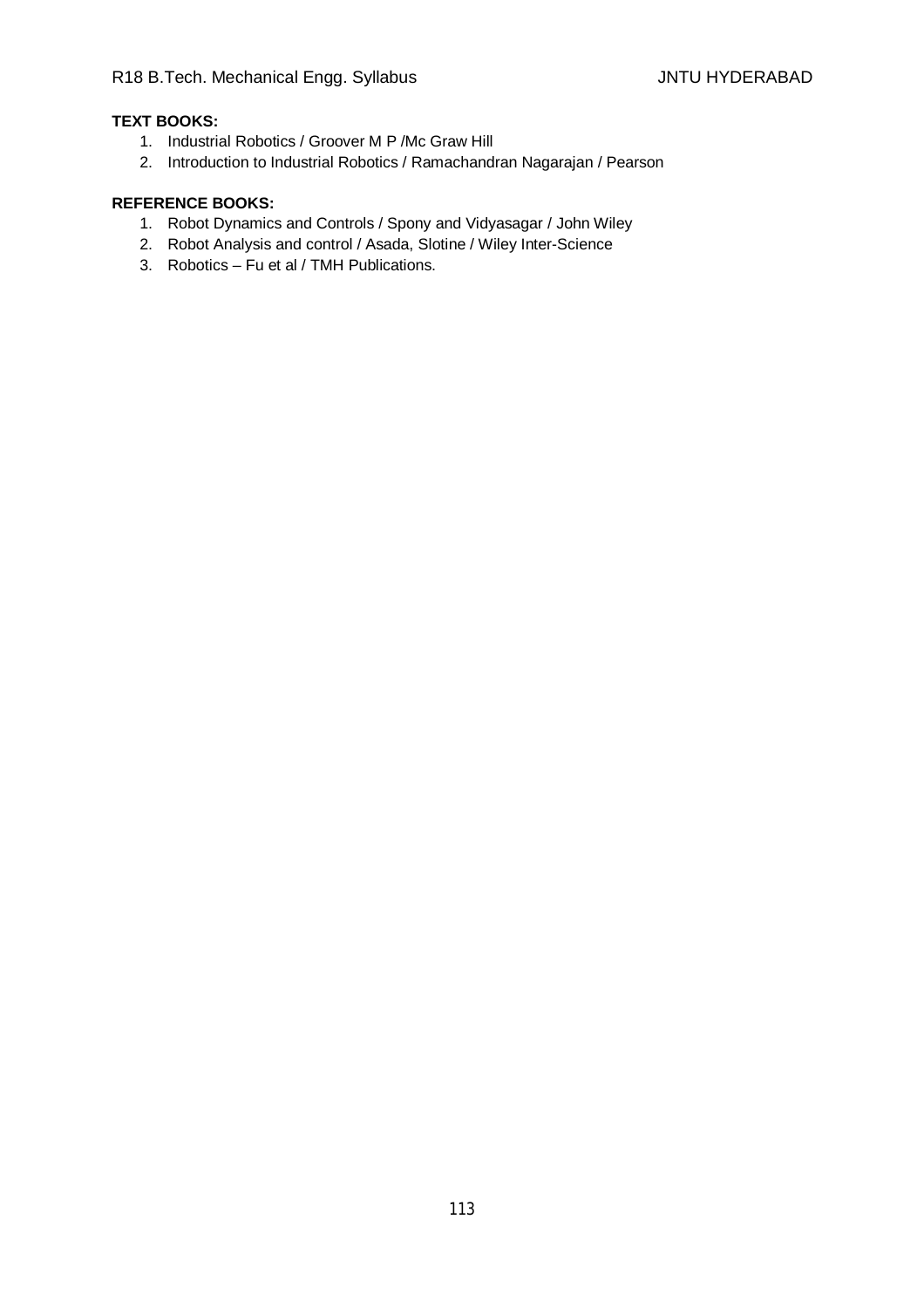### **ME812PE: MECHANICAL VIBRATIONS (PE – V)**

**B.Tech. IV Year II Sem.** 

| L. | Т | - P | C   |
|----|---|-----|-----|
| 3  | 0 | - 0 | - 3 |

**Pre-requisites:** Engineering Mechanics

**Course objectives:** Understand various levels of vibrations and remedies for each of them.

**Course Outcomes:** At the end of the course, the student will be able to, Understand the causes and effects of vibration in mechanical systems. Develop schematic models for physical systems and formulate governing equations of motion. Understand the role of damping, stiffness and inertia in mechanical systems Analyze rotating and reciprocating systems and compute critical speeds. Analyze and design machine supporting structures, vibration isolators and absorbers.

#### **UNIT - I**

**Single degree of Freedom systems - I:** Undamped and damped free vibrations; forced vibrations coulomb damping; Response to excitation; rotating unbalance and support excitation; vibration isolation and transmissibility.

#### **UNIT - II**

**Single degree of Freedom systems - II:** Response to Non-Periodic Excitations: unit impulse, unit step and unit Ramp functions; response to arbitrary excitations, The Convolution Integral; shock spectrum; System response by the Laplace Transformation method.

#### **UNIT - III**

**Two-degree freedom systems:** Principal modes- undamped and damped free and forced vibrations; undamped vibration absorbers;

**Multi degree freedom systems:** Matrix formulation, stiffness and flexibility influence coefficients; Eigen value problem; normal modes and their properties; Free and forced vibration by Modal analysis; Method of matrix inversion; Torsional vibrations of multi- rotor systems and geared systems; Discrete- Time systems.

#### **UNIT - IV**

**Continuous system:** Free vibration of strings – longitudinal oscillations of bars- traverse vibrations of beams- Torsional vibrations of shafts.

**Critical speeds of shafts**: Critical speeds without and with damping, secondary critical speed.

**Numerical Methods:** Rayleigh's stodola's, Matrix iteration, Rayleigh- Ritz Method and Holzer's methods.

Vibration measuring instruments: Vibrometers, velocity meters & accelerometers

#### **UNIT - V**

**Sound level and subjective response to sound:** Subjective response to sound, frequency dependent human response to sound, sound-pressure dependent human response, the decibel scale, relationship among sound power, sound intensity and sound pressure level, relationship between sound power level and sound intensity, relationship between sound intensity level and sound pressure level, sound measuring instruments.

#### **TEXT BOOKS:**

- 1. Elements of Vibration Analysis / Meirovitch/ Mc Graw Hill
- 2. Principles of Vibration / Benson H. Tongue/Oxford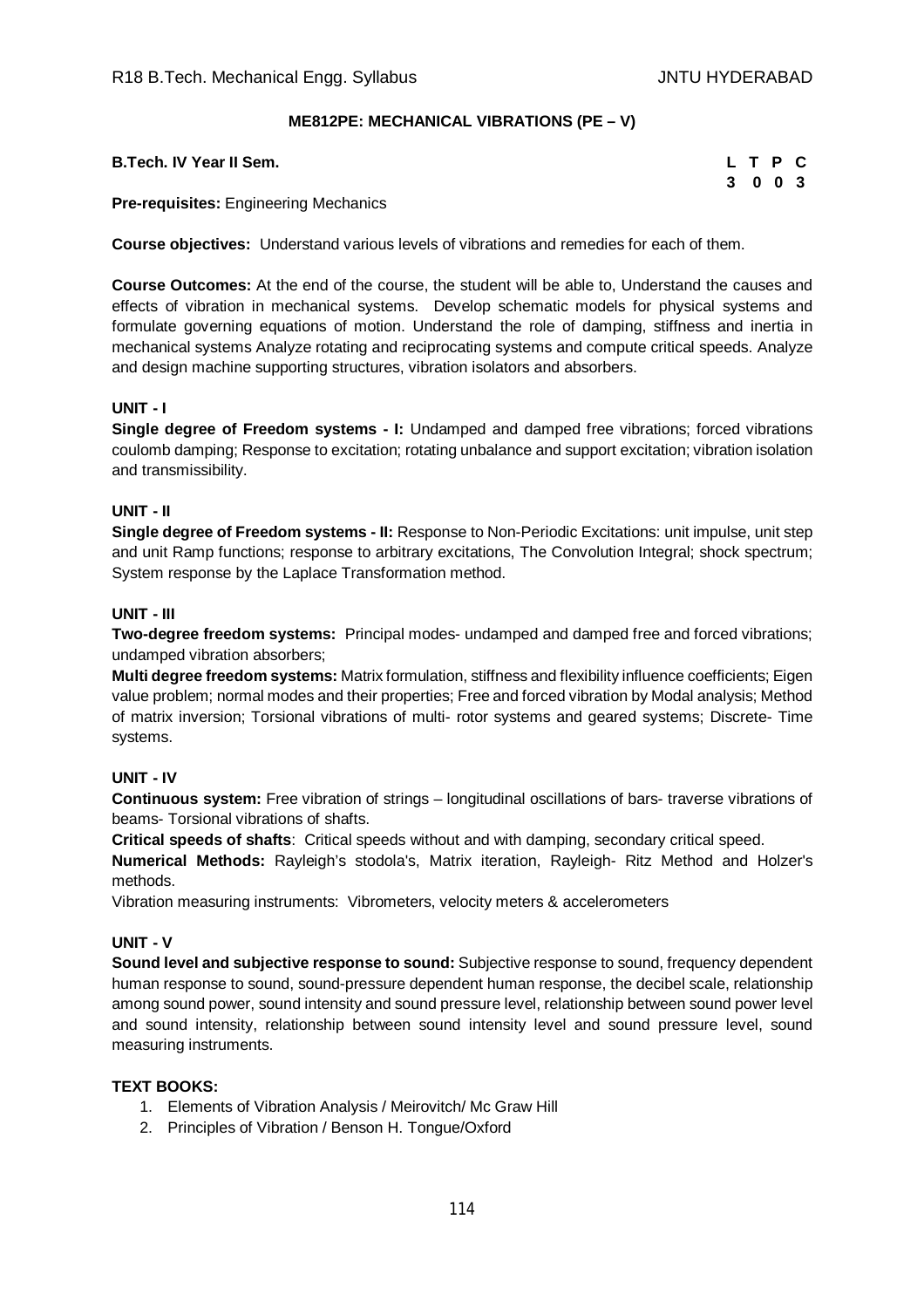- 1. Mechanical Vibrations / SS Rao / Pearson
- 2. Mechanical Vibration /Rao V. Dukkipati, J Srinivas/ PHI
- 3. Mechanical Vibrations/ G.K. Grover/ Nemchand & Brothers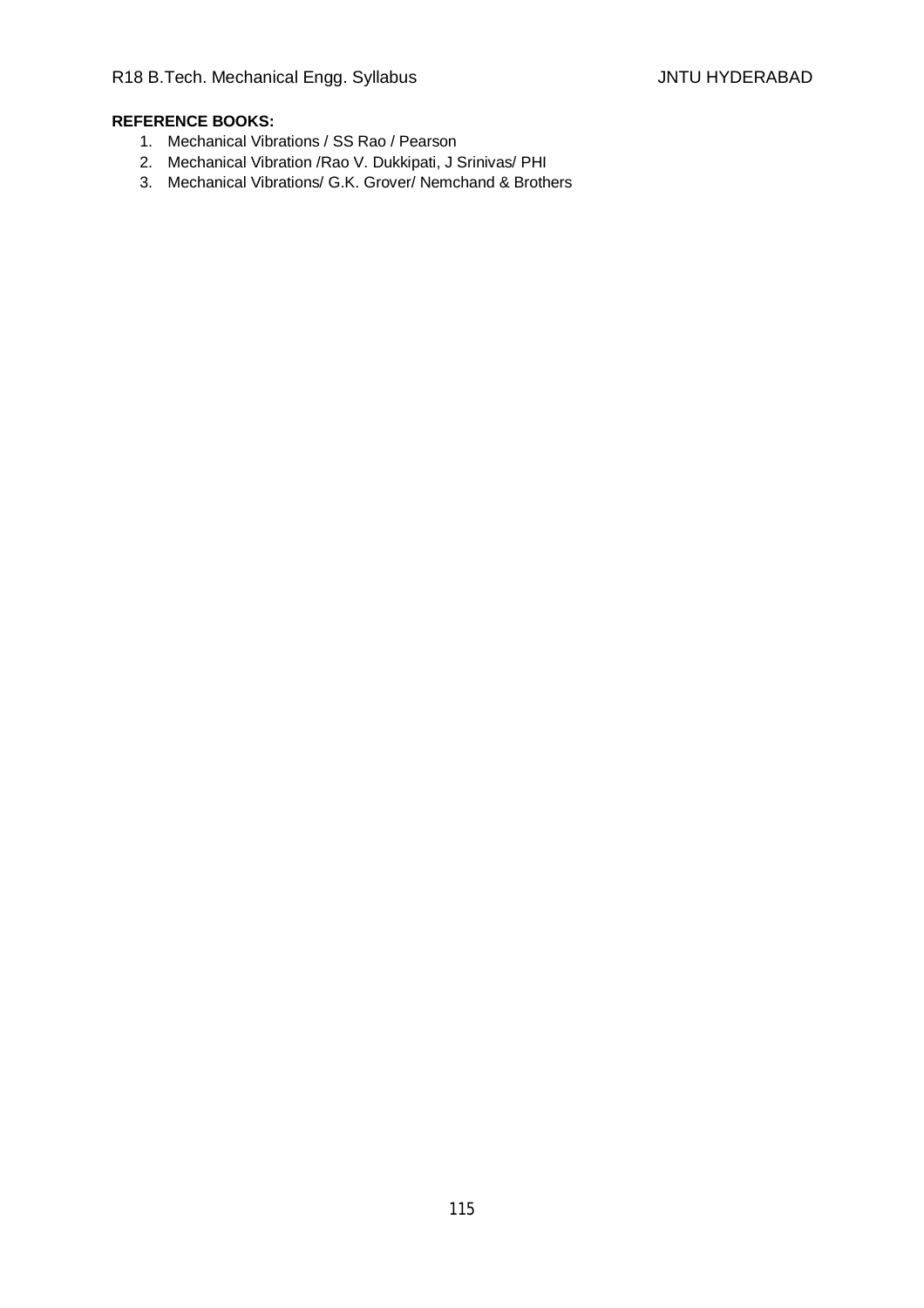### **MM813PE: COMPOSITE MATERIALS (PE – V)**

#### **B.Tech. IV Year II Sem.**

|    | L T P |                   | C |
|----|-------|-------------------|---|
| -3 |       | $0\quad 0\quad 3$ |   |

### **Course objectives:**

- Develop understanding of the structure of ceramic materials on multiple length scales.
- Develop knowledge of point defect generation in ceramic materials, and their impact on transport properties.
- To describe key processing techniques for producing metal, ceramic-, and polymer-matrix composites.
- To demonstrate the relationship among synthesis, processing, and properties in composite materials.

#### **Course Outcomes:**

- Knowledge of the crystal structures of a wide range of ceramic materials and glasses.
- Able to explain how common fibers are produced and how the properties of the fibers are related to the internal structure.
- Able to select matrices for composite materials in different applications.
- Able to describe key processing methods for fabricating composites.

### **UNIT - I**

Introduction: Definition, Classification of Composite materials based on structure, based on matrix, Advantages of composites, Applications of composites, Functional requirements of reinforcement and matrix.

#### **UNIT - II**

Types of reinforcements and their properties: Fibers: Carbon, Boron, Glass, Aramid, Al2O3, SiC, Nature and manufacture of glass, carbon and aramid fibres, Comparison of fibres. Role of interfaces: Wettability and Bonding, The interface in Composites, Interactions and Types of bonding at the Interface, Tests for measuring Interfacial strength.

#### **UNIT - III**

Fabrication of Polymeric Matrix Composites, Structure and properties of Polymeric Matrix Composites, Interface in Polymeric Matrix Composites, Applications; Fabrication of Ceramic Matrix Composites, Properties of Ceramic Matrix Composites, Interface in Ceramic Matrix Composites, Toughness of Ceramic Matrix Composites Applications of Ceramic Matrix Composites.

#### **UNIT - IV**

Fabrication of Metal Matrix Composites: Solid state fabrication, Liquid state fabrication and In-situ fabrication techniques; Interface in Metal Matrix Composites: Mechanical bonding, Chemical bonding and Interfaces in In-situ Composites; Discontinuously reinforced Metal Matrix Composites, Properties and Applications. Fabrication of Carbon fiber composites, properties, interface and applications.

#### **UNIT - V**

Micromechanics of Composites: Density, Mechanical Properties: Prediction of Elastic constants, Micro mechanical approach, Halpin-Tsai equations, Transverse stresses; Thermal properties: Hydrothermal stresses and Mechanics of Load transfer from matrix to fiber.

#### **TEXTS BOOKS:**

- 1. Composite Materials Science & Engineering, K.K. Chawla, Springer-Verlag, New York, 1987.
- 2. An Introduction to Composite Materials*,* Hull, Cambridge, 2nd Edt. 1997.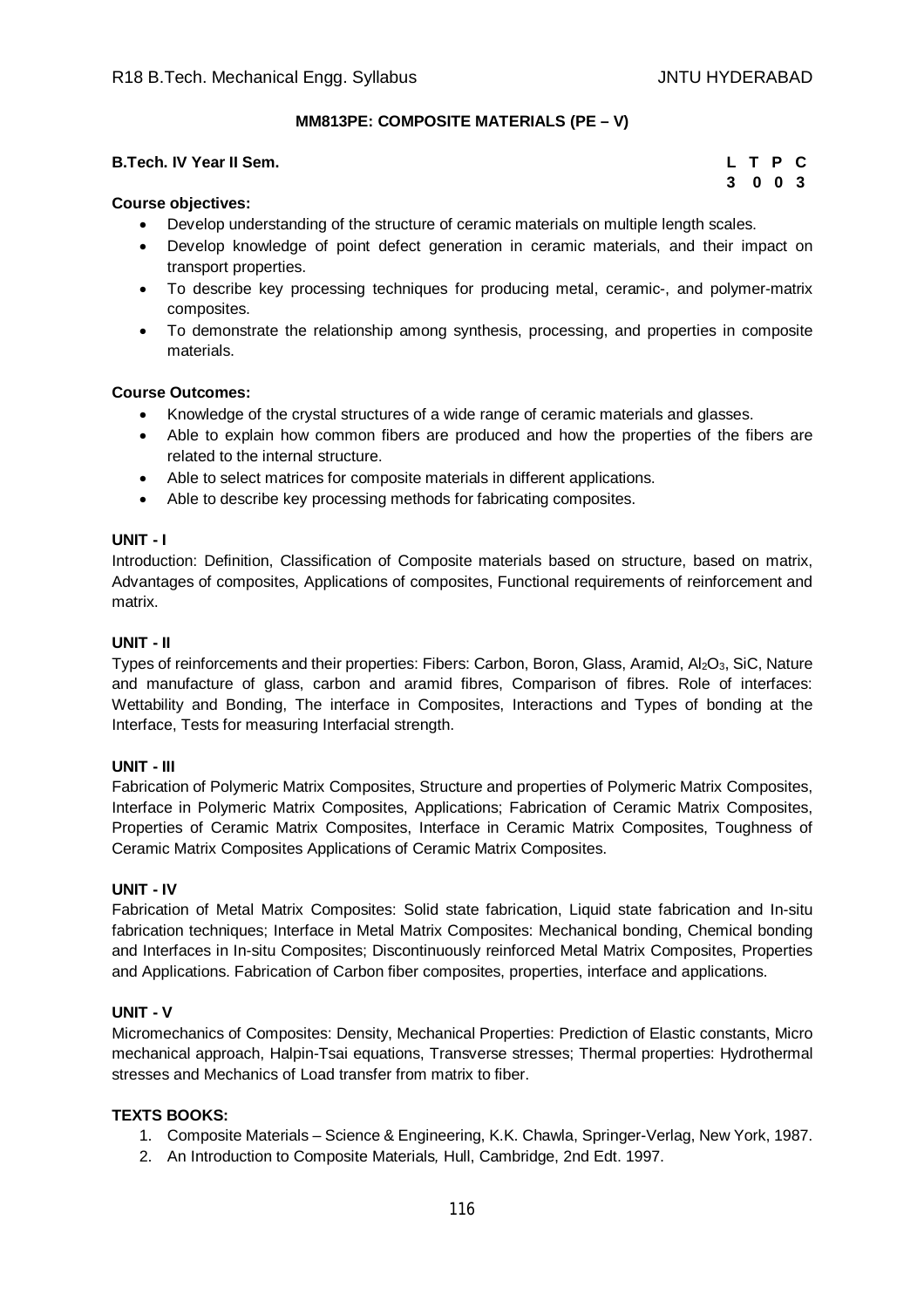- 1. Composites, Engineered Materials Handbook, Vol. 1, ASM International, Ohio, 1988.
- 2. Structure and Properties of Composites, Materials Science and Technology, Vol. 13, VCH, Weinheim, Germany, 1993
- 3. Composite Materials: Engineering and Science, F.L. Matthews and R.D. Rawlings, Chapman & Hall, London, 1994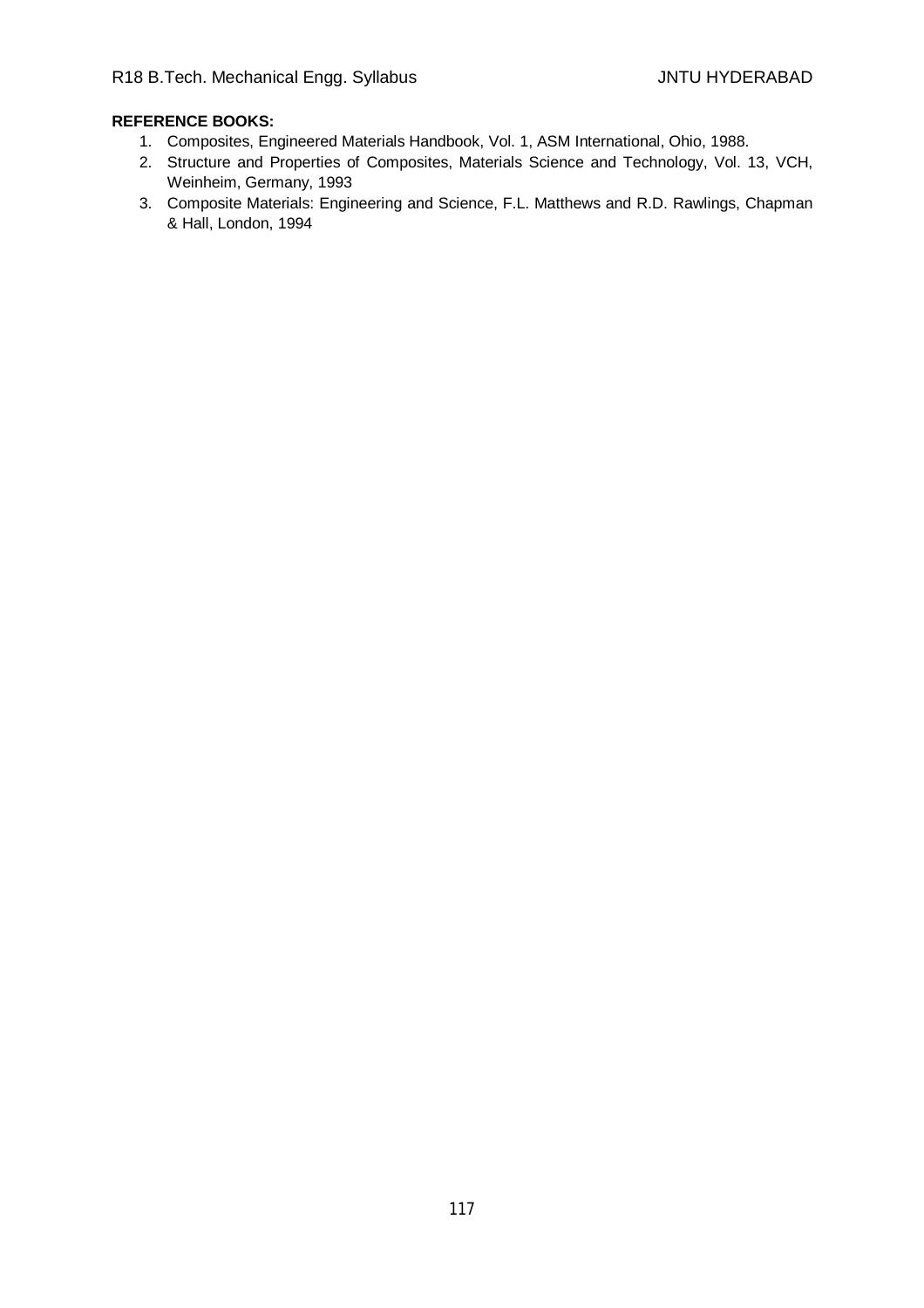**3 0 0 3**

### **ME821PE: INDUSTRIAL MANAGEMENT (PE – VI)**

### **B.Tech. IV Year II Sem. L T P C**

#### **Prerequisites**: None

#### **Course objectives**:

- Understand the philosophies of management gurus
- Understand the various types of organization structures and their features, and Their advantages and disadvantages.
- Learning various Industrial Engineering Practices like Operations Management techniques, work study, statistical quality control techniques, Job evaluation techniques and network analysis techniques.

#### **Course outcomes:**

- Able to apply principles of management
- Able to design the organization structure
- Able to apply techniques for plant location, design plant layout and value analysis
- Able to carry out work study to find the best method for doing the work and establish standard time for a given method
- Able to apply various quality control techniques and sampling plans
- Able to do job evaluation and network analysis.

#### **UNIT - I**

**Introduction to Management:** Entrepreneurship and organization – Nature and Importance of Management, Functions of Management, Taylor's Scientific Management Theory, Fayol's Principles of Management, Maslow's Theory of Human Needs, Douglas McGregor's Theory X and Theory Y, Herzberg's Two-Factor Theory of Motivation, Systems Approach to Management, Leadership Styles, Social responsibilities of Management

#### **UNIT - II**

**Designing Organizational Structures**: Departmentalization and Decentralization, Types of Organization structures – Line organization, Line and staff organization, functional organization, Committee organization, matrix organization, Virtual Organization, Cellular Organization, team structure, boundary less organization, inverted pyramid structure, lean and flat organization structure and their merits, demerits and suitability.

#### **UNIT - III**

**Operations Management**: Objectives- product design process- Process selection-Types of production system (Job, batch and Mass Production), Plant location-factors- Urban-Rural sites comparison- Types of Plant Layouts- Design of product layout- Line balancing (RPW method) Value analysis-Definition-types of values- Objectives- Phases of value analysis- Fast diagram

#### **UNIT - IV:**

**Work Study:** Introduction — definition — objectives — steps in work study — Method study definition, objectives — steps of method study. Work Measurement — purpose — types of study stop watch methods — steps — key rating — allowances — standard time calculations — work sampling.

**Statistical Quality Control:** variables-attributes, Shewart control charts for variables- chart, R chart, – Attributes- Defective-Defect- Charts for attributes-p-chart -c chart (simple Problems), Acceptance Sampling- Single sampling- Double sampling plans-OC curves.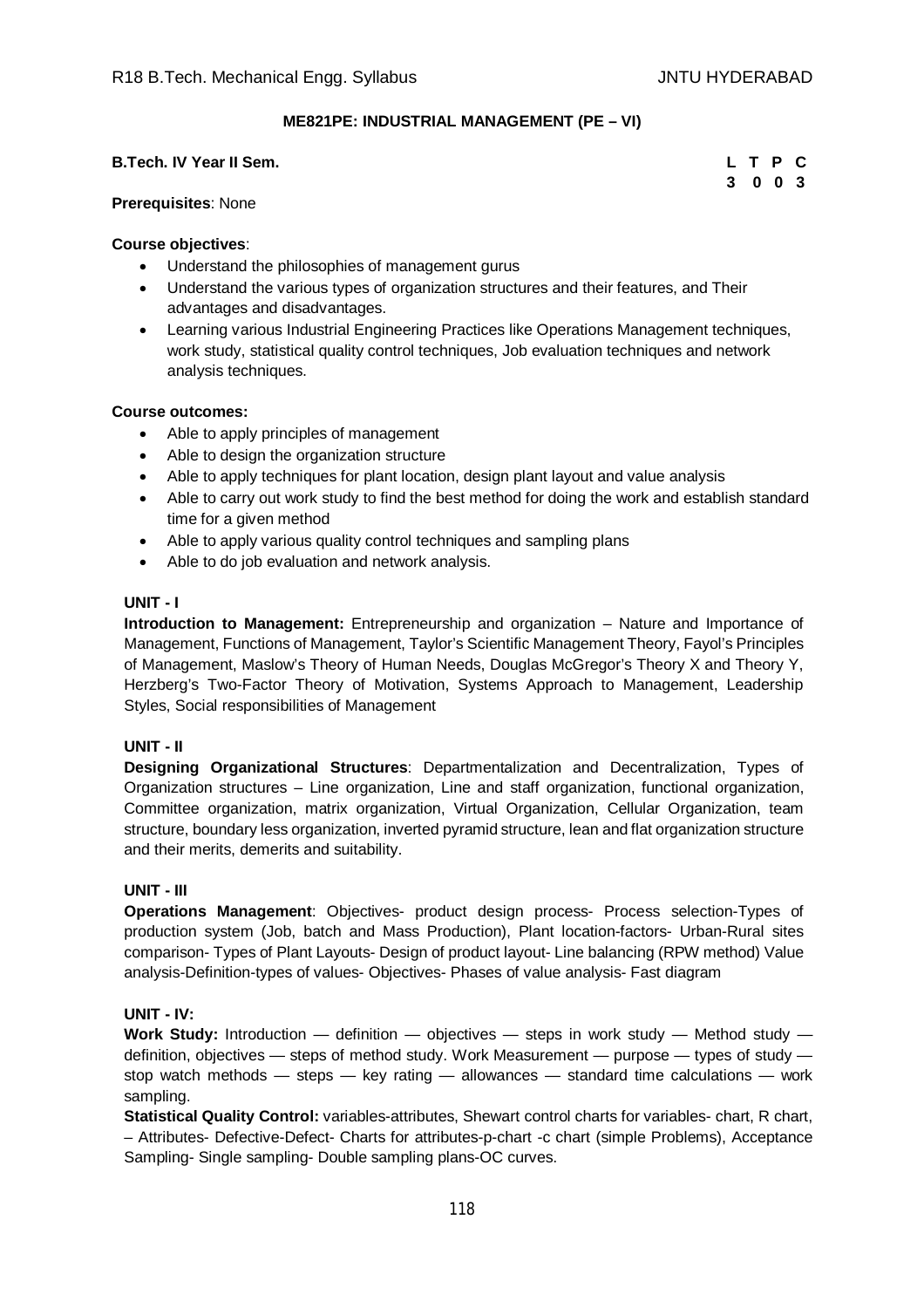## **UNIT - V**

**Job Evaluation:** Methods of job evaluation — simple routing objective systems — classification method factor comparison method, point method, benefits of job evaluation and limitations. **Project Management (PERT/CPM):** Network Analysis, Programme Evaluation and Review Technique (PERT), Critical Path Method (CPM), Identifying critical path, Probability of Completing the project within given time, Project Cost Analysis, Project Crashing. (simple problems)

# **TEXT BOOKS**

- 1. Industrial Engineering and Management/O.P. Khanna/Khanna Publishers.
- 2. Industrial Engineering and Management Science/T.R. Banga and S.C. Sarma/Khanna Publishers.

- 1. Motion and Time Study by Ralph M Barnes! John Willey & Sons Work Study by lLO.
- 2. Human factors in Engineering & Design/Ernest J McCormick /TMH.
- 3. Production & Operation Management /Paneer Selvam/PHI.
- 4. Industrial Engineering Management/NVS Raju/Cengage Learning.
- 5. Industrial Engineering Hand Book/Maynard.
- 6. Industrial Engineering Management I Ravi Shankar/Galgotia.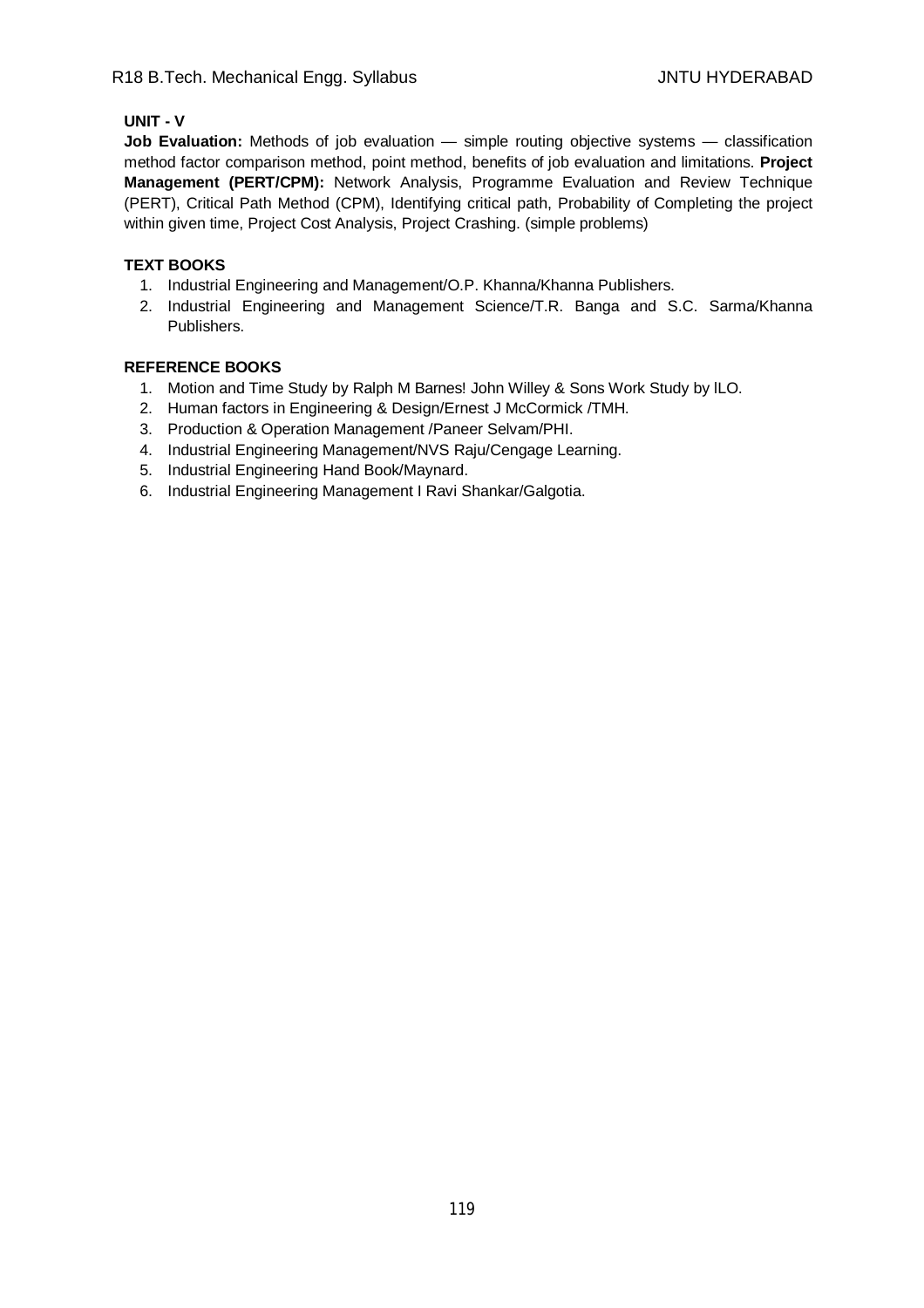# **ME822PE: PRODUCTION AND OPERATIONS MANAGEMENT (PE – VI)**

| <b>B.Tech. IV Year II Sem.</b> | L T P C |         |  |
|--------------------------------|---------|---------|--|
|                                |         | 3 0 0 3 |  |

### **Prerequisites:** None

### **Course objectives:**

- Learn the importance of studying the subject: Production and Operations Management.
- Learn the characteristics of various types of production systems and understand the current issues of operations Management.
- Understand the procedure for product design & approaches for product development.
- Learn the procedure to carry out value analysis by different methods
- Learn the methods for location of plant and plant layouts
- Understand the procedures for aggregate planning, MRP and JIT
- Learn the procedures for scheduling
- **•** Learning the techniques for network analysis.

#### **Course Outcomes:**

- Able to execute operations management functions
- Able to carry out value analysis
- Able to carry out aggregate planning and implement MRP Or JIT
- Able to schedule the jobs so as to complete them in minimum makespan time
- Able to carry out network analysis.

#### **UNIT - I**

Operation Management – Definition – Objectives – Types of production systems – historical development of operations management – Current issues in operation management.

Product design – Requirements of good product design – product development – approaches – concepts in product development – standardization – simplification – Speed to market – Introduction to concurrent engineering.

#### **UNIT - II**

Value engineering – objective – types of values – function & cost – product life cycle- steps in value engineering – methodology in value engineering – FAST Diagram – Matrix Method.

Location – Facility location and layout – Factors considerations in Plant location- Comparative Study of rural and urban sites – Methods of selection plant layout – objective of good layout – Principles – Types of layout – line balancing.

#### **UNIT - III**

Aggregate Planning – definition – Different Strategies – Various models of Aggregate Planning – Transportation and graphical models.

Advance inventory control systems push systems – Material Requirement – Terminology – types of demands – inputs to MRP- MRP logic – Lot sizing methods – benefits and drawbacks of MRP – Manufacturing Resources Planning (MRP –II), Pull systems – Vs Push system – Just in time (JIT) philosophy Kanban System – Calculation of number of Kanbans Requirements for implementation JIT – JIT Production process – benefits of JIT.

#### **UNIT - IV**

Scheduling – Policies – Types of scheduling – Forward and Backward Scheduling – Grant Charts – Flow shop Scheduling – n jobs and 2 machines, n jobs and 3 machines – job shop Scheduling – 2 jobs and n machines – Line of Balance.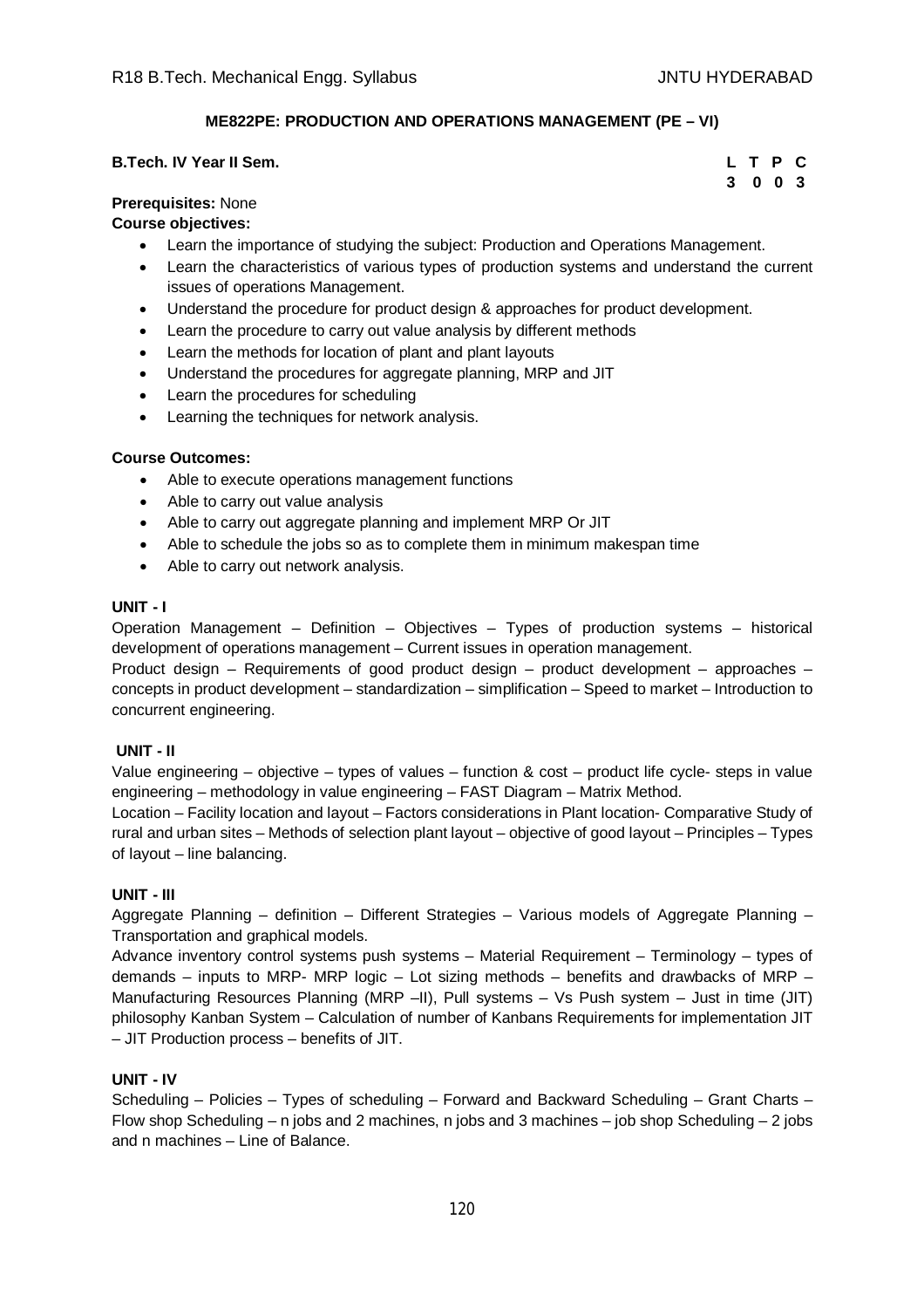# **UNIT - V**

Project Management – Programming Evaluation Review Techniques (PERT) – three times estimation – critical path – probability of completion of project – critical path method – crashing of simple nature. – Total Quality Management – ISO 9000 Series Standards – Six Sigma

### **TEXT BOOKS:**

- 1. Operations Management/ Chase/ TMH
- 2. Production and Operations Management/ S.N. Chary/ TMH

- 1. "Operations Management / E.S. Buffs/ Wiley
- 2. "Operations Management "Theory and Problems/Joseph G. Monks.
- 3. "Production Systems Management /James I. Riggs.
- 4. "Production and Operations Management /Panner Selvam/ PHI
- 5. "Production and Operations Analysis/ Nahima/
- 6. Operations Management/ William J. Stevenson/ Mc Graw Hill